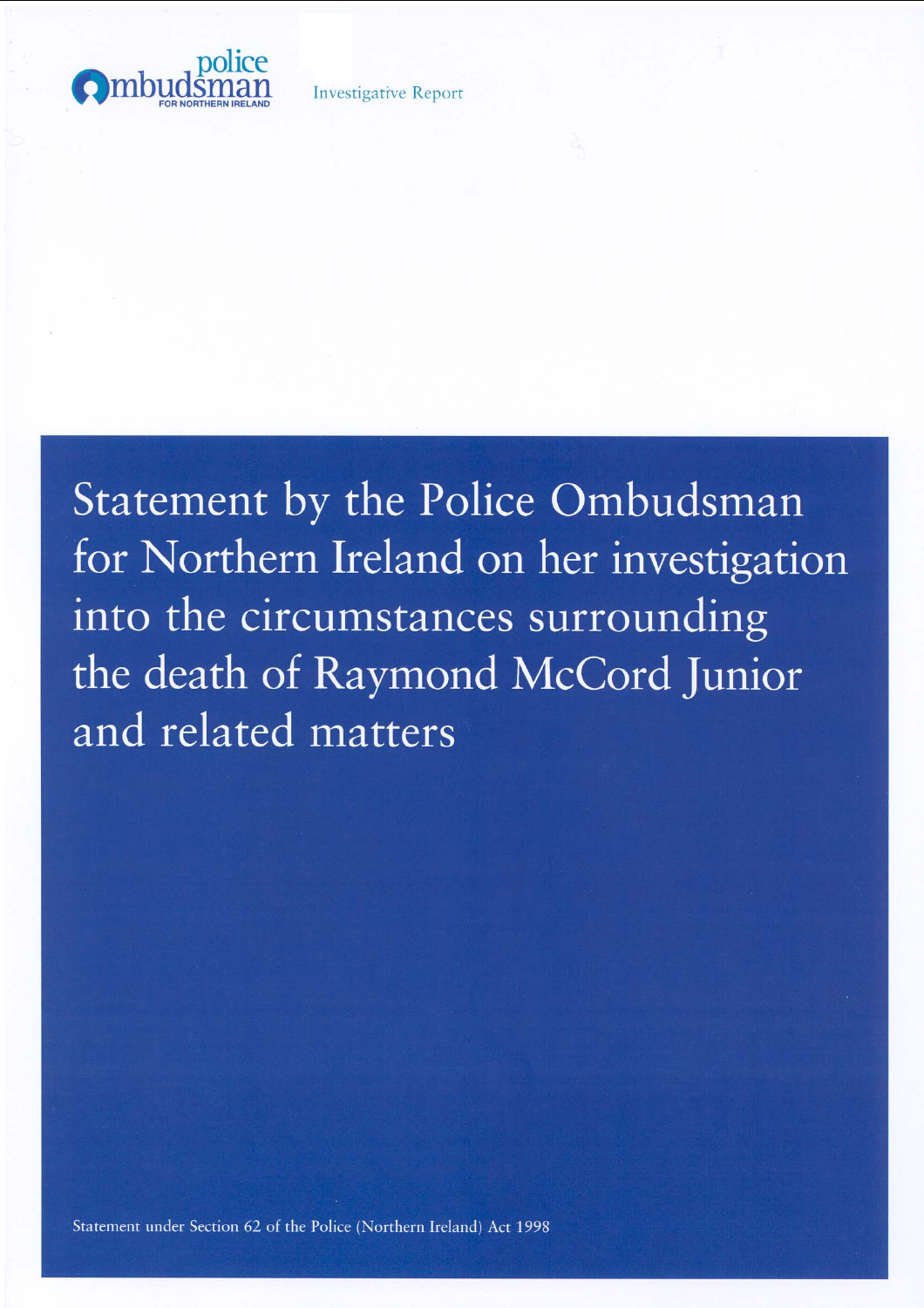**This Statement is published in accordance with Section 62 of the Police (Northern Ireland) Act 1998 and is a report on the Police Ombudsman's investigation into matters surrounding the death of Raymond McCord Junior. The report is based on the findings of an extensive investigation by the Police Ombudsman, including interviews with former and serving police officers and the assessment of intelligence reports and many thousands of other documents held within the policing system, only some of which will be referred to in this Statement.** 

Nuala O'Locu

Nuala O'Loan (Mrs) Police Ombudsman For Northern Ireland

22<sup>nd</sup> January 2007

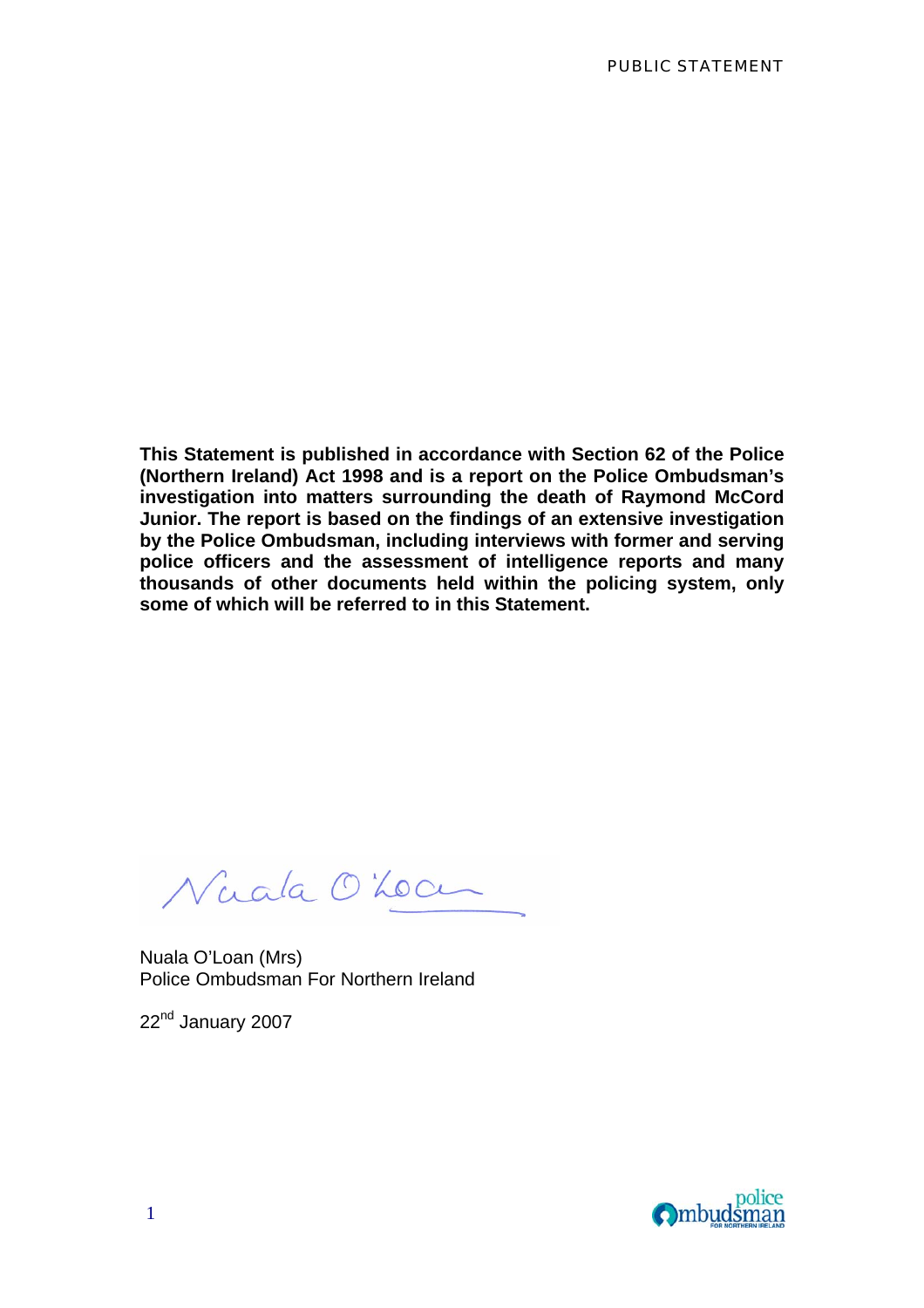# **CONTENTS**

### SECTION ONE: A MAJOR INVESTIGATION

The role of the Office of the Police Ombudsman for Northern Ireland

Executive Summary

- 1. Introduction
- 2. Human Rights Issues
- 3. Initial concerns Matters brought to the attention of the Secretary of State and the Northern Ireland Office
- 4. Matters brought to the attention of the Chief Constable
- 5. Matters brought to the attention of the Surveillance Commissioner
- 6. The initiation and scope of the investigation
- 7. The review of the investigation
- 8. Difficulties encountered during the investigation

### SECTION TWO: THE MURDER OF RAYMOND McCORD JUNIOR.

9. The murder of Raymond McCord Junior and the subsequent investigation by the Police

### SECTION THREE: INTELLIGENCE LINKING INFORMANT 1 AND OTHERS TO MURDER AND ATTEMPTED MURDER

- 10. The murder of Mr Peter McTasney, 1991
- 11. The attempted murders of Intended Victim One, Intended Victim Two, Intended Victim Three and Intended Victim Four, 1989- 1991
- 12. The attempted murder of Intended Victim Five, 1992
- 13. The murder of Ms Sharon McKenna, 1993
- 14. The murder of Mr Sean McParland, 1994
- 15. The murders of Mr Gary Convie and Mr Eamon Fox, 1994
- 16. The murder of Mr Gerald Brady and associated incidents, 1994
- 17. The murder of the murder of Mr Thomas Sheppard, 1996
- 18. The murder of Mr John Harbinson, 1997
- 19. The murder of Mr Thomas English, 2000
- 20. The attempted murders of Intended Victims Six and Seven, in 1992 and 1997
- 21. The attempted murders of Intended Victim Eight
- 22. The attempted murder of Intended Victims Nine and Ten

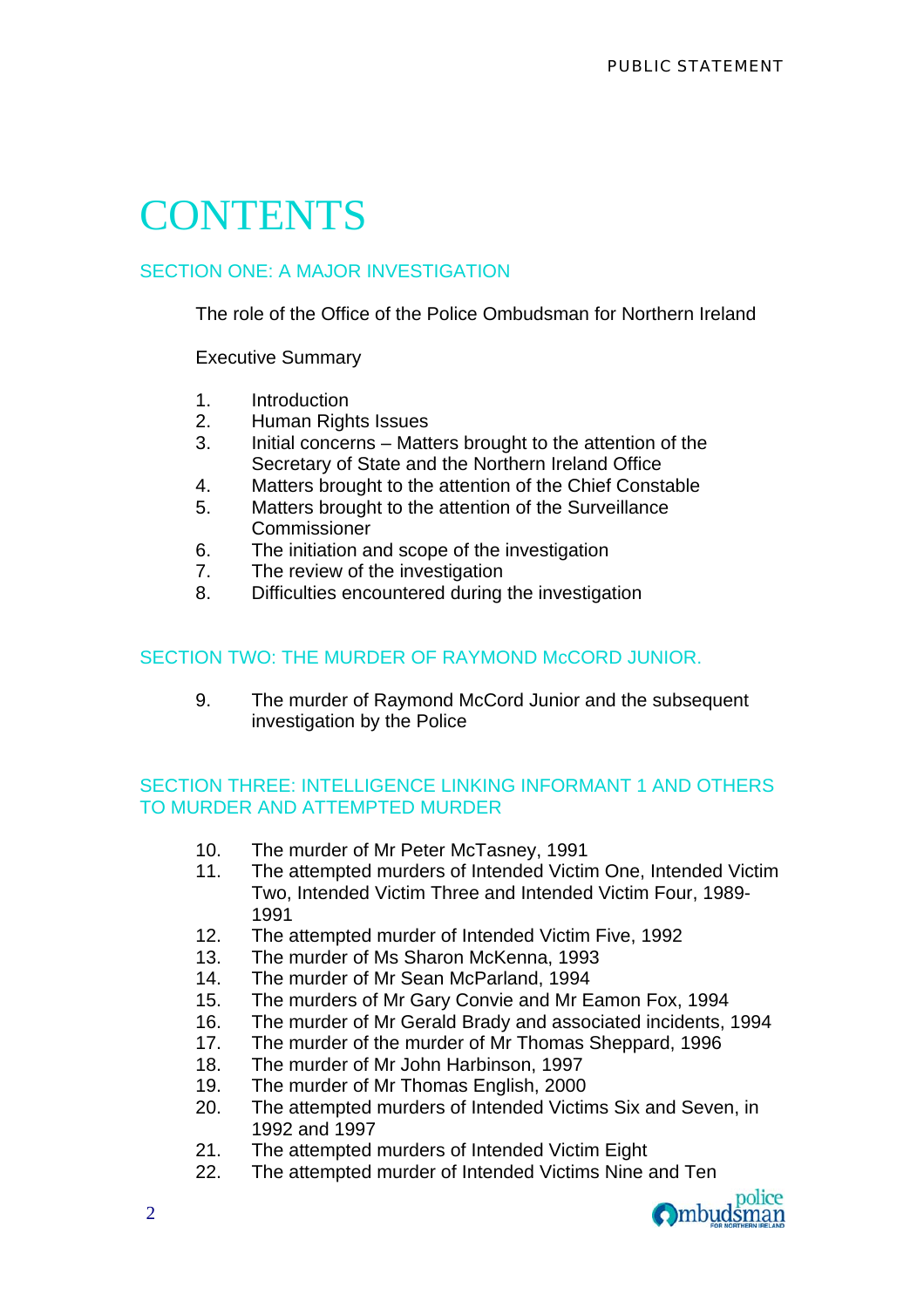### SECTION FOUR: INTELLIGENCE LINKING INFORMANT 1 AND OTHERS TO OTHER CRIMES

- 23. CID searches blocked by Special Branch, 1997
- 24. Planned attack and attack in the Republic of Ireland, 1996 and 1997
- 25. Targeting of a Republican, 1994
- 26. Arson attack and other crimes, 1997
- 27. Drug Dealing in North Belfast and Larne
- 28. "Punishment" shootings and attacks
- 29. Possession of Information Likely to be of Use to Terrorists

### SECTION FIVE

30. Financial arrangements and Informant 1

### SECTION SIX

31. Informant Handling, Supervision and Management

### SECTION SEVEN

32. Collusion

### **SECTION EIGHT**

- 33. Conclusions
- 34. Recommendations

### APPENDIX A

Changes to PSNI Working Practices Since 2003

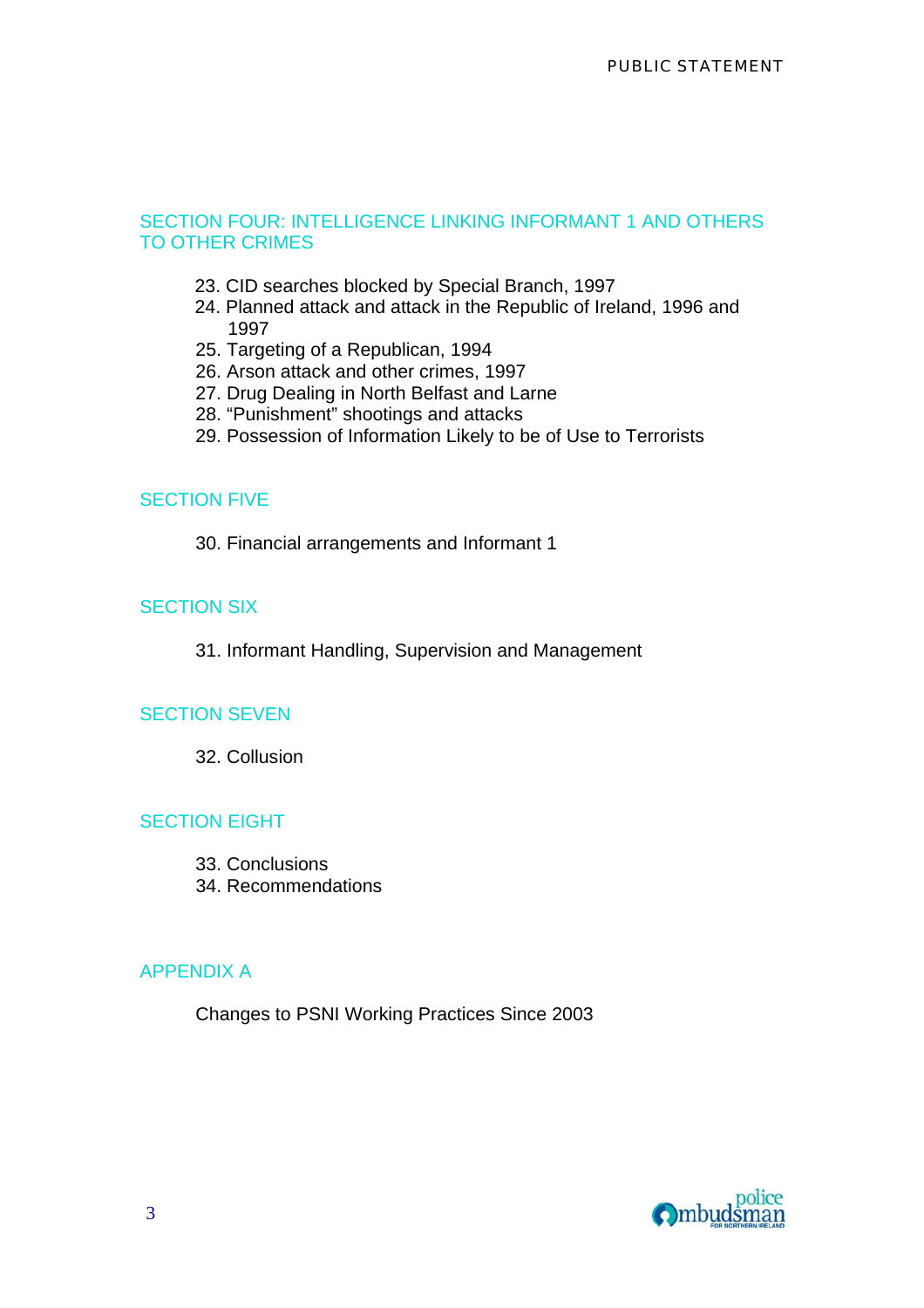### THE ROLE OF THE OFFICE OF POLICE OMBUDSMAN FOR NORTHERN IRELAND.

The Police Ombudsman for Northern Ireland is:

- Established by the Police (NI) Act 1998.
- Accountable to Parliament through the Secretary of State.
- Constituted and operated independently of the Northern Ireland Policing Board and the Chief Constable of the Police Service of Northern Ireland.
- Required to have regard to guidance issued by the Secretary of State for Northern Ireland.
- An executive, non-departmental body financed by Grant in Aid from the Northern Ireland Office.

The Police (NI) Act 1998 directs the Police Ombudsman to;

- Exercise her powers in such a manner and to such an extent as appears to her to best secure: (a) the efficiency, effectiveness and independence of the police complaints system and (b) the confidence of the public and members of the police service in that system.
- Observe all requirements of confidentiality.
- Receive complaints and other referred matters and decide how to deal with them.
- Receive and record policy complaints and refer them to the Chief Constable.
- Make recommendations to the Director of Public Prosecutions for criminal prosecution.
- Make recommendations and directions in respect of disciplinary action against police officers.
- Notify the Secretary of State, the Northern Ireland Policing Board and the Chief Constable of the outcome of certain complaints, referred matters and any investigation which the Police Ombudsman initiates without complaint.
- Report annually to the Secretary of State.

The Police (NI) Act 2000 directs the Police Ombudsman to:

- Carry out enquiries as directed by the Secretary of State and;
- Supply statistical information to the Northern Ireland Policing Board.

The Police (NI) Act 2003 directs the Police Ombudsman to:

• Investigate a current policy or practice if (a) the practice or policy comes to her attention under the Police (NI) Act 1988 and (b) she has reason to believe that it would be in the public interest to investigate it.

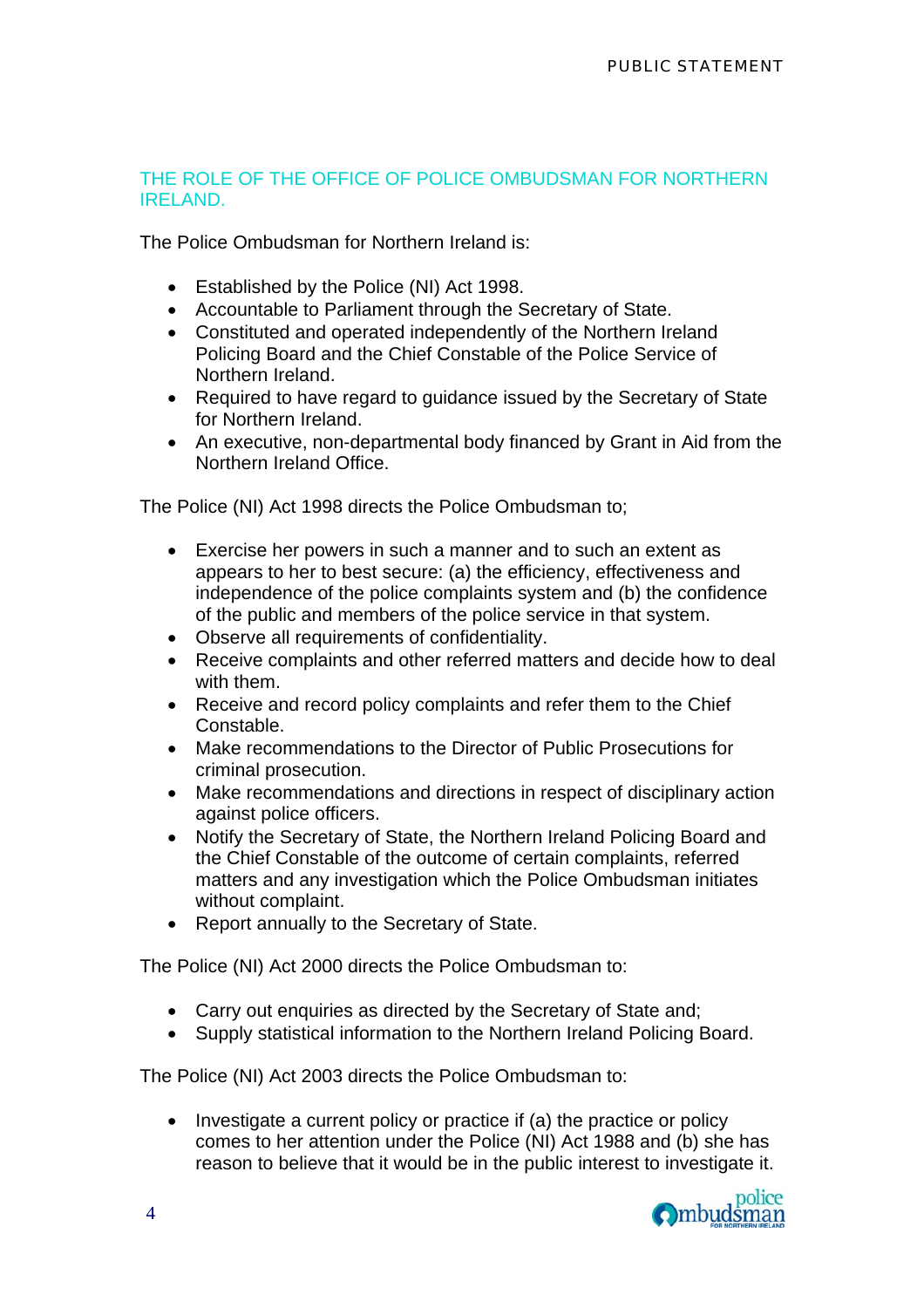### EXECUTIVE SUMMARY

- 1. In May 2002 Mr Raymond McCord Senior made a complaint to the Police Ombudsman for Northern Ireland about police conduct in relation to the murder of his son, Mr Raymond McCord Junior. His complaint alleged that police over a number of years, acted in such a way as to protect informants from being fully accountable to the law.
- 2. Preliminary enquiries following receipt of Mr McCord's complaint showed that there were sufficient issues of concern to warrant a wideranging investigation not only into matters relating to the investigation of Mr McCord's son's murder, but also into the police handling and management of identified informants from the early 1990s onwards.
- 3. In the course of the investigation the Police Ombudsman sought the cooperation of a number of retired RUC/PSNI senior officers. Officers who were being treated as witnesses were asked to provide an explanation of Special Branch and CID internal practices during this period. Investigators offered to meet retired officers at venues with which they would be comfortable and at times which would suit them. They were advised of the areas of questioning and provided with significant disclosure of information, at their request. The majority of them failed even to reply. This was despite the fact that witness details would be anonomised in any public statement. Amongst those who refused were two retired Assistant Chief Constable's, seven Detective Chief Superintendent's and two Detective Superintendent's.
- 4. Some retired officers did assist the investigation, and were helpful. Officers varied a great deal in the manner in which they responded to questions. Some, including some retired officers dealt with challenging questions in a professional manner.

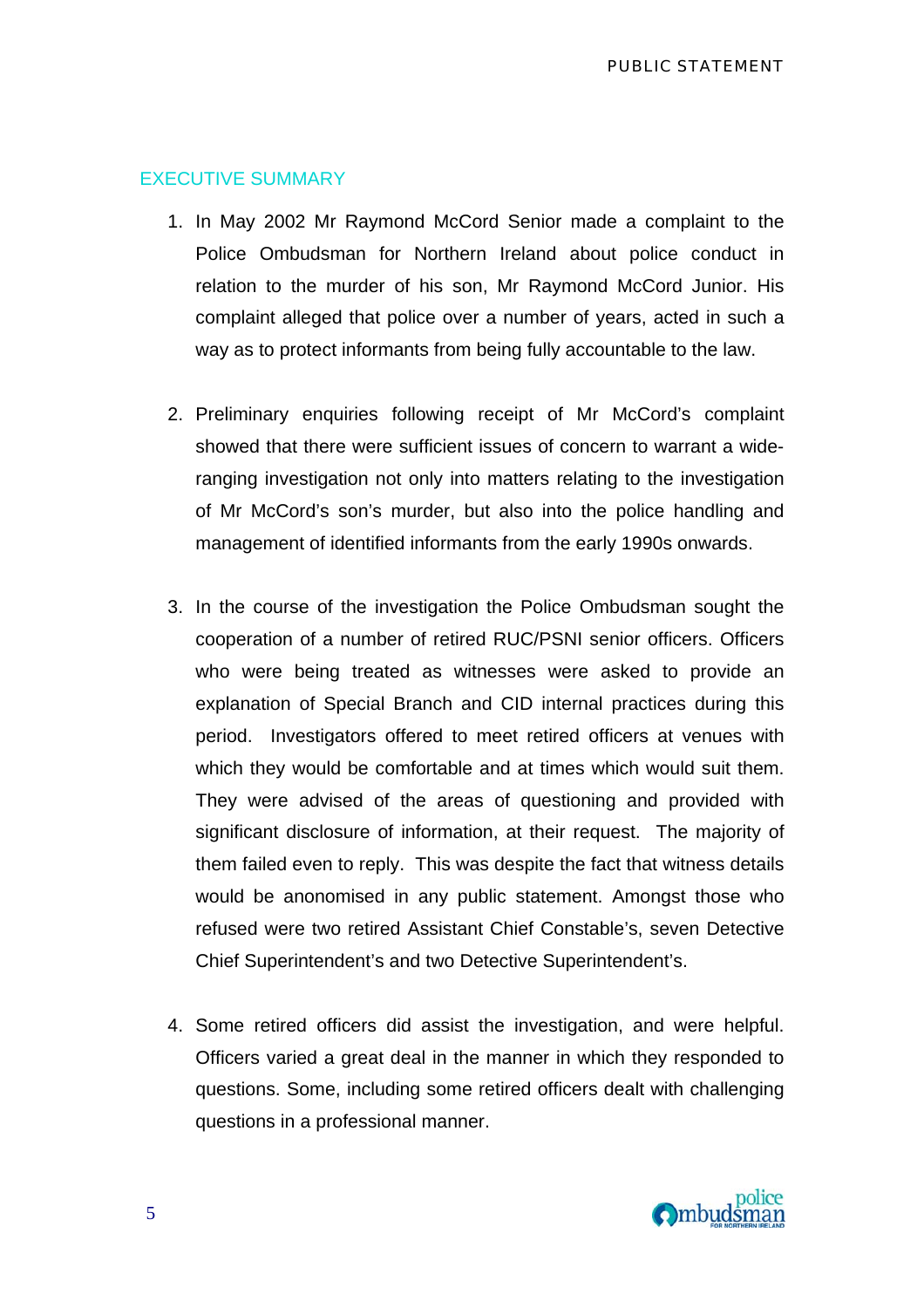- 5. Others, including some serving officers, gave evasive, contradictory, and on occasion farcical answers to questions. On occasion those answers indicated either a significant failure to understand the law, or contempt for the law. On other occasions the investigation demonstrated conclusively that what an officer had told the Police Ombudsman's investigators was completely untrue.
- 6. The Police Ombudsman's initial concerns about PSNI informant management processes caused her to alert the Chief Constable to those concerns in March 2003. She subsequently made him aware on 8 September 2003 of her very detailed concerns about these matters. She also alerted the Surveillance Commissioner on 15 September 2003. He carried out an inspection of the Special Branch handling of Informant 1. That inspection found serious failings by Special Branch to comply with the requirements of the law in relation to the handling of informants.
- 7. The wider investigation was focused on seven main lines of enquiry, which had emerged during preliminary enquiries and in respect of which serious concerns had arisen. They were, in chronological order of event:
	- two attempted murders in 1991.
	- the murder of Sharon McKenna on 17 January 1993.
	- the attempted bombing of the Sinn Fein office in Monaghan on 3 March 1997.
	- the blocking by Special Branch of searches during a preplanned CID operation intended to disrupt the activities of the UVF.
	- the murder of John Harbinson on 18 May 1997.
	- the murder of Raymond McCord Junior on 9 November 1997.

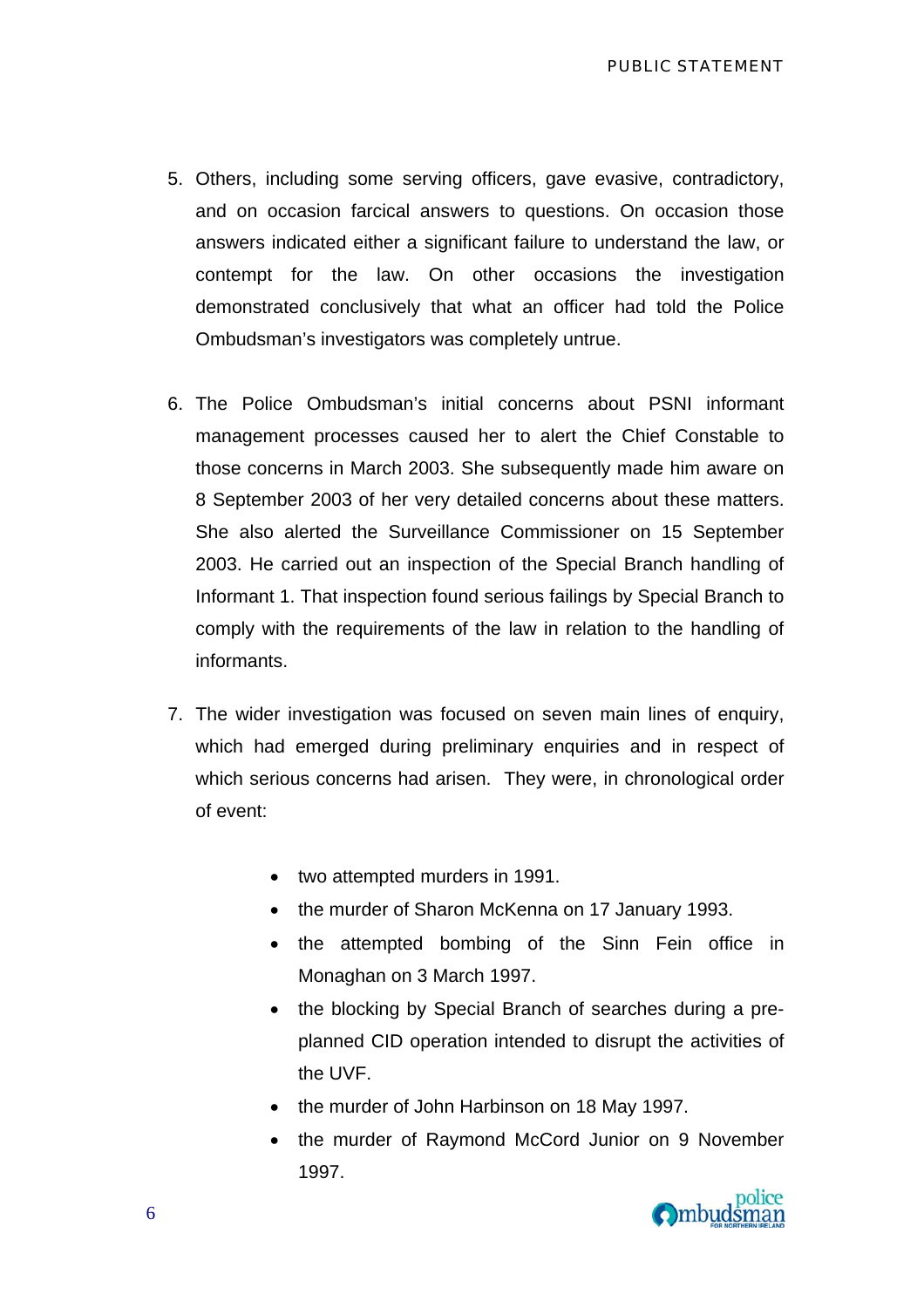- Informant 1's alleged involvement in drug-dealing between 1994 and 2003.
- 8. Other issues emerged during the course of the investigation and were considered as part of the investigation.
- 9. Intelligence reports and other documents within the RUC and the PSNI, most of which were rated as 'reliable and probably true', linked informants, and in particular one man who was a police informant (referred to in this report as Informant 1) to the following ten murders:
	- **Mr Peter McTasney** who died on 24 February 1991;
	- **Ms Sharon McKenna** who died on 17 January 1993;
	- **Mr Sean McParland** who was attacked on 17 February 1994, and died on 25 February 1994;
	- **Mr Gary Convie** who died on 17 May 1994;
	- **Mr Eamon Fox** who died on 17 May 1994, in the same attack as Mr Gary Convie;
	- **Mr Gerald Brady** who died on 17 June 1994;
	- **Mr Thomas Sheppard** who died on 21 March 1996;
	- **Mr John Harbinson** who died on 18 May 1997;
	- **Mr Raymond McCord Junior** who died on 09 November 1997
	- **Mr Thomas English** who died on 31 October 2000.

The Police Ombudsman's investigators also identified less significant police intelligence implicating Informant 1 in 5 other murders. For some of these murders, there is generally only one piece of intelligence, which police have not rated as reliable.

Intelligence was also found linking police informants, and in particular Informant 1, to ten attempted murders between 1989 and 2002.

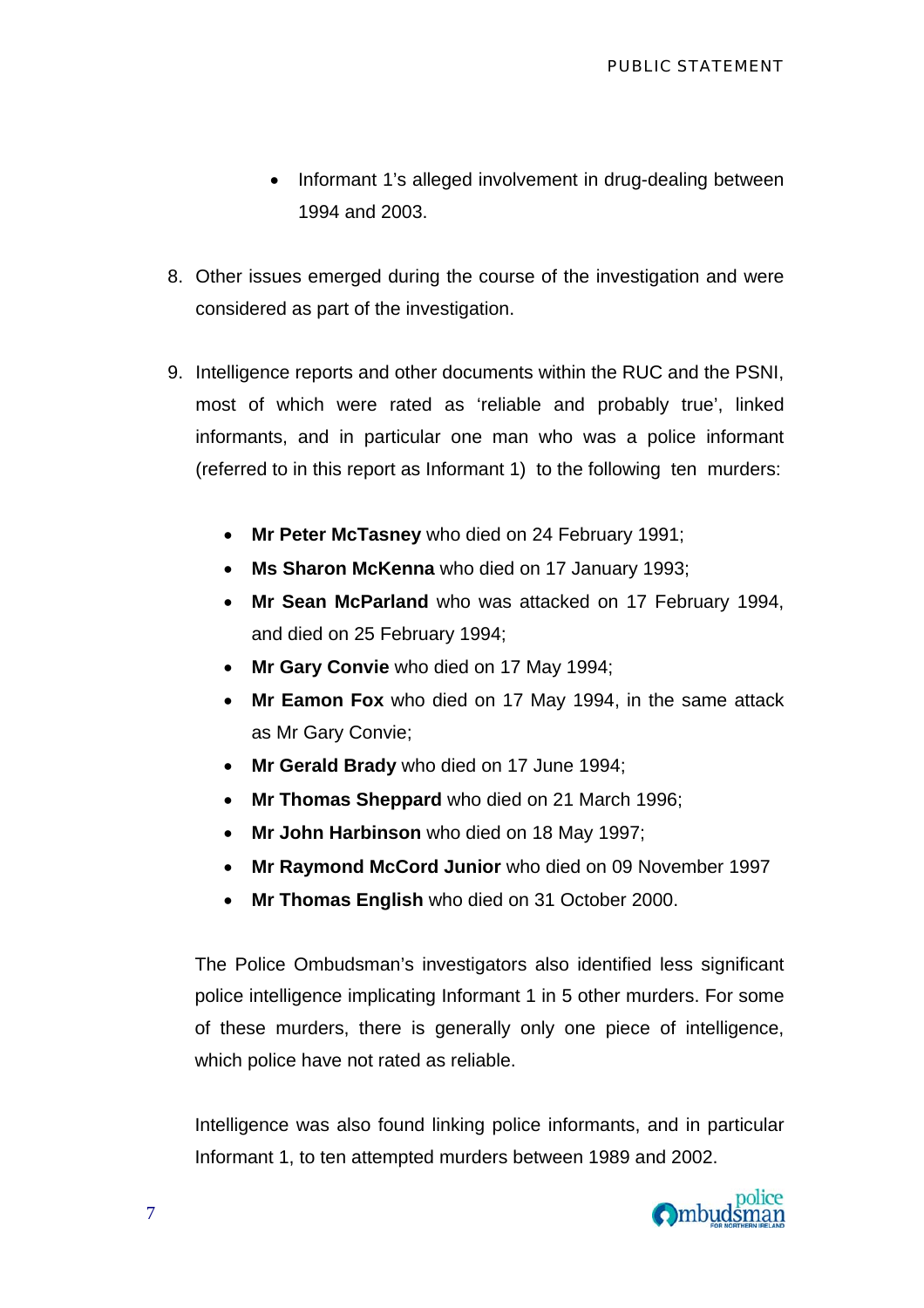Intelligence was also found which implicated police informants, and in particular, Informant 1, in a significant number of crimes in respect of which no action or insufficient action was taken:

- Armed robbery;
- Assault and Grievous Bodily Harm;
- Punishment shootings and attacks;
- Possession of munitions;
- Criminal Damage;
- Drug dealing;
- Extortion;
- Hijacking;
- Intimidation;
- Conspiracy to murder;
- Threats to kill.

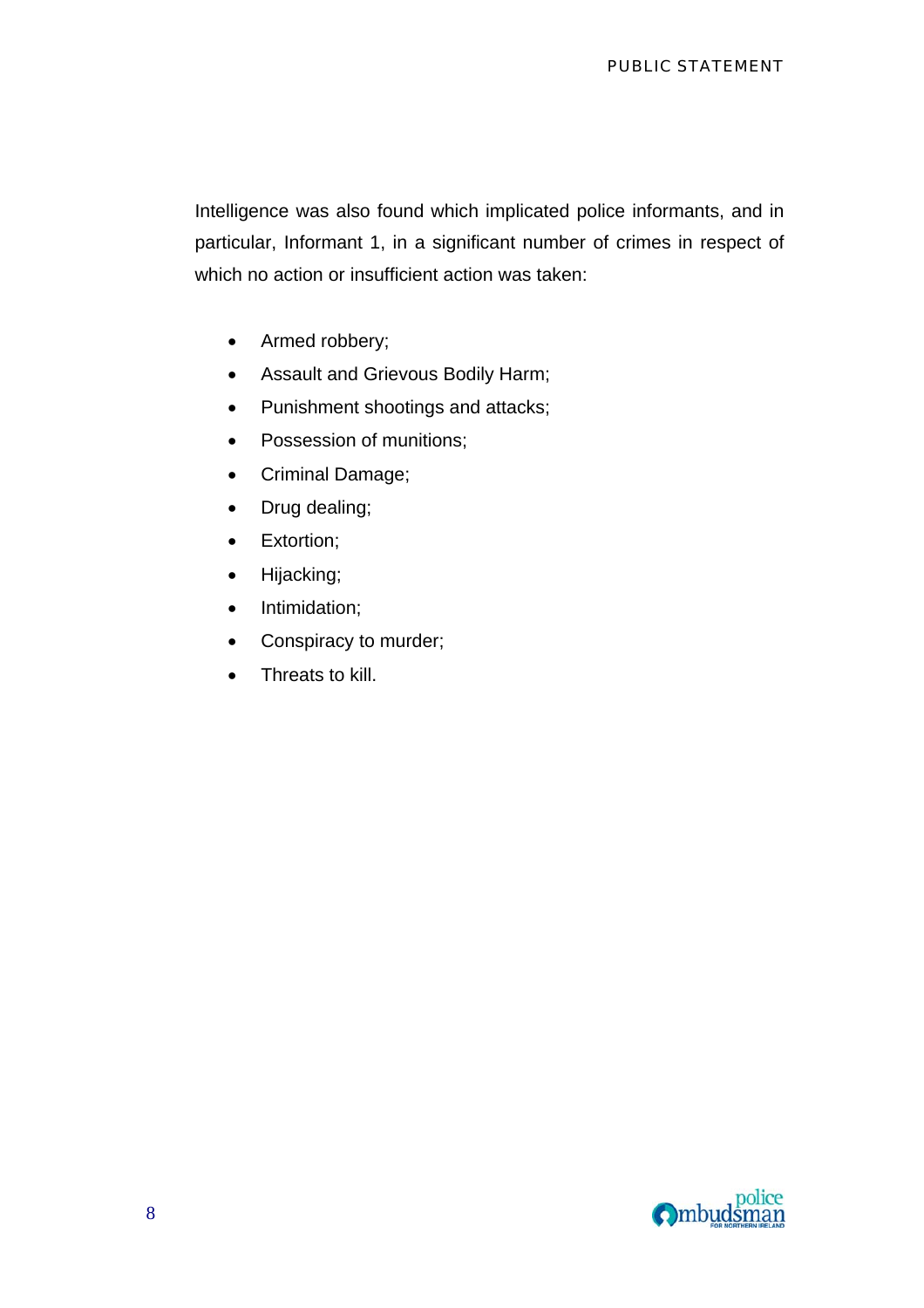## **10. Conclusions of the Police Ombudsman about the allegations made by Mr Raymond McCord about the death of his son**

**Allegation 1**: that a senior UVF figure had ordered the murder of his son, and that this individual was a police informant.

**Finding: The Police Ombudsman can confirm that a police informant is a suspect in the murder of Mr McCord's son. She cannot confirm or deny who that individual is.** 

**Allegation 2**: that police had failed to carry out a thorough investigation of his son's murder, and had failed to keep him updated about their investigation.

**Findings: The Police Ombudsman has identified failures in the investigation of Mr McCord's son's murder. These failures may have significantly reduced the possibility of anyone being prosecuted for the murder.** 

**There is some material which indicates some contact between specific police officers and Mr McCord, particularly during the days immediately following the murder. There has been a failure by those supervising the conduct of the police investigation to consider the benefit of identifying at the very least a single point of contact for Mr McCord. Such provision may have allowed the investigation to progress more effectively.** 

**This allegation is therefore substantiated.** 

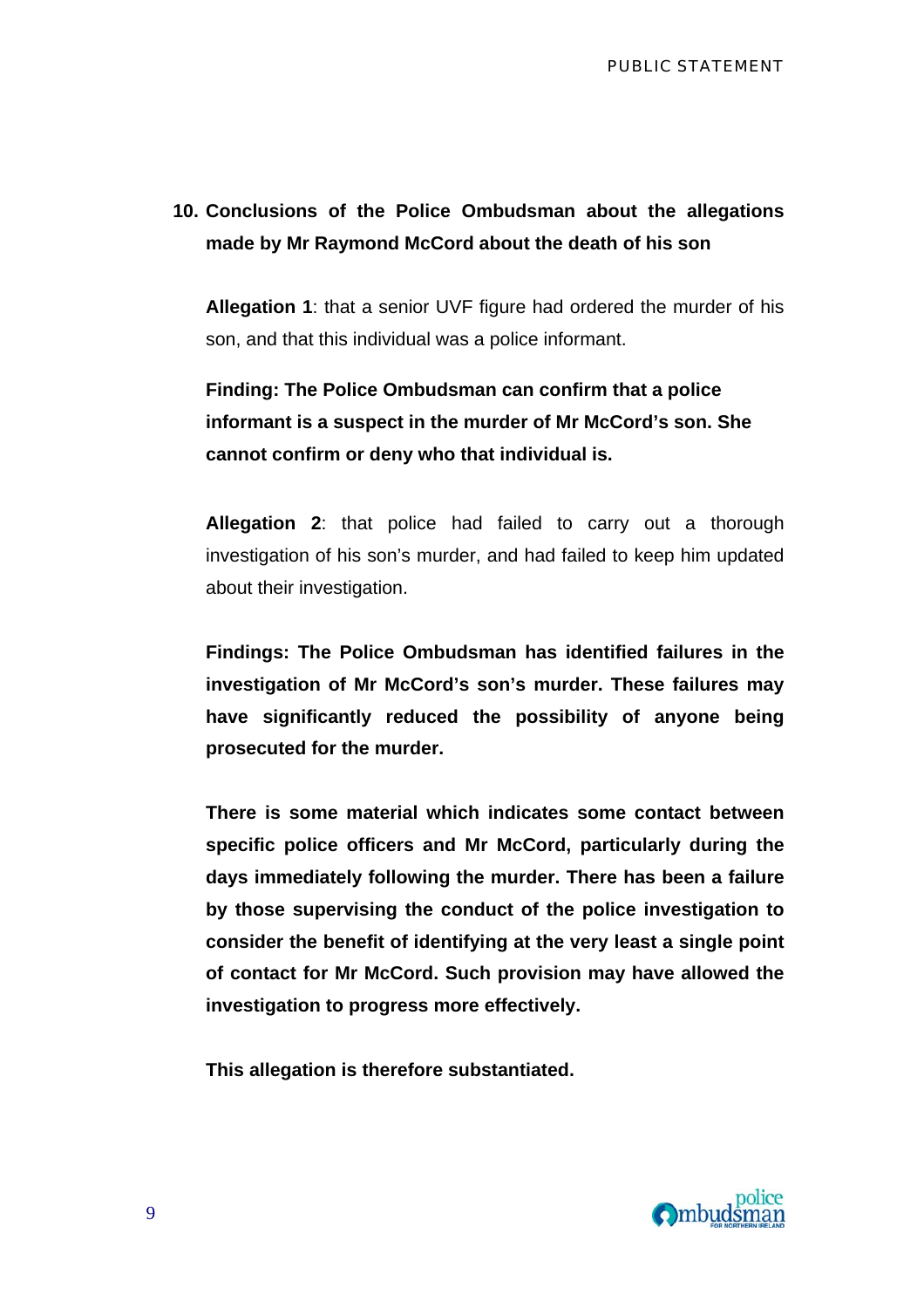**Allegation 3**: that no-one had been arrested or charged with the murder of his son. Mr McCord alleged that this was because the man who ordered the murder was a police informant, and that this individual, and those working for him, had been protected from arrest and prosecution for a number of years.

**Findings: A number of people were arrested for Raymond McCord Junior's murder. No one has been charged with the murder. There is no evidence that anyone has been protected from arrest for the murder of Raymond McCord Junior.** 

**With reference to Mr McCord's allegation that a police informant had ordered his son's murder, and that this individual and those working for him had been protected from arrest and prosecution for years the Police Ombudsman conducted an extensive investigation which is detailed in this Report. It is clear that much intelligence was disregarded by police and that they continued to use Informant 1 despite his criminal record and the extensive intelligence they held in respect of alleged serious criminality, because he had value to them as an informant. This was wrong.** 

**This allegation is therefore substantiated with the exception, firstly, of that part of it which refers to police failure to arrest anyone for Raymond McCord Junior's murder, and secondly, of the fact that, whilst the Police Ombudsman can confirm that an informer is a suspect in the murder of Mr McCord's son, she cannot confirm or deny who that individual is.** 

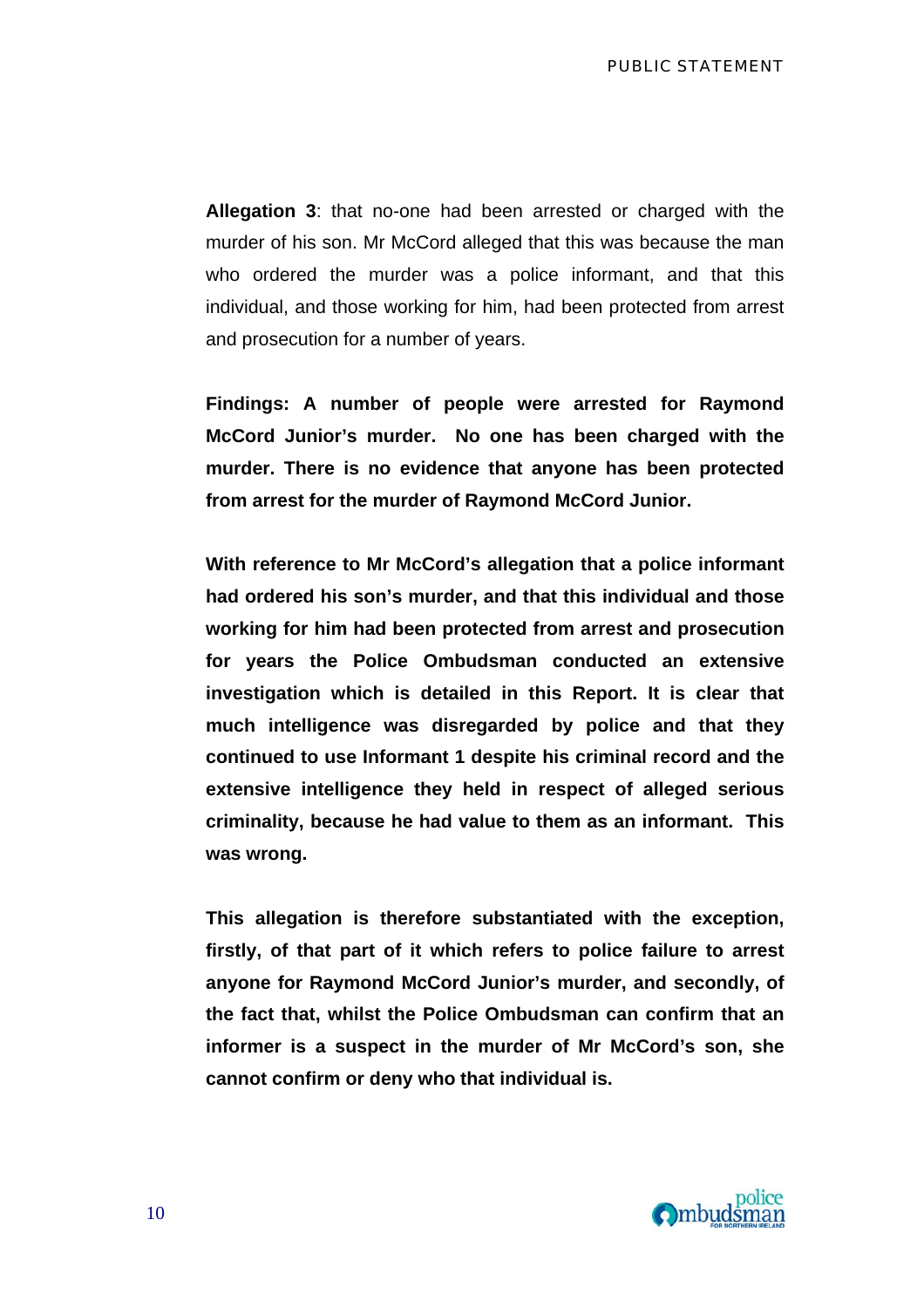**Allegation 4**: that unidentified police knew something was going to happen to Raymond McCord Junior, but that they did not warn him or his family about this danger to protect the police informant who was responsible for the murder.

## **Finding: The Police Ombudsman has found no evidence or intelligence to support this allegation. It is not substantiated.**

- 11. There are grave concerns about the practices of some police officers. The activities which were identified included:
	- Failure to arrest informants for crimes to which those informants had allegedly confessed, or to treat such persons as suspects for crime;
	- The concealment of intelligence indicating that on a number of occasions up to three informants had been involved in a murder and other serious crime;
	- Arresting informants suspected of murder, then subjecting them to lengthy sham interviews at which they were not challenged about their alleged crime, and releasing them without charge;
	- Creating interview notes which were deliberately misleading; failing to record and maintain original interview notes and failing to record notes of meetings with informants;
	- Not recording in any investigation papers the fact that an informant was suspected of a crime despite the fact that he had been arrested and interviewed for that crime;

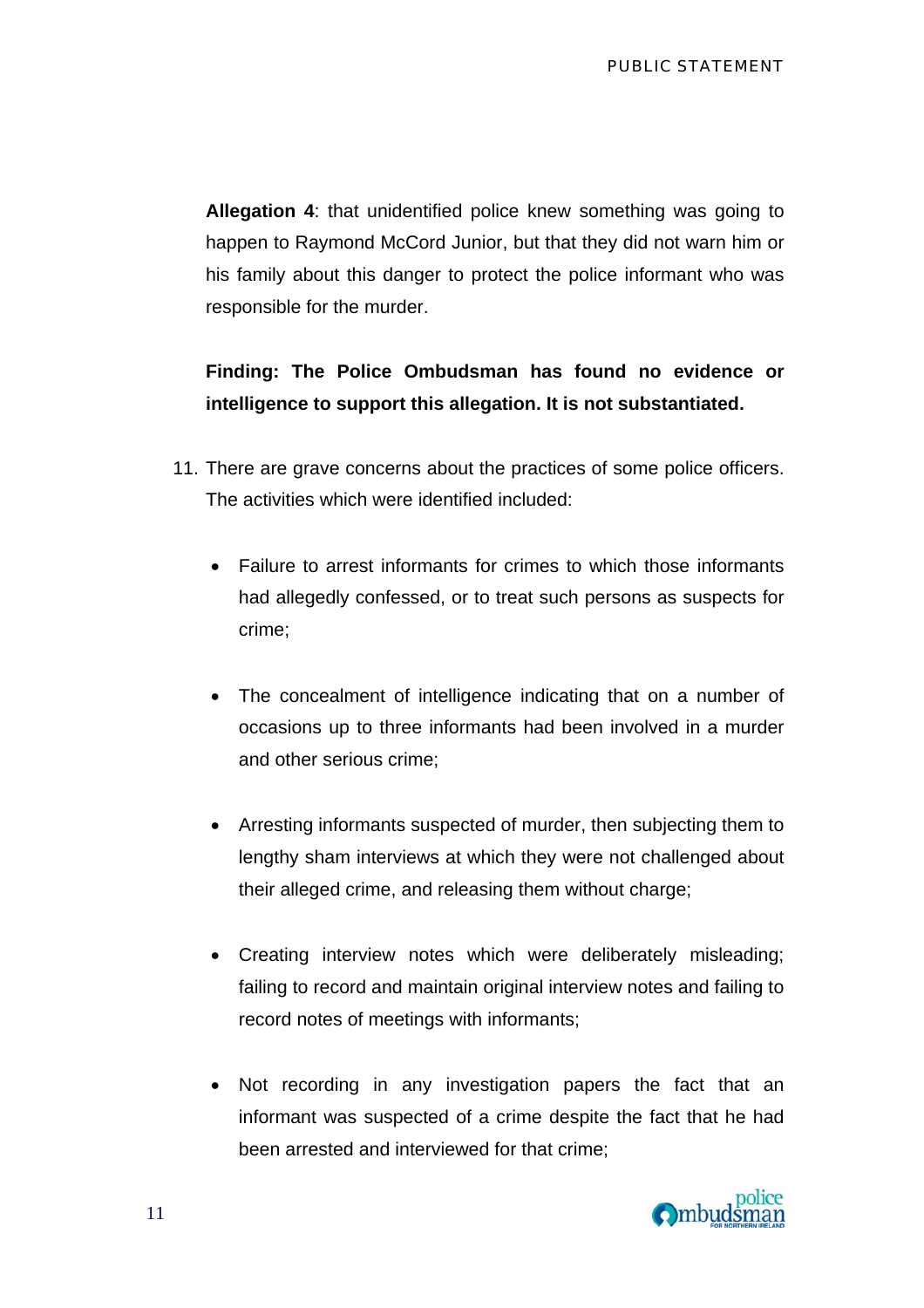- Not informing the Director of Public Prosecutions that an informant was a suspect in a crime in respect of which an investigation file was submitted to the Director;
- Withholding from police colleagues intelligence, including the names of alleged suspects, which could have been used to prevent or detect crime;
- An instance of blocking searches of a police informant's home and of other locations including an alleged UVF arms dump;
- Providing at least four misleading and inaccurate documents for possible consideration by the Court in relation to four separate incidents and the cases resulting from them, where those documents had the effect of protecting an informant;
- Finding munitions at an informant's home and doing nothing about that matter;
- Withholding information about the location to which a group of murder suspects had allegedly fled after a murder;
- Giving instructions to junior officers that records should not be completed, and that there should be no record of the incident concerned;
- Ensuring the absence of any official record linking a UVF informant to possession of explosives which may, and were thought according to a Special Branch officer's private records, to have been used in a particular crime;

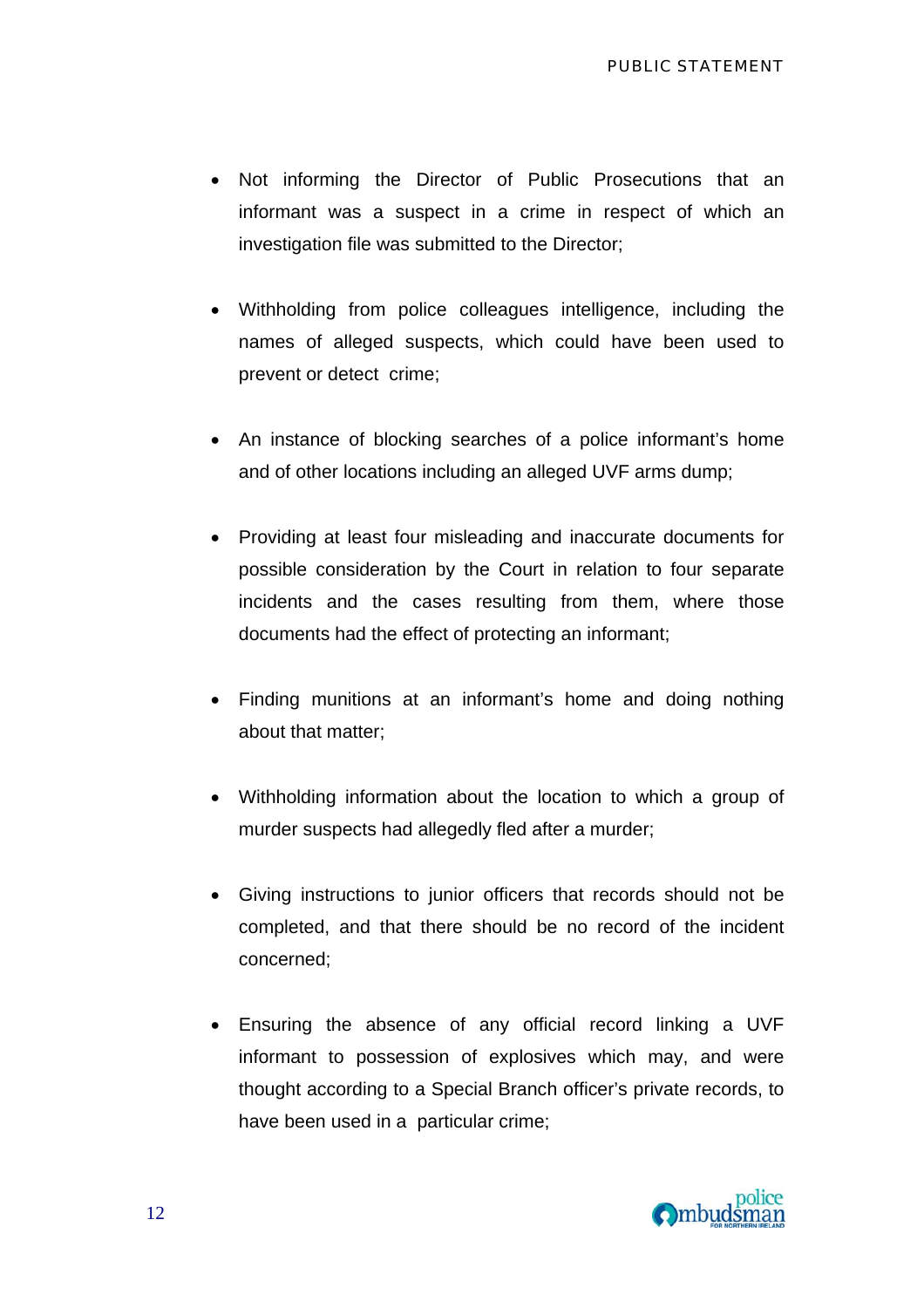- Cancelling the "wanted" status of murder suspects "*because of lack of resources*" and doing nothing further about those suspects;
- Destroying or losing forensic exhibits such as metal bars;
- Continuing to employ as informants people suspected of involvement in the most serious crime, without assessing the attendant risks or their suitability as informants;
- Not adopting or complying with the United Kingdom Home Office Guidelines on matters relating to informant handling, and by not complying with the Regulation of Investigatory Powers Act when it came into force in 2000.
- 12. The cumulative effect of these activities, as described by police officers and as demonstrated in documentation recovered, was to protect Informant 1 and other informants from investigation. In the absence of explanation as to why these events occurred, the Police Ombudsman has concluded that this was collusion by certain police officers with identified UVF informants.
- 13. It is accepted by the Police Ombudsman that intelligence, in itself, is not evidence. However it may be possible to derive investigative opportunities from intelligence. There were mechanisms which were used by other police forces within the United Kingdom to prevent the failings of informant and intelligence handling identified in this Report. Those mechanisms should have involved clear and effective policies for informant handling, combined with regular training and effective intrusive management.

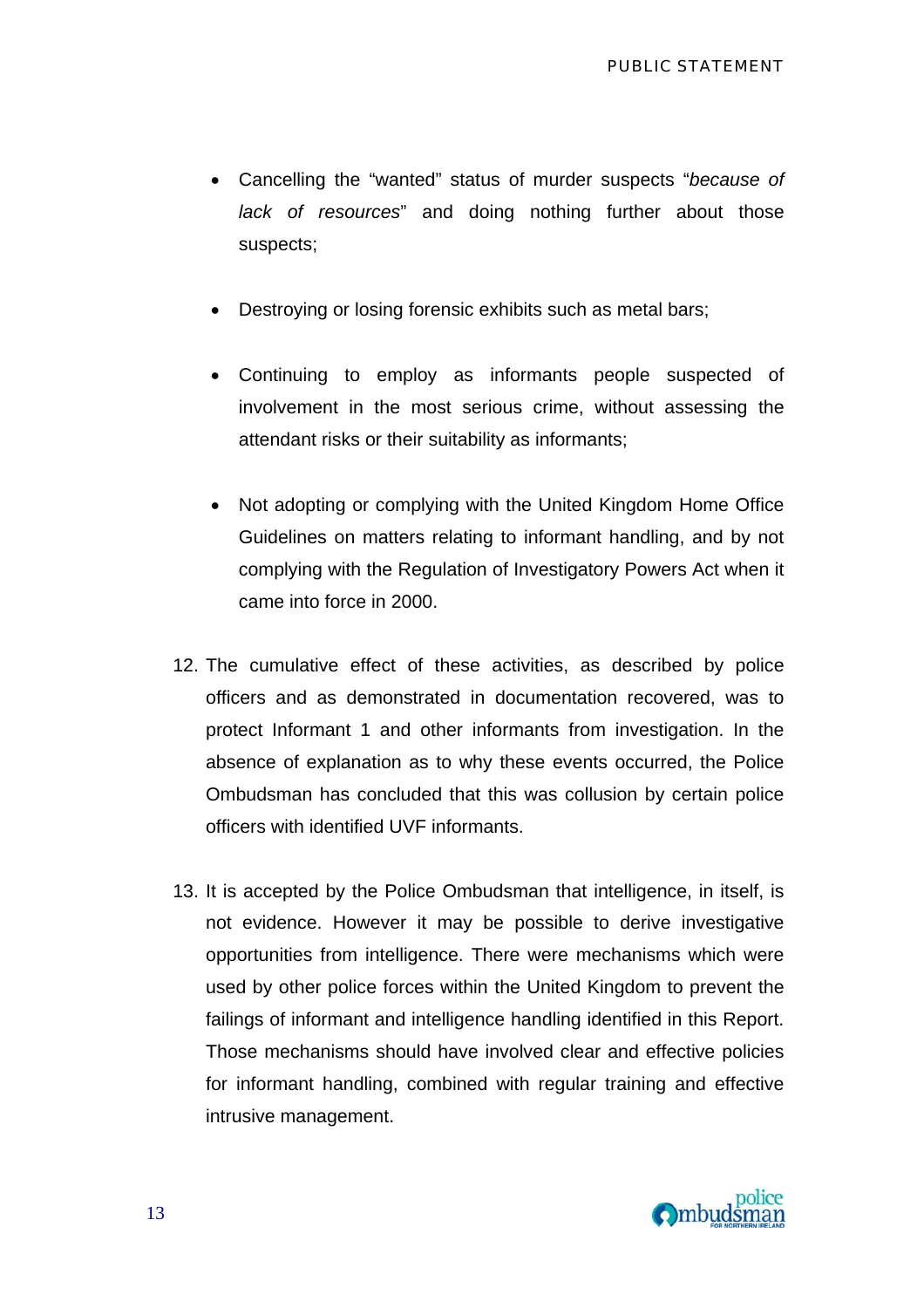- 14. Although such systems were used, to some extent, by RUC CID, they were not used by Special Branch. In 1997 the RUC introduced new rules for informant handling and management. A decision was made by Chief Officers that those rules should not apply to Special Branch. The Regulation of Investigatory Powers Act in 2000 imposed statutory rules about the review, management, assessment and cancellation of informants. The Surveillance Commissioner found, following the referral of the matter by the Police Ombudsman, that those rules had not been complied with in the case of Informant 1, and that there had been a failure to meet National Minimum Standards and to take into account intelligence about Informant 1's own criminal conduct.
- 15. In the course of the investigation the Police Ombudsman has estimated that payments of at least £79,840 were made to Informant 1.
- 16. The Police Ombudsman has made 20 recommendations and the PSNI response to these recommendations is included in the Report. PSNI have accepted all the recommendations made to them.
- 17. Prior to 2003 some RUC/PSNI Special Branch officers facilitated the situation in which informants were able to continue to engage in paramilitary activity, some of them holding senior positions in the UVF, despite the availability of extensive information as to their alleged involvement in crime. Those informants must have known that they were not being dealt with for crime. Some RUC/PSNI officers were complicit in the failure to deal appropriately with Informant 1, and other informants, both by way of criminal investigation and by ceasing to use them as informants.
- 18. Since 2003 the PSNI has made significant changes and introduced new policies and working practices in relation to its strategic

police

Ombudsman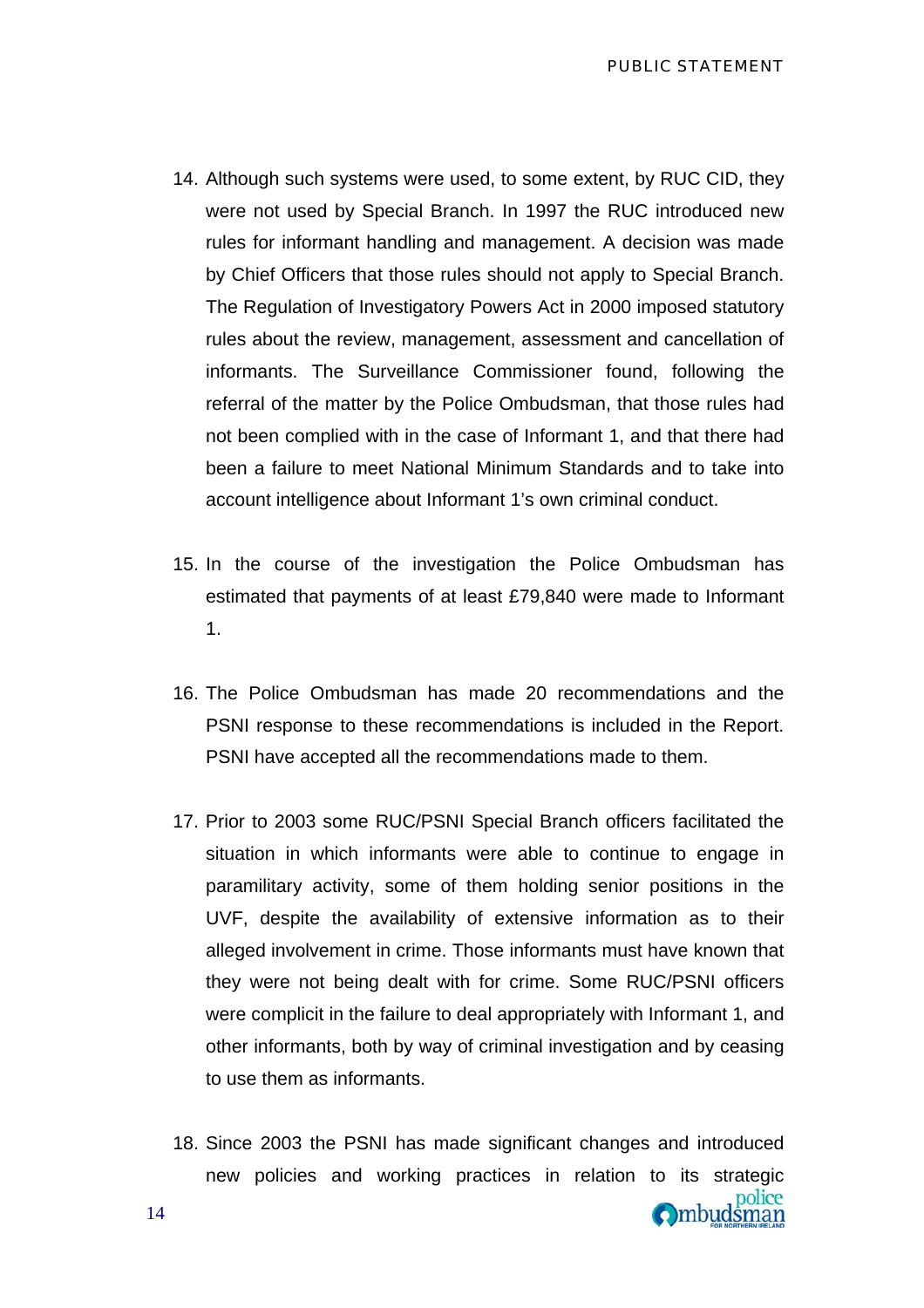management of its new Crime Operations Department, which includes Intelligence Branch (formerly Special Branch) under a single Assistant Chief Constable.

19. It is hoped that the further necessary changes, consequential upon this Report will combine with the change already made, to ensure that never again, within the PSNI will there be the circumstances which prevailed for so long in relation to the informant handling and intelligence managements processes which are discussed in this Report.

It is also essential that, in the arrangements for the future strategic management of National Security issues in Northern Ireland, there will be accountability mechanisms which are effective, and which are capable of ensuring that what has happened here does not recur.

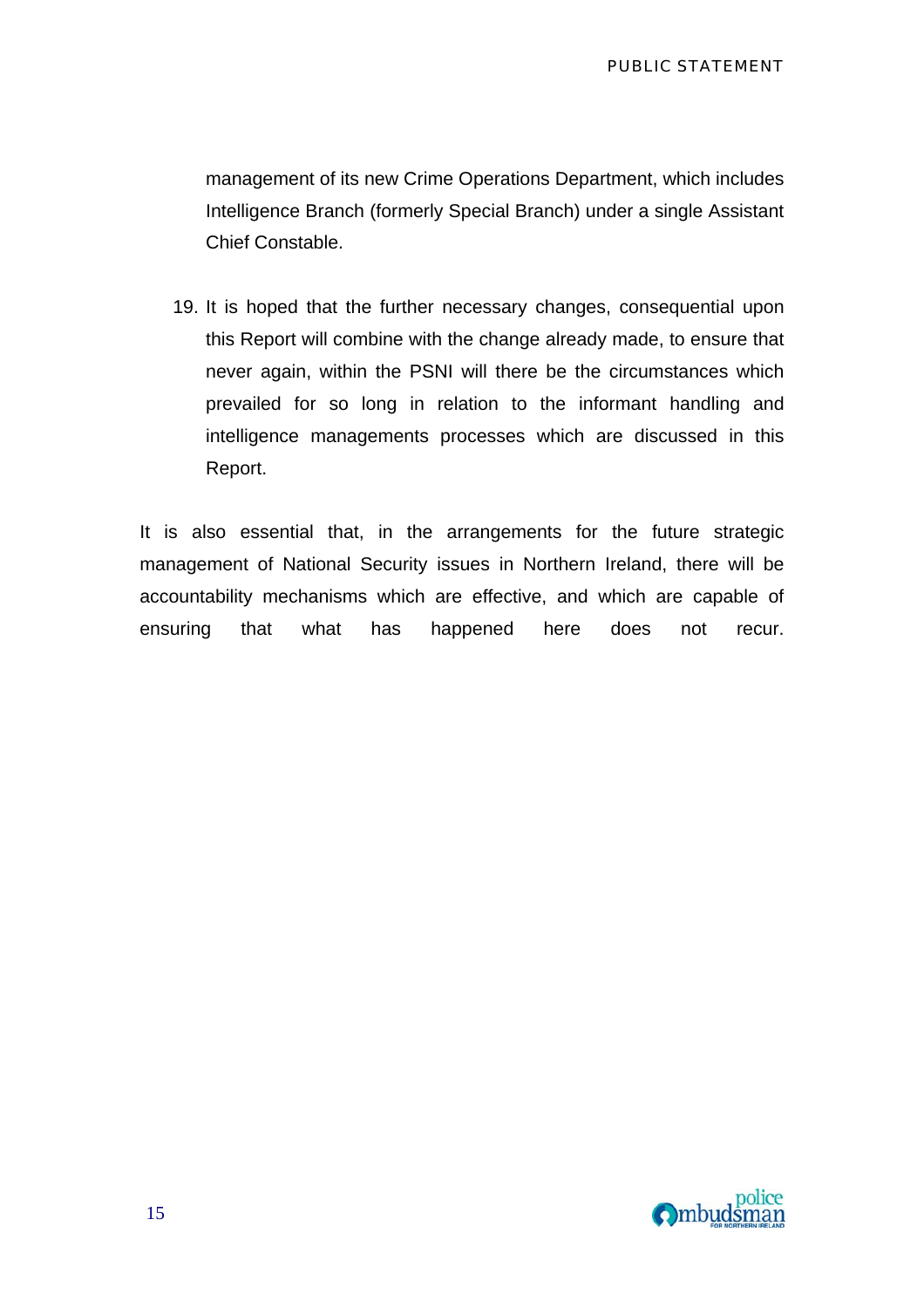# SECTION ONE A MAJOR INVESTIGATION

## INTRODUCTION

- 1.1 Mr McCord's statement of complaint alleged that police over a number of years, acted in such a way as to protect informants from being fully accountable to the law. It included the following specific allegations:
	- that a senior UVF figure had ordered the murder of his son, and that this individual was a police informer;
	- that police had failed to carry out a thorough investigation of his son's murder, and had failed to keep him updated about their investigation;
	- that no-one had been arrested or charged with the murder of his son. Mr McCord alleged that this was because the man who ordered the murder was a police informant, and that this individual, and those working for him, had been protected from arrest and prosecution for a number of years;
	- that unidentified police knew something was going to happen to Raymond McCord Junior, but that they did not warn him or his family about this danger to protect the police informant who was responsible for the murder.

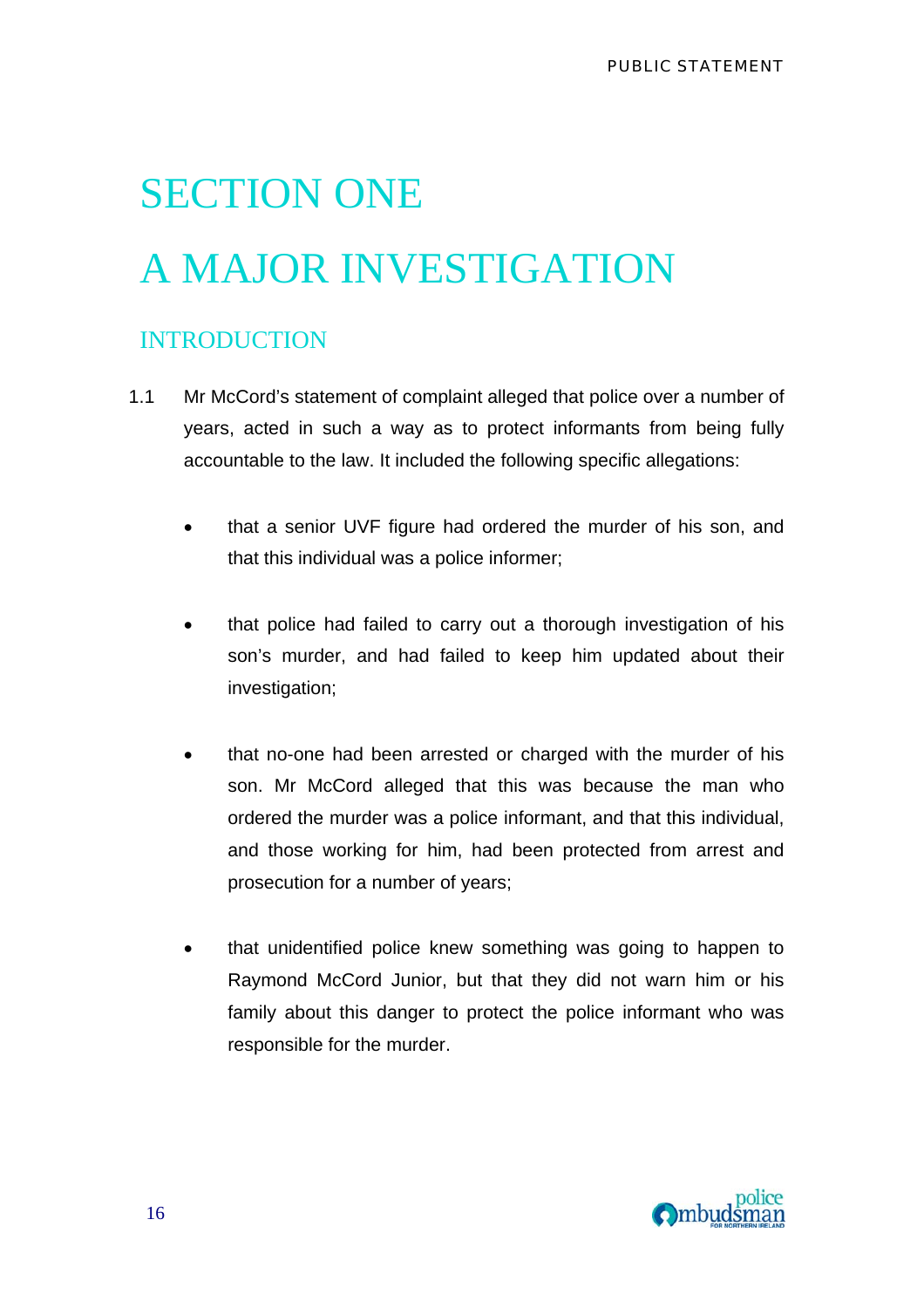- 1.2 Following initial enquiries of the PSNI in relation to Mr McCord's allegations, the Police Ombudsman established that there was intelligence strongly indicating the involvement of informants in several murders and serious crimes. Accordingly the terms of reference of the investigation were widened.
- 1.3 This report will provide a summary of the investigation which was given the name Operation Ballast. From its outset it has been a criminal enquiry into the actions of police officers. During Operation Ballast investigators have examined a number of incidents in relation to Mr. McCord's wide-ranging allegation that police shielded an informant and his associates in the UVF, from arrest and prosecution over a number of years. This Report relates to the period from 1991 –2003.
- 1.4 Over the years, different official terms have been used to describe individuals who supply information to the police. At various stages they have been described as informants, sources, agents, and, with the introduction of the Regulation of Investigatory Powers Act, Covert Human Intelligence Sources, or CHIS. For ease of reference, this report will generally refer to such people as "informants".
- 1.5 This report is published by the Police Ombudsman as a report under Section 62 of the Police (Northern Ireland) Act 1998, as she considers that it is in the public interest so to do, given the gravity of the allegations and of the findings of the investigation.

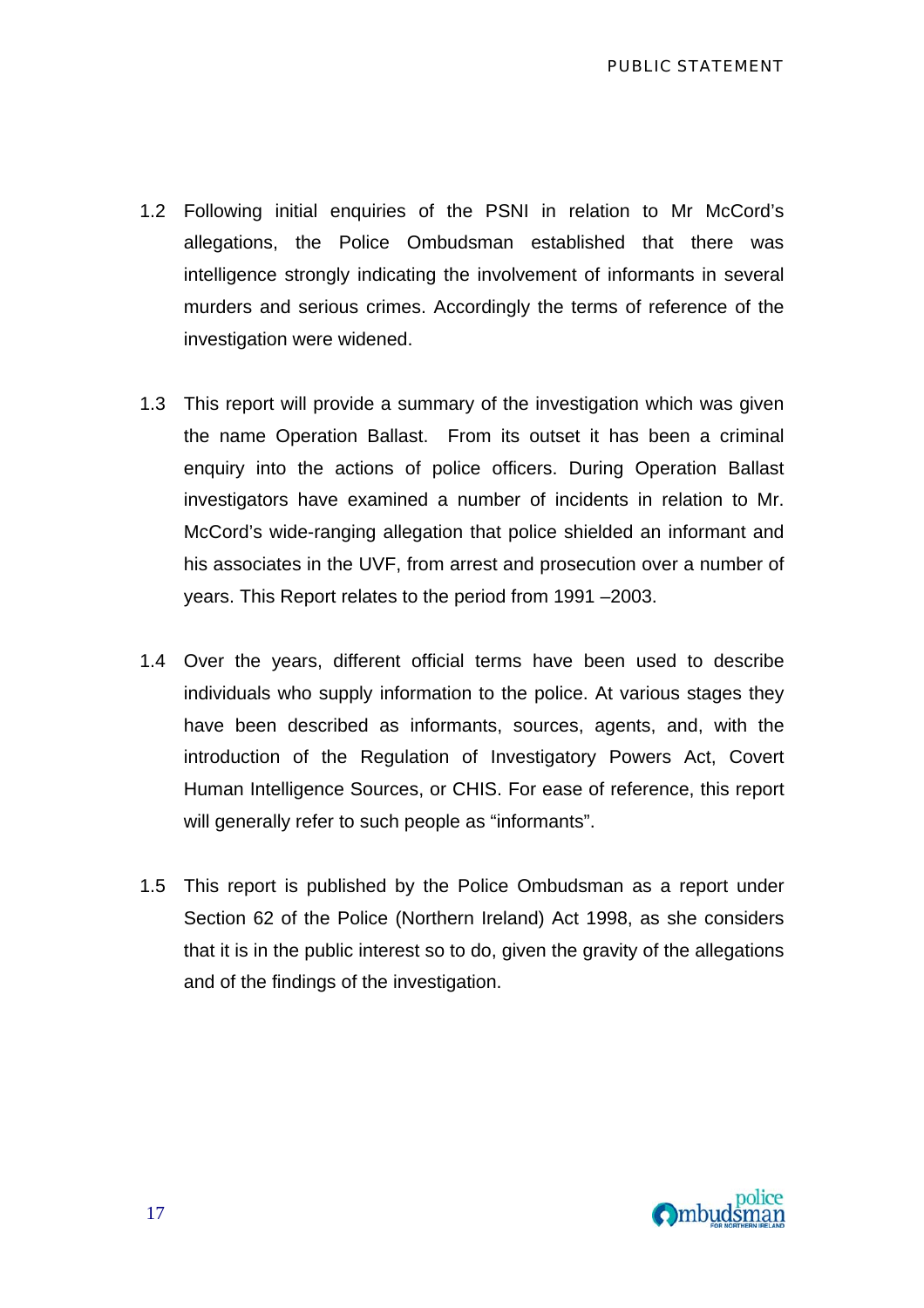## HUMAN RIGHTS ISSUES

- 2.1 The Police Ombudsman has a statutory duty to investigate allegations of criminality against the police, including allegations such as those made by Mr McCord that the police may have "colluded" with paramilitary informants.
- 2.2 There are significant risks to the lives of people who are publicly revealed to be, or to have been, paramilitary informants. Northern Ireland has a history of the murder of those who were even suspected of being informants. The most recent murder is thought to be that of a self-confessed informant, who died in 2005.
- 2.3 The Police Ombudsman has a duty to act in compliance with Article 2 of the European Convention on Human Rights. This article not only confers rights on individuals who may be informants, but also confers obligations on investigators in terms of the nature and scope of the investigation of any matter in which representatives of the State may have colluded with murderers.
- 2.4 This report will refer to relevant police informants only as informants. No reference will be made to these informants' real names, their relatives' names, their police code-names or their police source numbers.
- 2.5 The Police Ombudsman will neither confirm nor deny whether the informants referred to in this report are the individuals against whom Mr. McCord has made his allegations. Nor will she confirm or deny whether any individual is, or ever has been, an informant for the police or any part of the security forces.

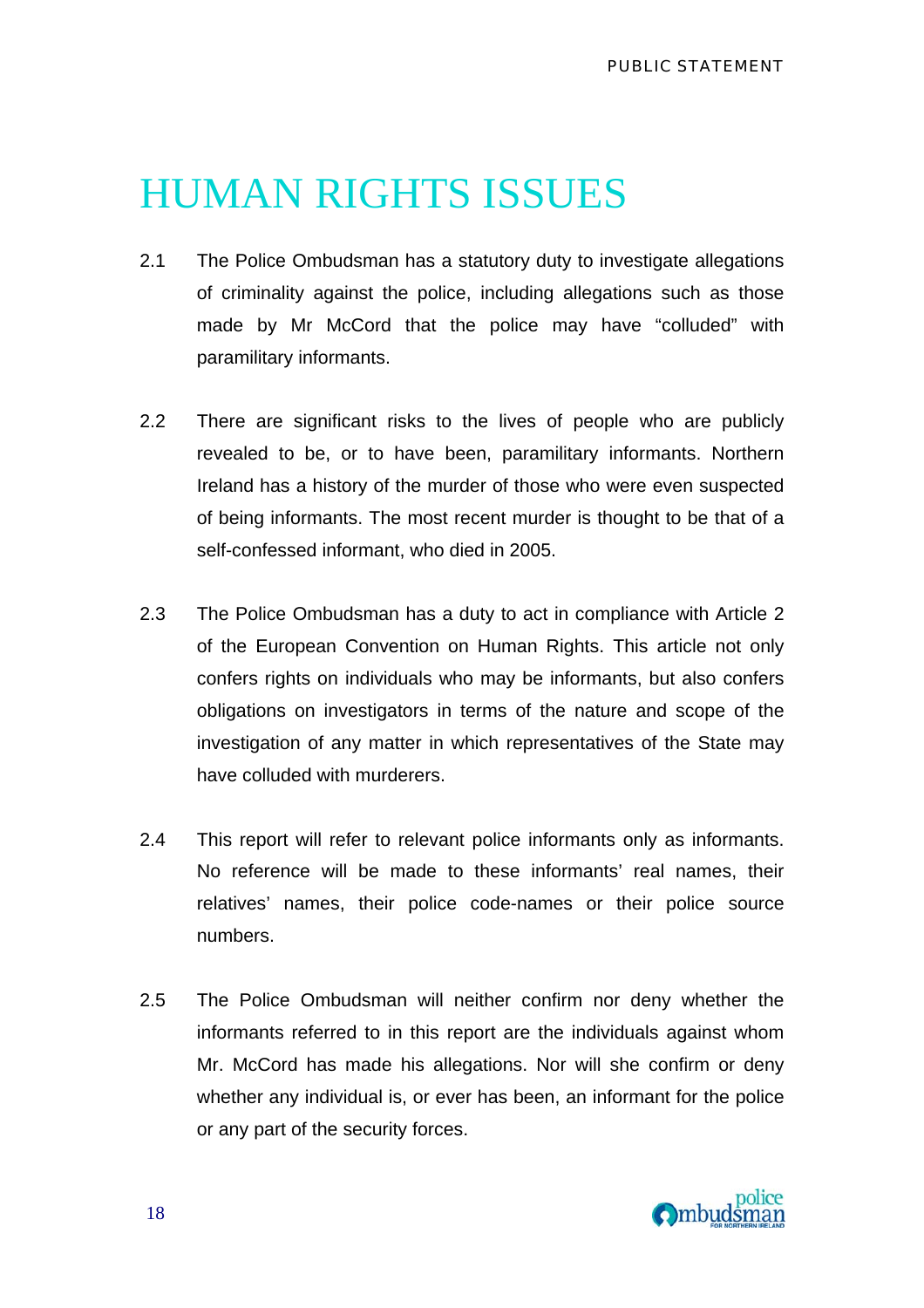- 2.6 Over the years, different official terms have been used to describe individuals who supply information to the police. At various stages they have been described as informants, sources, agents, and, with the introduction of the Regulation of Investigatory Powers Act, Covert Human Intelligence Sources, or CHIS. For ease of reference, this report will generally refer to such people as "informants". They will be described as "Informant 1" and other "Informants".
- 2.7 There remains a risk to police officers who have been involved in the handling and management of terrorist informants. Many of these individuals have now retired, but some are still serving officers. This Report will refer to such officers by their rank in the relevant period and by letter, e.g. Detective Constable A, B, C etc. in alphabetical order as they occur in this report.
- 2.8 There may also be a risk to other people mentioned in this report and they will therefore be described using letters: A, B, C et cetera.

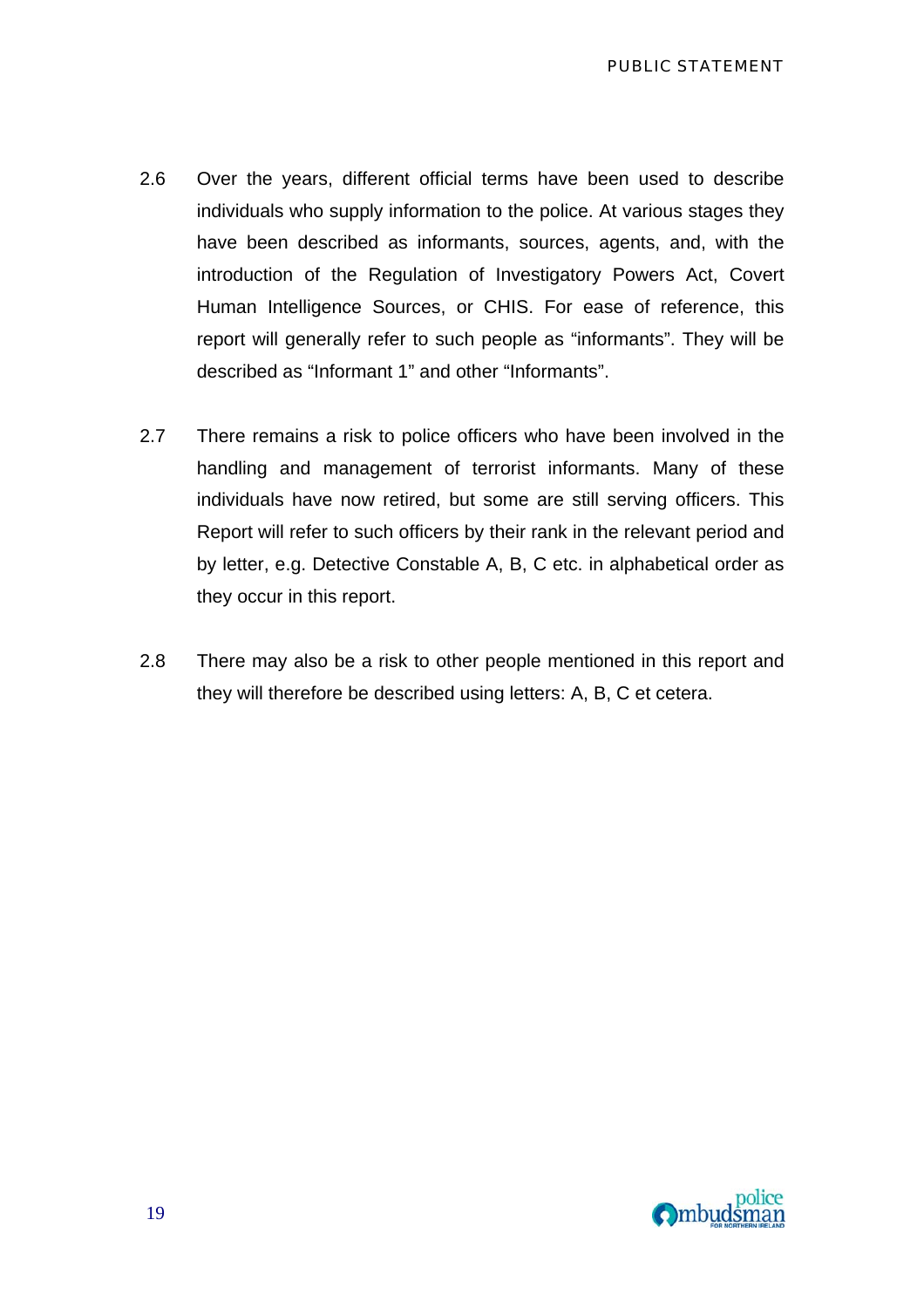## INITIAL CONCERNS

- 3.1 Following receipt of Mr McCord's complaint, preliminary enquiries were undertaken by the Police Ombudsman. These uncovered a large amount of police intelligence, which implicated informants in murder and other serious criminal activity. It uncovered anomalies in relation to a range of Special Branch material relating to informants within the UVF.
- 3.2 Of particular concern were disturbing irregularities in the police management of the individual who will henceforth be referred to as Informant 1. These irregularities related to the handling, controlling and management of Informant 1, about whom there was considerable intelligence, indicative of linkage with the most serious crime, in the RUC systems. It is accepted by the Police Ombudsman that intelligence, in itself, is not evidence. However it may be capable of providing evidential opportunities which then require to be explored.





**O**mbudsman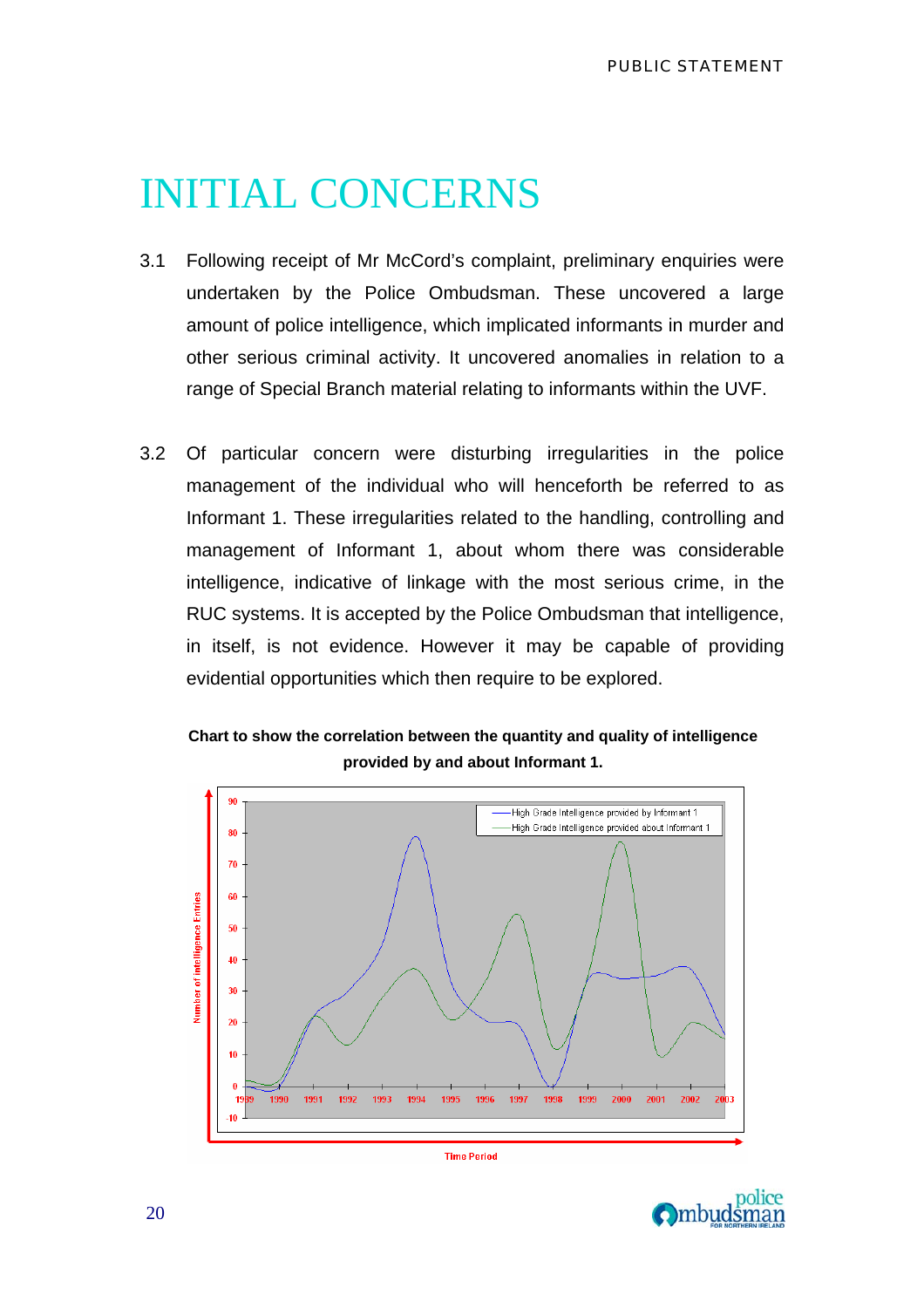- 3.3 When an informant is used by police officers, there is an obligation to assess the informant continually, and also to assess and process any information received. On review of the RUC material, it was discovered that there was no record of any individual written assessment of Informant 1 between 1991 and 1999, and no written assessment between 2000 and 2003, which took into account the large amount of intelligence implicating him in serious criminal activity, including murder.
- 3.4 Preliminary enquiries showed, therefore, that there were sufficient issues of concern to warrant a wide-ranging investigation into the police handling and management of identified informants from the early 1990s onwards. The investigation focused on seven main lines of enquiry.
- 3.5 They were as follows:
	- attempted murders on 18 August 1991 and 16 September 1991.
	- the murder of Sharon McKenna on 17 January 1993.
	- the attempted bombing of the Sinn Fein office in Monaghan on 3 March 1997.
	- the Operation Mechanic Searches.
	- the murder of John Harbinson on 18 May 1997.
	- the murder of Raymond McCord Junior on 9 November 1997.
	- Informant 1's alleged involvement in drug-dealing between 1994 and 2003.

Other issues emerged during the course of the enquiry and are also referred to in this Report.

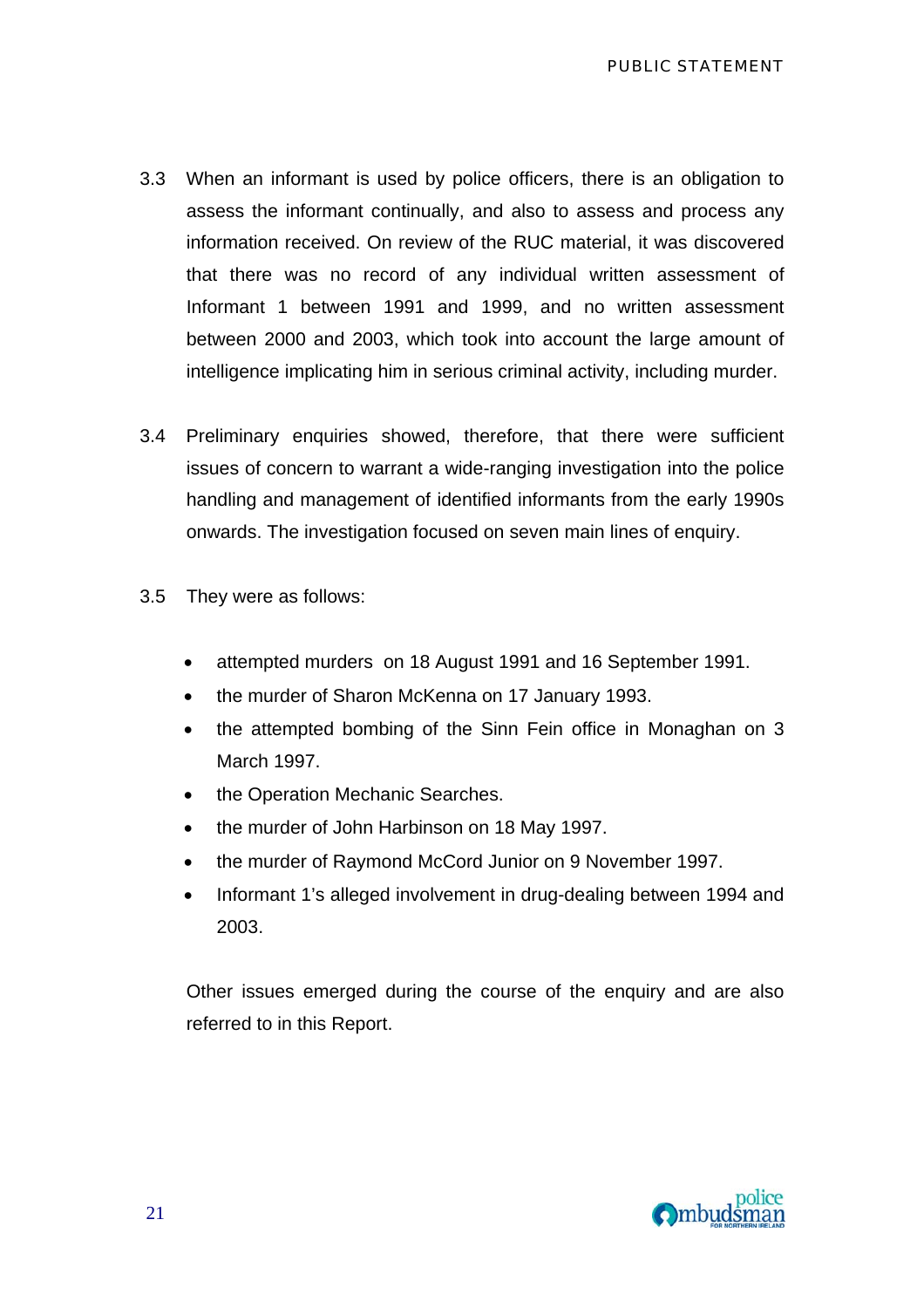# MATTERS BROUGHT TO THE ATTENTION OF THE SECRETARY OF STATE AND THE NORTHERN IRELAND **OFFICE**

- 3.6 The Police Ombudsman was concerned about the implications, for her other ongoing investigative work, of conducting the investigation into these matters, because of the anticipated scale of the investigation, and its complex subject matter. She knew that it was inevitable that the McCord investigation would impact adversely on her ability to carry out her other obligations. Accordingly she explained the seriousness of the allegations to the Secretary of State, and requested additional funding from the Northern Ireland Office for this enquiry and two other very serious investigations. That request was made on 22 January 2003. This request for extra funding was not met, although a sum of £250,000 was provided on 27 November 2003 to assist the Police Ombudsman in these enquiries.
- 3.7 This sum did not meet the anticipated cost of these enquiries. The Police Ombudsman, however, decided it was still her duty to conduct these investigations, although it was recognised that it would mean resources would have to be diverted from other investigations. It also meant that this investigation was slower than would have been the case had additional resources been made available. It was not possible to start the formal stage of the investigation until 2 June 2003

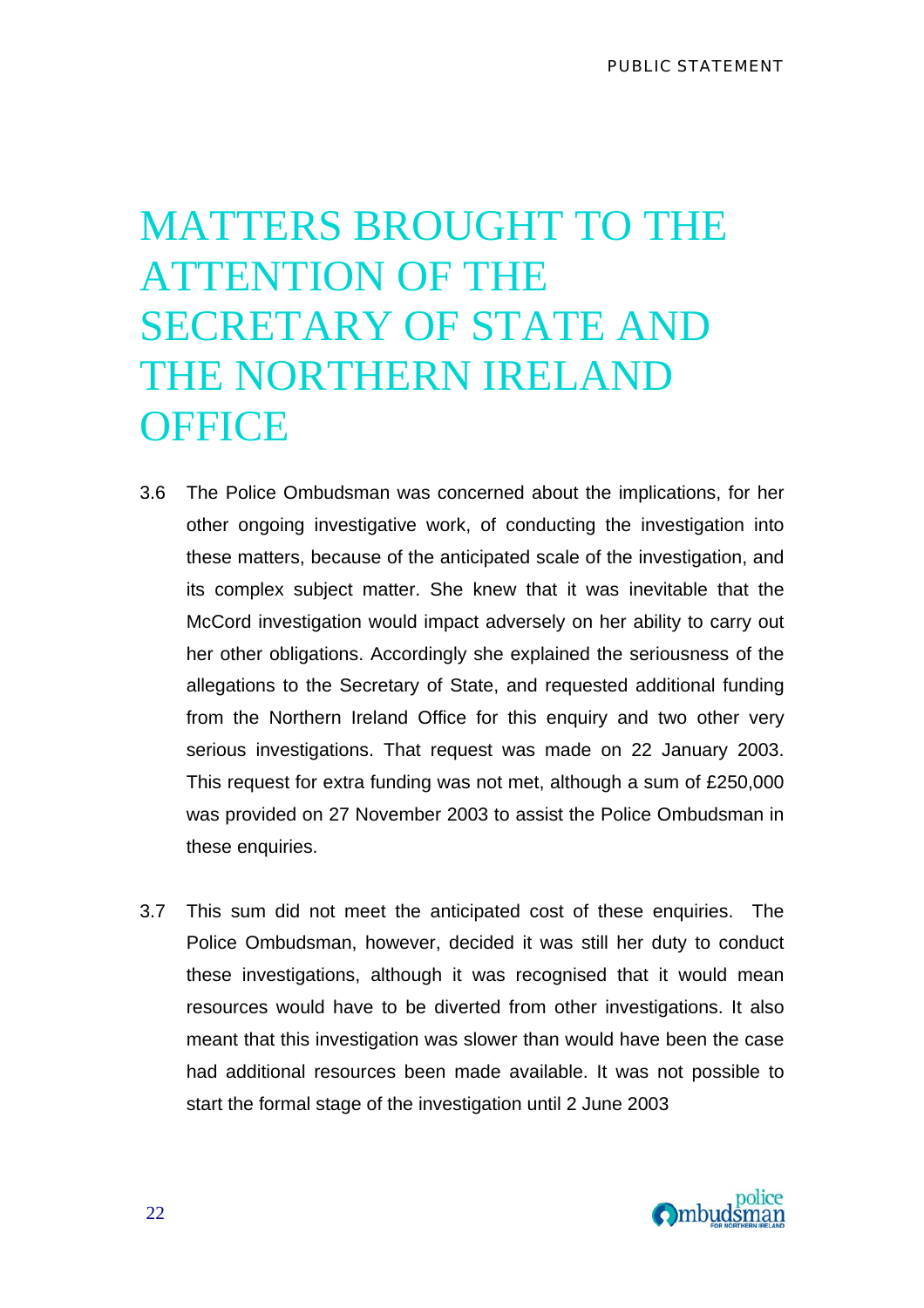# MATTERS OF CONCERN BROUGHT TO THE ATTENTION OF THE CHIEF CONSTABLE OF THE PSNI.

4.1 The Police Ombudsman rapidly became concerned about informant handling processes within the RUC/PSNI, and she decided that it was necessary to alert the Chief Constable to those concerns so that he could take any necessary action to address the emerging problems as rapidly as possible. She therefore communicated her concerns about problems relating to informant handling to the Chief Constable in meetings on 25 March 2003 and other occasions. The Police Ombudsman's Executive Director of Investigations then wrote to the Chief Constable on 8 September 2003, alerting him to serious concerns about the PSNI management of informants, and the potential failures in police practice which had already been identified.

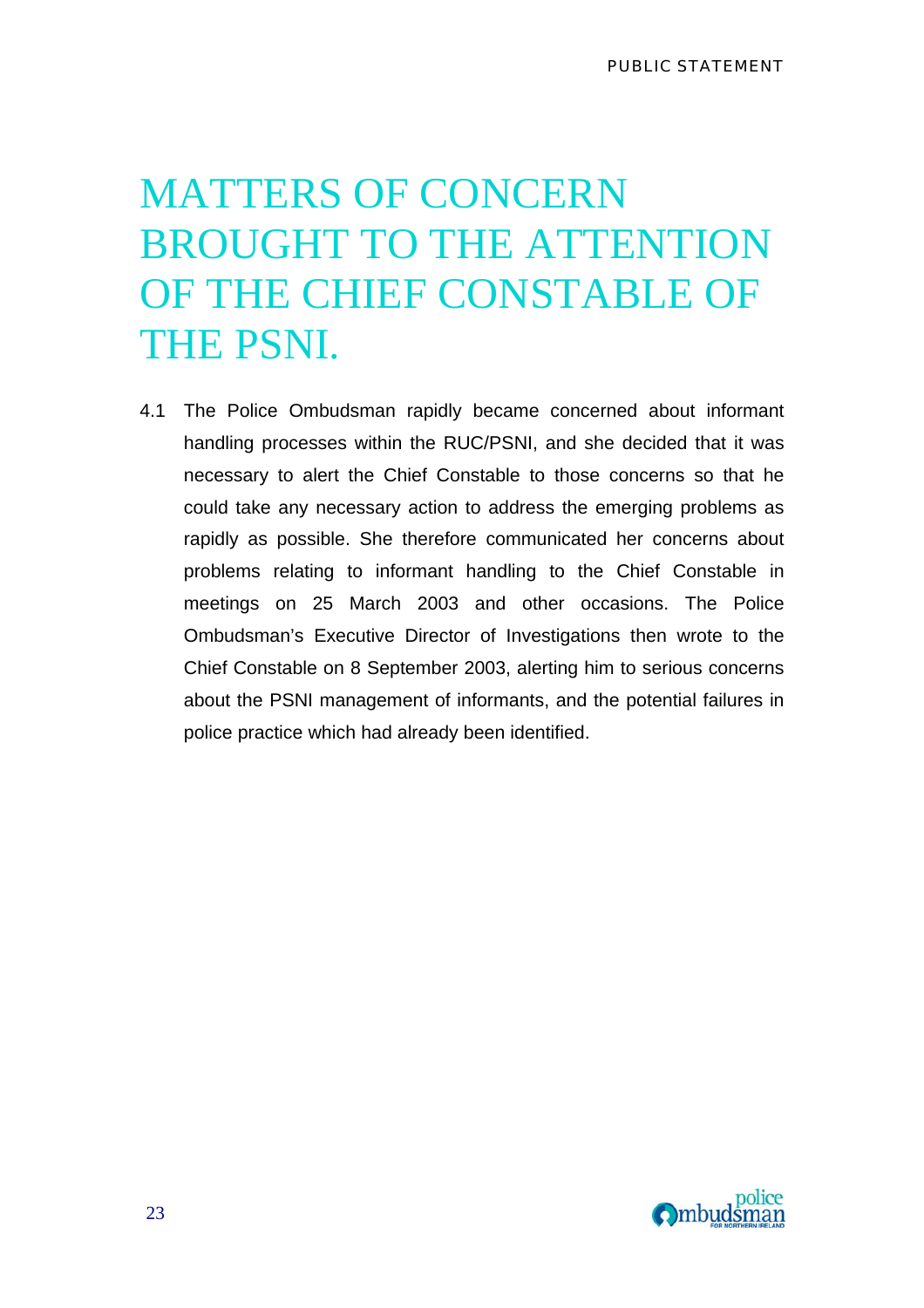# MATTERS OF CONCERN BROUGHT TO THE ATTENTION OF THE SURVEILLANCE COMMISSIONER

5.1 The Surveillance Commissioner is required by the Regulation of Investigatory Powers Act to inspect the level of police compliance with the requirements of the Act. Preliminary enquiries had indicated to the Police Ombudsman that previous inspections by the Surveillance Commissioner had not identified significant non-compliance by the Police Service of Northern Ireland. His report of 26 February 2003, whilst identifying some failings stated

*"The majority of CHIS are working for Special Branch in the National Security area and are well handled and controlled."* 

He also concluded,

*"Overall there continues to be a high level of compliance with the legislation and codes of practice."* 

- 5.2 Accordingly the Police Ombudsman brought her concerns to the attention of the Surveillance Commissioner on 15 September 2003. The Surveillance Commissioner conducted a further inspection on 2 and 3 October 2003 and reported on 4 October 2004.
- 5.3 On 6 October 2003 the PSNI set up a Covert Human Intelligence Source Risk Analysis Group to undertake a full and comprehensive risk analysis of all PSNI informants. On 23 August 2004 the PSNI wrote to

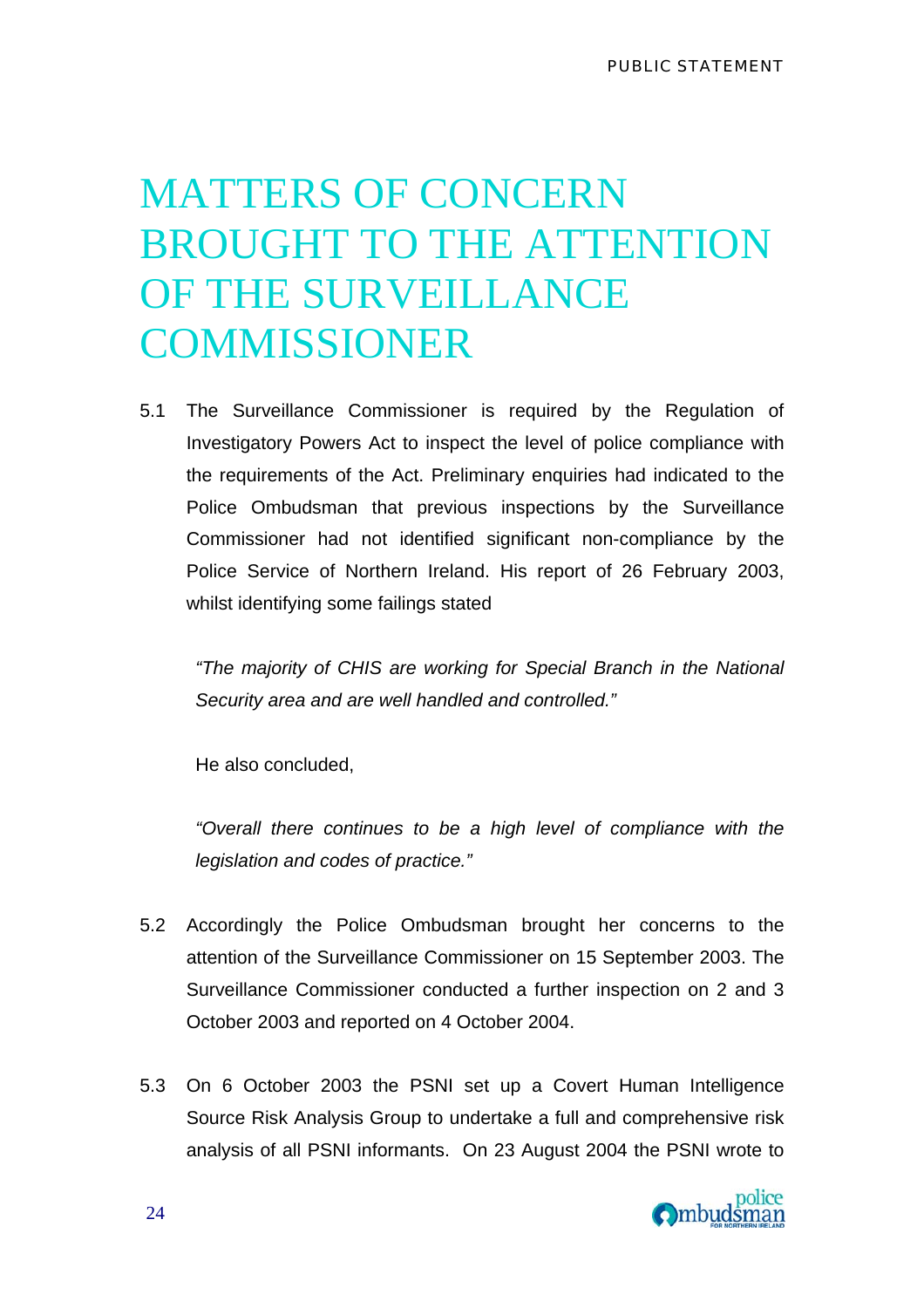the Police Ombudsman advising her of the progress of the Covert Human Intelligence Source Risk Analysis Group to that date**.** One of the outcomes was that 24% of informants were cancelled. 12% of all informants were cancelled because they no longer provided useful information and 12% because they were involved in serious crime.

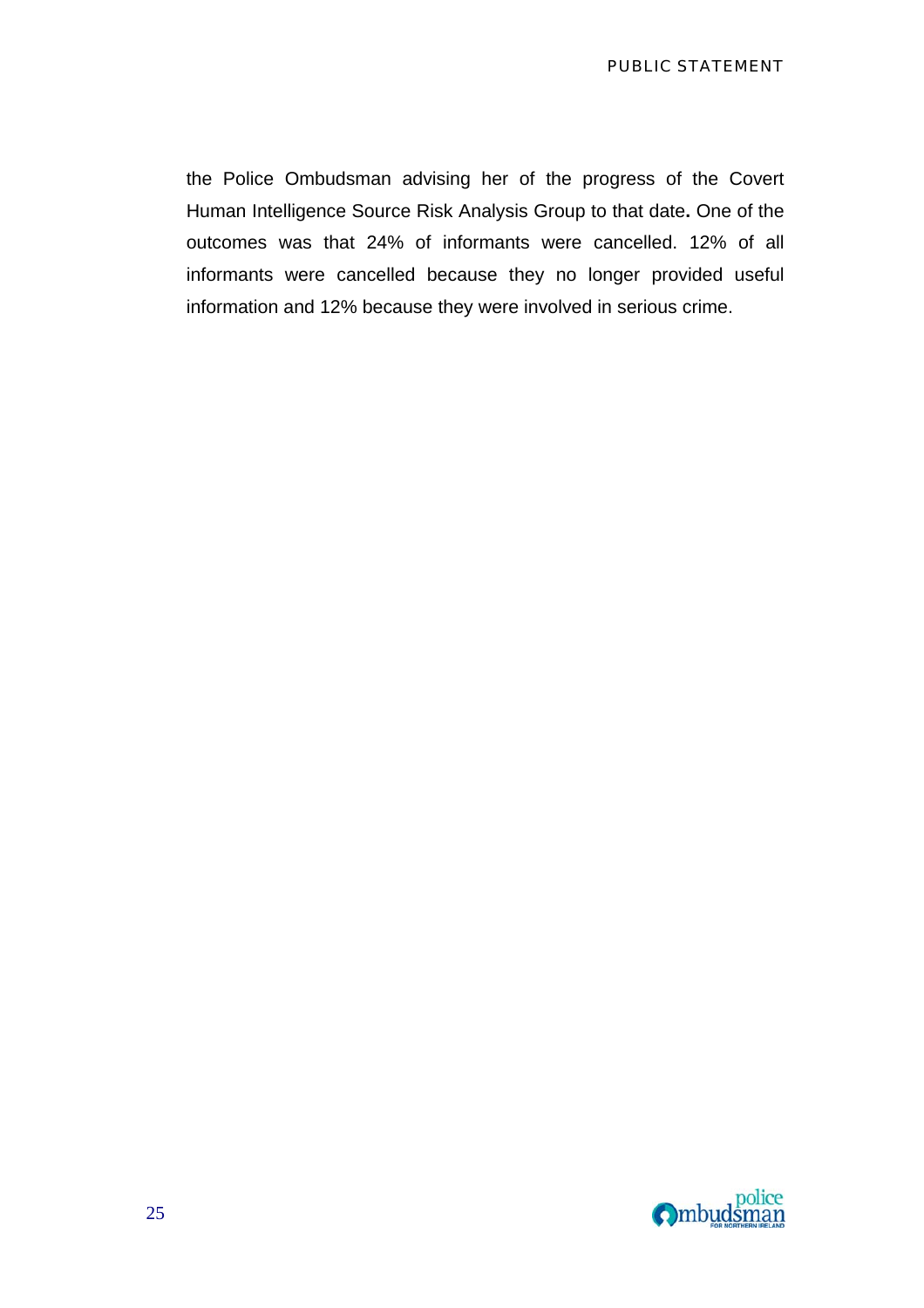# THE INITIATION AND SCOPE OF THE INVESTIGATION.

- 6.1 As a consequence of her emerging findings, the Police Ombudsman decided that there should be an extensive investigation into Mr. McCord's complaint, and the issues arising from it, and that the terms of reference of the enquiry should be widened to include:
	- the collection and analysis of specific informant files and authorities for the deployment of those informants;
	- intelligence in respect of named individuals and incidents; and
	- enquiries into police actions in respect of the investigation of many identified murders and other serious crimes.
- 6.2 The Police Ombudsman has examined police processes for the handling and management of informants, and intelligence from, and about, informants from within a UVF unit in North Belfast and Newtownabbey, primarily from 1991-2003, although reference is made to matters occurring from 1989. Intelligence indicates that members of this unit were responsible for the murder of Raymond McCord Junior. The Police Ombudsman has also examined whether the actions of police officers may have prevented these people from being held accountable for any crimes, including the murders of Raymond McCord Junior and other individuals.
- 6.3 Analysis of information about the informants whose alleged activities emerged during the course of this Report, which focused on the activities of Informant 1, indicated a high level of alleged criminality.

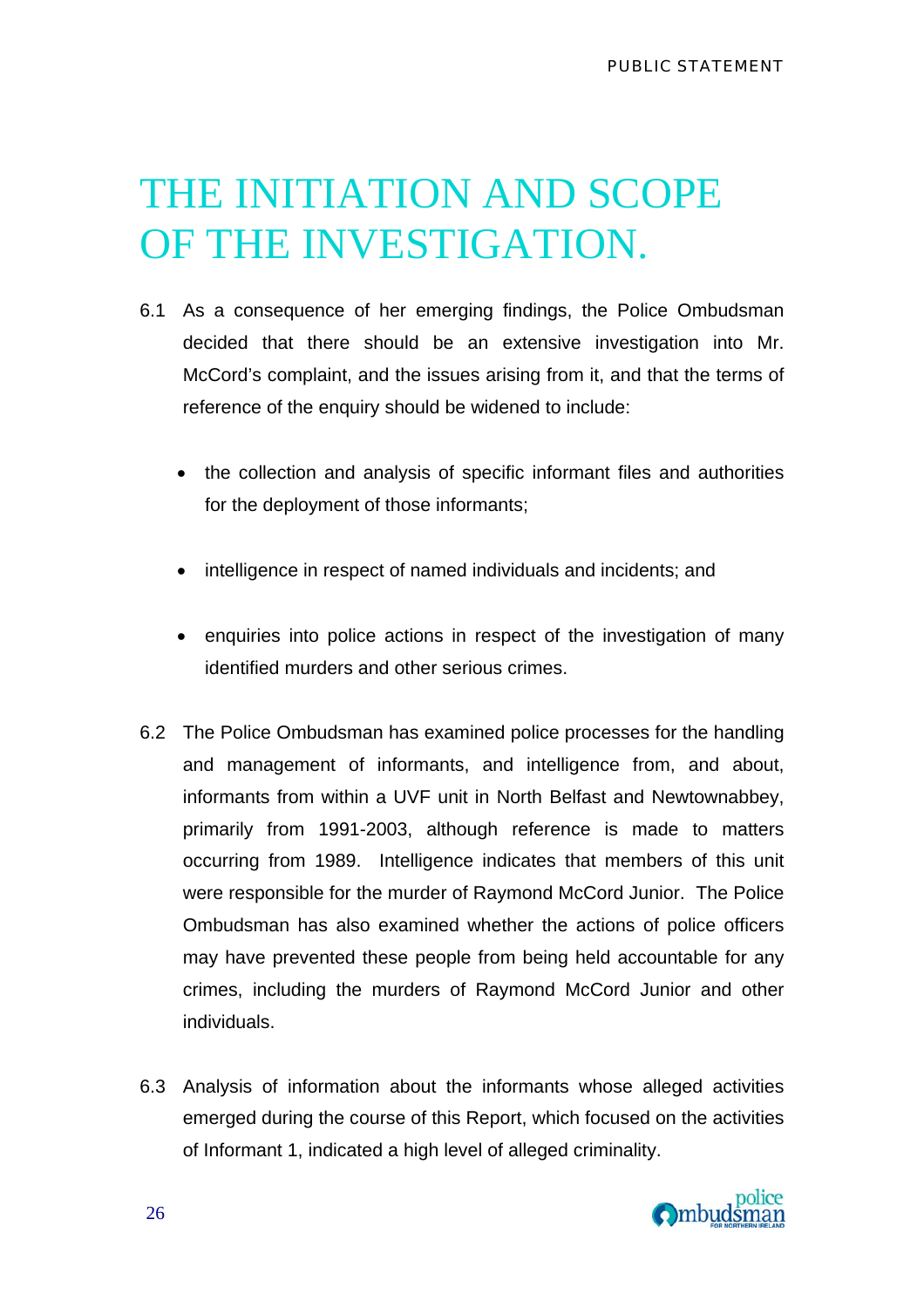## Informant 1

6.4 The investigation has established that Informant 1:

- was a member of the UVF in North Belfast:
- progressed through the ranks of the UVF;
- was never a registered CID informant;
- was recruited through his *'long-standing friendship'* with a police officer
- provided intelligence to DC A and DS M prior to his formal registration as an informant;
- became a Special Branch informant in 1991;
- continued to be jointly handled by CID officers and Special Branch officers from May 1991 until February 1995 and by Special Branch alone from 1995 – 2003;
- Provided in excess of 400 pieces of intelligence over twelve years;
- Was the subject of in excess of 500 pieces of intelligence, provided by others over twelve years;
- was allegedly involved in the murder of ten individuals;
- was allegedly involved in the attempted murder of ten individuals;
- was allegedly involved in other serious crime including targeting an individual for a murder in 1994, a bomb attack in Monaghan in 1997, "punishment" attacks, drug dealing and attempting to pervert the course of justice;
- was never given participating "informant status" by the RUC/PSNI;
- was never fully investigated for the majority of these crimes ;
- has an extensive criminal record including convictions for serious crime;

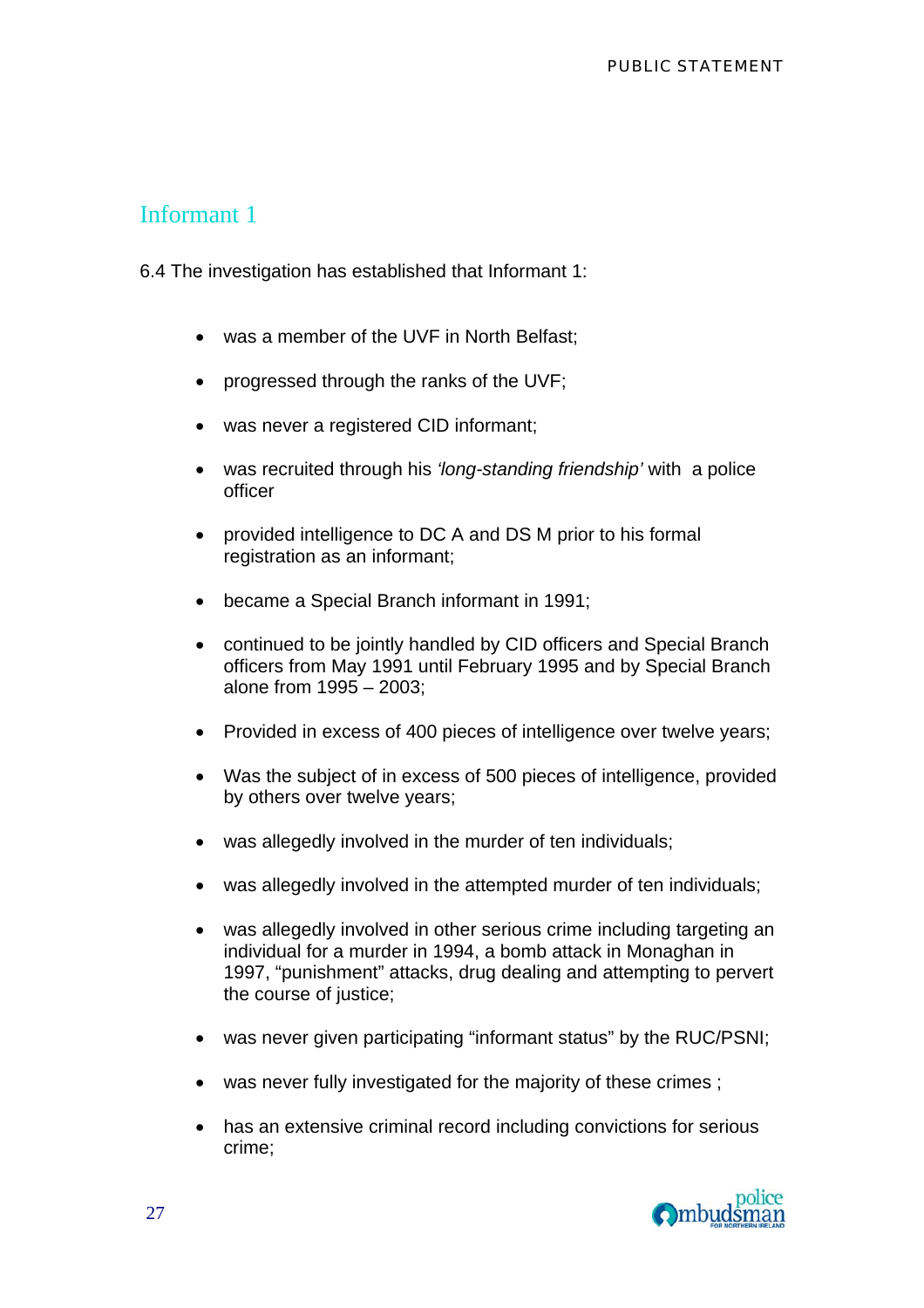was considered in the course of a report on joint informant handling by Special Branch and CID in March 1995 when he was described by Detective Inspector F of Special Branch as;

*"A particularly difficult source to handle who tells only a fraction of what he knows and for this reason would require strong, careful and fully controlled and co-ordinate handling"* 

- has been described by some of the uniformed and CID officers who worked in the North Belfast area between the early 1990s and 2003 as "a well-known terrorist and criminal", who was involved in racketeering, drug dealing, feuding with UDA and other general crime. Some of the officers state that there were rumours Informant 1 was an informant and that Informant 1 appeared to be a "protected species", as he was heavily involved in crime and was rarely held to account;
- has been paid in excess of £79,000 during a twelve year period from 1991 - 2003;

### Other Informants

6.5 The investigation has further established that other informants:

- were members of the UVF;
- received financial payments from the police;
- provided intelligence about crime that was not forwarded to CID investigators;
- were associated with informant 1;
- were mostly handled by the same informant handlers as informant 1;
- provided intelligence on the criminal activities of Informant 1 and each other;
- had UVF roles including responsibility for 'punishment' shootings;
- were allegedly involved in murders;

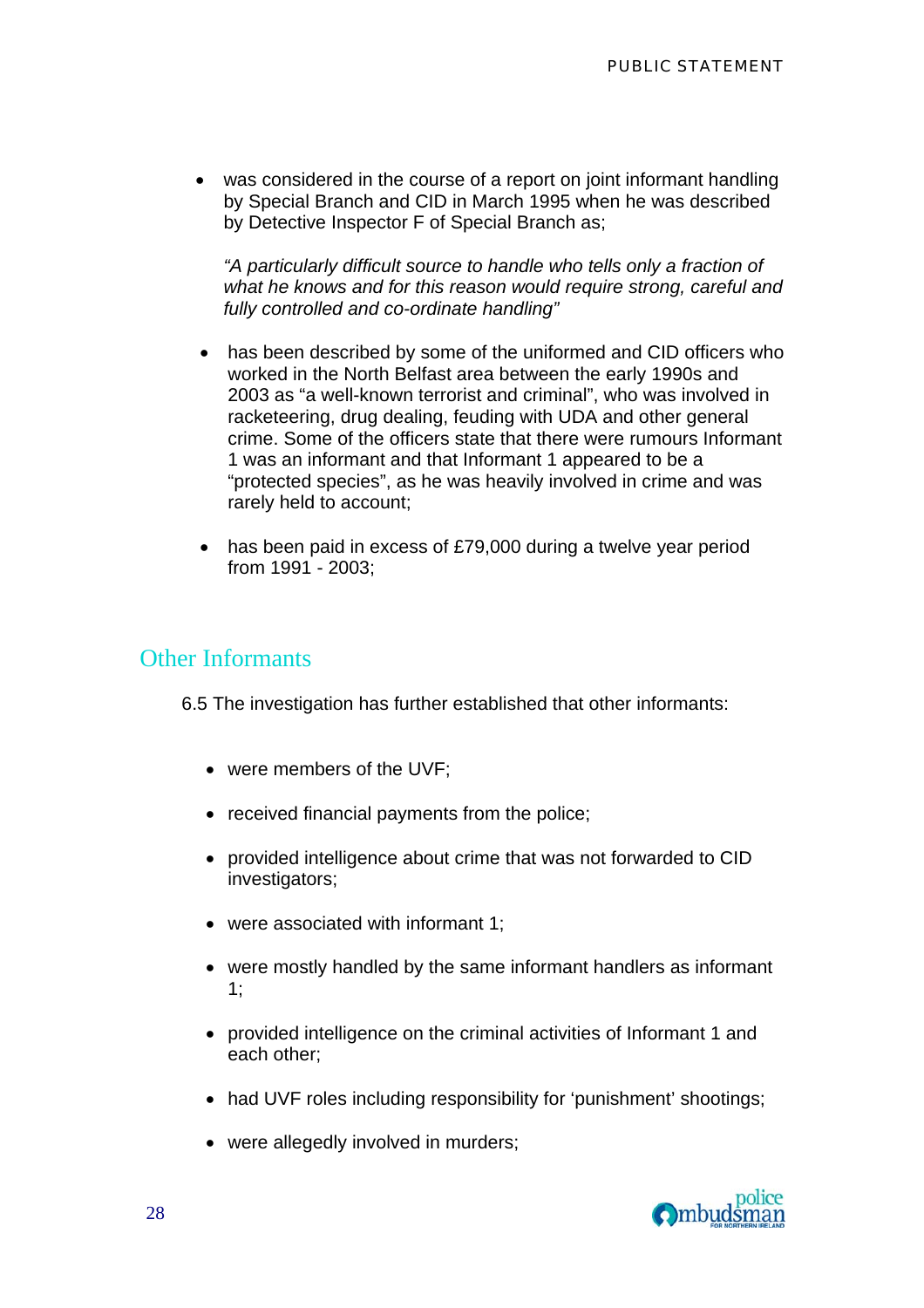- were allegedly involved in the planning of murders;
- were allegedly involved in attempted murders;
- were allegedly involved in serious criminality, including drug dealing and kidnap;
- were not given "participating informant" status by the police;
- were never fully investigated for the majority of these crimes;

**Chart to show the percentage of gradings of all intelligence held in relation to Informant 1 between 1991 and 2003.** 



- 6.6 Amongst that intelligence was information implicating Informant 1 in the following murders:
	- Mr Peter McTasney, who died on 24 February 1991;
	- Ms Sharon McKenna, who died on 17 January 1993;
	- Mr Sean McParland, who was attacked on 17 February 1994, and died on 25 February 1994;

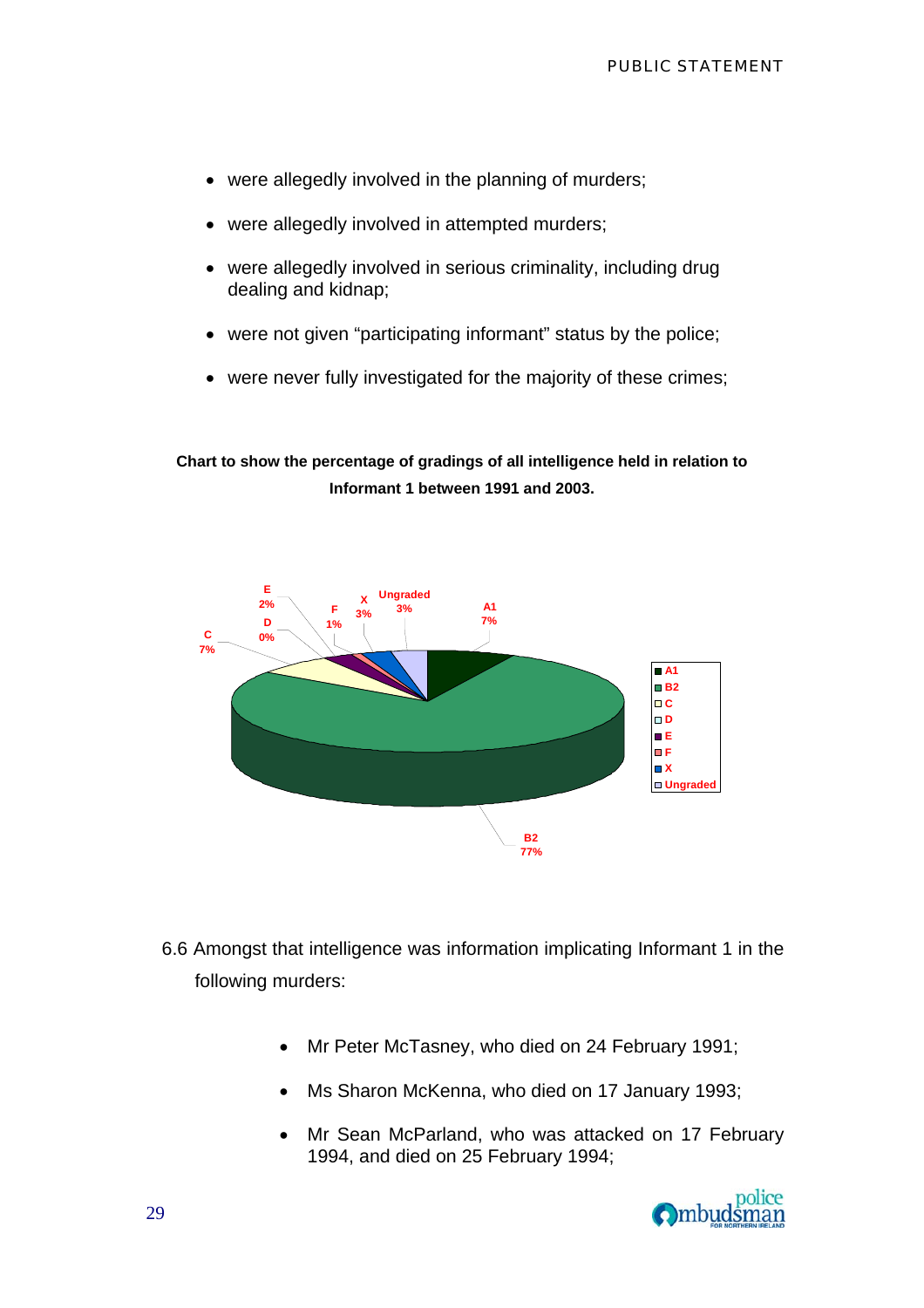- Mr Gary Convie, who died on 17 May 1994;
- Mr Eamon Fox, who died on 17 May 1994, in the same attack as Mr Gary Convie;
- Mr Gerald Brady, who died on 17 June 1994;
- Mr Thomas Sheppard, who died on 21 March 1996;
- Mr John Harbinson, who died on 18 May 1997;
- Mr Raymond McCord Junior, who died on 09 November 1997 (whose death led to this investigation);
- Mr Thomas English, who died on 31 October 2000.
- 6.7 The Police Ombudsman's investigators also identified less significant intelligence implicating Informant 1 in five other murders. In some cases, there is only one piece of intelligence, which police have not rated as reliable.
- 6.8 Intelligence was found linking informants, and in particular Informant 1, to ten attempted murders between 1989 and 2002.
- 6.9 Intelligence was also found which implicated Informant 1 in 72 different other crimes between 1991 and 2003. They include the following crimes:

| Extortion                           | 1  |
|-------------------------------------|----|
| Drug dealing                        | 17 |
| Criminal Damage                     | 1  |
| Control/use of bombing equipment    | 4  |
| Conspiracy to murder                | 1  |
| <b>Assault/Grievous Bodily Harm</b> | 5  |
| Arson                               | 2  |
| <b>Armed Robbery</b>                | 3  |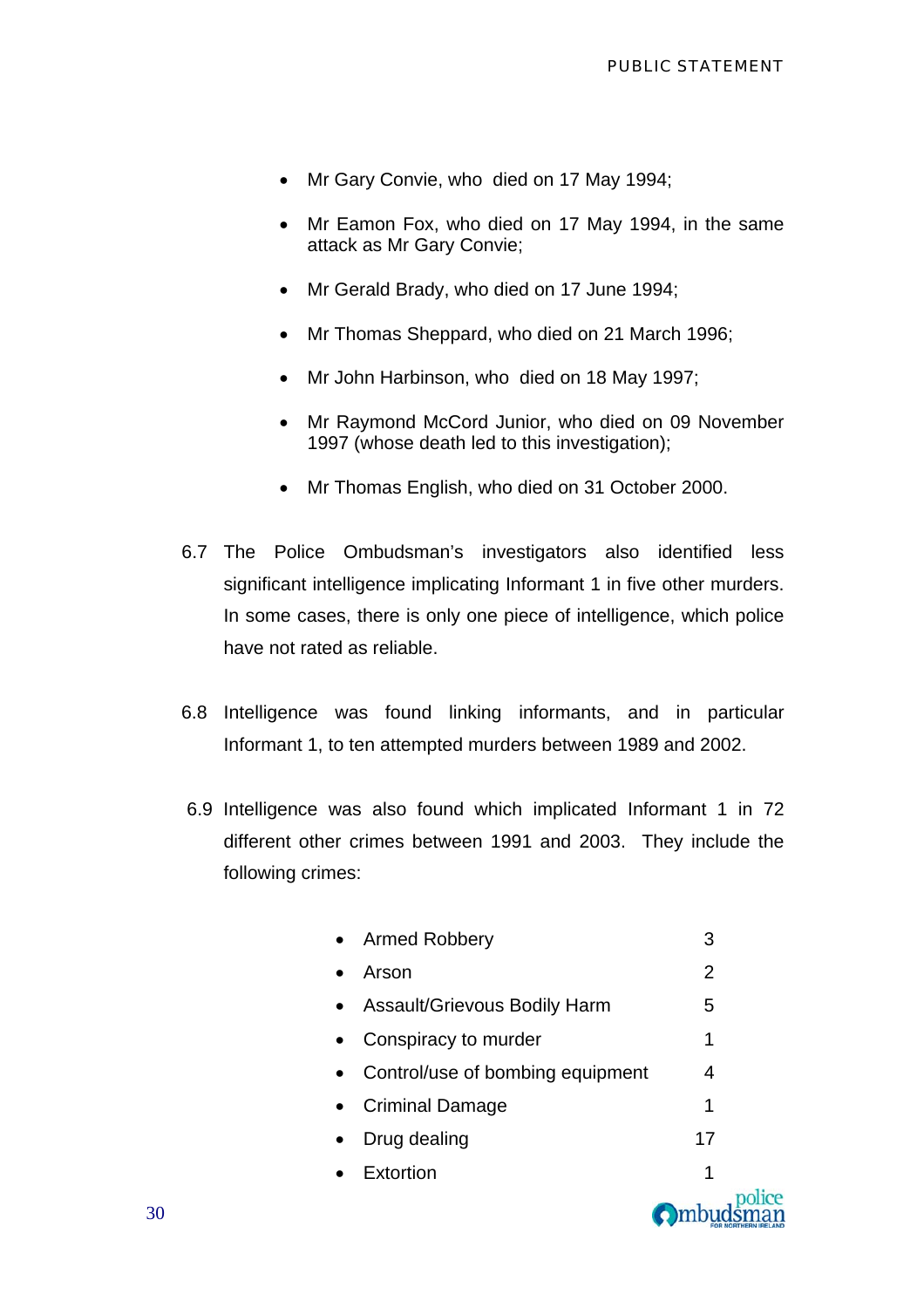|           | Hijacking                |                |
|-----------|--------------------------|----------------|
|           | Intimidation             | 3              |
| $\bullet$ | Kidnap                   | 1              |
|           | Possession of firearms   |                |
|           | • "Punishment" attacks   | 13             |
|           | • "Punishment" shootings | 10             |
|           | Targeting                | $\overline{2}$ |
|           | Threats to kill          |                |

- 6.10 There was also information implicating informants, associated with Informant 1, in other crime.
- 6.11 The Police Ombudsman has also viewed intelligence reports relating to murder, in which Informant 1 is alleged to have destroyed significant evidence, and to have advised others to destroy evidence after murder, and how to avoid detection.
- 6.12 The Police Ombudsman has recently received information which may link Informant 1 to another murder. Police did not have this information, but the Police Ombudsman has now ensured that PSNI are aware of it.
- 6.13 When Mr McCord made his complaint Informant 1 had a lengthy criminal record.
- 6.14 24 police officers were interviewed under criminal caution, some on more than one occasion. Most of the officers involved in the cases in question have retired. Some subsequently refused to co-operate with the investigation, in areas in which they were not viewed as suspects and could not therefore be compelled to be interviewed.

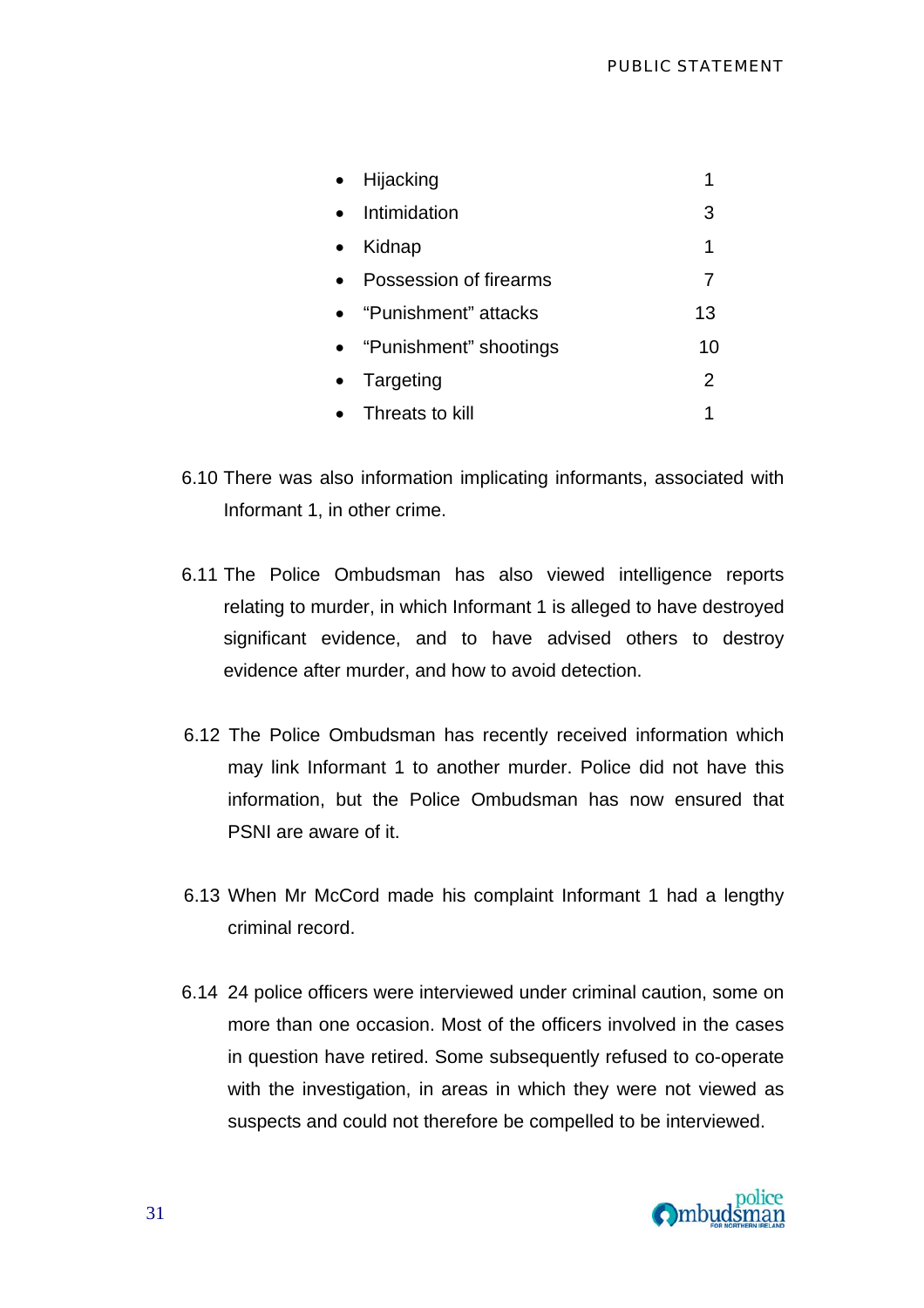6.15 These matters have been the subject of files which the Police Ombudsman has sent to the Director of Public Prosecutions in the course of this investigation.

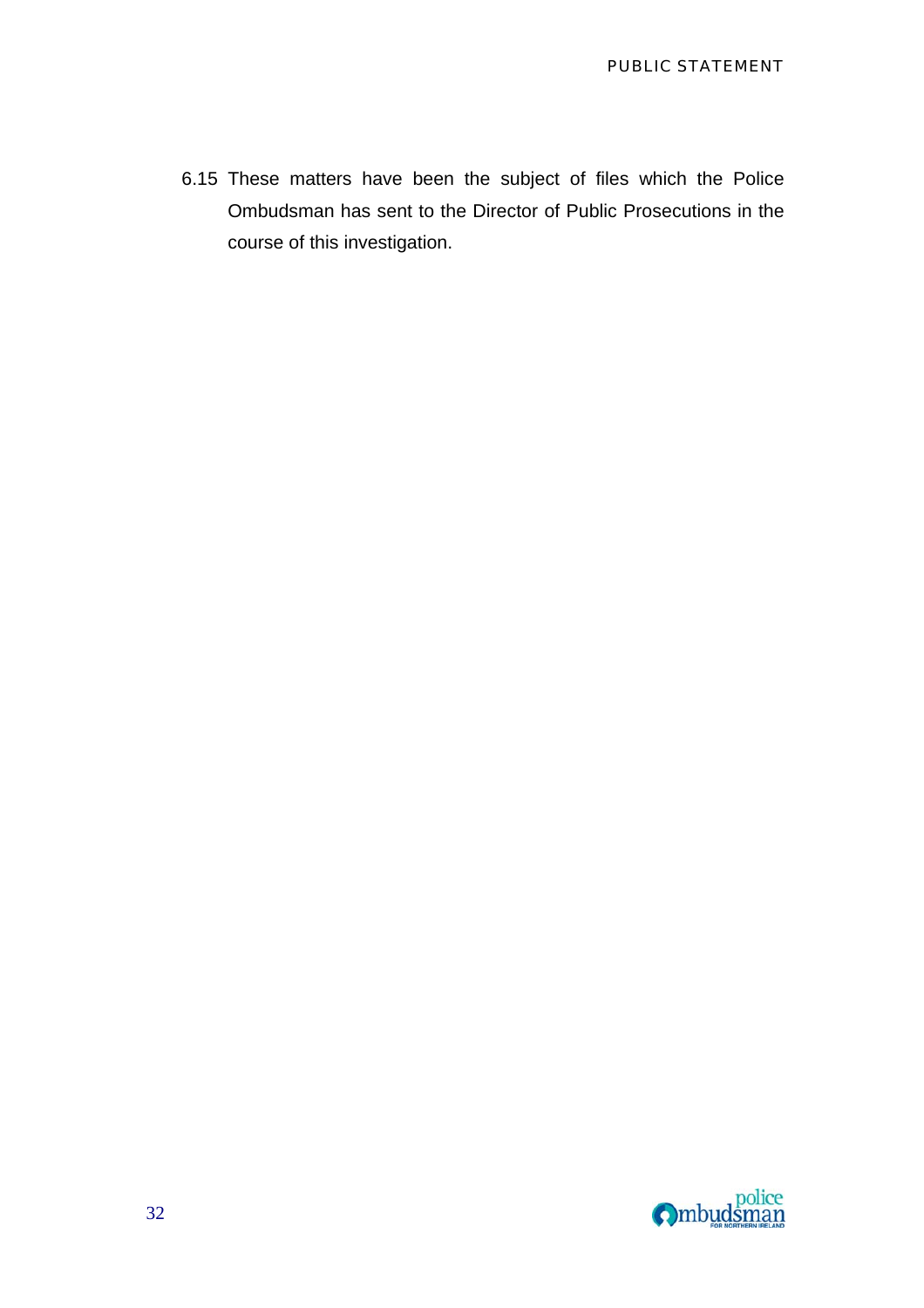# REVIEW OF THE POLICE OMBUDSMAN'S INVESTIGATION

- 7.1 In accordance with good practice, in early 2005 the Police Ombudsman commissioned an independent review of Operation Ballast by an external consultant. This review was carried out in March 2005 by a former Detective Chief Superintendent with Hampshire Constabulary, who was Chair of both the ACPO Computer Crime Unit and the UK Internet Crime Forum.
- 7.2 In his review, the consultant described the analytical work undertaken by the Police Ombudsman's office as "outstanding" and said of the analytical product:

*"it charts and provides provenance for all the major lines of enquiry and illustrates very graphically the issues"* 

7.3 In his Conclusions, the reviewing officer made the following overall comments about Operation Ballast:

"*Within the parameters determined by the Terms of Reference and the circumstances affecting the investigation generally, there is nothing to identify it as being managed other than professionally and well*."

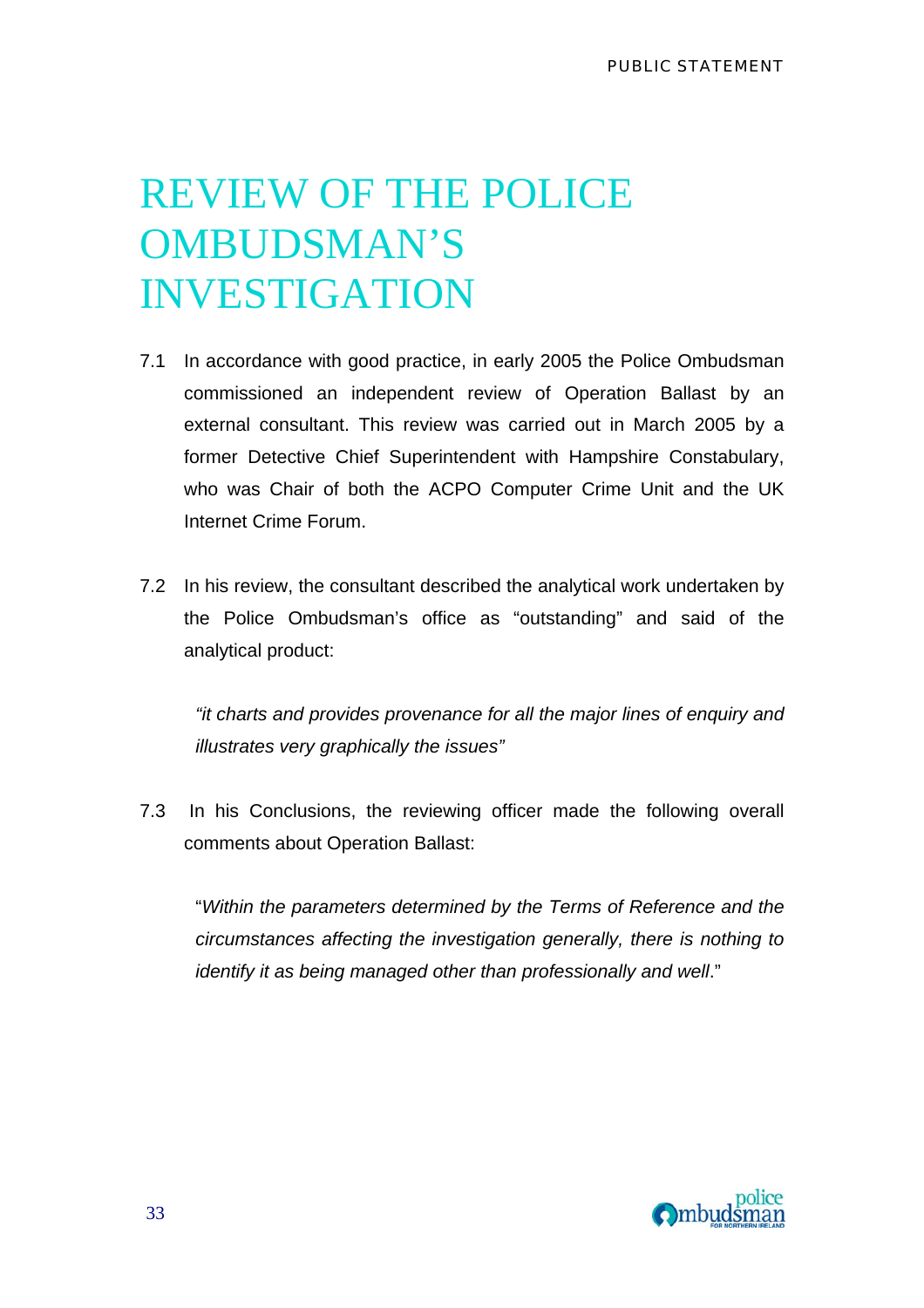7.4 He also noted that the PSNI had shown an:

"*obvious lack of enthusiasm for co-operating fully with the Police Ombudsman in the Operation Ballast investigation*."

7.5 The consultant then went on to conclude:

"*No obvious and potentially positive lines of enquiry have been overlooked by the SIO*".

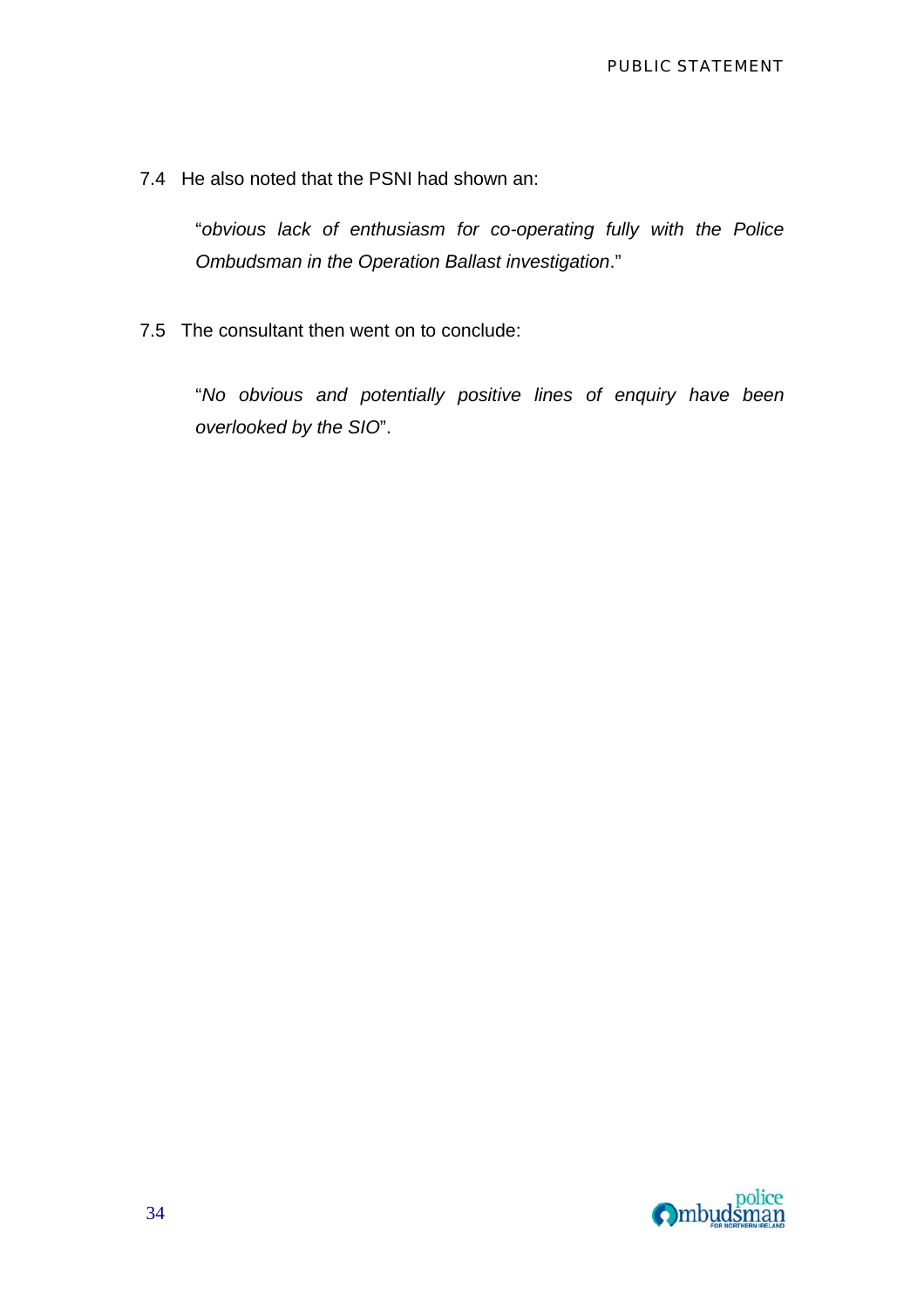# DIFFICULTIES ENCOUNTERED DURING THIS INVESTIGATION

## Lack of Co-operation and Time Delay

- 8.1 The main difficulty encountered during Operation Ballast has been the refusal of a number of retired RUC / PSNI senior officers to cooperate with this enquiry, despite the fact that the Police Ombudsman took a number of steps to facilitate the needs of these retired officers:
	- It was made clear to a number of these officers, who were not suspected of criminality, that they would be treated as witnesses, and were simply being asked to provide an explanation of Special Branch and CID internal practices during this period;
	- The investigators offered to meet these retired officers at venues with which they would be comfortable, at times which would suit them;
	- The personal details and addresses of retired officers would be treated as sensitive information and protected accordingly;
	- Officers were advised of area for questioning and provided with significant disclosure of information at their request. Despite this, the majority of them failed even to reply.

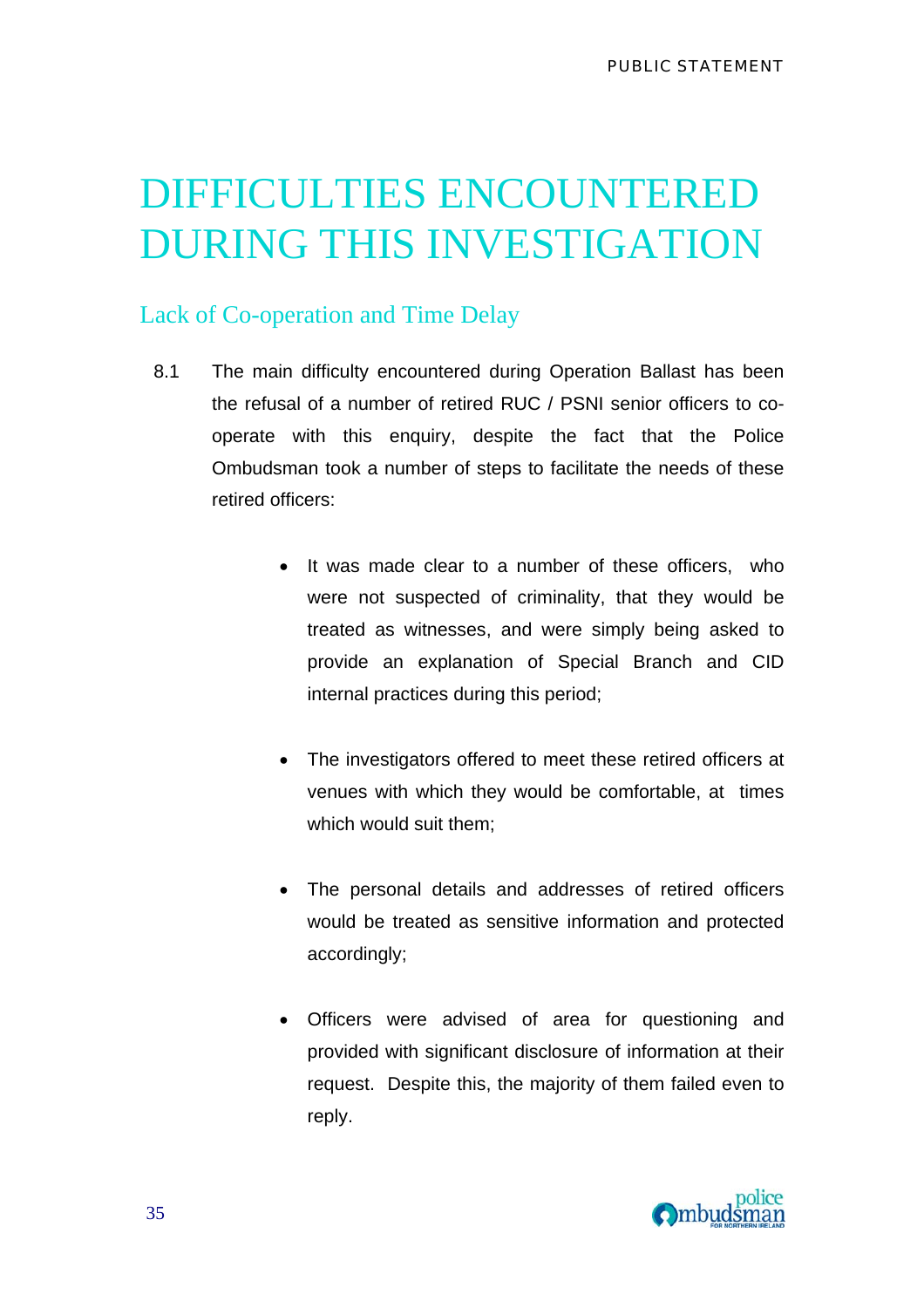- 8.2 The Police Ombudsman was particularly concerned that retired senior officers, who had had significant responsibilities within Special Branch and who undoubtedly could have assisted this enquiry, refused to do so. Among those who refused were two retired Assistant Chief Constables, seven Detective Chief Superintendents and two Detective Superintendents. No senior officer has taken total responsibility for the management of Informant 1 during the period under investigation.
- 8.3 Three retired officers were arrested because they would not attend voluntarily for an interview under criminal caution. A fourth officer, who was to be arrested but was away at the time, attended for voluntary interview under criminal caution when he returned.
- 8.4 Some retired officers did assist the investigation, and were helpful. Officers who were interviewed varied a great deal in the manner in which they responded to questions. Some, including some retired officers dealt with challenging questions in a professional manner.
- 8.5 Others, including some serving officers, gave evasive, contradictory, and on occasion farcical answers to questions. On occasion those answers indicated either a significant failure to understand the law, or contempt for the law. On other occasions the investigation demonstrated conclusively that what an officer had told the Police Ombudsman's investigators was completely untrue.
- 8.6 The evidence indicates that there was a major failure to ensure the proper management of Informant 1 and other informants. This investigation has also identified significant irregularities in the management of informants. However it has not been possible, because of the deficit in evidence, to attribute those failings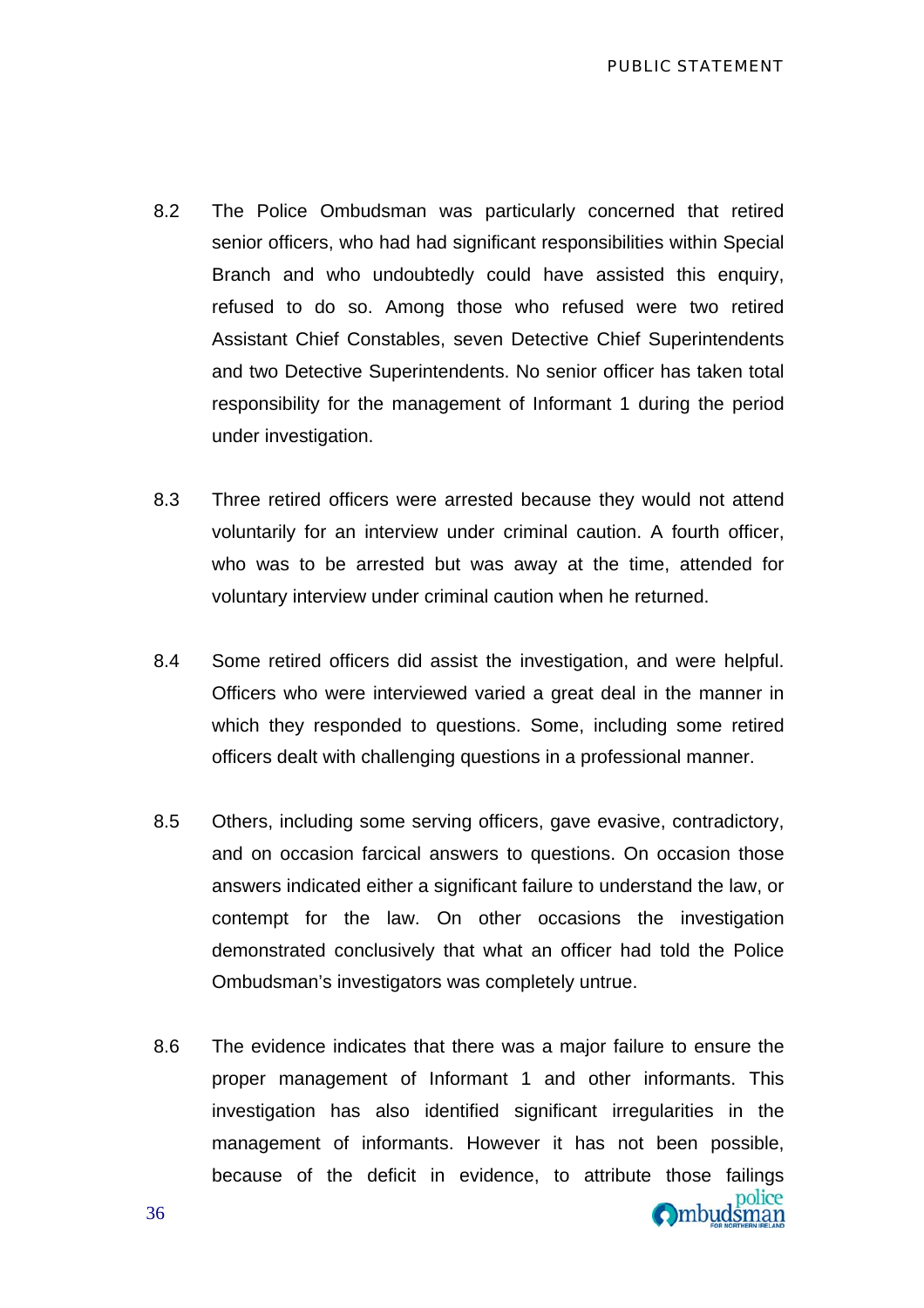specifically to individual officers. Most of these senior officers have not given any explanation of their roles, and have not made themselves accountable. They have portrayed themselves as victims rather than public servants, as though the public desire for an explanation of what happened during the period under investigation was unjustified. Their refusal to co-operate is indicative of disregard for the members of families of murder victims from both sides of the community. In addition to this, their refusal to co-operate has had the effect of lengthening the investigation, and of depriving the public of their understanding of what happened.

- 8.7 Police Ombudsman investigators have sometimes had to wait an excessive amount of time for replies to their requests for information. The Police Ombudsman accepts that this investigation coincided with a period of significant restructuring within PSNI. The Police Ombudsman also acknowledges that demands for intelligence material came not only from this and other Police Ombudsman investigations, but also from Public Enquiries and other investigations.
- 8.8 However, there are some examples where the Police Ombudsman has had to wait for periods ranging from a year to two and a half years before PSNI was able confirm the answer to specific requests. There were also many occasions on which it took the PSNI three or four months to answer a question. This had the cumulative effect of delaying the investigation. It was particularly noticeable during the earlier period of the investigation.
- 8.9 There were lengthy delays in providing the Police Ombudsman with information about financial payments to informant 1 and others. There was clear resistance initially to the delivery of this information.

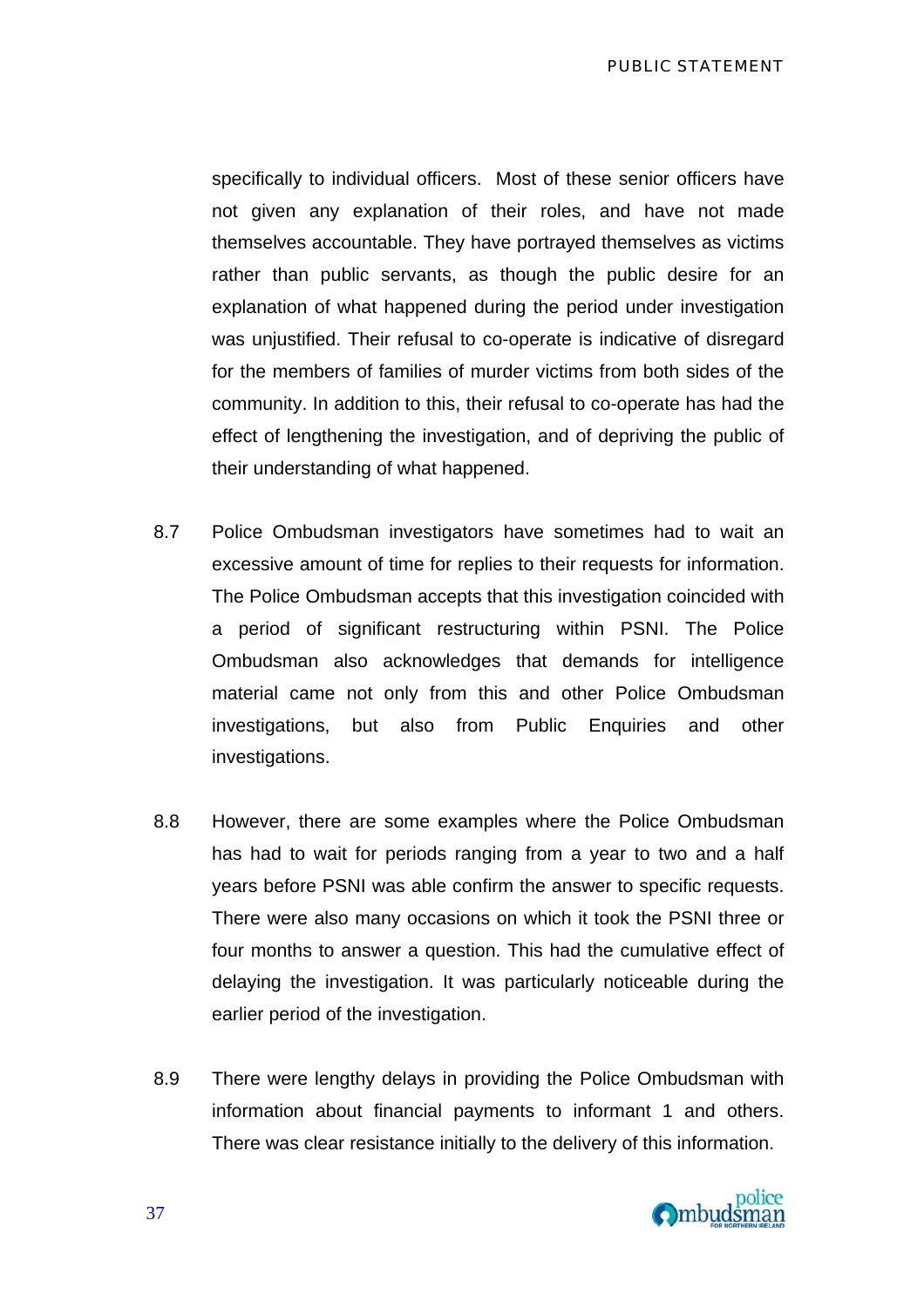- 8.10 There were significant delays in the supply of information where the Police Ombudsman requested PSNI to supply informant identities and initially the Police were reluctant to supply such information. The matter was resolved when the Chief Constable provided the required information.
- 8.11 There were lengthy delays in the process of identifying and communicating with retired officers and in seeking to arrange meetings with them, and on occasion in arranging meetings with serving officers.
- 8.12 All these factors contributed to delays in the production of this Report.
- 8.13 However, following concerns articulated by the Police Ombudsman to the PSNI and as a result of changes to senior management in 2003, particularly of Intelligence Branch, these matters improved a great deal.

### Poor Record-Keeping

8.14 A further significant obstacle to this investigation has been the generally poor standard of record-keeping within Special Branch over many years, and the failure to document, or to document properly, matters including key pieces of intelligence in relation to murders. As a consequence, in part, of the lack of information storage facilities, information retrieval was on occasion very difficult. It was often difficult to establish where in the police estate documentation might have been stored.

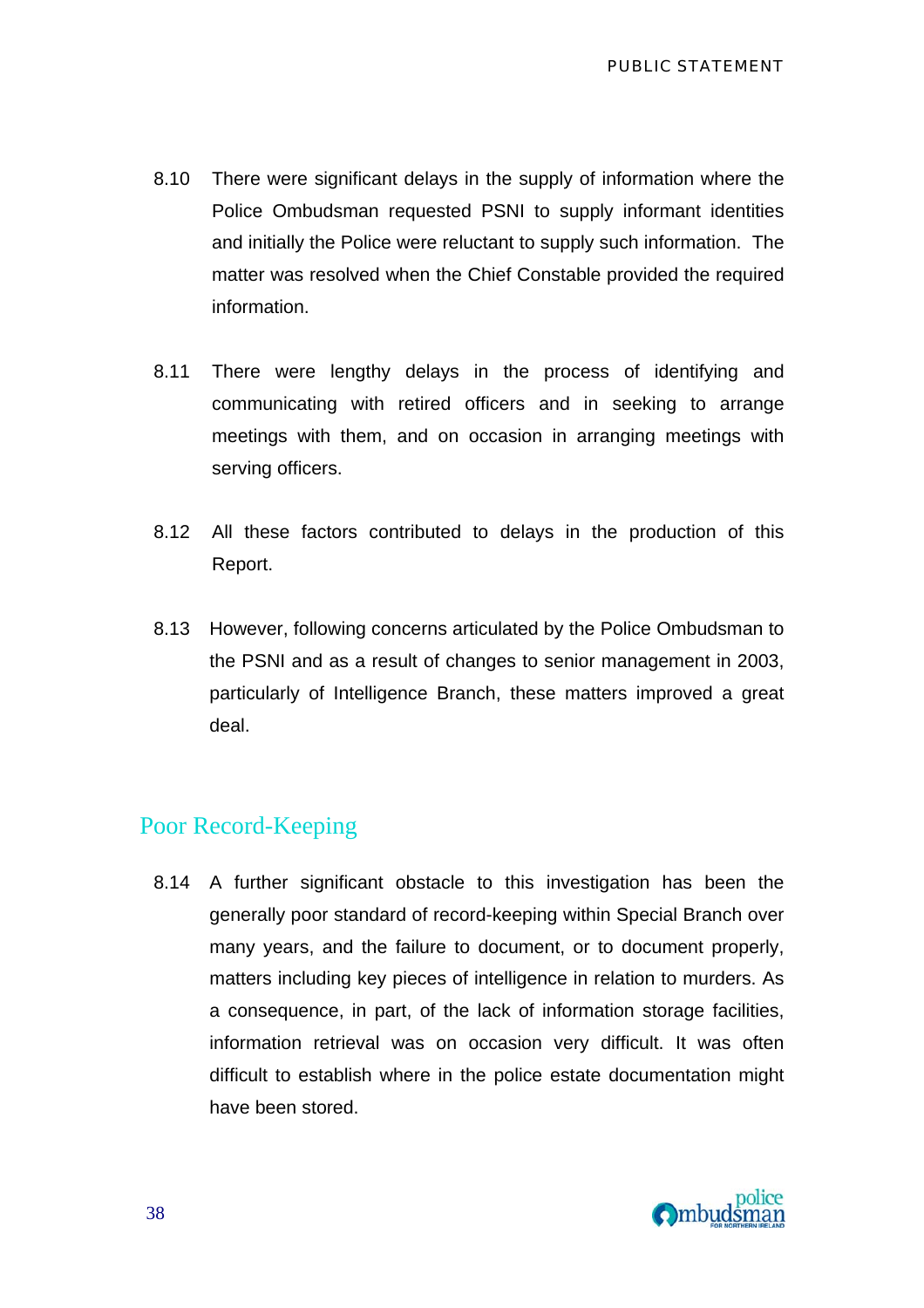- 8.15 Material which was retained was on occasions recorded in a selective manner which did not reflect the information given to police. Important documentation, which should have been retained, was unavailable to the Police Ombudsman's investigators. The Tasking and Co-ordinating Groups, (which were the most senior decision making groups responsible for Special Branch operations) routinely destroyed all material relating to their decision-making processes.
- 8.16 Despite the request for PSNI to provide the Police Ombudsman with all material on Informant 1, some material was only uncovered by Police Ombudsman investigators during computer searches. Other material was found by Police Ombudsman investigators in the course of the investigation, including material retrieved during searches by Police Ombudsman investigators.
- 8.17 Police Ombudsman investigators have established that there were no clear auditable financial records prior to April 2002. The police management of funds paid to informants lacked any clear structure, was totally inadequate, lacked transparency and had no audit processes. This made it very difficult to identify the extent of payments to informant 1, reasons for payments and details in relation payments made.

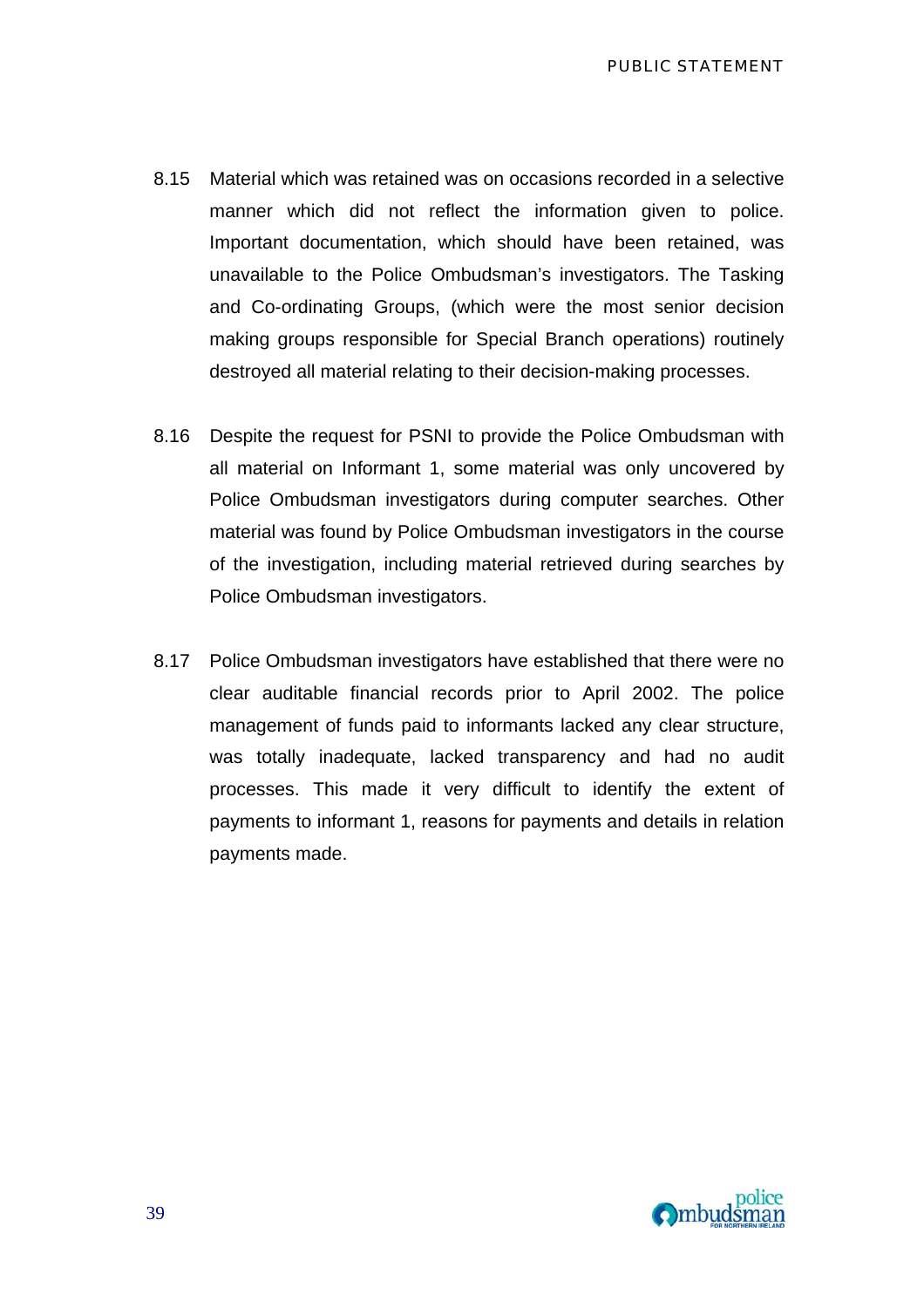## Missing, Lost and Destroyed Documentation

- 8.18 In the course of this investigation it emerged that a number of important documents were either missing, lost or destroyed. This also had the effect of obstructing the investigation. These documents included murder files, murder investigation decision logs, intelligence documents, and all original material relating to significant pro-active operations
- 8.19 Some material was destroyed routinely by Special Branch who had no effective systems for document retention.

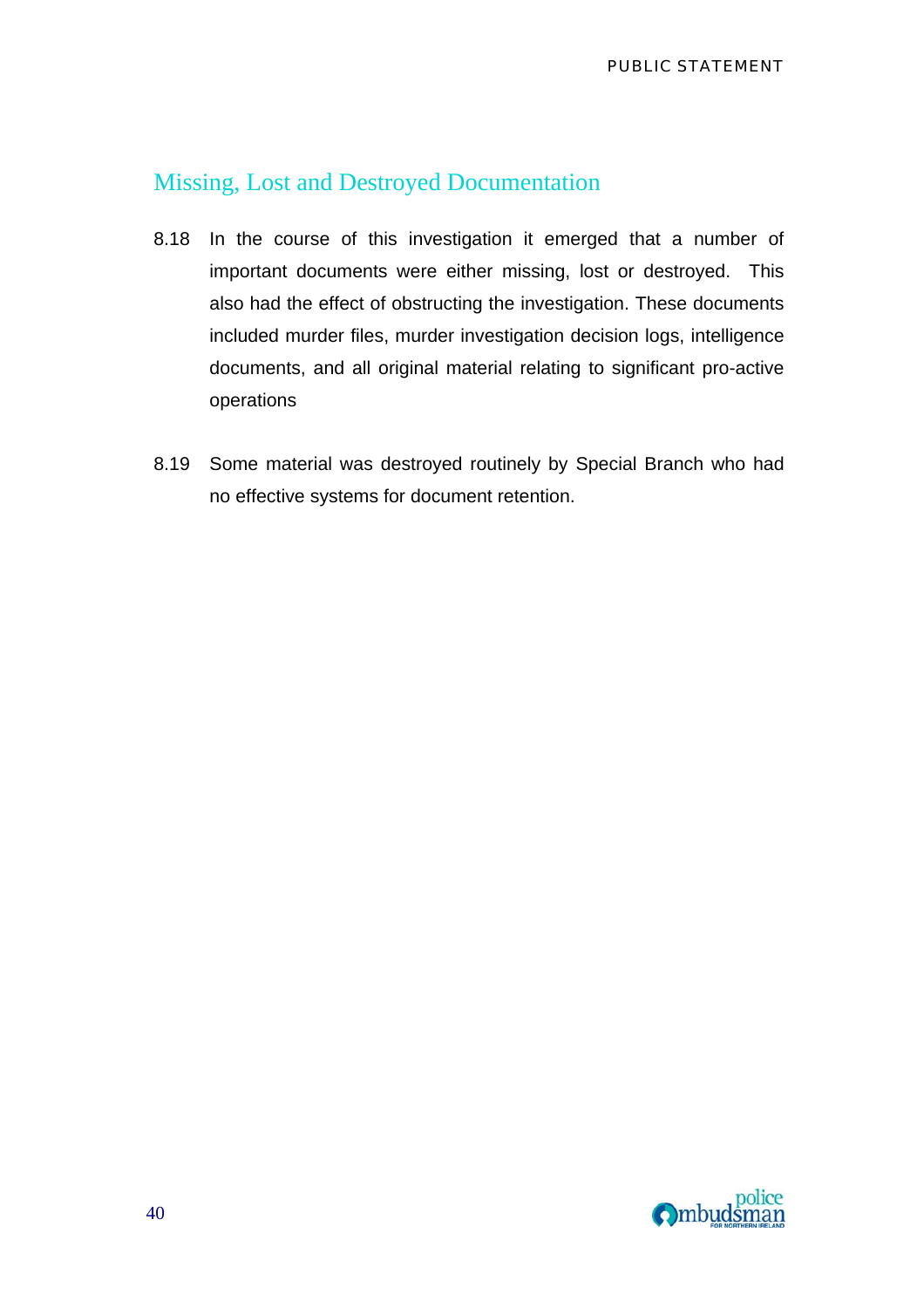## SECTION TWO

# THE MURDER OF RAYMOND McCORD JUNIOR AND THE SUBSEQUENT INVESTIGATION BY THE POLICE

- 9.1 On the morning of Sunday 09 November 1997, Raymond McCord Junior was found beaten to death in Ballyduff Quarry, Newtownabbey. It was a brutal attack. A concrete block was used to kill Mr McCord.
- 9.2 Mr McCord Junior's father, also Mr Raymond McCord, in his statement of complaint alleged that police, over a number of years, acted in such a way as to protect informants from being fully accountable to the law. It included the following specific allegations:
	- that a senior UVF figure had ordered the murder of his son, and that this individual was a police informant;
	- that police had failed to carry out a thorough investigation of his son's murder, and had failed to keep him updated about their investigation;
	- that no-one had been arrested or charged with the murder of his son. Mr McCord alleged that this was because the man who ordered the murder was a police informant, and that this individual, and those working for him, had been protected from arrest and prosecution for a number of years;

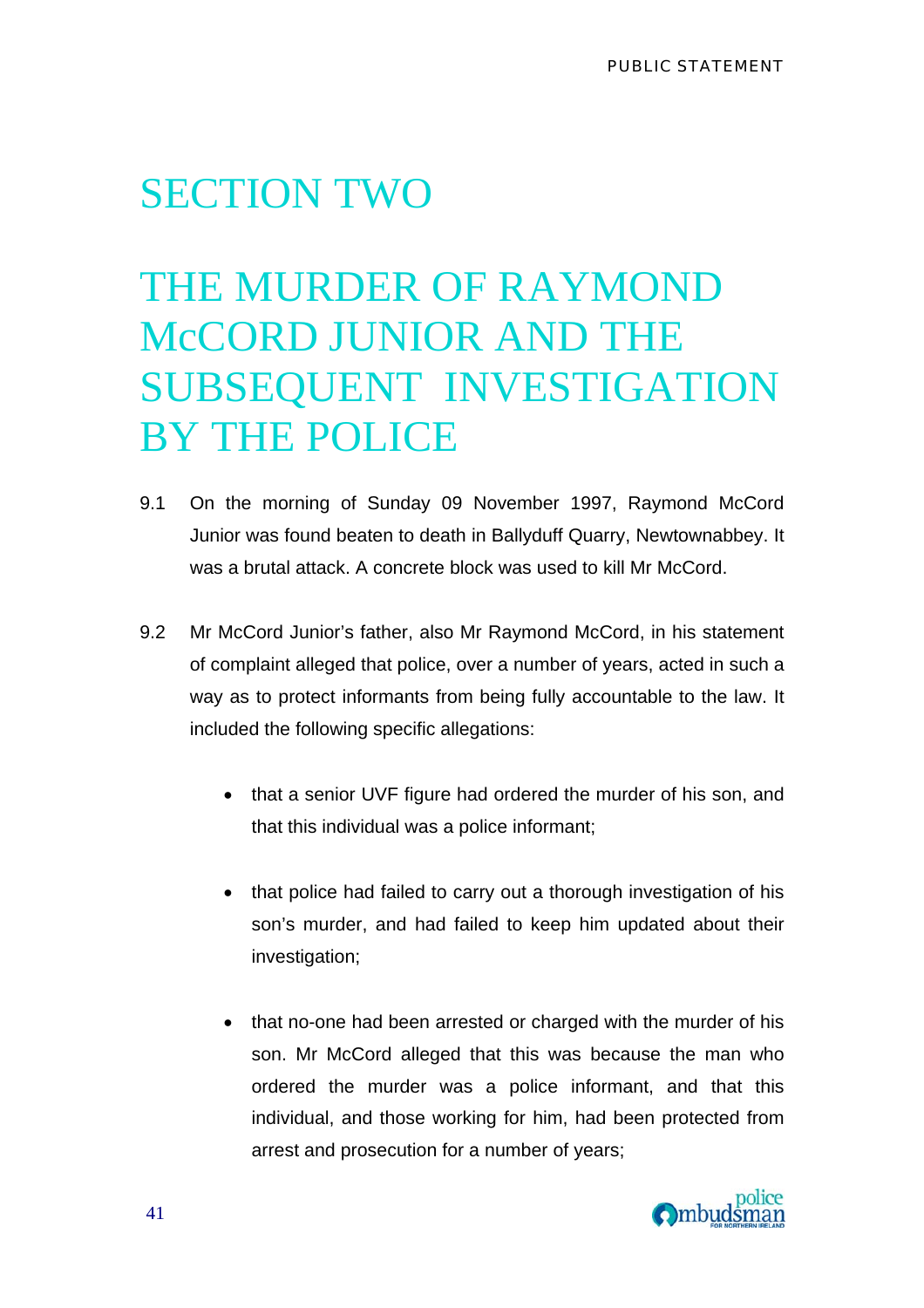• that unidentified police knew something was going to happen to Raymond McCord Junior, but that they did not warn him or his family about this danger to protect the police informant who was responsible for the murder.

### The Murder

- 9.3 On 18 July 1997 Raymond McCord Junior had been stopped at Belfast Docks with a consignment of cannabis, which he had brought over on a ferry from Scotland. He had been remanded in custody from 18 July until he was released on bail on 13 August 1997, and he continued to sign his bail until the week of his death.
- 9.4 Police information indicates that Raymond McCord Junior had brought the cannabis into Northern Ireland on behalf of Informant 1, who was travelling in a separate vehicle with another person when Raymond McCord was stopped by the police. It also indicates that UVF members suspected Raymond McCord Junior of being an informant.
- 9.5 On the afternoon of Saturday 08 November 1997, Raymond McCord Junior went to visit the Maze prison to visit a prisoner with other people. Informant 1 attended the meeting which occurred.
- 9.6 Raymond McCord Junior's movements on the Saturday evening leading up to his death are not clear. Police documentation suggests that Mr McCord was taken away by other men that night and killed.
- 9.7 Police documentation, received over the hours and days following Mr McCord's murder, indicates that Mr McCord died following instructions issued by Informant 1, following a dispute over the drugs for which Mr McCord was previously arrested, and that Informant 1's creditors **O**mbudsman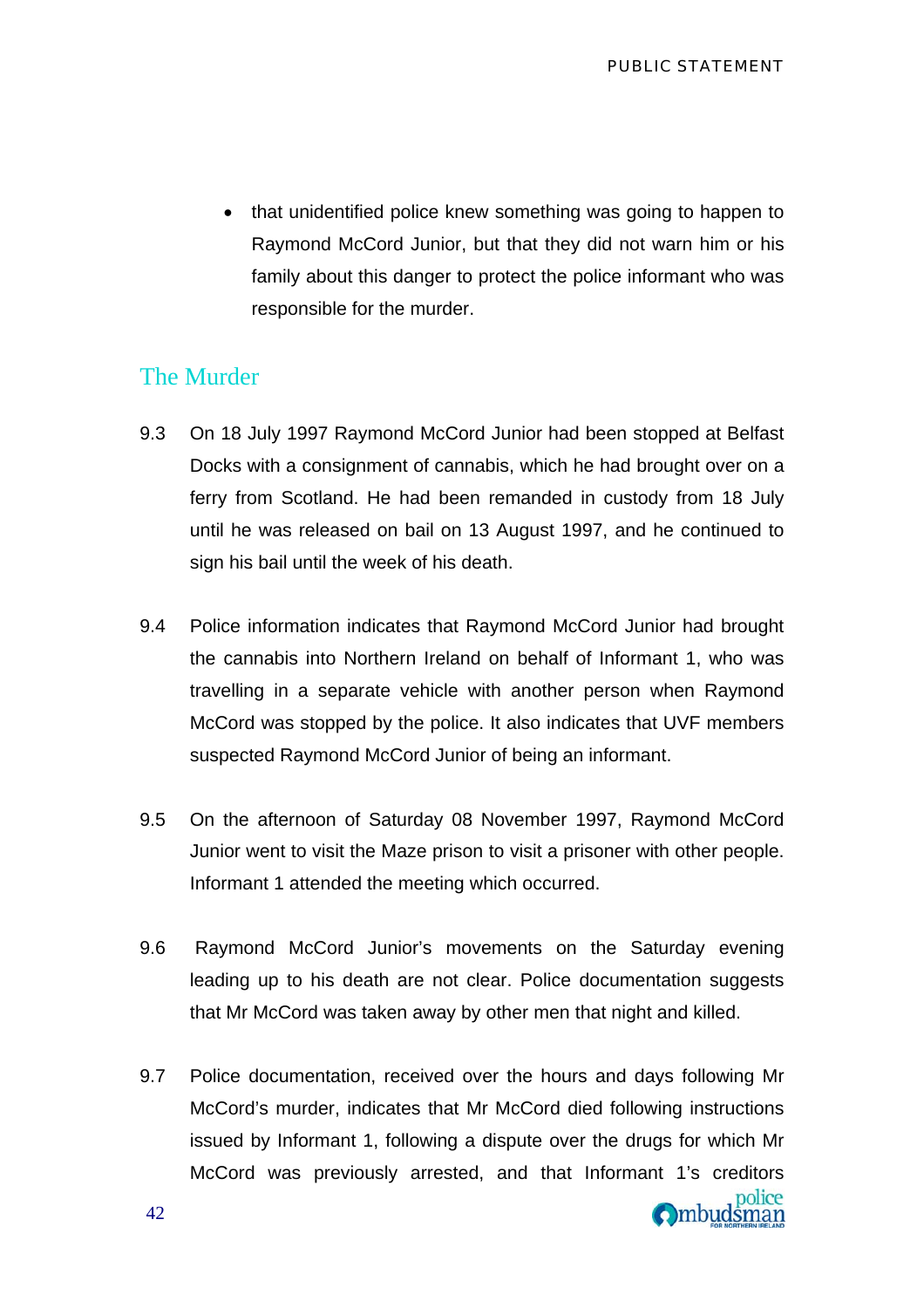threatened to inform the UVF senior hierarchy of his involvement in drugs. The information names those involved in the crime and gives details about it. Other information provided to both CID and Special Branch corroborates this information.

- 9.8 Special Branch were not in contact with Informant 1 whilst he was in prison.
- 9.9 A 2005 PSNI review of the McCord murder confirmed that Informant 1 is the main suspect for ordering the murder, and that Man D is the main suspect for carrying it out.

### The Police Investigation of Raymond McCord Junior's Murder

9.10 Suspicion initially fell on the UDA as being responsible for this murder, but as a result of Special Branch and CID intelligence, it became clear that it was a murder carried out within the UVF.

### Intelligence Matters

- 9.11 The Senior Investigating Officer has provided a witness statement to the Police Ombudsman about the murder investigation. He said that the day after the discovery of McCord's body, specific information was provided by Special Branch about the murder. He was told that some of this information names those who murdered Raymond McCord Junior.
- 9.12 The Senior Investigating Officer states that Raymond McCord Junior was caught with a consignment of drugs, and that Informant 1 lost £50,000 worth of drugs because of this. The Detective Chief Inspector states that Detective Sergeant E or Detective Constable P from Special Branch, Informant 1's handlers, attended the Case Conference for this

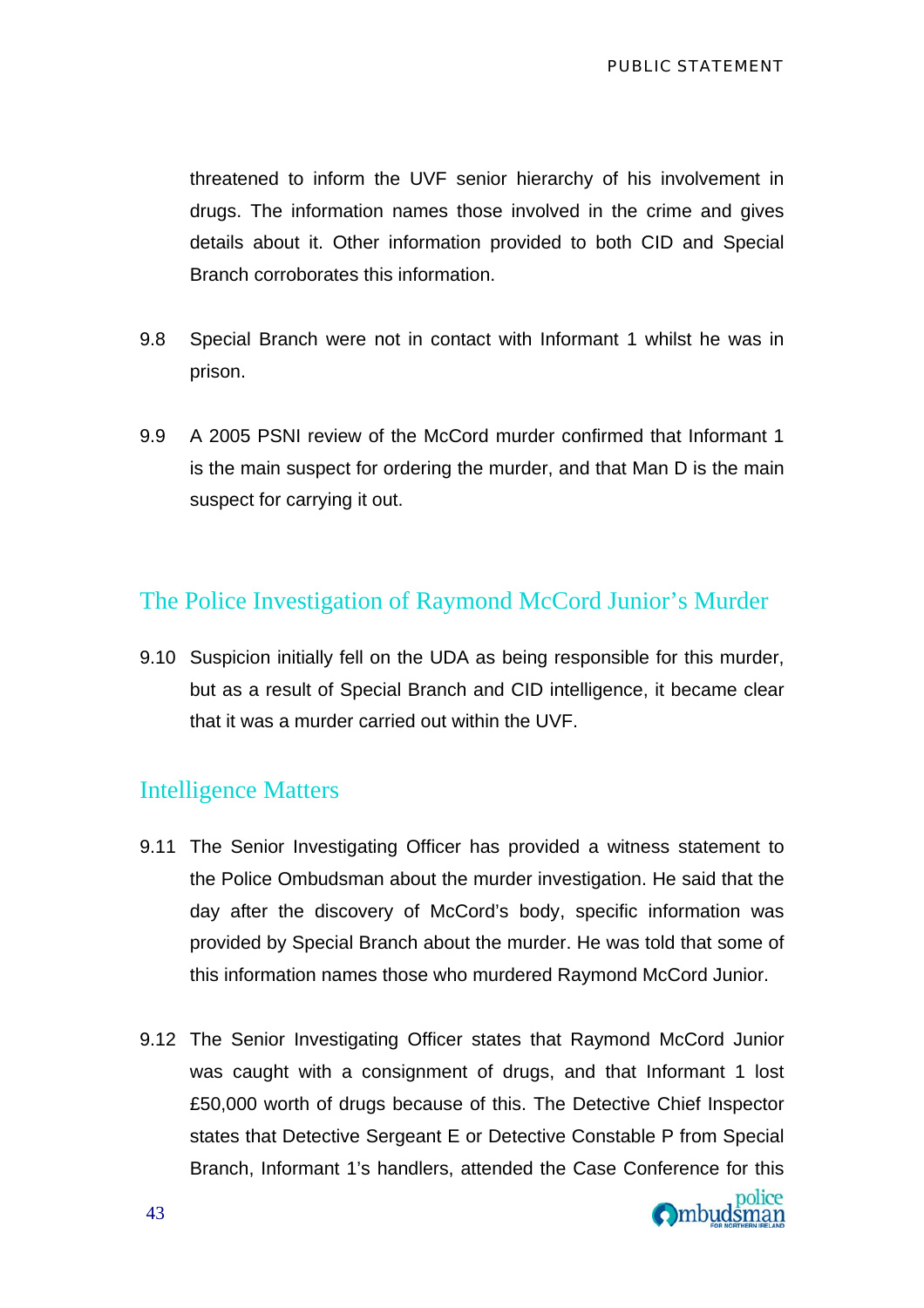murder, and provided this information. The Detective Chief Inspector also states that Special Branch provided information about three named individuals who were involved in the murder on Informant 1's behalf.

9.13 It is clear that the available information was passed on to CID by Special Branch.

### Prison Issues

- 9.14 On 11 November Man D was a possible suspect, and CID investigators received further information on November 14 that Man D had been involved in the murder. On 17 November, an Acting CID Detective Inspector and a Detective Constable went to the Maze Prison to speak with prison authorities about the potential arrest of Man D and the search of his cell. They met senior prison officers.
- 9.15 The Acting Detective Inspector has provided a witness statement to the Police Ombudsman and a police report which he wrote about this meeting. In both he says that the prison authorities informed him it was a "non-starter" to consider searching Man D's cell for his boots and clothing, as this would cause a riot.
- 9.16 He was told that the wings in the Maze Prison were effectively under the day-to-day control of the respective paramilitary groups. This meant that paramilitaries were free to go in and out of the cells of other prisoners on their wing. Prison officers were not present in the wings during the day, other than to do a head count of prisoners, once in the morning and again in the evening.
- 9.17 He was told that the Maze Prison authorities acted in liaison with the "Commanding Officer" of each paramilitary wing, to arrange for arrests and searches to take place. Generally, the prison authorities were able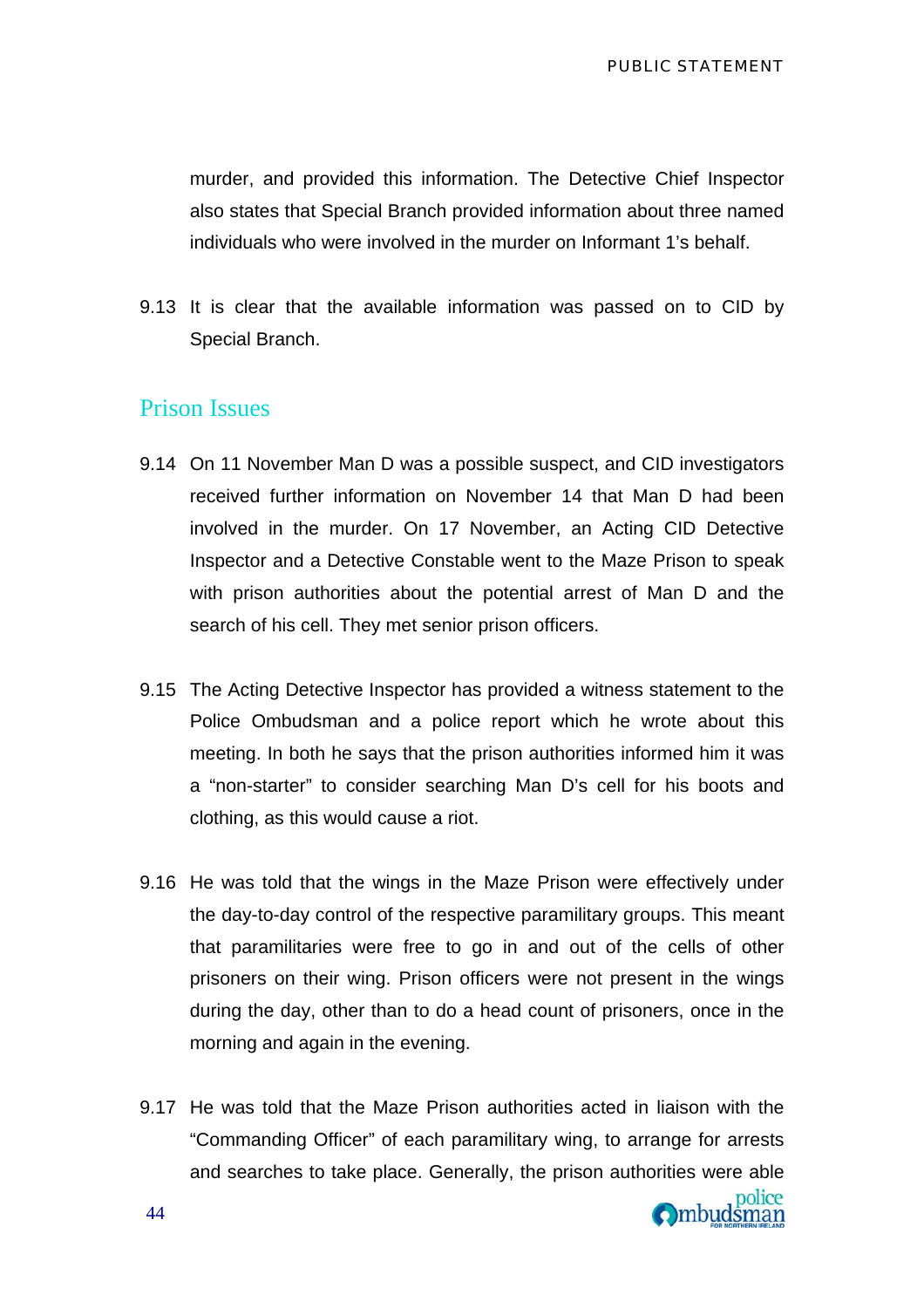to arrange for a prisoner to be produced for arrest, because if this did not happen the other prisoners would be refused visits and parcels.

- 9.18 He was told that searches were more difficult, as prisoners could move freely between cells. In order to be effective a search would have to examine numerous cells, if not the whole wing. Attempts to carry out searches without the consent of the paramilitary groups had resulted in major riots, which had caused extensive damage to the prison and threatened the lives of prison officers.
- 9.19 The Acting Detective Inspector's report noted that prison authorities told him it would take over 100 prison officers to deal with such a search operation, that there would be a danger to the officers involved, and that there was the threat of a major riot which would cause extensive damage to the prison wing. The report noted that, as a result, the prison authorities would not give clearance for such a search.
- 9.20 He said that the alternative which was offered was that Man D could be produced for arrest, by way of the prison authorities, liaising with the "Commanding Officer" on the UVF wing. This was the option which police took. Man D was produced for arrest, but his cell was not searched, and his clothes and boots were not seized for forensic examination.
- 9.21 In January 1998 the Detective Superintendent with responsibility for the investigation, wrote a report to the Regional Head of CID. He noted that the Government had recently announced a review of security at the Maze Prison. He alleged that it had been "*impossible*" for police to examine the clothes they believed Man D was wearing at the time of the McCord murder. He wrote:

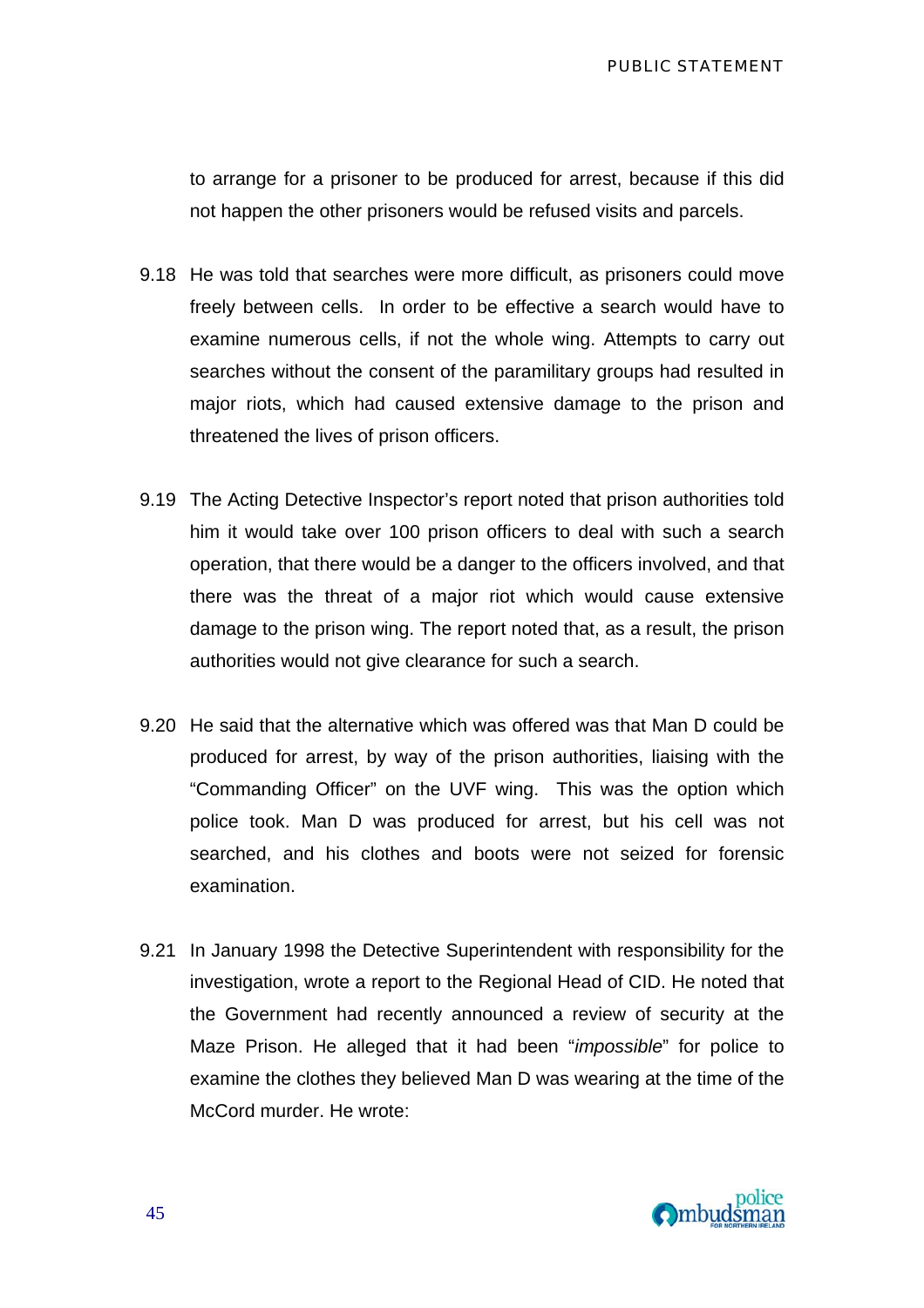"*This would seem to strike at the heart of the whole concept of the 'rule of law'. The irony is that this 'No Go' area for criminal investigations is one created by the Criminal Justice system.* 

*I would recommend that this problem be brought to the attention of either HM Inspector of Prisons or the Northern Ireland Office. As the number of terrorists availing of home leave is not likely to reduce I have no doubt that we will be facing similar problems in the future.*"

- 9.22 The Police Ombudsman's investigators have also taken a statement from the senior prison officer. He agreed with some elements of the report by the Detective Inspector. However, he stated that at no time did he refuse clearance for any police searches, as it was not within his power to do so.
- 9.23 He stated that he had an informal meeting with the CID officers, in which he outlined the potential difficulties which any search operation could present. However, he stated that there was a set procedure for police to carry out searches in the prison, which involved them submitting a written request authorised by an Inspector.
- 9.24 He stated that he never received any such formal request to search Man D's cell. He also stated that in November 1997 he did not have a search team available to carry out such a task. He stated that no outside agency influenced the advice he had given to police, and that he never received any follow-up contact from senior police about this issue.
- 9.25 In reply, the police have said that there was no such thing as an "informal" meeting around this kind of issue, and that the prison authorities had point-blank refused to allow a search.

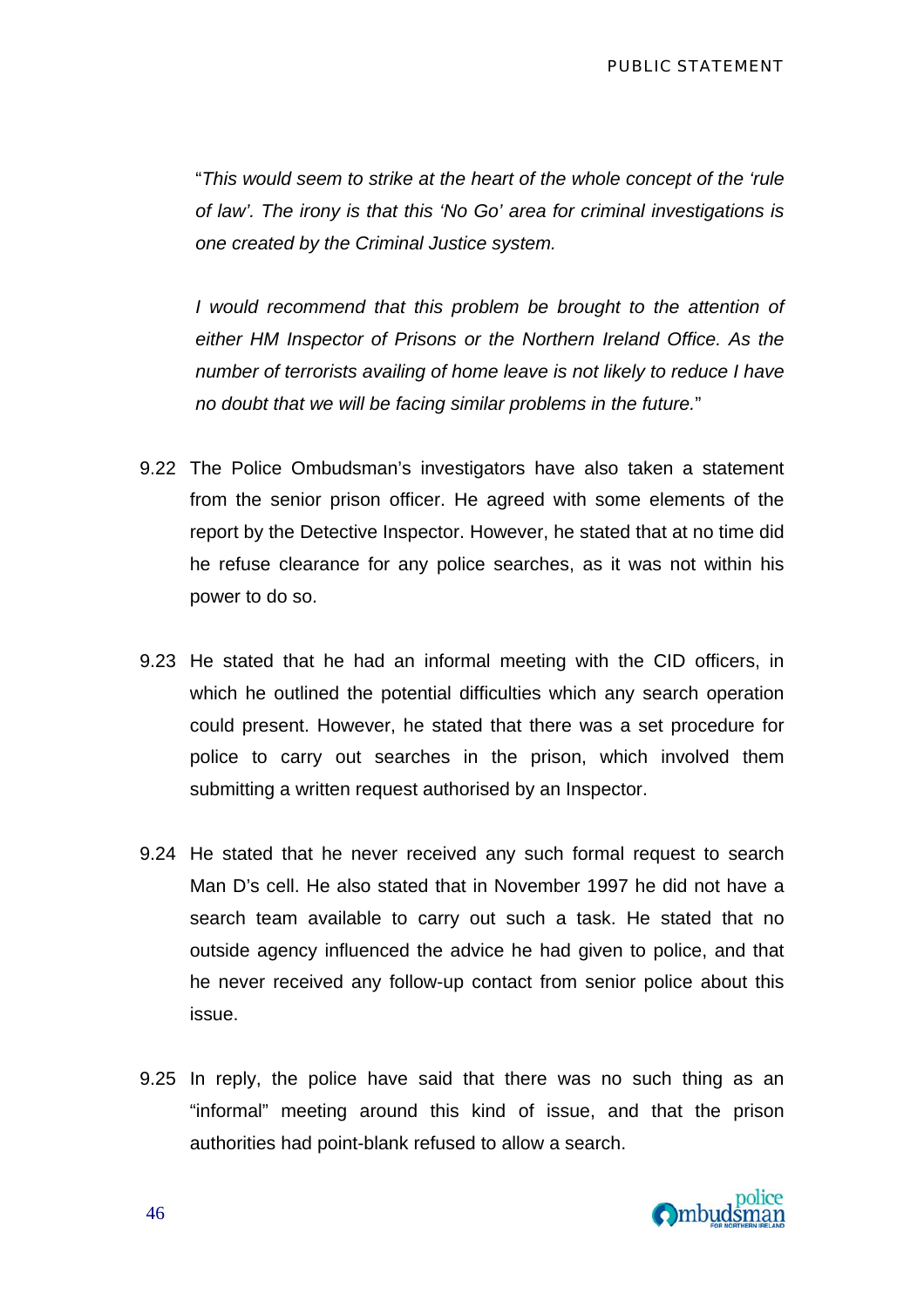- 9.26 There is no further documentary evidence to indicate why police made no further attempt to search for Man D's clothing inside the prison. Legal processes were available to enable the police to gain access to the prison. The Police Ombudsman considers that police did not make every possible attempt to recover evidence from within the prison.
- 9.27 Police knew that Man D was in prison. However there is no evidence that any attempt was made to secure other potential evidence from within the prison.

#### Arrests

- 9.28 On 19 November 1997 police arrested a number of suspected UVF members for the murder of Raymond McCord Junior. Man D was among those arrested and questioned. He did not reply to their questions.
- 9.29 Man B and Man C were arrested that day. During interview, police asked Man B about the whereabouts of vehicles which may have been used in the murder. There was evidence that attempts had been made to remove opportunities to recover forensic evidence, including gravel, from the vehicle. It was found burned out some days later.
- 9.30 On 25 February 1998 police arrested Informant 1 in the Maze prison. Police questioned Informant 1 about Conspiracy to Murder, putting it to him that he had ordered the murder of Raymond McCord Junior. Informant 1 denied any involvement in the murder, and he failed to reply to most of the police questions. Informant 1 was released from police custody and returned to the Maze the next day.

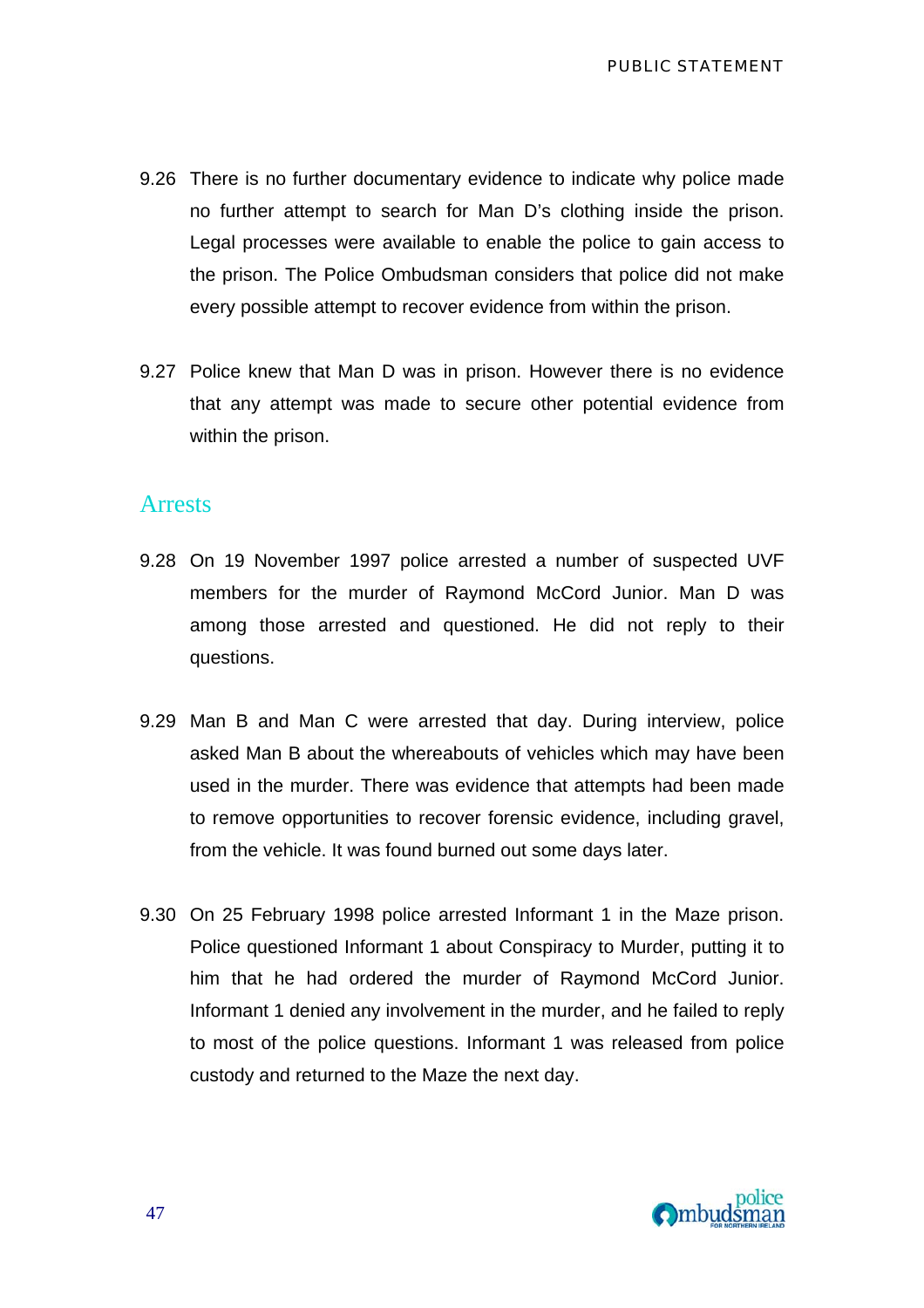## Failings In The Investigation Of The Murder Of Raymond McCord Junior

- 9.31 The following failings have been identified in the investigation of the murder of Raymond McCord Junior:
	- There was no search of Man D's cell, or of the cell block through which he had freedom of movement. Following the alleged inability of the Prison Service to facilitate the necessary search, police did not pursue the recovery of items belonging to Man D, which may have provided forensic opportunities;
	- There were some delays in arresting those who had been named as being responsible for Mr McCord's murder.
	- Police did not give any consideration to any pro-active investigation within the prison;
	- A report of suspicious activity at the quarry on the day of the murder was not followed up until March 1998;
	- There is some material which indicates some contact between specific police officers and Mr Raymond McCord, particularly during the days immediately following the murder. However there is no record detailing either the policy in relation to the updating of Mr McCord or that any consideration was given to the appointment of a dedicated family liaison officer, or the identification of a single point of contact to whom Mr McCord might refer.

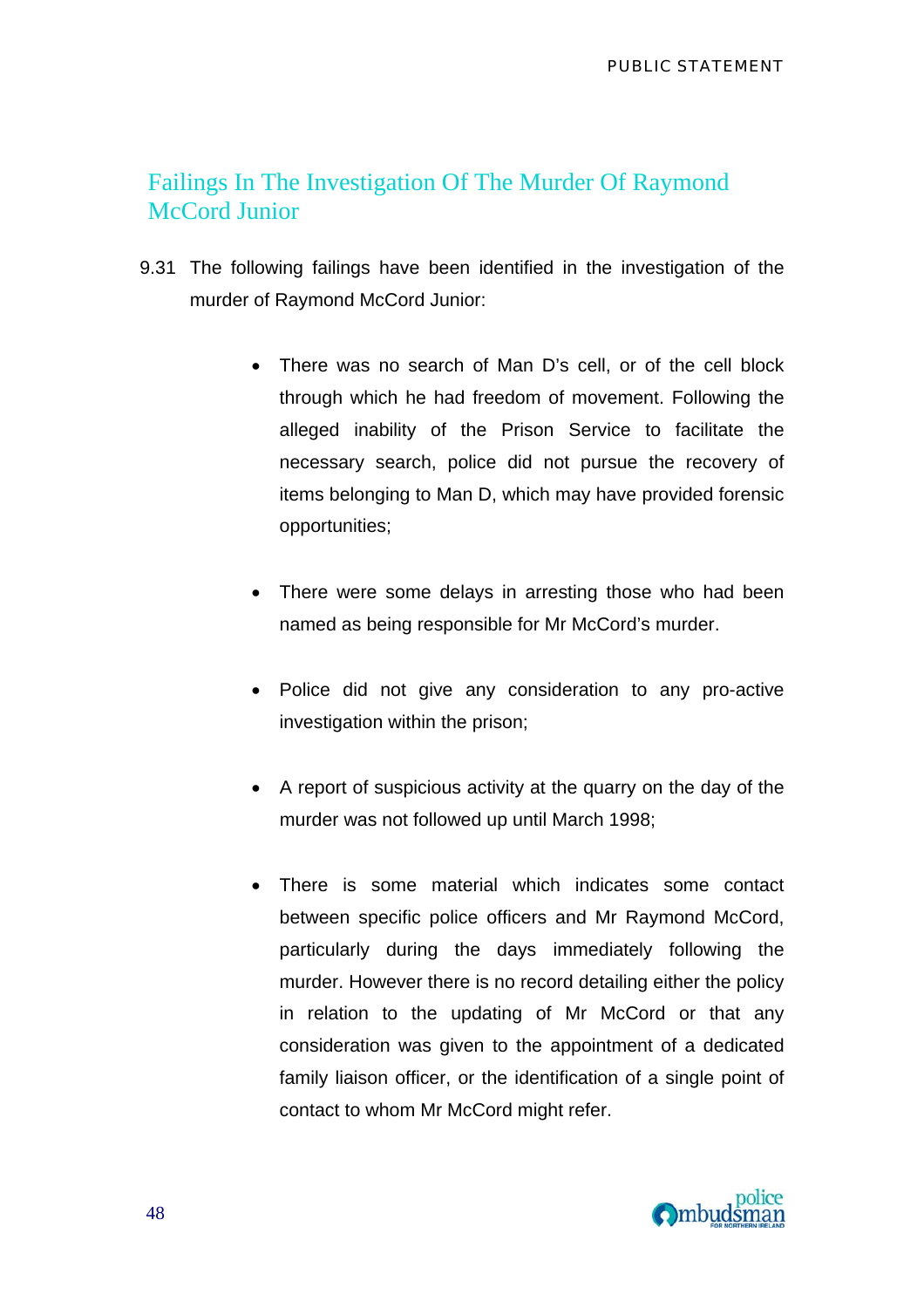PUBLIC STATEMENT

### Conclusions Of The Police Ombudsman About The Allegations Made By Mr Raymond McCord About The Death Of His Son

9.32 Allegation1: that a senior UVF figure had ordered the murder of his son, and that this individual was a police informant.

**Finding: The Police Ombudsman can confirm that a police informant is a suspect in the murder of Mr McCord's son. She cannot confirm or deny who that individual is.** 

9.33 Allegation 2: that police had failed to carry out a thorough investigation of his son's murder, and had failed to keep him updated about their investigation.

**Findings: The Police Ombudsman has identified failures in the investigation of Mr McCord's son's murder. These failures may have significantly reduced the possibility of anyone being prosecuted for the murder.** 

**There is some material which indicates some contact between specific police officers and Mr McCord, particularly during the days immediately following the murder. There has been a failure by those supervising the conduct of the police investigation to consider the benefit of identifying at the very least a single point of contact for Mr McCord. Such provision may have allowed the investigation to progress more effectively. This allegation is therefore substantiated.** 

9.34 Allegation 3: that no-one had been arrested or charged with the murder of his son. Mr McCord alleged that this was because the man who ordered the murder was a police informant, and that this individual, and

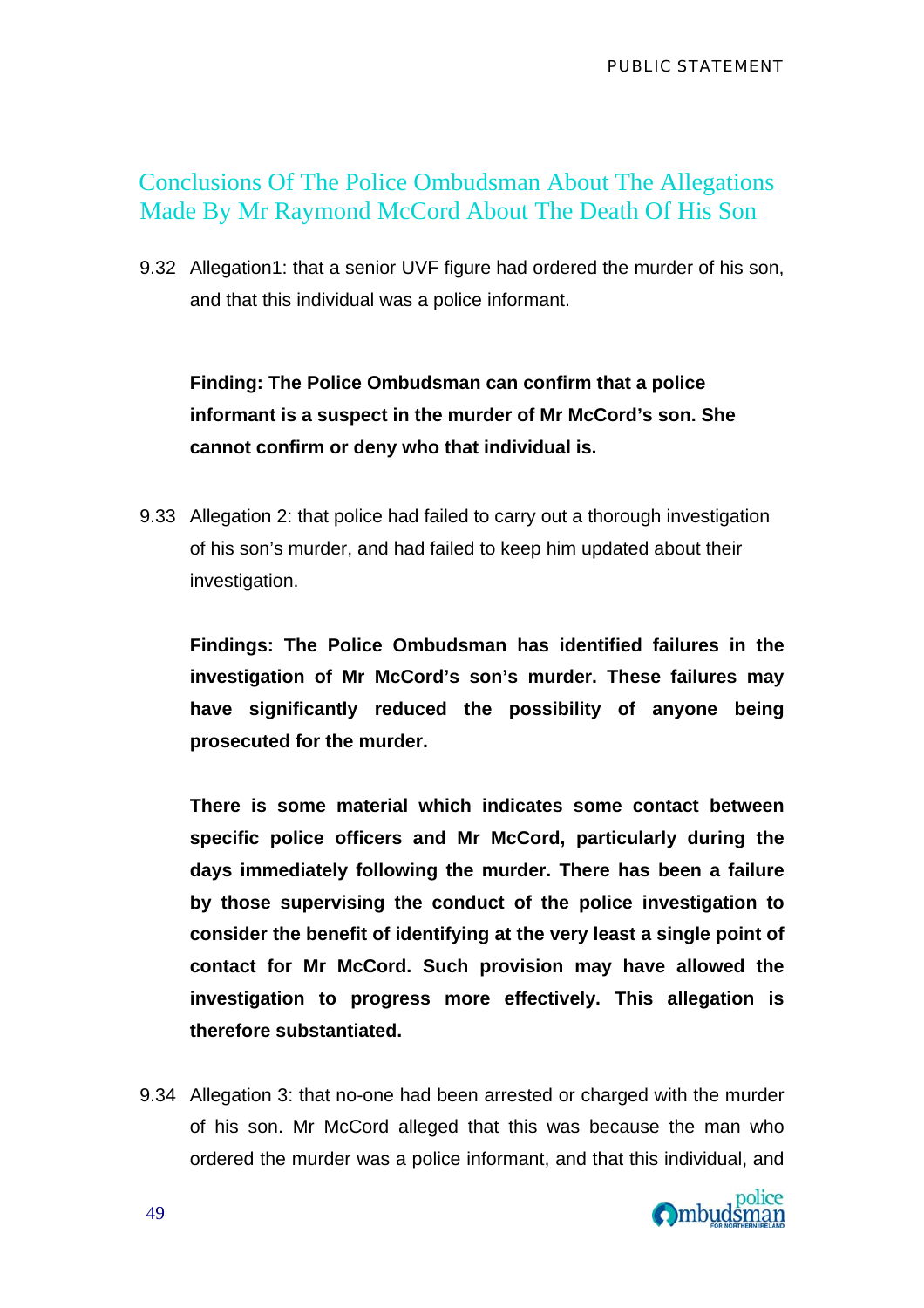those working for him, had been protected from arrest and prosecution for a number of years.

**Findings: A number of people were arrested for Raymond McCord Junior's murder. No one has been charged with the murder. There is no evidence that anyone has been protected from arrest for the murder of Raymond McCord Junior.** 

**With reference to Mr McCord's allegation that a police informant had ordered his son's murder, and that this individual and those working for him had been protected from arrest and prosecution for years the Police Ombudsman conducted an extensive investigation which is detailed in this Report. It is clear that much intelligence was disregarded by police and that they continued to use Informant 1 despite his criminal record and the extensive intelligence they held in respect of alleged serious criminality, because he had value to them as an informant. This was wrong.** 

**This allegation is therefore substantiated with the exception, firstly, of that part of it which refers to police failure to arrest anyone for Raymond McCord Junior's murder, and secondly, of the fact that, whilst the Police Ombudsman can confirm that an informer is a suspect in the murder of Mr McCord's son, she cannot confirm or deny who that individual is.** 

9.35 Allegation 4: that unidentified police knew something was going to happen to Raymond McCord Junior, but that they did not warn him or his family about this danger to protect the police informant who was responsible for the murder.

**Finding: The Police Ombudsman has found no evidence or intelligence to support this allegation. It is not substantiated.**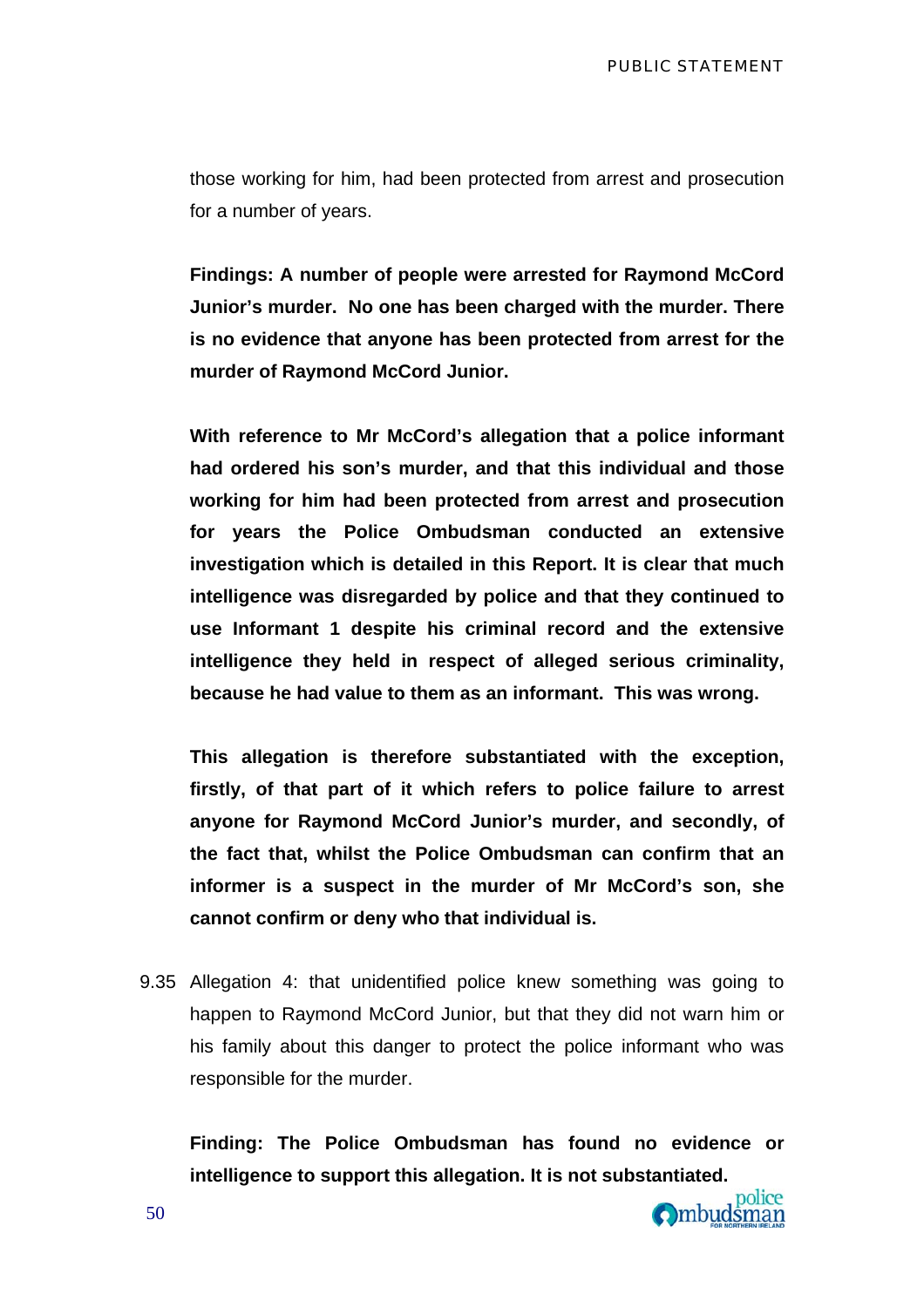# SECTION THREE

# INTELLIGENCE LINKING NFORMANTS TO MURDER

- 10.1 Mr McCord alleged that those involved in the murder of his son had previously been involved in serious crime, but had been protected to enable them to continue to act as informants.
- 10.2 The Police Ombudsman has identified intelligence held by PSNI, which when analyzed indicated informant involvement in 10 murders. There was a failure in the dissemination of some of the intelligence gathered, and inadequate police assessment, and consequential inadequate police action in relation to the possible links or involvement of police informants in these deaths. (These murders were not the primary subject of this enquiry, but came to the attention of investigators in the course of the analysis of intelligence relating to identified informants.)
- 10.3 Records held within the RUC/PSNI implicate, to varying degrees, identified individuals, whom this statement will refer to as informants, in a number of deaths. That linkage of informants to murders is alleged to have taken a variety of forms from actual involvement in the murder, to assisting offenders and conspiracy to pervert the course of justice
- 10.4 This Report will outline the situation in respect of those murders.

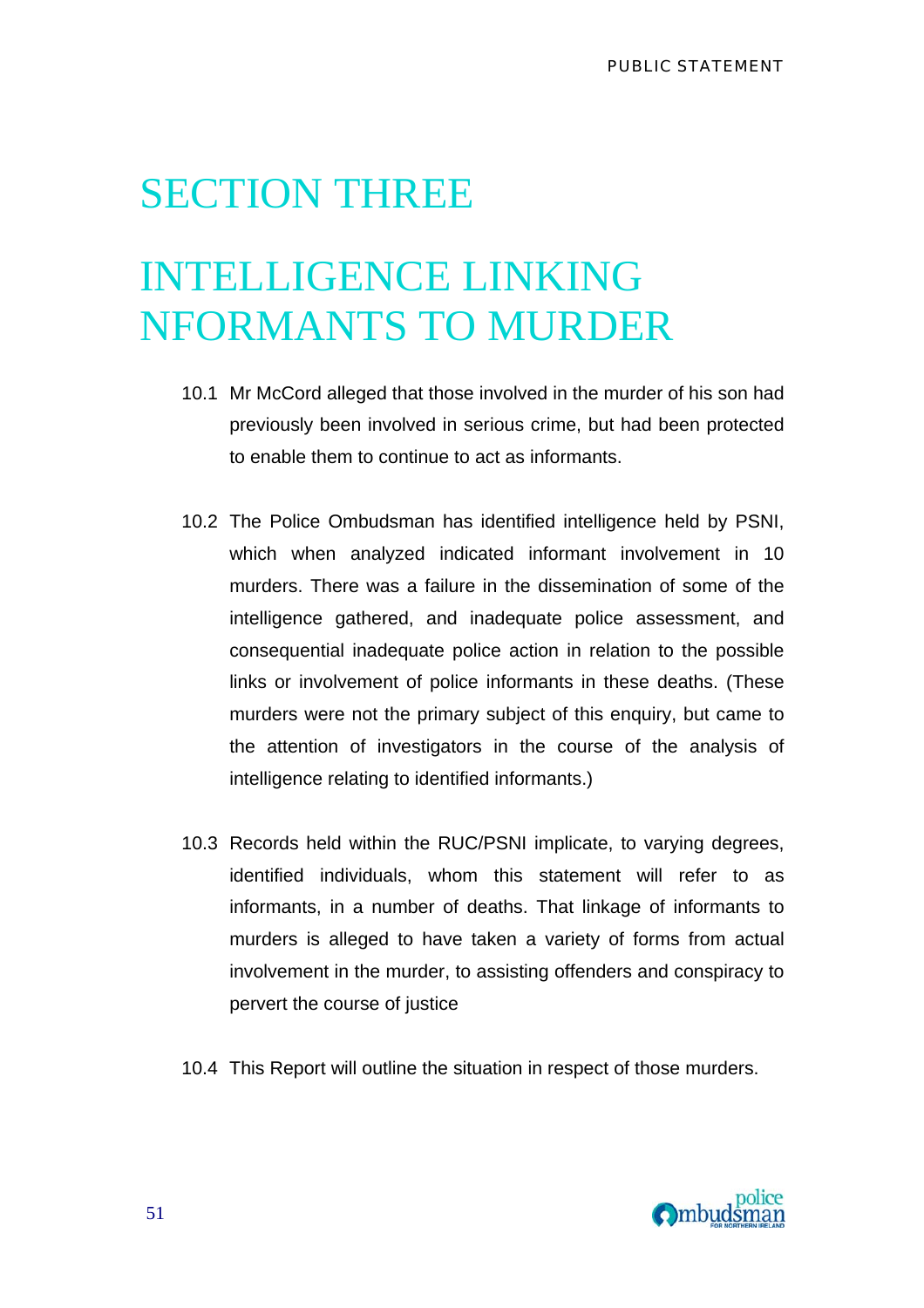## The Murder Of Mr Peter McTasney

- 10.5 Mr Peter McTasney was murdered at Bawnmore in Belfast on 24 February 1991; he was 26 years old. The UVF later said they carried out the attack. The murder weapon was not found at the time.
- 10.6 Although the murder file contains no record of the involvement of Informant 1, there is evidence that police were told that Informant 1 had taken part in the murder.
- 10.7 Two men, Man E and Man F, who were both members of the UVF, were connected to the crime when it was established that the gun used in the murder attempt on Intended Victim One, for which they were being questioned by police, had been linked to Mr McTasney's murder.
- 10.8 Although the murder file does not make any mention of him, Informant 1 was also arrested and interviewed.
- 10.9 Police Ombudsman investigators have uncovered other police documentation which indicates that Informant 1 was suspected of being involved in the murder and that he was arrested in September 1991 and questioned in Castlereagh Holding Centre.

### Sham Interview

10.10 Informant 1 was interviewed a total of 19 times. The main interview team consisted of Informant 1's own 'handlers', Detective Sergeant D of Special Branch and Detective Constable A of CID. This **O**mbudsman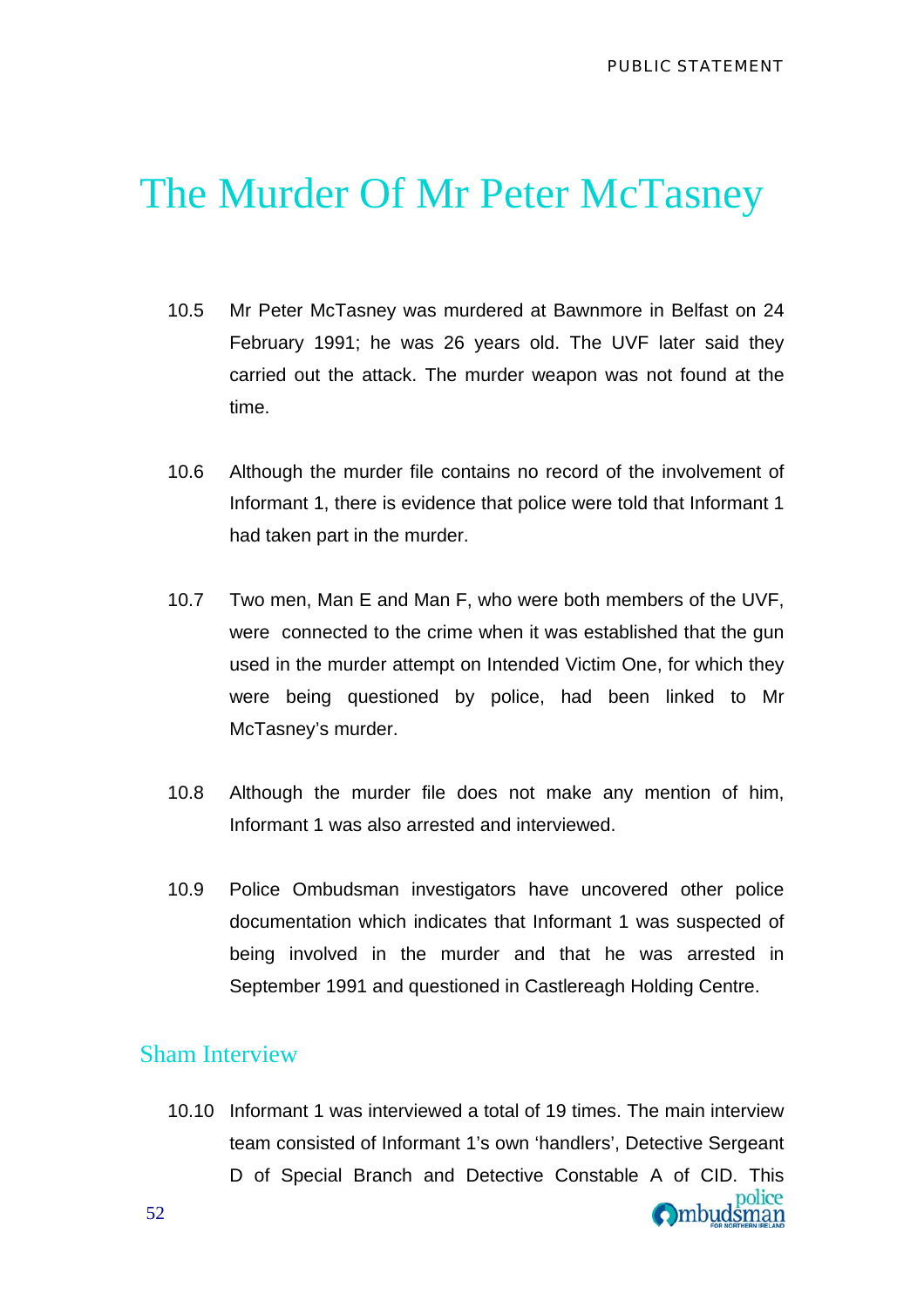partnership conducted four of Informant 1's first five interviews. In addition, one of them would also usually have sat in on any of the interviews conducted by other officers. The other interviewing officers were Special Branch officers.

- 10.11 Detective Sergeant D has stated that he and Detective Constable A "babysat" Informant 1 through these interviews.
- 10.12 He said that Detective Constable A completed the official interview notes, which did not reflect the actual content of the interview, and that the notes would have given the impression that police questioned Informant 1 about the offences he was supposedly detained for and that Informant 1 did not answer relevant questions. He also said that Detective Constable A was more used to completing interview notes for this purpose.
- 10.13 Detective Sergeant D authorised Informant 1's release without charge on 24 September.

### Information Not Disclosed To Director Of Public Prosecutions.

- 10.14 A combined file for the murder of Mr McTasney and the attempted murder of Intended Victim One was prepared for the Director of Public Prosecutions. CID asked Special Branch to check their records to ensure compliance with the requirement to inform the Director of Public Prosecutions of any involvement of police informants in the matters.
- 10.15 The then Deputy Assistant Chief Constable for Special Branch replied that no such disclosure was required, despite the fact that there was a clear obligation to do so.

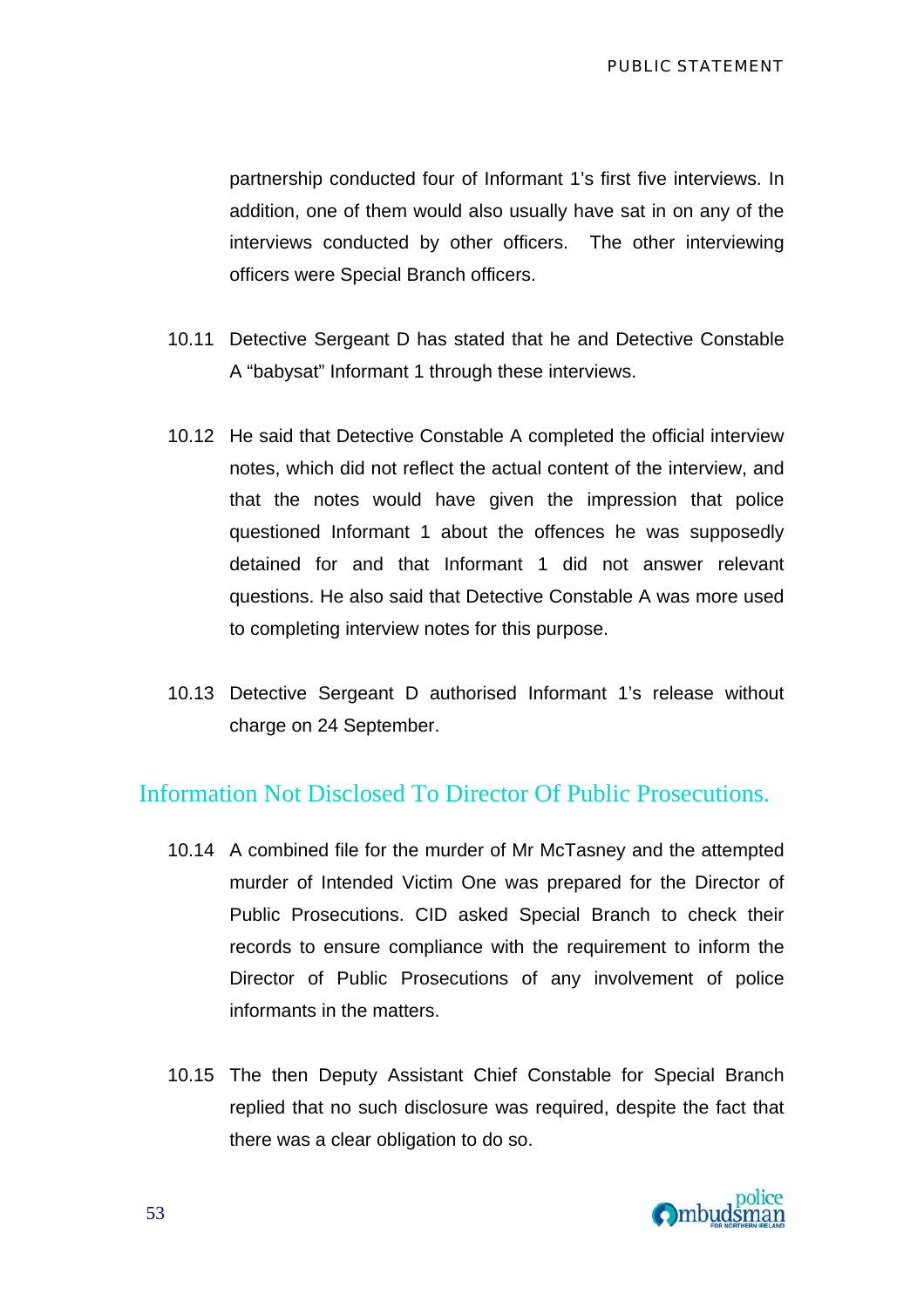10.16 The Public Prosecution Service has stated it can find no trace of any file which may have been prepared to inform the director about sensitive matters, nor any other documentation which would show that the Director of Public Prosecutions was aware that an informant was involved in this incident.

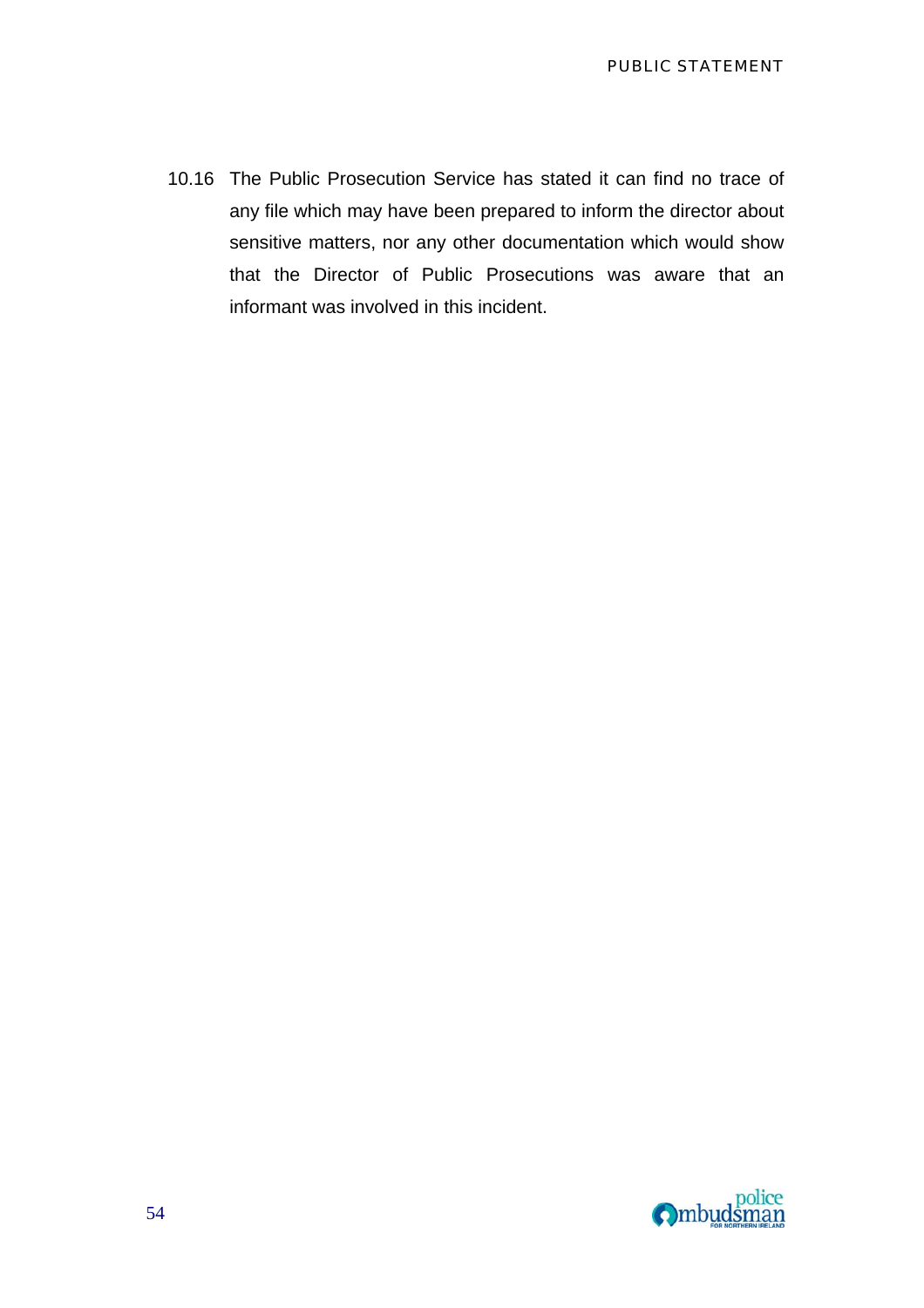## THE ATTEMPTED MURDER OF VICTIM 1

- 11.1 In 1991 Informant 1 admitted to police that he was involved in an attempt to murder a man two days earlier. He provided this admission to both his Special Branch and CID 'handlers'.
- 11.2 The Special Branch record of this conversation states that Informant 1 had admitted being involved in an aborted murder attempt in 1991. Informant 1 said that he and Man F hijacked a car. Informant 1 said he held the owners of the car while Man F drove to pick up two gunmen – Man E and Man G. They used specific guns in the attack.
- 11.3 However the CID record of this conversation makes no mention of Informant 1's personal involvement in the murder attempt. It states that the UVF hijacked a car, but does not record that Informant 1 imprisoned the car's occupants. The document does, however, provide further detail about the planned murder attempt in the future.
- 11.4 Informant 1 later provided further information about the proposed murder attempt.
- 11.5 Police knew that the murder attempt was to go ahead on a specific date. They knew also how the murder was to be carried out.
- 11.6 A surveillance unit looked on as the car used in this incident was stolen from its owners. An individual approached a house, and

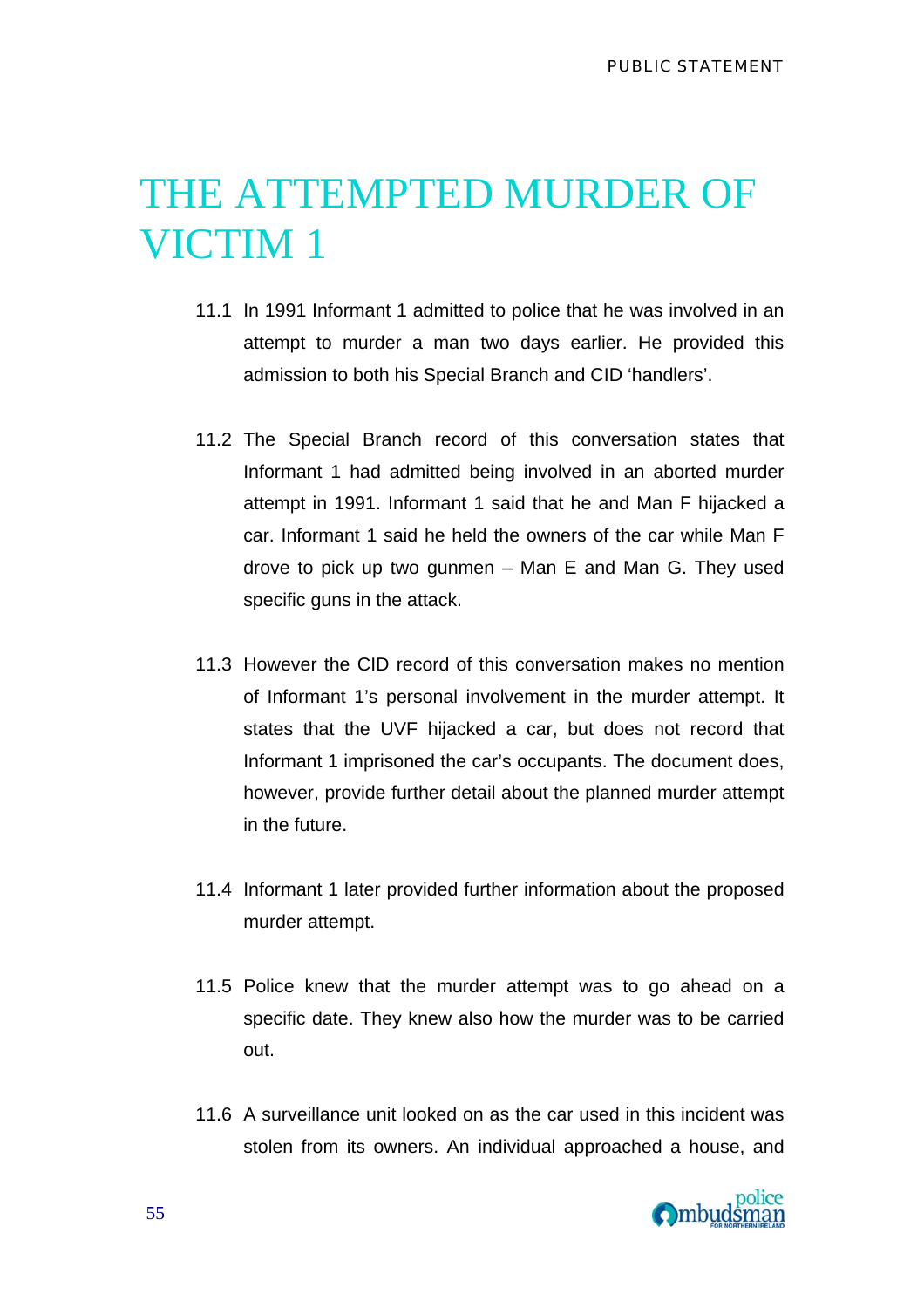PUBLIC STATEMENT

when the front door was opened he put his hand in his pocket as though he had a gun. From the material available it is likely that this individual, who was not arrested at the time, was Informant 1. He held the occupants of the house hostage.

- 11.7 At around 21:55 hours on Monday 16 September police stopped a car containing Man E, Man F and Man G. There was a loaded pistol and a sledgehammer in the car, along with gloves and balaclavas. Nearby, police found a loaded Ruger pistol, which had been thrown out of the car window. A subsequent police report confirmed that this weapon was also used in the attempted murders of Intended Victims Two, Three and Four in 1989 and 1990.
- 11.8 All three men admitted they were on their way to murder a Catholic. Man E and Man F went separately with police to identify the house of their murder target, whom police identified as Intended Victim One.
- 11.9 Informant 1's main Special Branch handler at the time has told Police Ombudsman investigators that a number of people, including Informant 1, Man E, Man F and Man G were arrested in connection with the murder attempt.
- 11.10 Applications were made to the Secretary of State to enable the continued detention of the suspects. Police documentation shows that in interview Informant 1 *"would not speak in relation to any activity in relation to this hijacking*". Police also note that Informant 1 "*is a well known member of the UVF in the North Belfast area and believed involved in sectarian murders*". The documentation notes that he was released without charge.

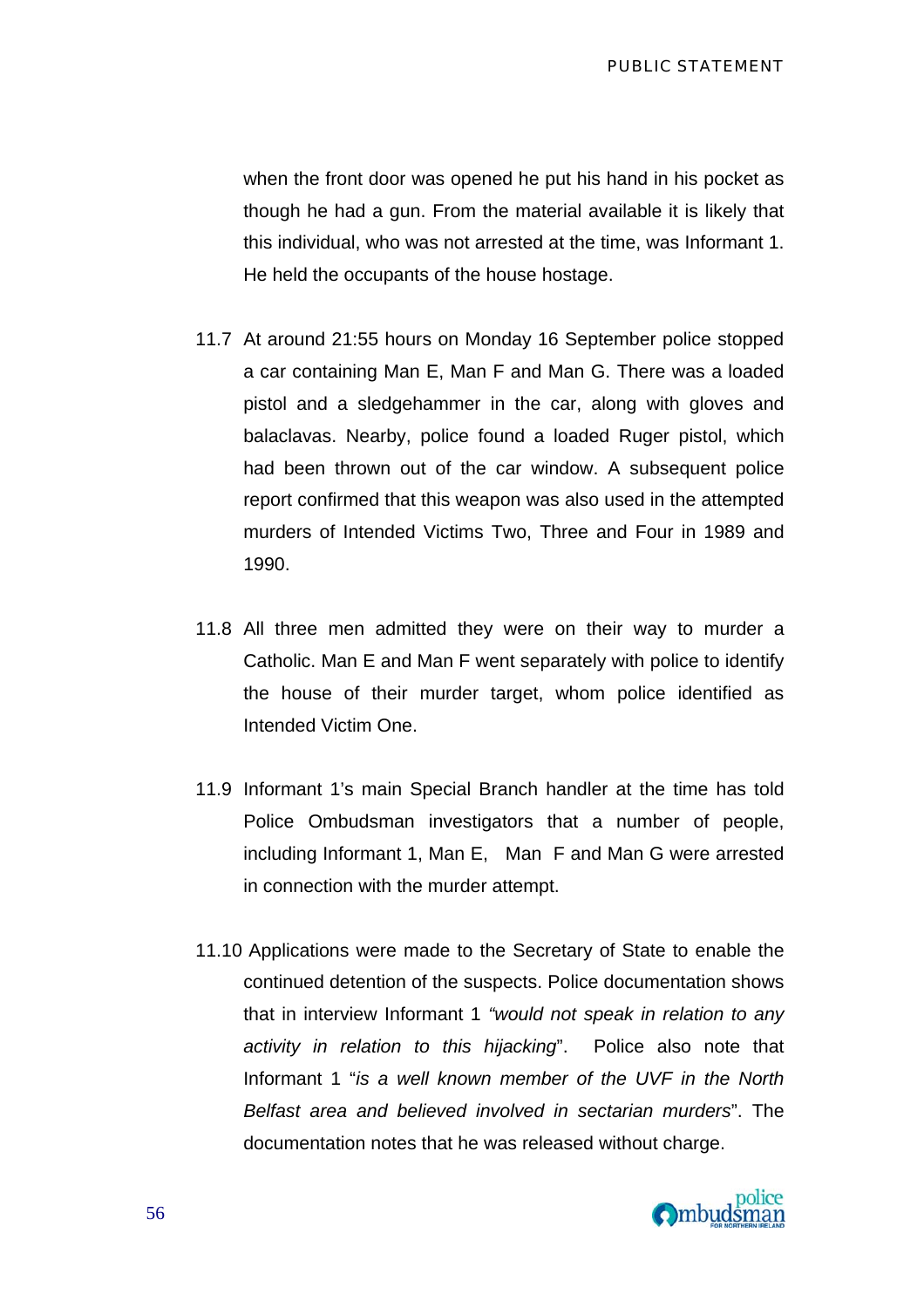- 11.11 Police asked the Northern Ireland Forensic Science Laboratory to compare the gun seized during these arrests with bullets recovered from the murder of Mr. Peter McTasney earlier that year. The gun and bullets matched. There was therefore a link between Mr. McTasney's murder and the attempted murder of Intended Victim One.
- 11.12 Man E, and Man F were subsequently convicted in relation to the murder and this attempted murder.

## Findings In Relation To The Murder Of Mr McTasney And The Attempted Murder Of Intended Victim 1

- 11.13 There is no documentation to indicate that Informant 1 was properly investigated for the murder of Mr McTasney or for his role in the attempted murder.
- 11.14 No records have been found of the allegations upon which an application was made to the Secretary of State in the McTasney investigation. The records implicating Informant 1 in murder and the four attempted murders have been destroyed, thus protecting Informant 1 from potential prosecution.
- 11.15 The police interview process was seriously flawed and contrary to any model of ethical policing. It could also have the effect of undermining any subsequent criminal prosecution.
- 11.16 Informant 1 provided information which saved the life of Intended Victim 1 and resulted in the arrest and convictions of people who were going to kill him. However the information indicated that Informant 1 was allowed to engage in a hijacking and attempted murder. There is no documentation recording authority for him to

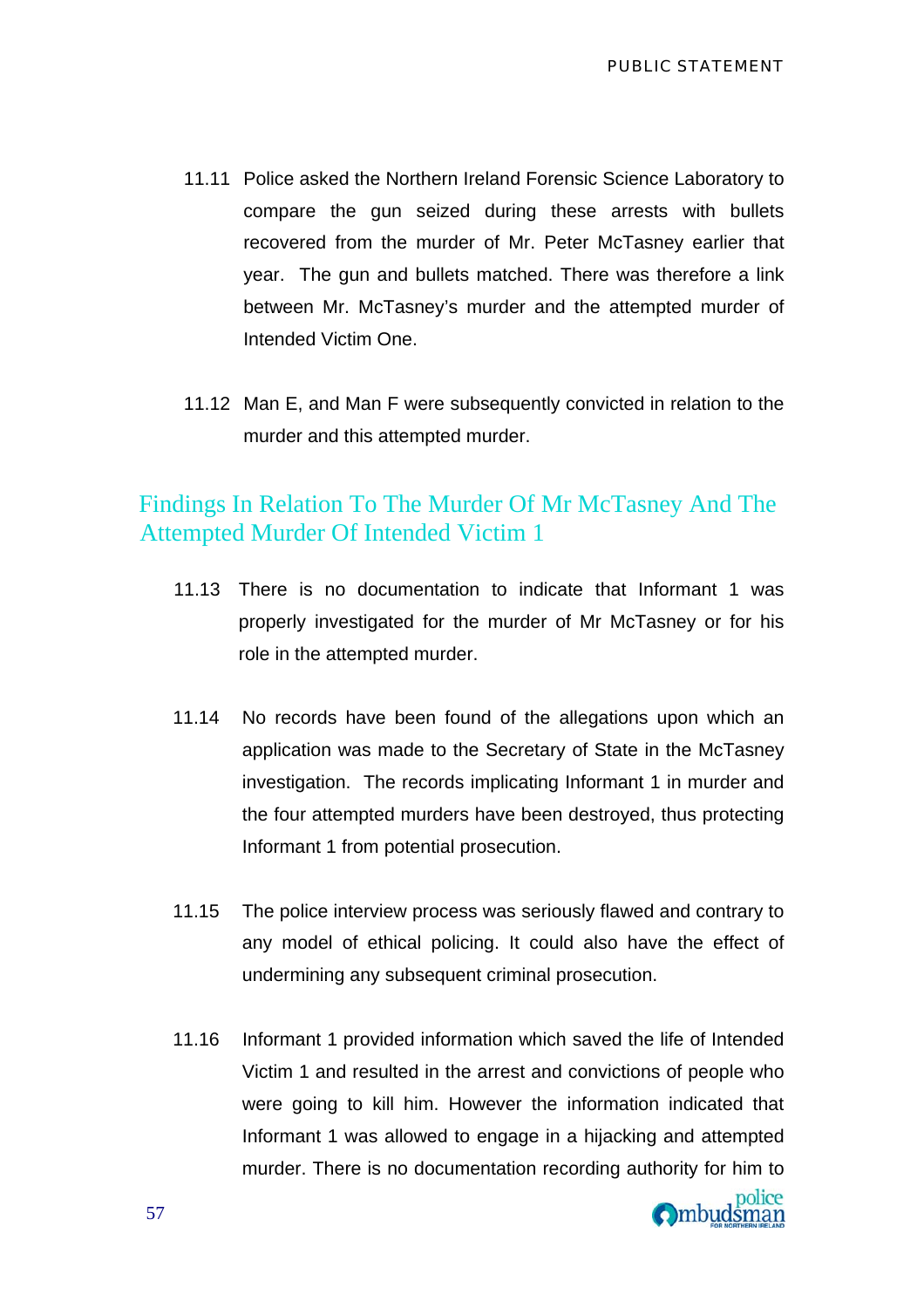act as a Participating Informant in these most serious crimes. Nor is there any documentation of the control and management of this situation, which involved a threat to life.

11.17 Special Branch failed to disclose the possible criminal role of Informant 1 for the file prepared for the Director of Public Prosecutions.

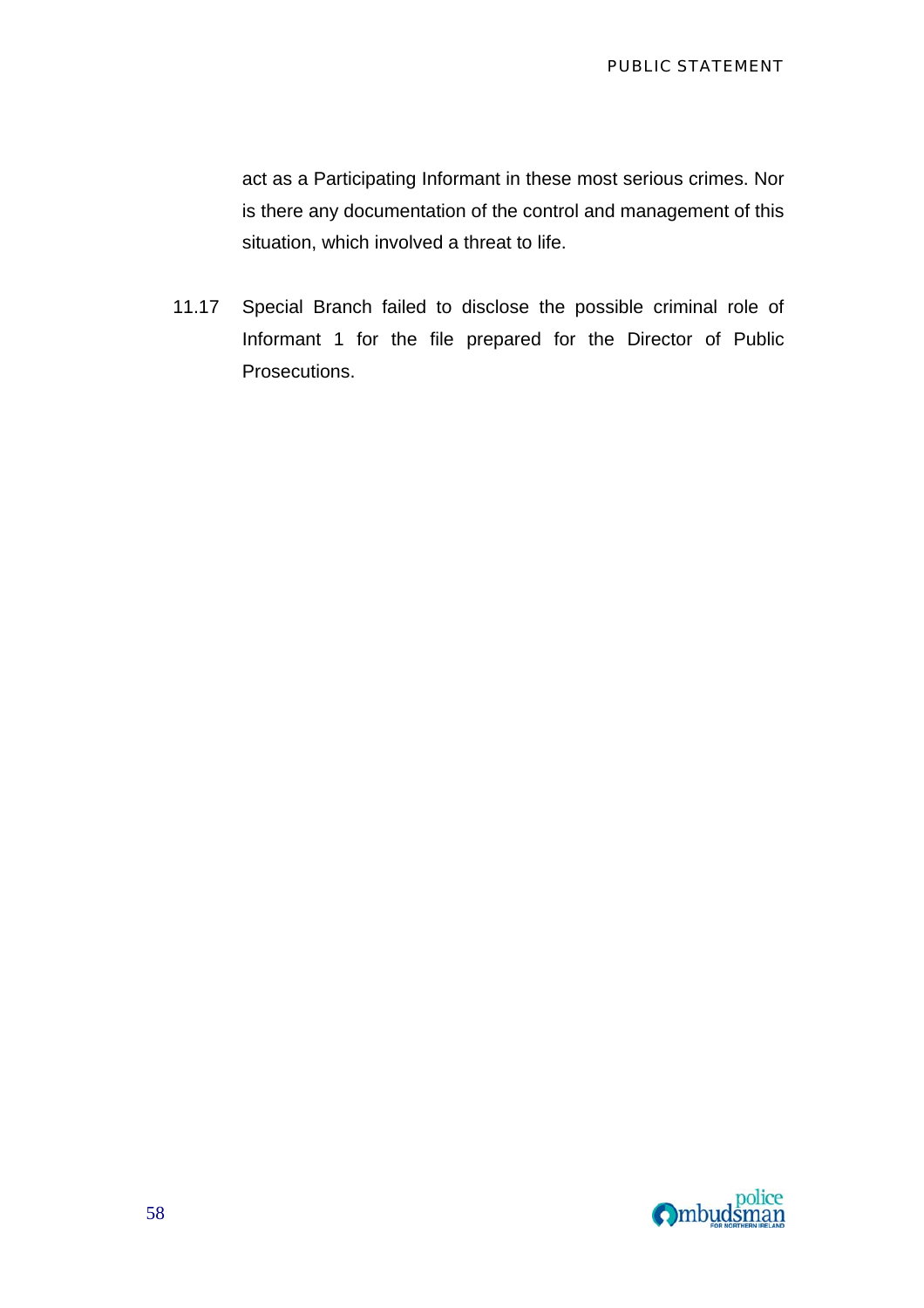# ATTEMPTED MURDER OF VICTIM FIVE

- 12.1 In September 1992, UVF gunmen fired shots through the window of a home in Belfast. No one was injured. Police identified the vehicle which the gunmen used after they abandoned their getaway car as belonging to Man I
- 12.2 Police searched Man I's home that evening and recovered the weapons used in the attack, as well as balaclavas and other items. Man I admitted being involved in this murder attempt and was subsequently charged and convicted.
- 12.3 Acting on information received, which police cannot now find, police arrested Informant 1 and others in October 1992 and questioned them about the attempted murder of Intended Victim Five. Two other individuals named as being involved were not arrested. They were senior members of the UVF. Other people were convicted of matters related to Intended Victim Five's attempted murder.
- 12.4 Informant 1 was interviewed at Castlereagh Holding Centre by his handler, Detective Constable A, and another officer. Applications for the extension of his detention were made to the Secretary of State. Informant 1 was subsequently released without charge.

## Finding of the Police Ombudsman In Relation to the Attempted Murder of Intended Victim Five

12.5 There is a marked similarity between the accounts of the alleged involvement by Informant 1 in the crimes dealt with in paragraphs 10, 11 and 13 of this Report. There is an equally marked similarity in the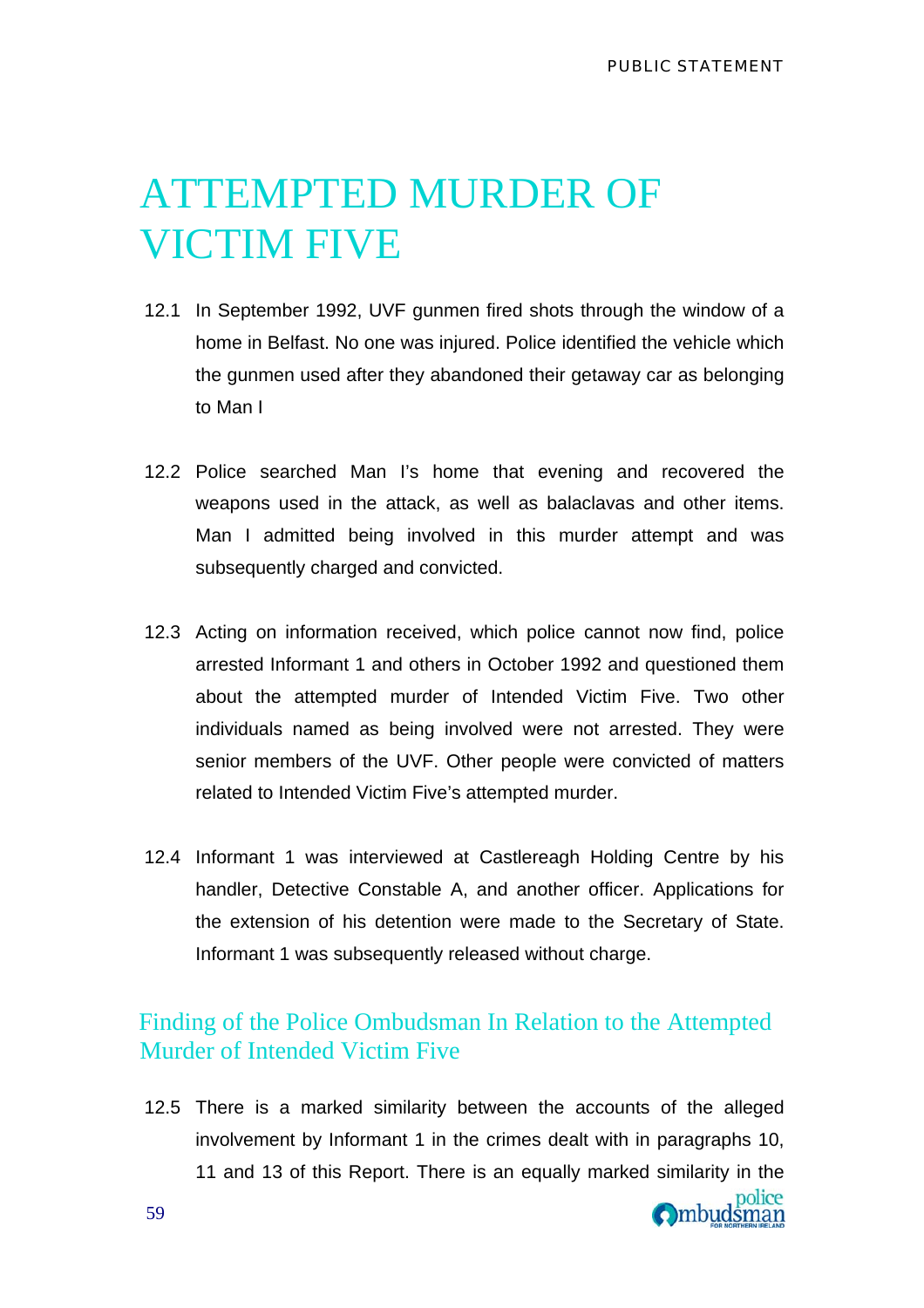way in which Informant 1 was dealt with during interview and was released. There is no evidence that Informant 1's alleged participation in this crime was authorised.

12.6 The unexplained absence of the information upon which the Application for Extension of Detention was made appears to be indicative of a pattern of collusion. The information has been mishandled in the first instance and then destroyed or suppressed thus protecting Informant 1 from potential prosecution.

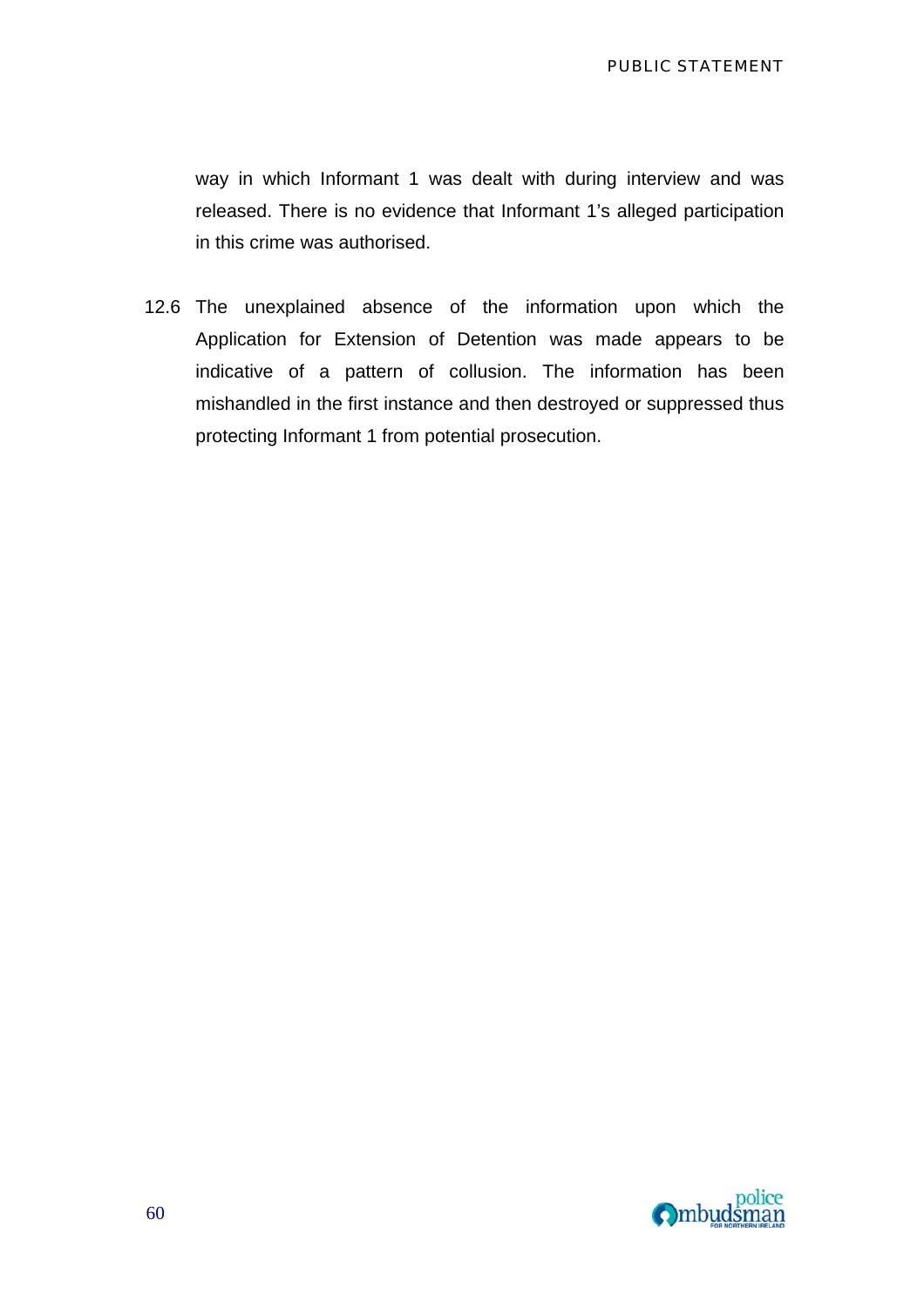# THE MURDER OF MS SHARON **MCKENNA**

- 13.1 At 1730 on Sunday 17 January 1993, a Catholic woman, Ms Sharon McKenna, was shot dead at the home of her Protestant friend in Belfast.
- 13.2 Before the murder, a caller rang a restaurant, and ordered a take-away to be delivered to an address nearby. When the delivery driver arrived with the order, two men in balaclavas hijacked his car. The car was driven to the friend's house.
- 13.3 The gunmen rang the doorbell and entered the house. Ms McKenna was shot and suffered major injuries which led rapidly to her death.
- 13.4 CID arrested a number of suspected UFF members, at around 2200 hours on the evening of the murder, 17 January 1993. At 1700 hours on 18 January 1993, the UFF suspects were released, because their alibis had been checked and appeared genuine, and "*new intelligence was coming to hand*".
- 13.5 At approximately 1500 hours on 18 January 1993, the UVF claimed responsibility for Ms Sharon McKenna's murder. A number of UVF suspects were subsequently arrested on 26 January 1993, including Informant 1.
- 13.6 At the time of Ms McKenna's murder, Special Branch and CID jointly handled Informant 1. Detective Sergeant E and Detective Constable C were Informant 1's Special Branch handlers; Detective Constable A was Informant 1's CID handler. Detective Sergeant M was no longer a

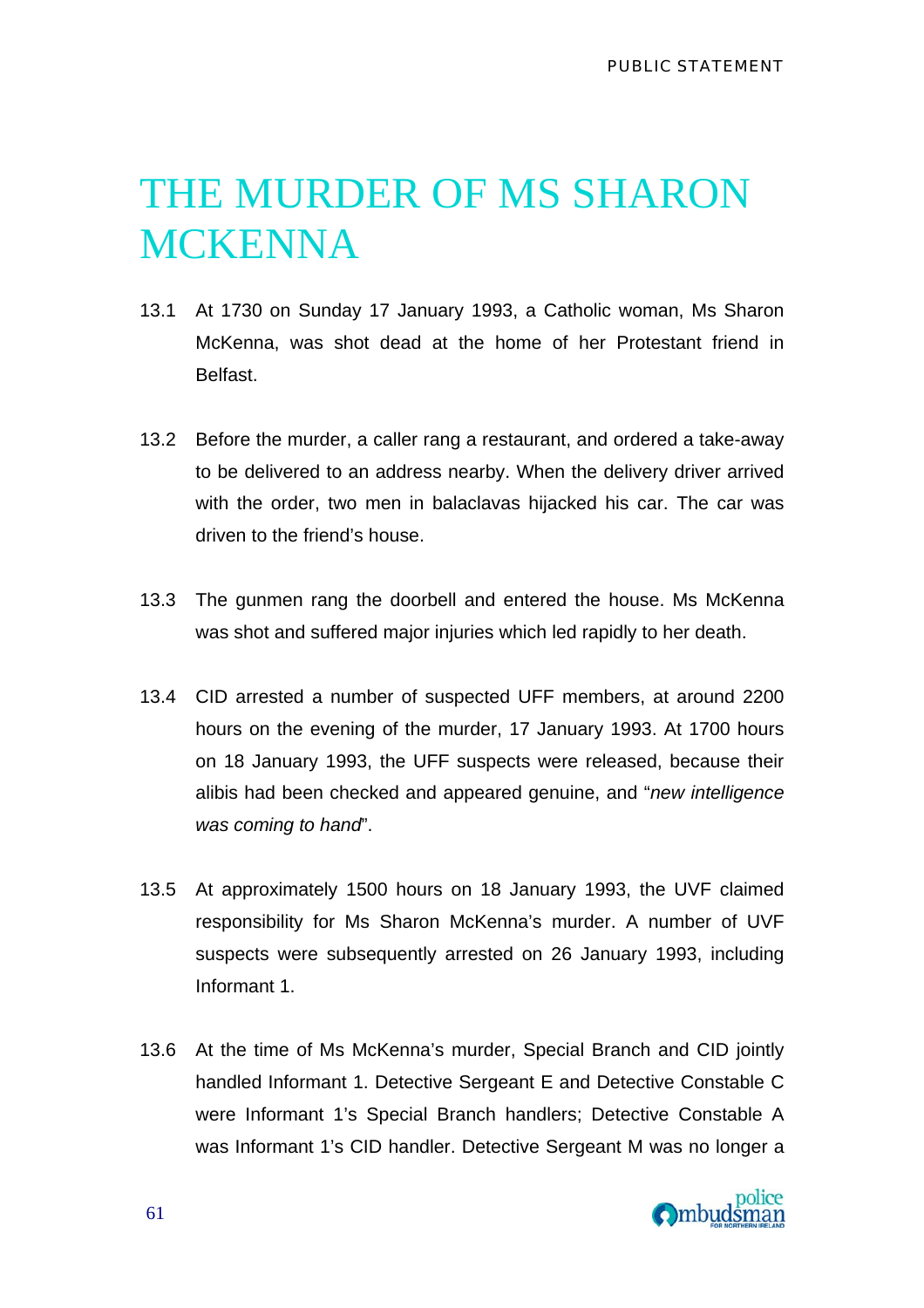handler for Informant 1 at this point, although he remained informed about him through Detective Constable A

### Detective Sergeant M's Written Material

- 13.7 In 2002 Detective Sergeant M supplied to the Police Ombudsman's Investigators, material about several incidents, including an account written by him about Informant 1, and about the murder of Ms Sharon McKenna .
- 13.8 In this written account Detective Sergeant M made allegations that Informant 1 admitted that he was a gunman in the murder, and that police covered up his role at the request of Special Branch, stating that he was the second gunman involved in the murder of Sharon McKenna, but that he did not pull the trigger, referring to another Special Branch informant [who was not named] as the murderer.
- 13.9 There were three meetings between Informant 1 and his handlers after this murder.
- 13.10 The first meeting was on 18 January 1993. Detective Sergeant M wrote that Detective Constable A had contacted Informant 1 and Informant 1 had said that he was involved and that he wanted meet Detective Constable A. A senior CID officer then allegedly approved the meeting. It was also alleged that this officer told Detective Sergeant M that information was already in the system naming Informant 1 as the gunman who killed Sharon McKenna. Detective Sergeant M does not identify this "senior CID officer". At the time of this first meeting therefore police had identified Informant 1 as a suspect for the murder.
- 13.11 Detective Sergeant M wrote that Detective Constable A and he met and spoke to Informant 1 who stated that he was the second gunman.

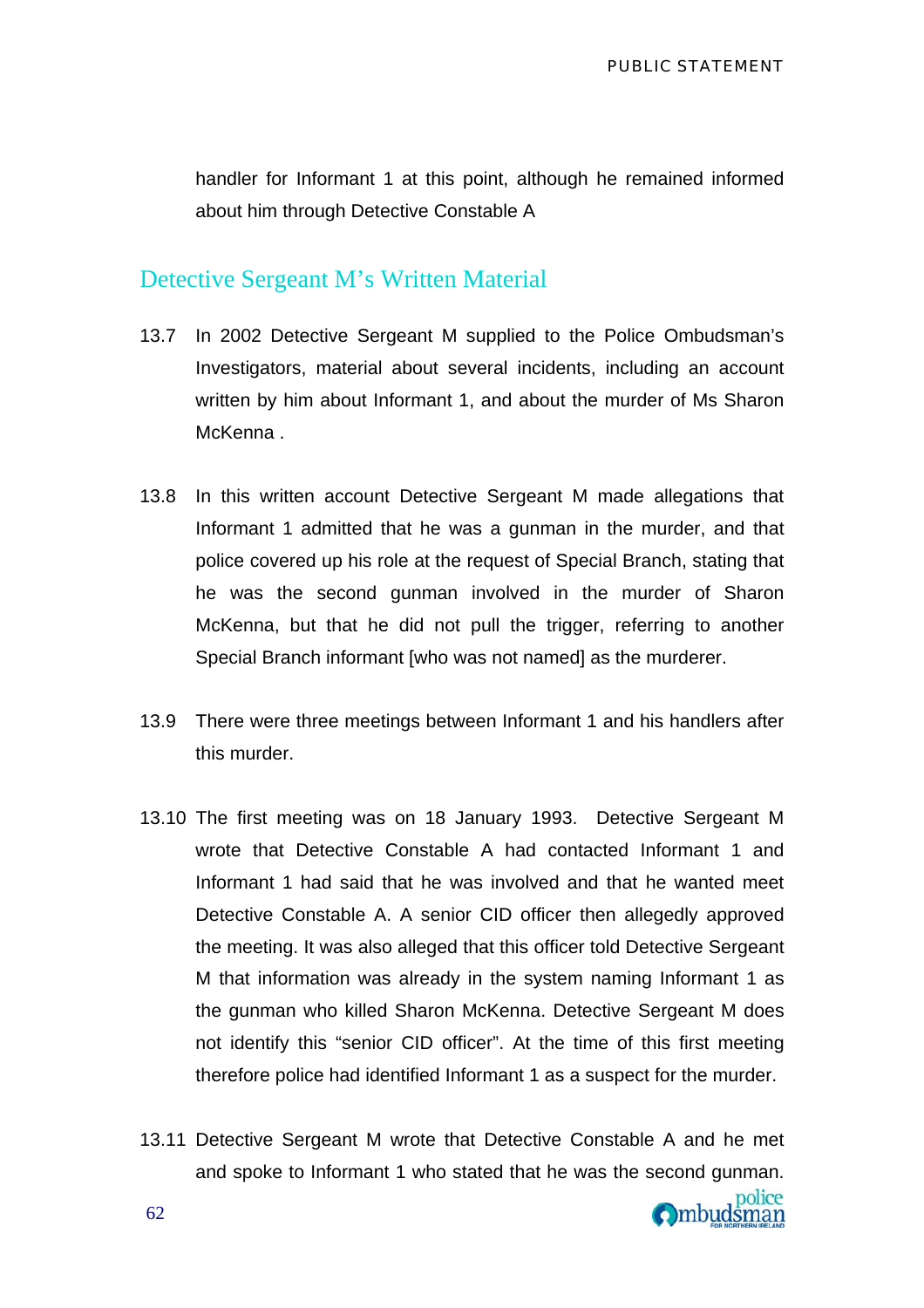PUBLIC STATEMENT

Detective Sergeant M claims he put it to Informant 1 that he killed Sharon McKenna, but that Informant 1 denied this. Detective Sergeant M writes that he told Informant 1 he would be arrested in a very short time. Detective Sergeant M writes that he and Detective Constable A then "*drove to brief senior police and to receive further instructions*".

- 13.12 Detective Sergeant M's police journal entry for 18 January 1993 confirms that this meeting occurred. It also confirms that Informant 1 admitted involvement in the murder.
- 13.13 A retired officer who was a uniformed Chief Inspector at the time of Sharon McKenna's murder told Police Ombudsman investigators that he remembered seeing Detective Sergeant M looking withdrawn in the police canteen around the time of the Sharon McKenna murder. This information was not contained in Detective Sergeant M's private written material.
- 13.14 The retired officer said that Detective Sergeant M made an unsolicited remark to him, that one of his sources had admitted to being involved in the Sharon McKenna murder. The officer said that although he was an Inspector at the time, he did not have managerial responsibility for Detective Sergeant M, and that he did not take the conversation any further, as he believed it to be a matter for CID to resolve. This retired officer has declined to make a witness statement to the Police Ombudsman about this incident.
- 13.15 Detective Sergeant M wrote that a second meeting occurred on 19 January 1993, between Informant 1, his two Special Branch handlers and Detective Constable A. Detective Constable A later told him about the meeting. There is evidence in the journal of one of Informant 1's handlers that this meeting occurred. There is no other note of the meeting.

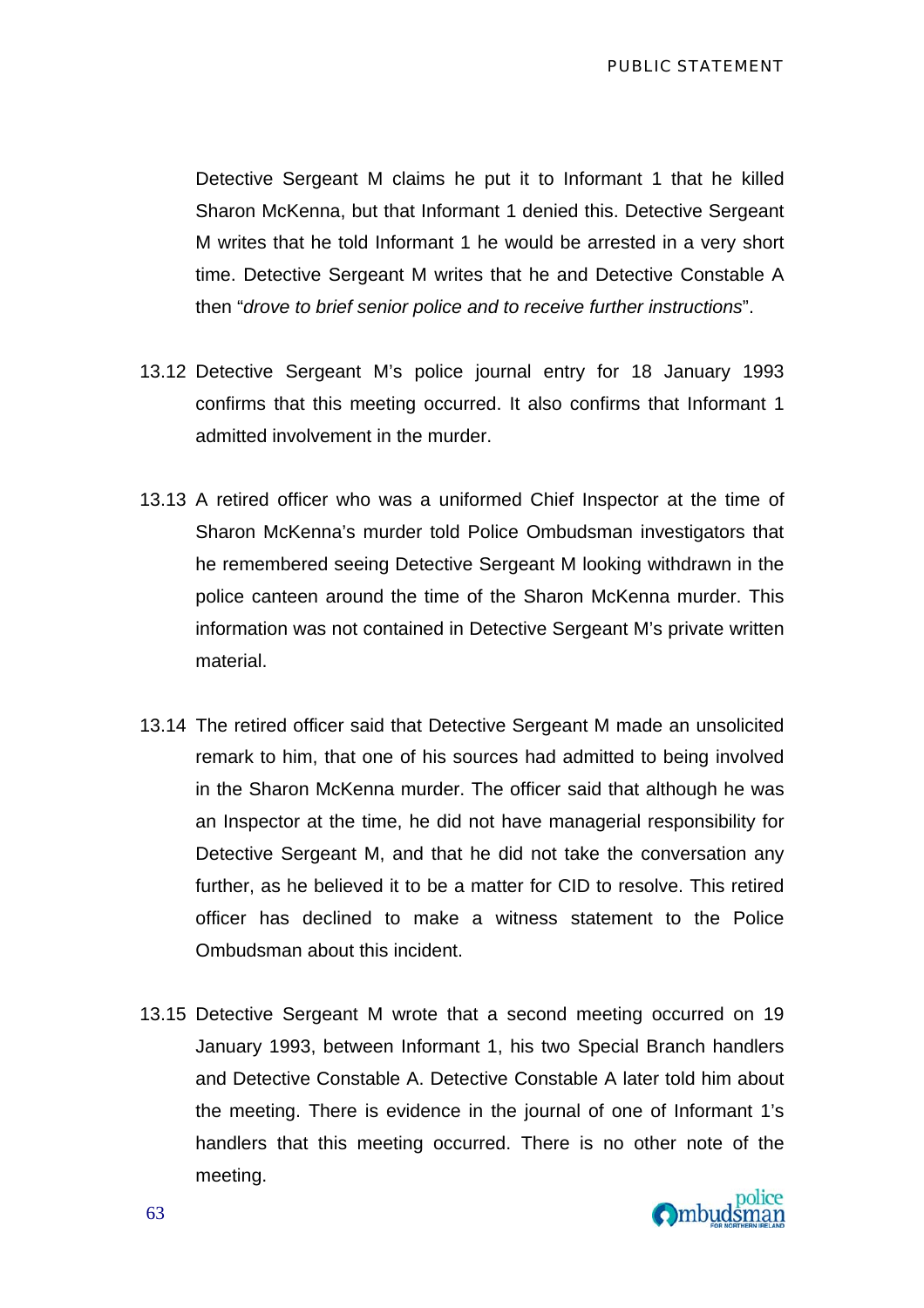- 13.16 Detective Sergeant M wrote that Detective Constable A told him that Informant 1 had been agitated and started to bring up the topic of the Sharon McKenna murder, but that he was stopped before he could say anything. The Special Branch handlers allegedly handed Informant 1 hundreds of pounds of spending money, for a foreign holiday. When Informant 1 again tried to talk about the murder of Ms McKenna, the Special Branch handlers interrupted him and did not allow him to talk about it. Informant 1 then broke down and admitted that he shot Sharon McKenna. The Special Branch officers allegedly said nothing in response.
- 13.17 Detective Sergeant M wrote that he and Detective Constable A then met with a CID Detective Superintendent, who allegedly told them that Informant 1 was the gunman who killed Sharon McKenna and that Informant 1 would be arrested "*to keep everybody right, but the Branch fear he will admit it because he is so low at the moment*". He allegedly also went on to say that Special Branch could not afford to lose Informant 1, as he was probably the most important intelligence asset in that UVF grouping.
- 13.18 Detective Sergeant M writes that the CID Detective Superintendent told Detective Constable A and Detective Sergeant B that they would interview Informant 1 about the Sharon McKenna murder, and that they would do this "back-to-back" with two other CID officers, who would know nothing about Informant 1's position as a source and would be trying to "break" him. The CID Detective Superintendent allegedly instructed them to "guide" Informant 1 through his detention, give him "a shoulder to cry on", and make sure that Informant 1 did not admit to the murder. He also allegedly said that Informant 1 had to come in for interview, because he had been named as a suspect, but that he would be no good to Special Branch in prison.

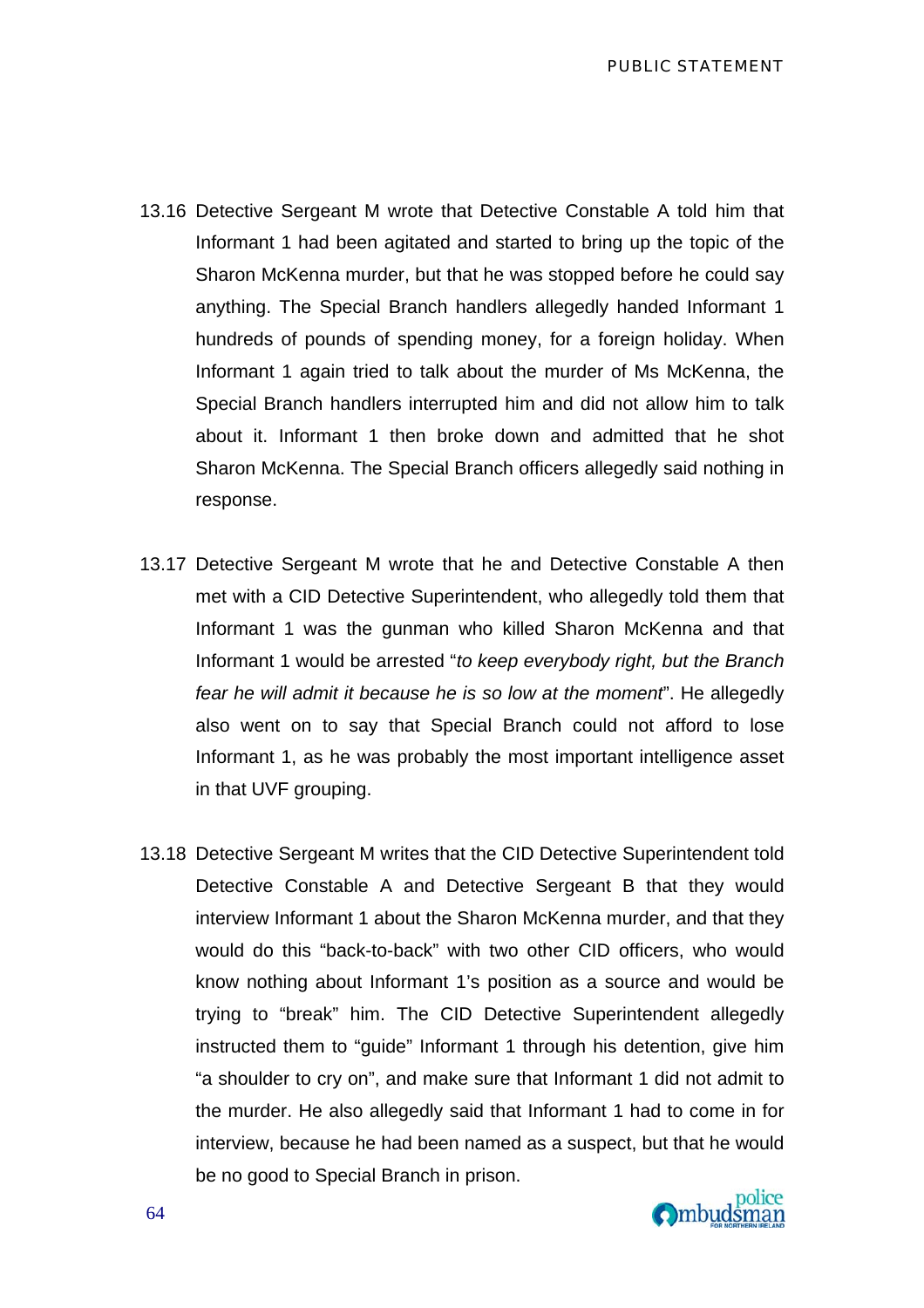- 13.19 Detective Sergeant M writes that he refused to follow these instructions, he made his feelings known and left the meeting. Detective Constable A agreed to do as he was asked.
- 13.20 A third meeting on 20 January 1993 between Informant 1, Special Branch and CID is recorded in Detective Sergeant E's journal. There is no documentation of this meeting by either Special Branch or CID officers.

### The "Exceptional" Intelligence

- 13.21 In the murder file the Deputy Senior Investigating Officer, records receipt of intelligence from Special Branch naming nine people, including Informant 1, and other members of North Belfast and Newtownabbey UVF.
- 13.22 Special Branch has no record of this key piece of intelligence in the murder enquiry, which it provided to the Murder Investigation Team and which it described as "*exceptional."* Special Branch officers have informed the Police Ombudsman that it would have been extremely unusual to describe intelligence as "exceptional".

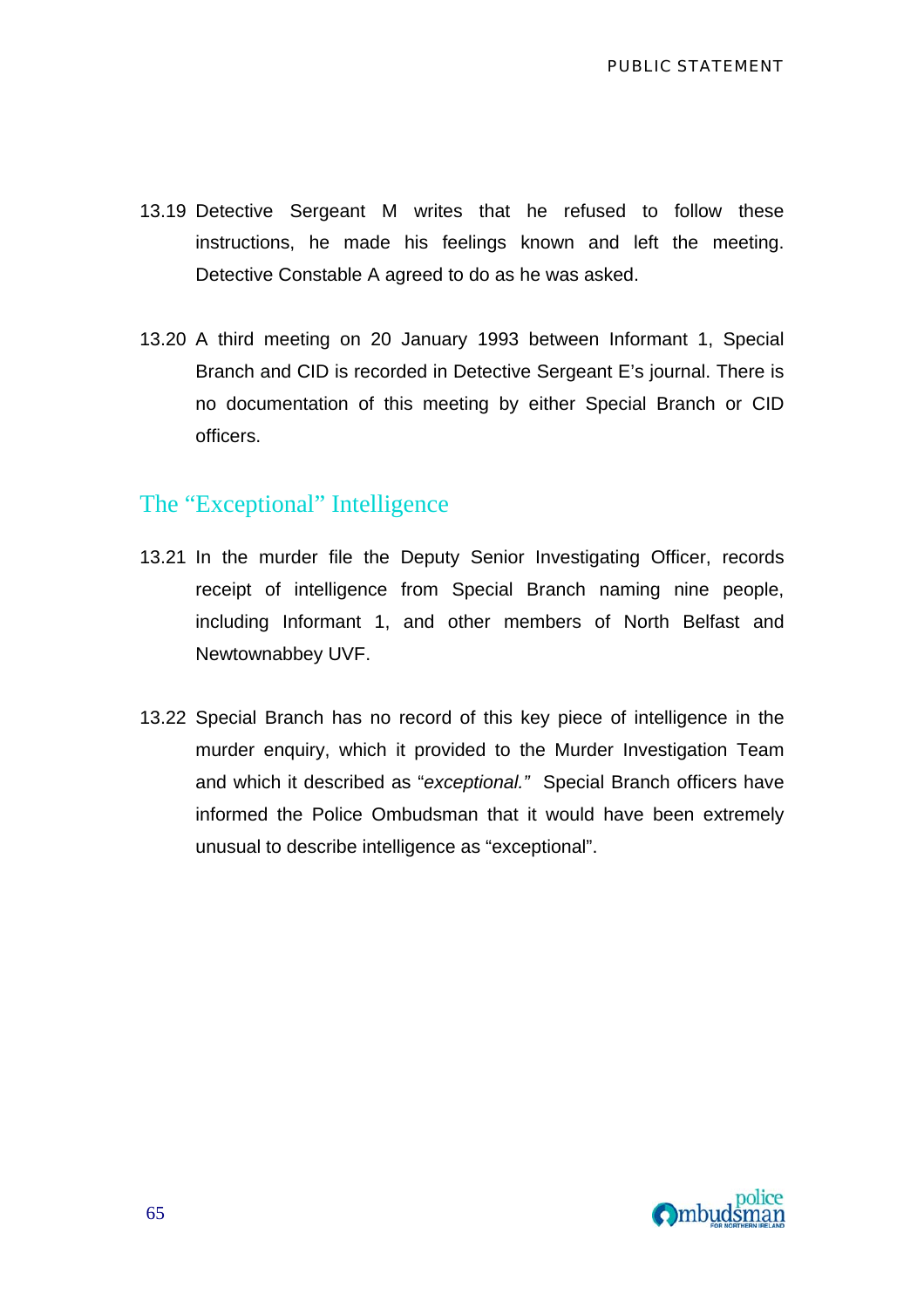### The Arrest of Informant 1 and Others

- 13.23 Nine days after the murder, police arrested Informant 1 in relation to the Sharon McKenna murder. They also arrested the eight other people named by Special Branch intelligence.
- 13.24 Informant 1 was detained for six days in Castlereagh and forensic samples were taken from him. He was interviewed 37 times about the murder of Sharon McKenna, but police records state that he refused to talk about the murder. Detective Constable A and CID Detective Sergeant GG conducted 19 of these 37 interviews. Another pair of CID detectives conducted Informant 1's other 18 interviews.
- 13.25 CID Detective Sergeant GG who interviewed Informant 1 about the Sharon McKenna murder with Detective Constable A, said that "the dogs on the street" knew Informant 1 was a source, and he knew that Detective Constable A was one of Informant 1's handlers. The Detective Sergeant confirmed that Detective Constable A had previously told him that Informant 1 was one of his sources.
- 13.26 Detective Sergeant GG said that he "*felt like a gooseberry*" sitting in on the interview of Informant 1, as he knew that Informant 1 was Detective Constable A's source and would say nothing of relevance in front of him, adding that it was common practice to arrest a source who had provided information about an incident, so as to provide cover for them.
- 13.27 Detective Sergeant GG said he felt the interview was just going through the motions, as the arrest was probably just a cover for Informant 1 and that he knew Informant 1 was not going to say anything in front of him.
- 13.28 Informant 1 was released without charge.

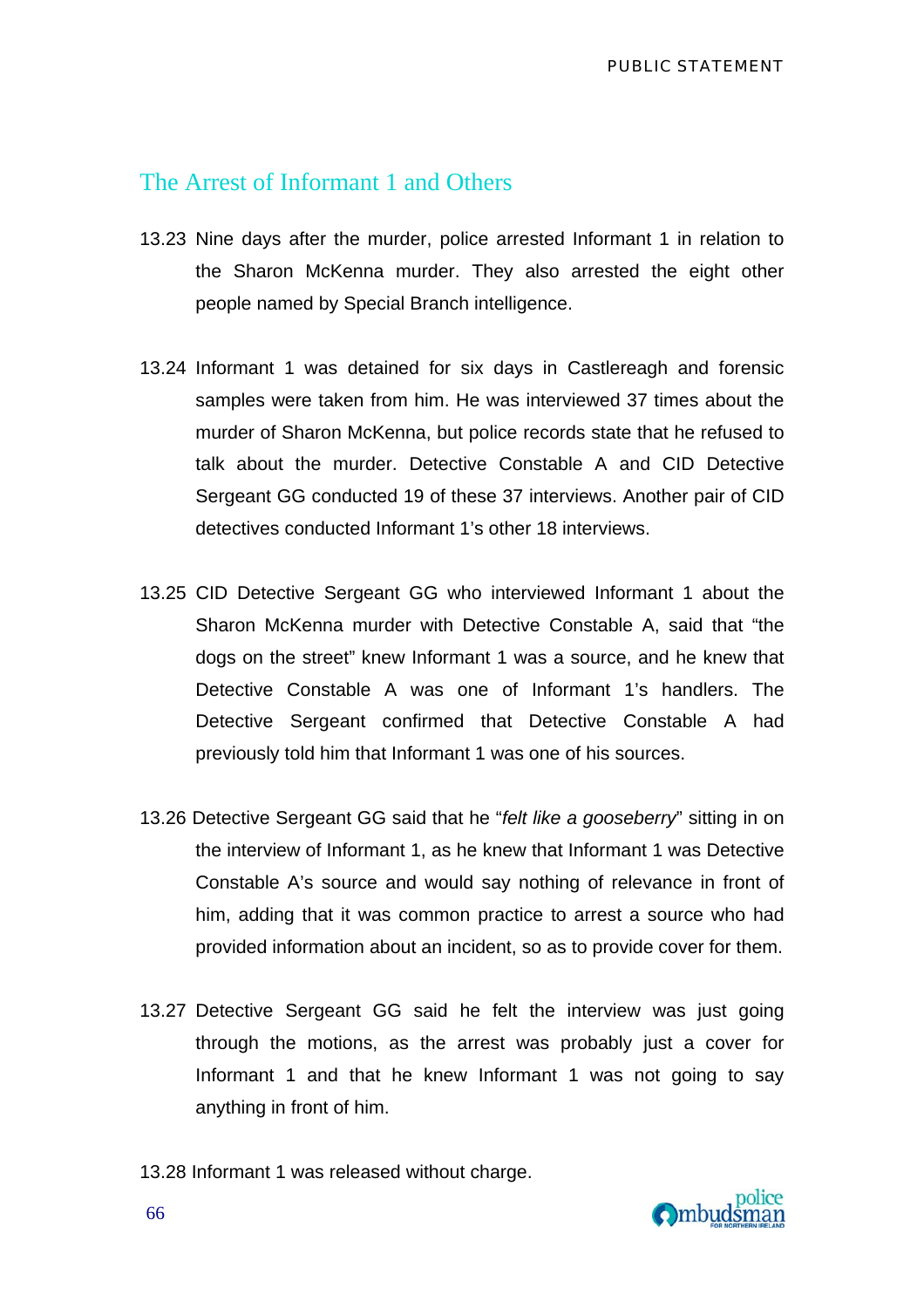- 13.29 Information was subsequently received stating that Informant 1 had committed the murder of Ms McKenna, and that another informant was involved in the murder.
- 13.30 Before the murder of Sharon McKenna, police paid Informant 1 a monthly retainer of £100 a month. In the weeks after the murder, this regular payment was increased to £160 a month. The increase in Informant 1's monthly payments was authorised by a senior Special Branch officer.

### Police Ombudsman Interviews and Arrests

- 13.31 The Police Ombudsman investigators interviewed many of the officers involved in handling Informant 1, and in the murder investigation.
- 13.32 Informant 1's CID Handler, **Detective Constable** A, was arrested by Police Ombudsman investigators, having repeatedly declined to be interviewed voluntarily. He confirmed that he and Detective Sergeant M met with Informant 1 on 18 January 1993, and that Informant 1 admitted to being the second gunman in the murder. He could not recall meeting Informant 1 with Special Branch on the following day.
- 13.33 He said that he informed senior officers of Informant 1's confession, although he refused to name whom he told. He added that he also submitted a written record of the meeting. No such documentation has been recovered.
- 13.34 When asked why he did not arrest and caution Informant 1 following his admission to Sharon McKenna's murder, Detective Constable A claimed that what Informant 1 told him was intelligence and not a confession. He claimed during interview under caution and in the press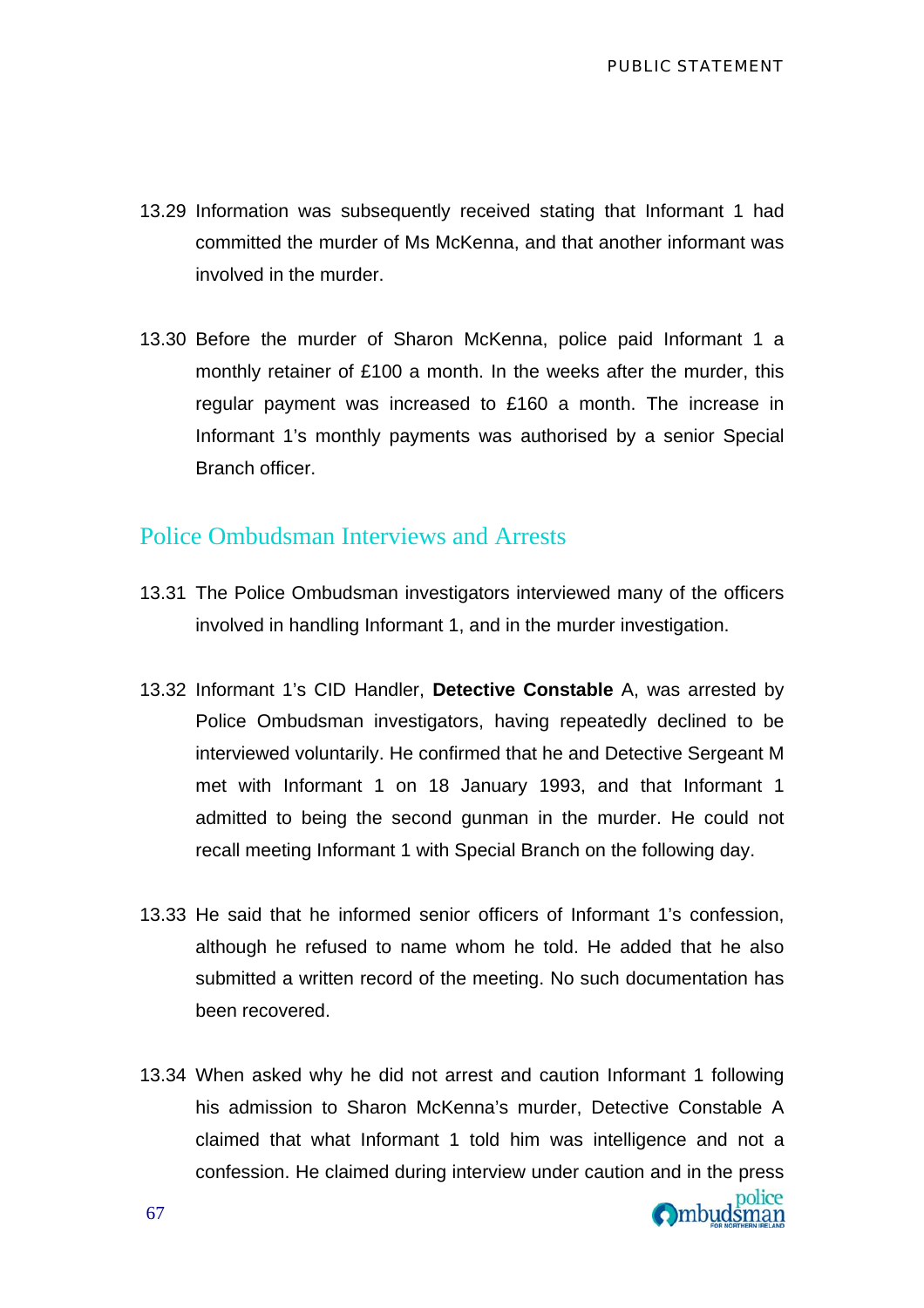that no one had tried harder than he to put away Informant 1 for the murder of Sharon McKenna. He would not state who instructed him to interview Informant 1. He did confirm that Detective Sergeant M was asked to conduct the interview and refused.

- 13.35 Detective Sergeant M was also arrested by the Police Ombudsman's investigators, having repeatedly declined to be voluntarily interviewed under caution. He confirmed that Informant 1 had admitted to being the second gunman during the murder of Ms McKenna. He had put it in his RUC Journal to bring it to the attention of senior police and that that was where his responsibility ended.
- 13.36 When questioned as to why he did not arrest Informant 1, when Informant 1 admitted to him that he had been the second gunman, he said that he did not consider it appropriate and that he would not have been permitted to arrest Informant 1. He stated that in Northern Ireland at that time (1993) Special Branch were in total control of the RUC, and that the Walker Report (which was incorporated into an RUC Force Order and which restricted the activities of police officers dealing with informants) prevented him from arresting anyone other than in a 'hot pursuit'. He also stated that he did not view the comment from Informant 1 to amount to an admission, adding that in his opinion it was quite simply intelligence only. He was adamant that he would have arrested Informant 1 had he had the authority to do so
- 13.37 Detective Sergeant M stated that he passed all the details to the CID Detective Superintendent B. He declined to answer questions over his prior allegations that the CID Detective Superintendent B had asked that Informant 1 be guided through interview. He simply confirmed that he refused to take part in the interview of Informant 1.

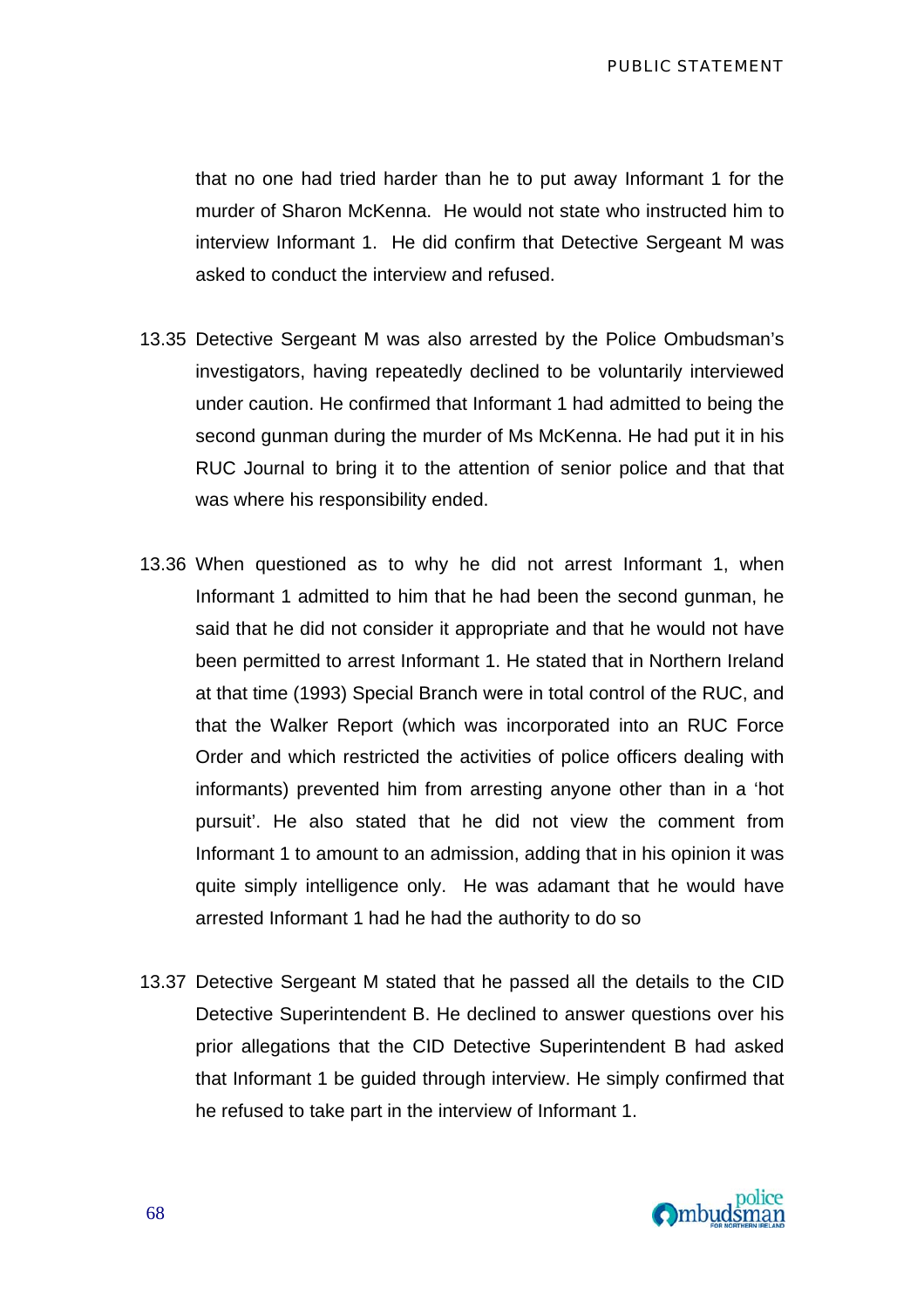- 13.38 Detective Constable A and Detective Sergeant M have recently taken part in separate television documentaries. They have both said that Informant 1 had said that he had taken part in the murder of Sharon McKenna. In interview under caution concerning the allegations he had made previously, both to the Police Ombudsman and in the media, Detective Sergeant M distanced himself from these accounts. He claimed that his written account of the murder of Ms McKenna was inaccurate, an exaggeration and written when he was suffering from depression. Nonetheless, he has recently repeated these allegations in the media.
- 13.39 The CID Detective Superintendent B was also arrested and interviewed by the Police Ombudsman's investigators, having repeatedly declined to be interviewed voluntarily under caution. He confirmed that within days of the murder, either or both Detective Sergeant M and Detective Constable A informed him that Informant 1 was involved in the murder. He added that it may even have been another CID officer who told him of Informant 1's role, but that the information definitely did not come from Special Branch.
- 13.40 He stated that he would have briefed his own Detective Chief Superintendent before going on to meet his own counterparts in Special Branch. He stated that it was his intention to seek authority to arrest Informant 1. He said that he told the Special Branch Detective Chief Superintendent L, and Detective Superintendent J, and Special Branch Detective Sergeant E, that one of their informants was believed to have been concerned in the murder of Sharon McKenna. He was given authority to arrest Informant 1.
- 13.41 The CID Detective Superintendent B could offer no explanation why there was no record whatsoever of the intelligence apparently passed to him by Detective Sergeant M and/or Detective Constable A, or of his **O**mbudsman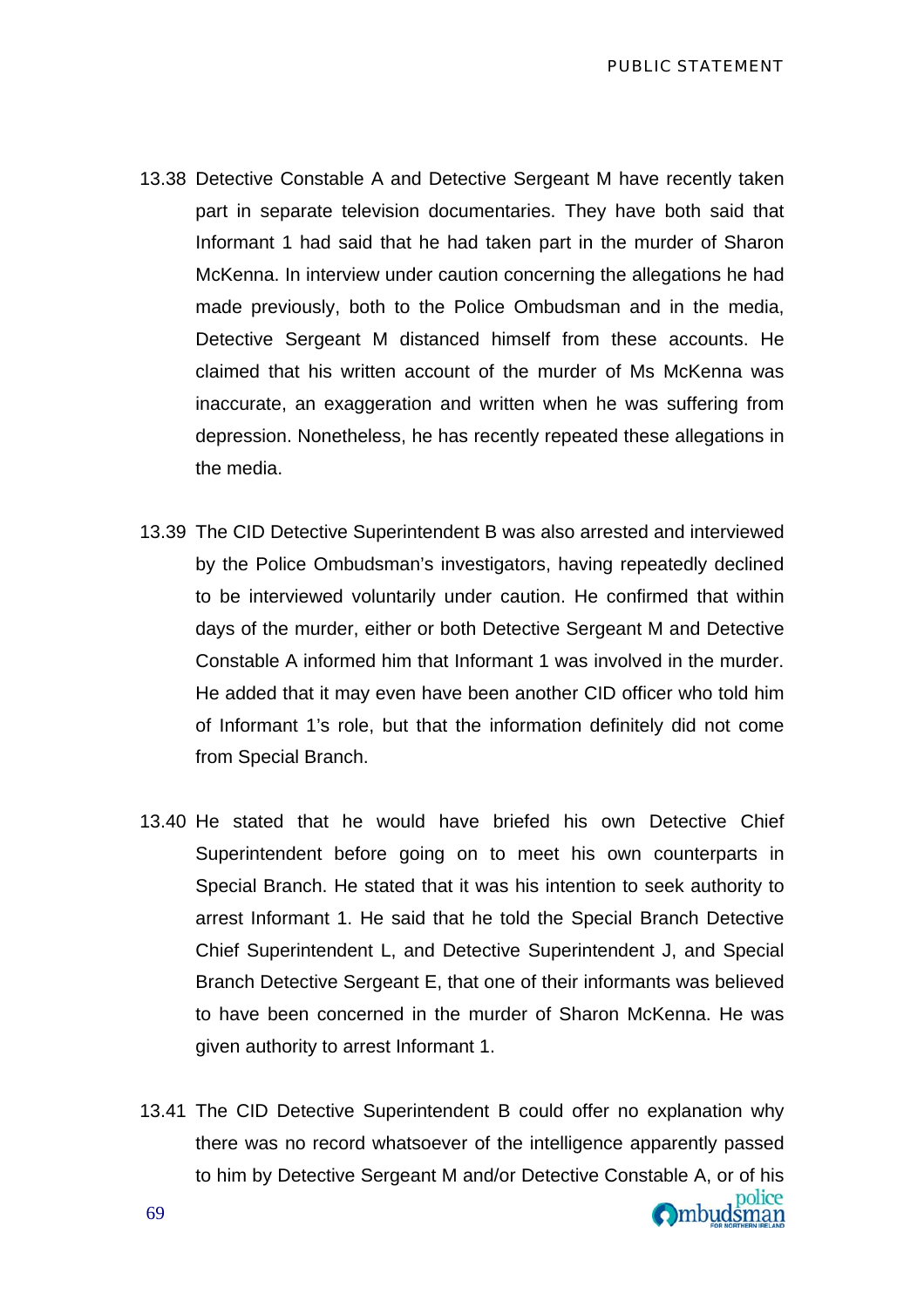discussion with Special Branch, or of their granting authority to arrest Informant 1.

- 13.42 The meeting with Informant 1 on 20 January 1993 was after authority to arrest Informant 1 had been granted.
- 13.43 The CID Detective Superintendent B denied knowing Detective Constable A was one of Informant 1's handlers and he denied all allegations put to him that he instructed there to be a cover up during the interviews with Informant 1 over his role in the killing
- 13.44 Other officers also denied knowledge of all or part of these events. CID Detective Chief Superintendent FF denied any knowledge that Informant 1 was an informant at the time and also denied any knowledge that he had admitted the murder. Special Branch Detective Chief Inspector N also denied knowing that Informant 1 had admitted the murder. However Detective Chief Inspector N stated that during the days following the meeting between Detective Superintendent B and Special Branch on 19 January there was also discussion of the fact that Informant 1 was involved. The Deputy Senior Investigating Officer, Detective Inspector EE, denied knowing that Informant 1 was an informant. The Special Branch Detective Superintendent J who was at the meeting could recall nothing of relevance and had destroyed his police journal some years previously.
- 13.45 Detective Constable C, one of informant 1's handlers, who was at the meeting on 19 January, stated categorically that Informant 1 did not confess to the murder. He claimed that Informant 1 provided no intelligence about the murder. Detective Sergeant E, another handler, who was at the meetings on 19 and 20 January also said that Informant 1 did not admit to taking part in the murder. He said he would have arrested Informant 1 had he admitted to the murder. In police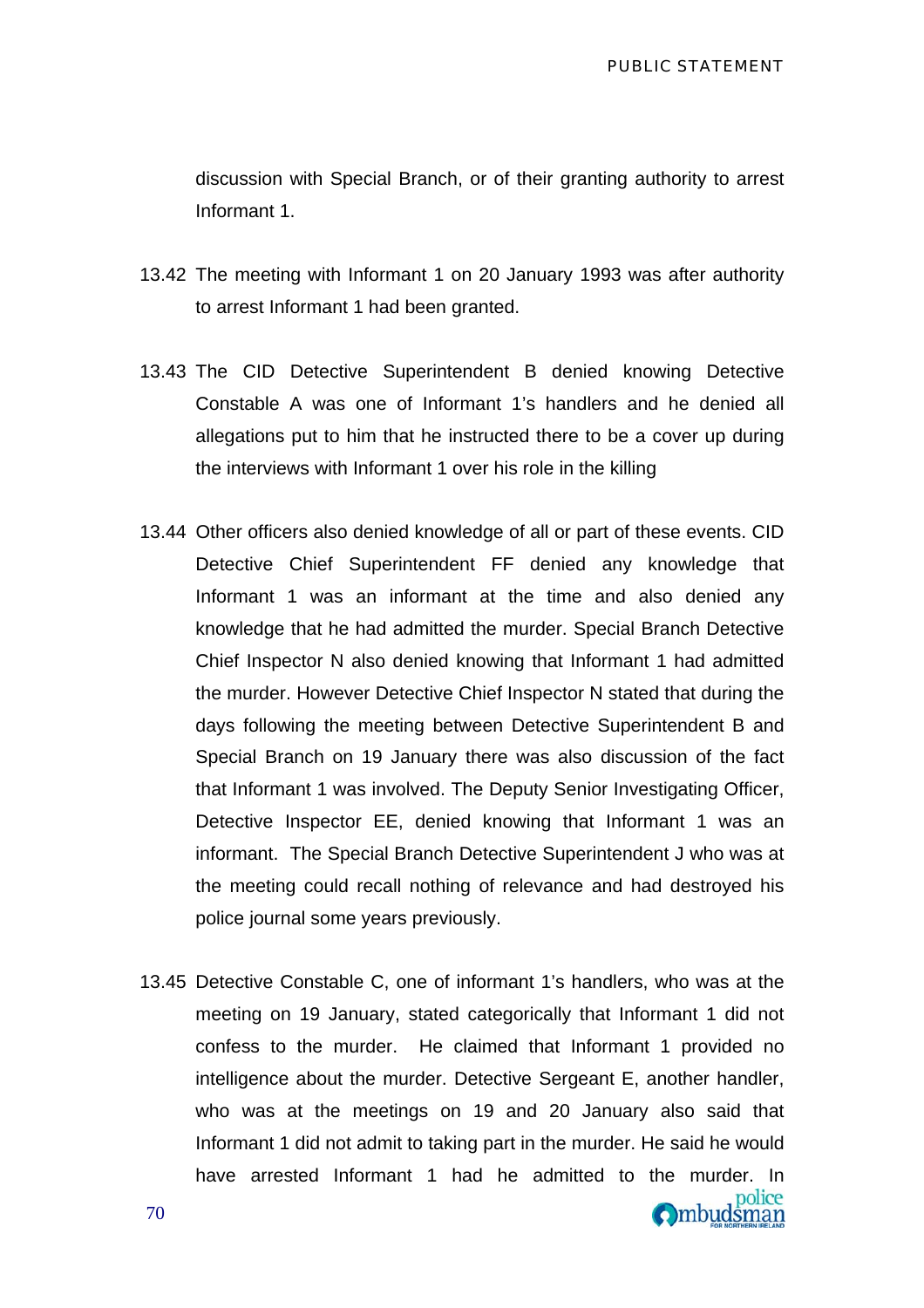contradiction to Detective Constable C's account, Detective Sergeant E claimed that Informant 1 provided intelligence as to who may have committed the murder.

- 13.46 Detective Chief Inspector QQ, the CID Senior Investigating Officer of Sharon McKenna's murder, refused to co-operate with the Police Ombudsman. There were no grounds for his arrest.
- 13.47 Two applications for the Extension of the Detention of Informant 1 were made to the Secretary of State, However there is no identifiable intelligence to support these applications, as would normally be expected. The officers who sought the applications can provide no explanation as to what information they provided to the Secretary of State, and those same officers deny knowledge of Informant 1 at the time. The two applications referred to are the only documents on the source file of Informant 1 in relation to the murder of Sharon McKenna, apart from the general intelligence Informant 1 provided some time after the murder, which does not name those involved. It would have been expected that all the supporting intelligence, particularly the intelligence described as "exceptional," would have appeared on Informant 1's source file. The intelligence reports which both Detective Constable A and Detective Sergeant E claim to have submitted cannot be found.
- 13.48 The Police Ombudsman has brought all of the above issues relating to the murder of Sharon McKenna to the attention of the Director of Public Prosecutions.

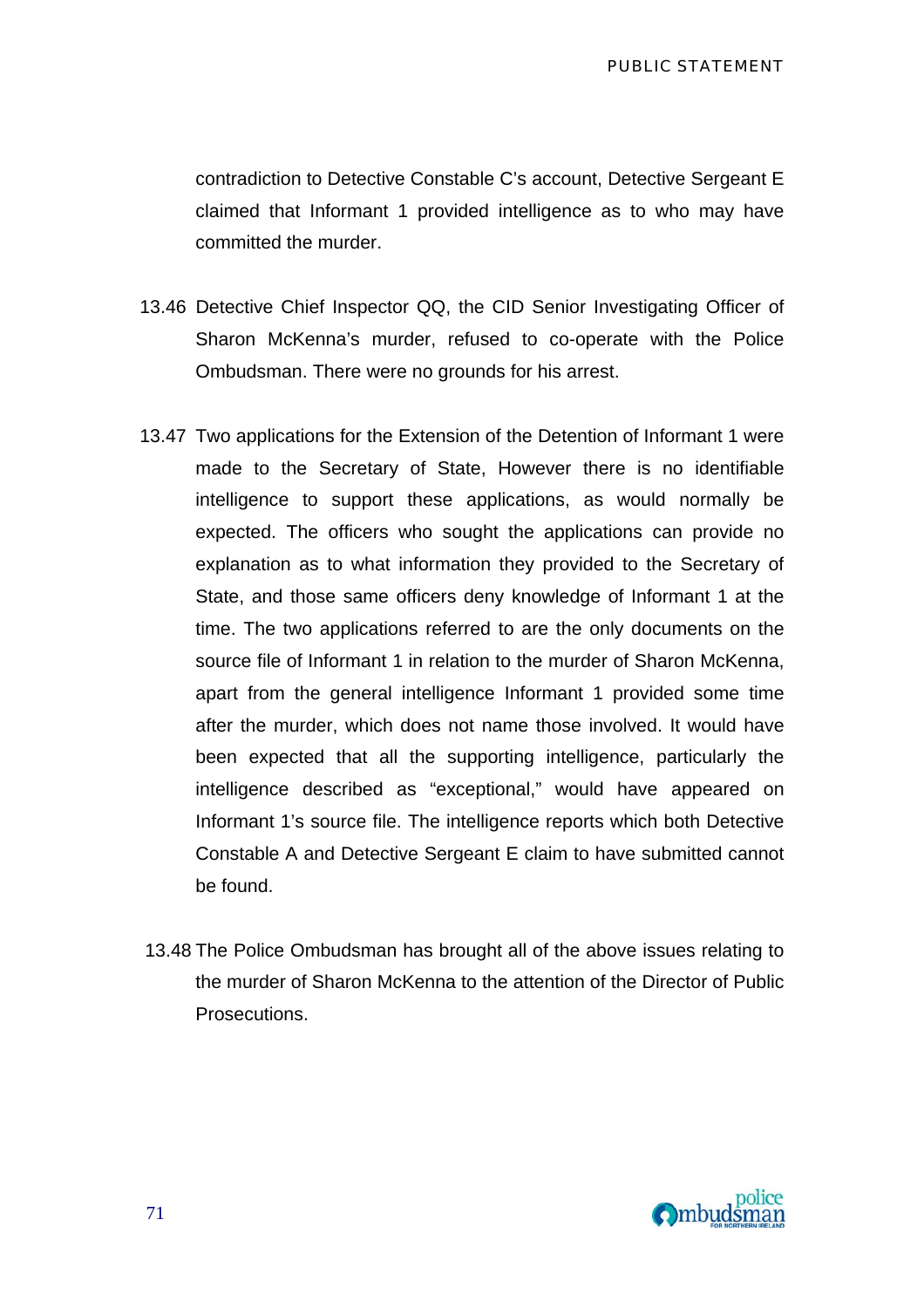### Findings of The Police Ombudsman in Relation to the Police Investigation of the Murder Of Sharon McKenna

13.49 The Police Ombudsman has confirmed that:

- 1. Informant 1 remains a main suspect for this murder, but he has not been properly investigated for it;
- 2. There is no record of the key Special Branch intelligence in relation to this murder.
- 3. In relation to the meeting on 19 January 1993 between Detective Constable A, the Special Branch handlers and Informant 1 there are four different accounts:
	- Detective Constable C said that there was no admission made and no intelligence provided by Informant 1 in relation to the murder;
	- Detective Sergeant E stated that there was no admission made, but that Informant 1 provided intelligence as to who may have committed the murder. This intelligence cannot be found;
	- Detective Constable A said that he had no recollection of the meeting;
	- Detective Sergeant M claimed that Detective Constable A told him that informant 1 had admitted the murder during this meeting.
- 4. There is no record of Informant 1 ever providing any intelligence about who killed Sharon McKenna;

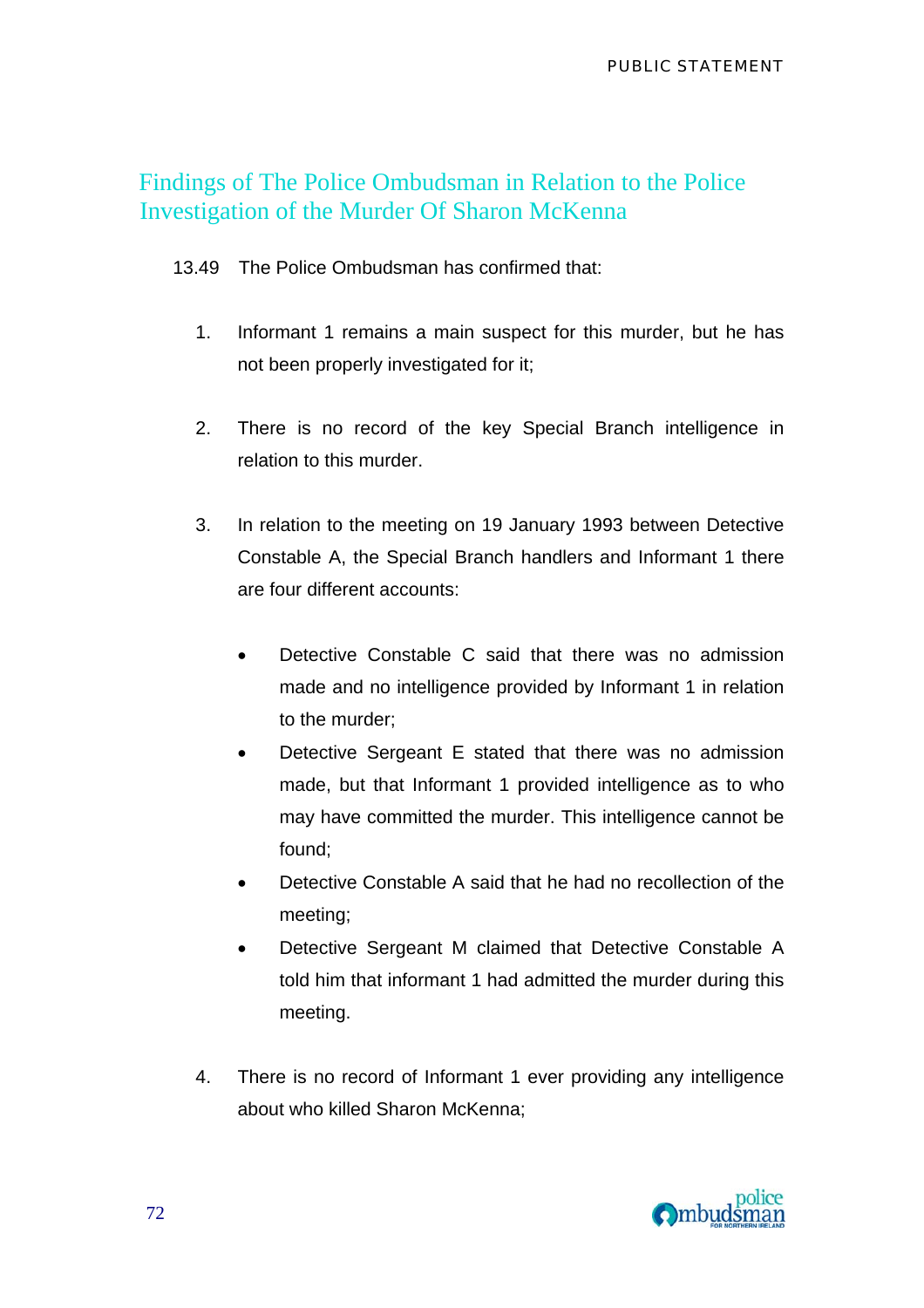- 5. On 18 January 1993 police are alleged to have known that Informant 1 was a suspect. They met with him three times after that, without arresting him.
- 6. None of these meetings were officially documented;
- 7. Both Detective Sergeant M and Detective Constable A have confirmed during their interviews under caution that Informant 1 had admitted to being the second gunman. No proper action was taken in respect of this disclosure;
- 8. The journals of Detective Sergeant M and Detective Sergeant E confirm these undocumented meetings with Informant 1;
- 9. Detective Sergeant E's journal confirms that there was a meeting between Special Branch and Detective Superintendent B, following the undocumented meet with Informant 1 on 19 January 1993;
- 10. During the meeting between Special Branch and Detective Superintendent B it was alleged that Informant 1 was the backup gunman for the murder. No proper action was taken in respect of this allegation;
- 11. Of the 37 criminal interviews of informant 1, 19 were carried out by his own CID handler, Detective Constable A. Detective Sergeant GG**,** who sat in on these interviews felt he was "just going through the motions." Detective Sergeant GG knew that Informant 1 was Detective Constable A's informant and believed that he was not going to say anything of importance about the murder. These interviews were a sham.

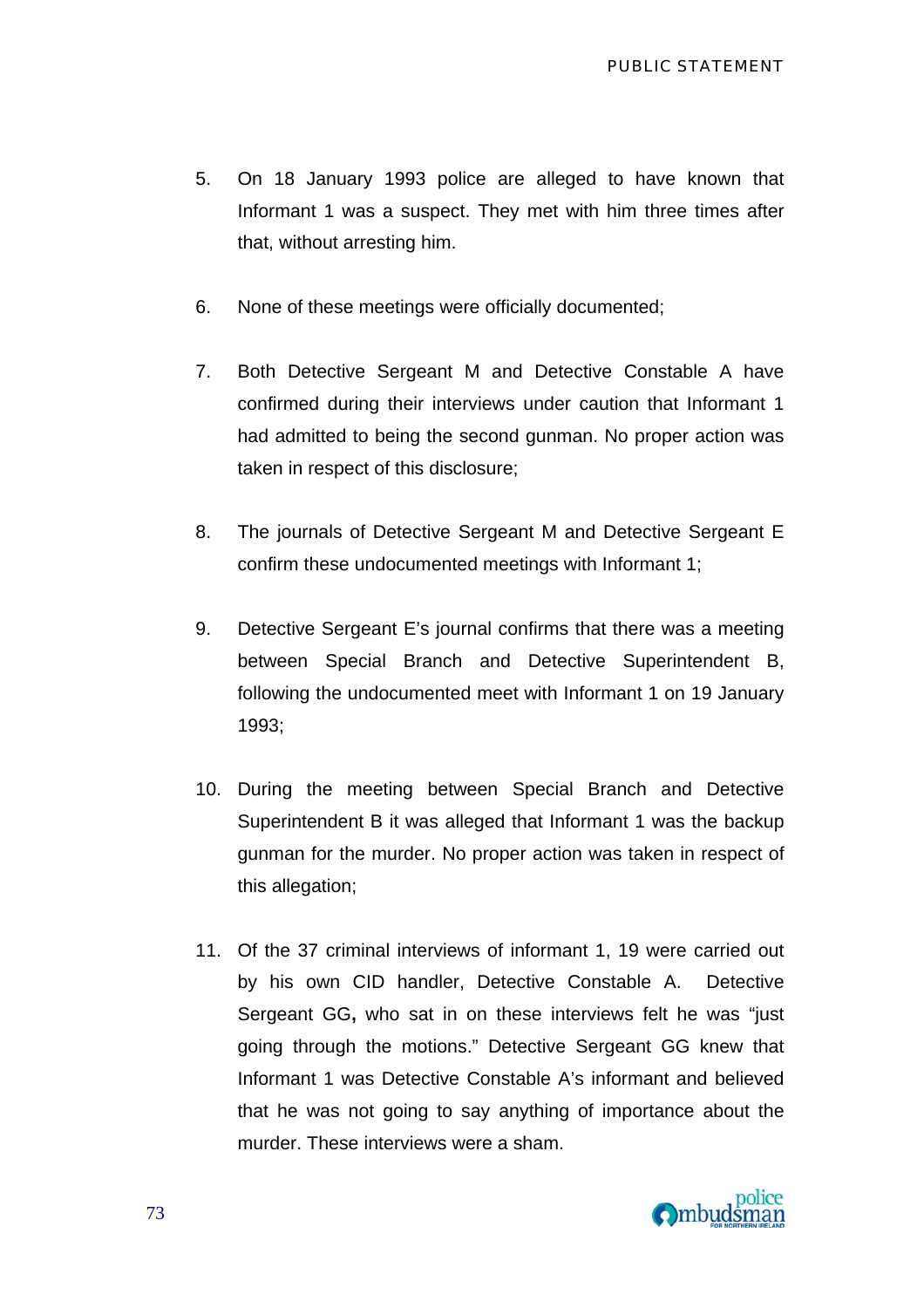- 12. The interview notes provided by the police do not indicate that Detective Constable A challenged Informant 1 about his admission to Detective Constable A that he had been involved in the murder of Ms McKenna;
- 13. Detective Sergeant GG has said that he knew that Informant 1 would say nothing during the interview, because he was not one of his handlers. Therefore the interview was not purposeful for the criminal investigation;
- 14. Special Branch increased their monthly payment to Informant 1 from £100 a week to £160 a week, in the weeks after the murder, despite the fact Informant 1 was a main suspect for this unsolved murder. Detective Sergeant E states that this was because of the intelligence provided by Informant 1 about the murder of Sharon McKenna. There is no intelligence provided by Informant 1 which justifies this increase;
- 15. No one has been charged with the murder of Sharon McKenna;
- 16. There is no record of a review of the continued employment of Informant 1 as an informant following the murder;
- 17. The facts outlined above have had the effect of protecting Informant 1 from possible prosecution for the murder of Sharon McKenna. This is collusion.

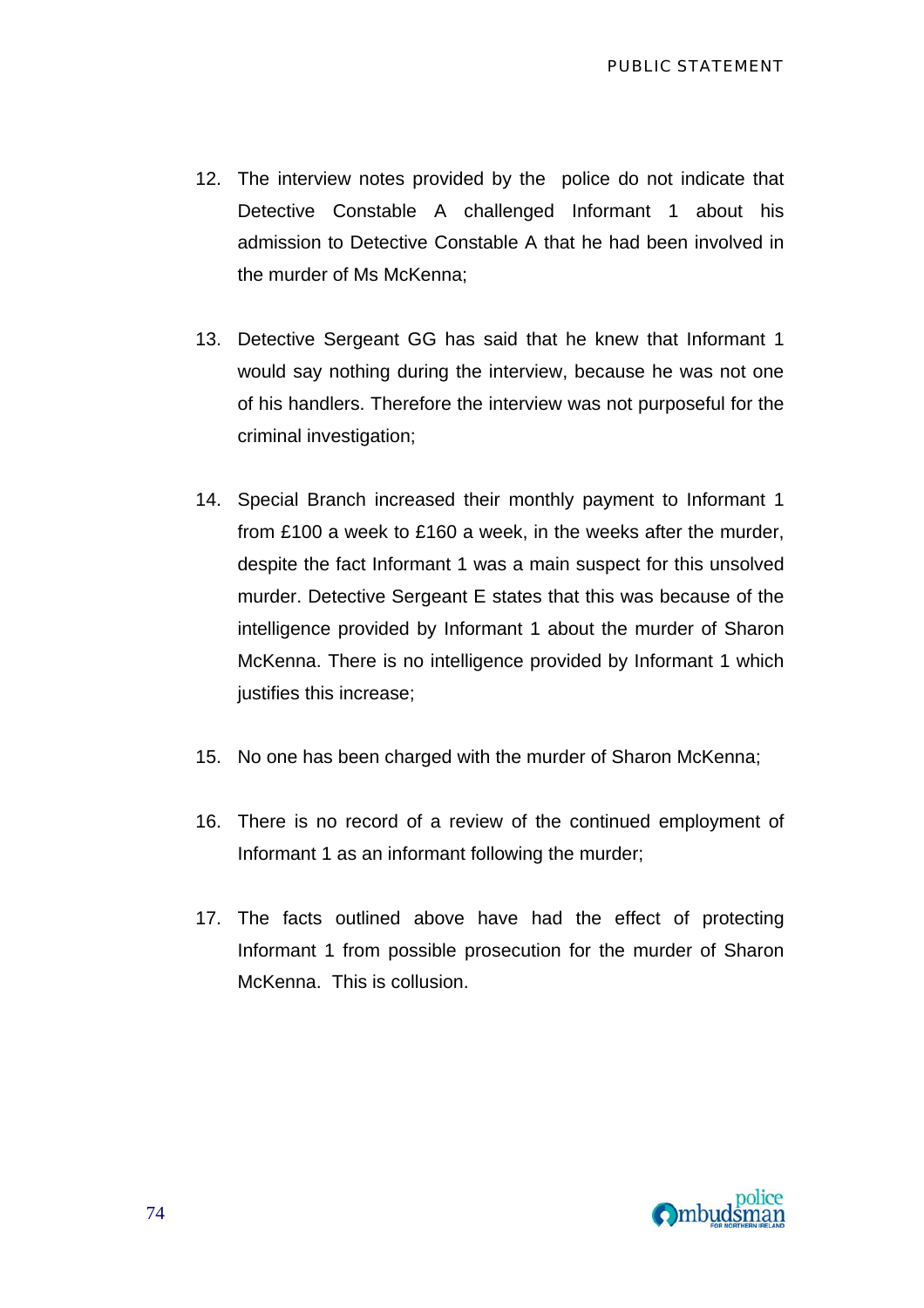## THE MURDER OF MR SEAN McPARLAND

- 14.1 Mr Sean McParland was from Derriaghy, South Belfast. He died on 25 February 1994. He had been babysitting four grandchildren at his daughter's house on 17 February in Skegoniel when two gunmen entered the house and he was shot and wounded in the neck. Two weapons were used in this attack. He died in hospital from his injuries. The Red Hand Commando claimed responsibility but police did not accept this, and have attributed the murder to the UVF.
- 14.2 An investigation ensued and at least four people were identified as responsible for the murder. An informant had provided intelligence the day before the murder that someone was going to be killed in the area. Police had mounted a response during which Informant 1 was seen in the area. The informant stated Informant I had been involved in the aborted attempt the day before the murder, and that the operation had been called off for the time being.
- 14.3 An informant provided intelligence the day after the shooting that the UVF were responsible. He named those who were allegedly involved.
- 14.4 Informant 1 also provided intelligence, on 19 February 1994, stating that the UVF were responsible and that named persons, including another informant, were involved. He also named himself as having had some role around this murder, although it did not specify what his role was. Four people, including Informant 1, were arrested for this murder on 21 February 1994.

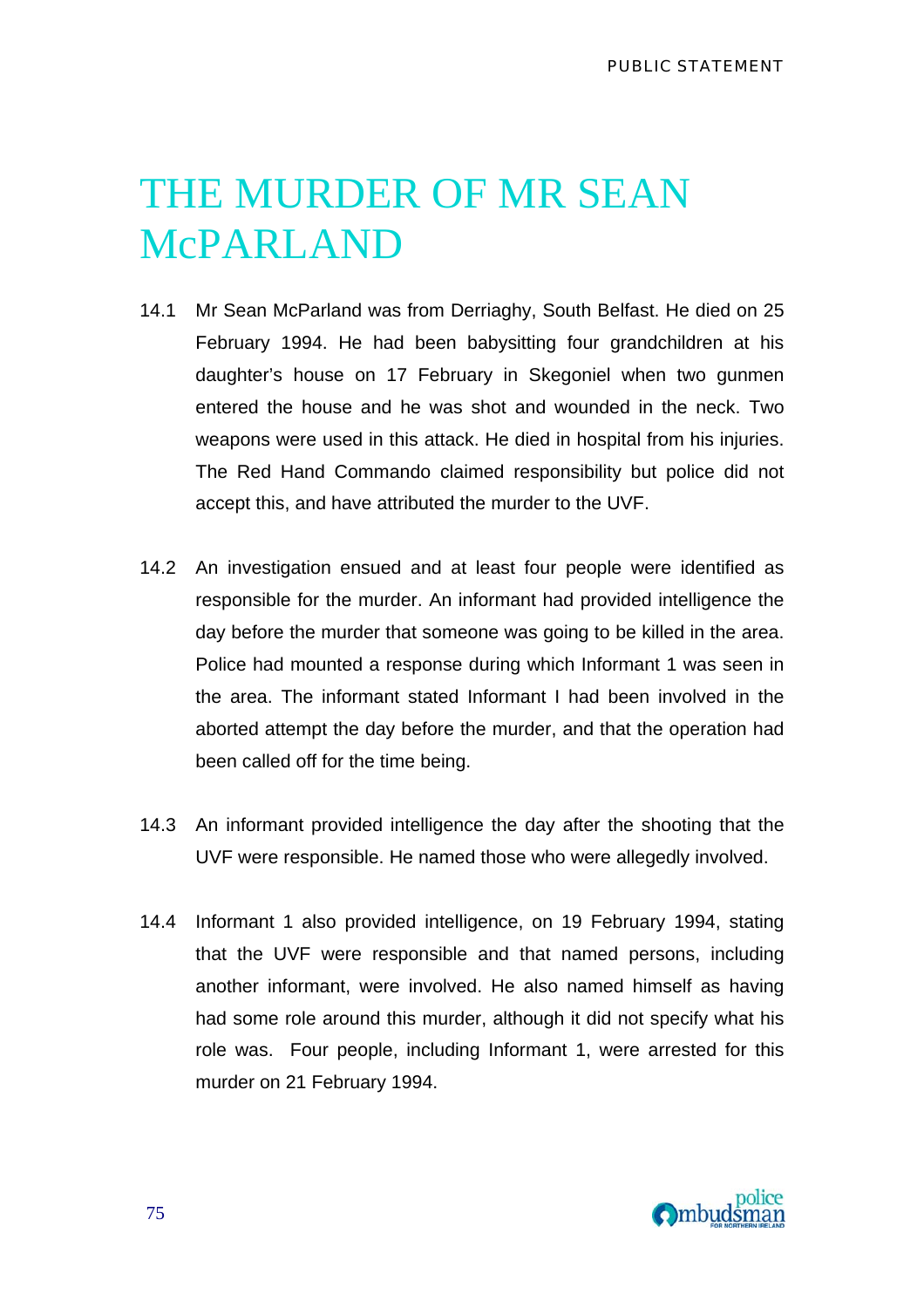Ombudsman

14.5 Three other individuals were circulated as "Arrest on Sight" on 21 February 1994. This was subsequently cancelled,

"*due to accommodation and manpower shortages"* 

- 14.6 The arrests were to be re-scheduled but this did not happen.
- 14.7 An Application for Extension of Detention was made for all four suspects on 22 February 1994. It stated that all four men were believed to have been responsible for the attack. The intelligence on which it was based cannot be found.
- 14.8 Informant 1 and two others were released without charge.
- 14.9 On 5 January 1994 during a search, prior to the murder, a piece of paper was found which had details of the owner of the house at which Mr McParland was shot. The person in whose custody this document was found was arrested after the attack and pleaded guilty to the charge of possession of information of use to terrorists. He was convicted.
- 14.10 Following this murder Informant 1 and another informant were appointed to more senior positions within the North Belfast/ Newtownabbey UVF.
- 14.11 Subsequently an informant was named as the gunman who killed Sean McParland.
- 14.12 The police did not provide the intelligence provided by Informant 1 in response to a request by the Police Ombudsman. In October 2004 police at Castlereagh Police Station found an abandoned cabinet. They discovered that it contained material which appeared to relate to police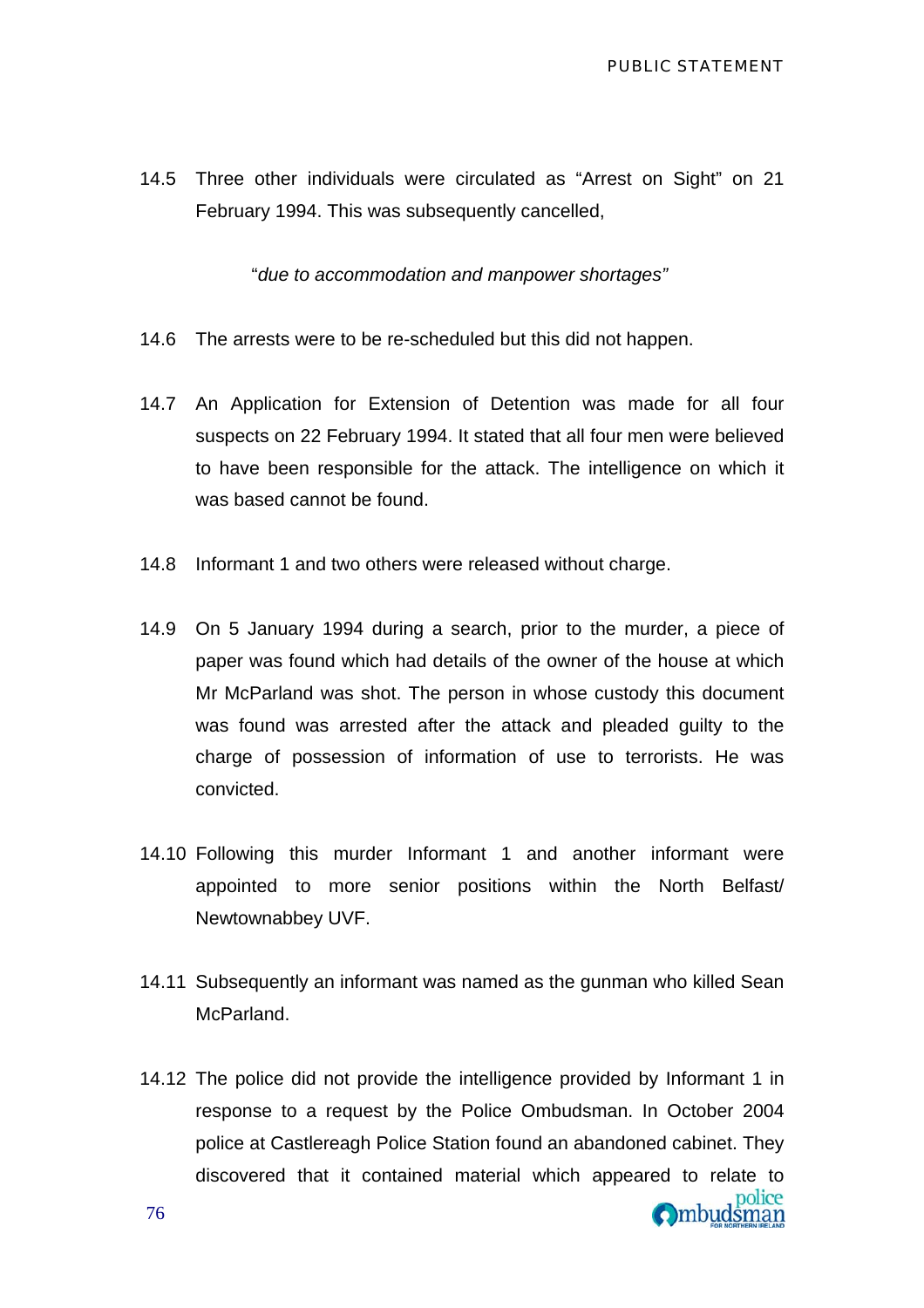Detective Sergeant M and Detective Constable A. They informed the Police Ombudsman who took possession of the cabinet. Among the documentation discovered was the intelligence document which stated the information in paragraph 14.4.

14.13 No action was taken to review the ongoing employment or to cancel any informant status as a consequence of this murder. It is not possible to prove conclusively that the police officers responsible had seen this intelligence, provided by Informant 1. The Special Branch Detective Chief Superintendent L, who would have been responsible for such a review, has refused to co-operate with this enquiry.

### Findings of The Police Ombudsman in Relation to the Murder of Sean McParland

- 14.14 Informant 1 was involved in a conspiracy to murder on 16 February 1994. He did not tell his handlers about this. The attack was aborted as a consequence of information supplied by another informant.
- 14.15 Police arrested Informant 1, and others. They made the application for extension of detention. There is no intelligence available upon which these applications were based. The absence of the relevant intelligence is indicative of a pattern of similar behaviour to that identified in the previous paragraphs. They were all released without charge.
- 14.16 Police did not arrest the other individuals despite the intelligence which they held about their alleged responsibility for the murder.
- 14.17 Police continued to employ Informant 1 and another informant without any consideration of all the information which was available to them. This is indicative of collusion.

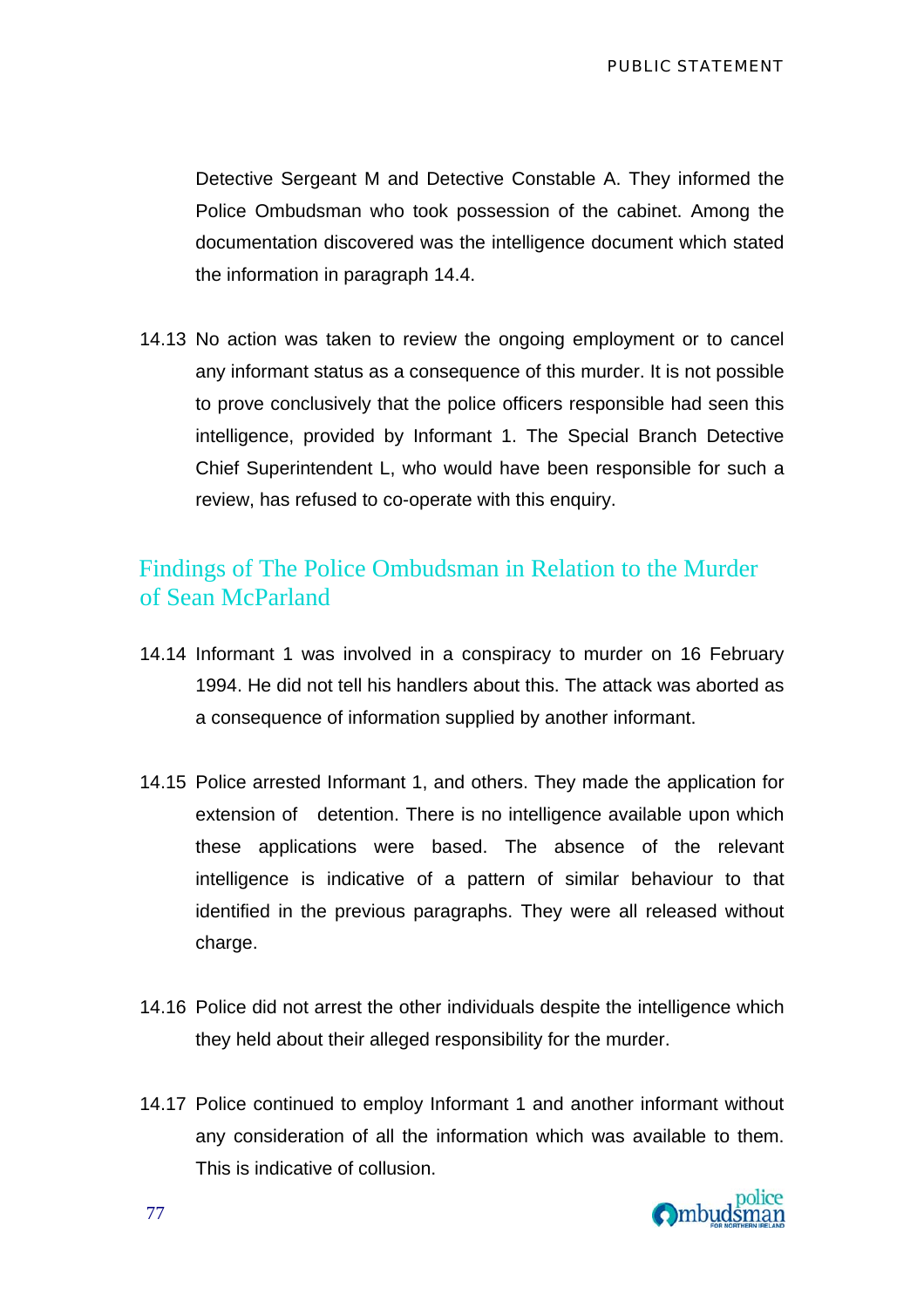# THE MURDERS OF MR GARY CONVIE AND MR EAMON FOX

- 15.1 Seven days before the murders of Mr Gary Convie and Mr Eamon Fox, an informant told police that he had two guns, of the type used for the subsequent murders, and other weapons under his control**.** The evening before the murder police sighted Man S and another man at the junction of Shore Road and Skegoneil Avenue.
- 15.2 At approximately 13.25 on 18 May 1994 Mr Gary Convie and Mr Eamon Fox were shot dead whilst eating their lunch in a blue Volkswagen Polo, parked close to a building site in North Queen Street in Tigers Bay. A third person received lesser injuries.
- 15.3 Clothing and the murder weapon were subsequently recovered at a derelict house, following information received. Man S was one of those arrested. He admitted having the gun prior to the murders and then taking the gun and clothing and storing it afterwards.
- 15.4 Police documentation indicates that the day before the murders Man S was picked up in a car by a man he knew and that this man gave him the gun used in the murders. Man S was convicted.
- 15.5 Informant 1, and others, including another informant, were arrested on the day of the murders. An informant was suspected of scouting the murders as he was in the area driving around at the time. He was also spotted by police with Informant 1 in Informant 1's car before the murders. Informant 1's custody record notes that he asked for and was supplied with a razor after his arrest. His custody photograph was

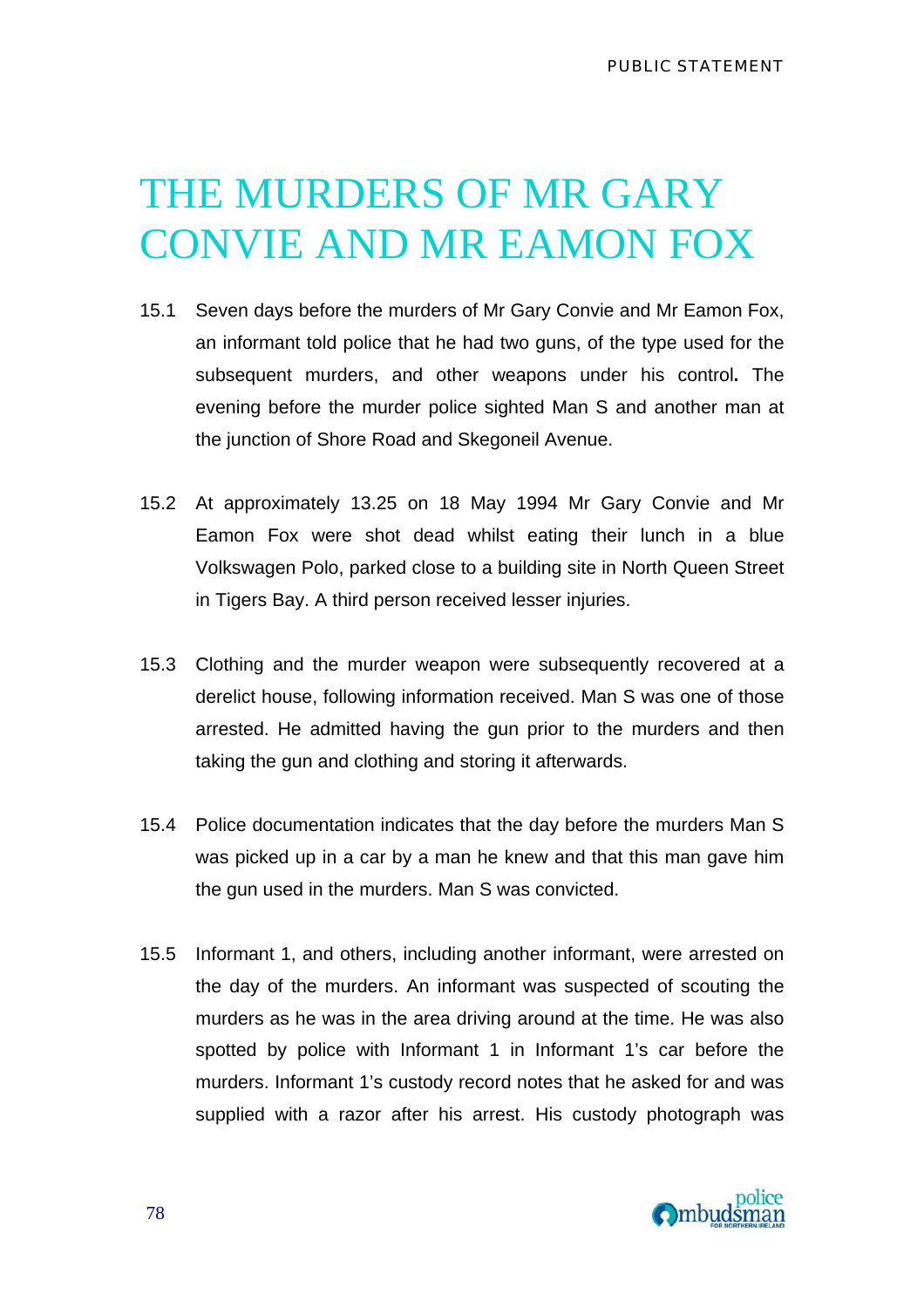taken the day after the murder by which time he had shaved off his goatee beard.

- 15.6 The gunman for these murders was reported by witnesses to have a goatee beard. It has been noted by the Police Ombudsman's Investigators that it is recorded that, at interview, Informant 1 was asked why he had shaved off his goatee beard.
- 15.7 There is no record of any consideration by police of carrying out any identification process, despite the fact that there were witnesses to the murders who described the gunman in varying degrees.
- 15.8 Further detailed intelligence was subsequently received by police in relation to the murder
- 15.9 Some documents relating to this murder were recovered during Police Ombudsman searches of material at Greencastle Police station.

### Findings of the Police Ombudsman in Relation to the Murders of Gary Convie and Eamon Fox

- 15.10 Informant 1 was arrested and released in relation to these murders. He removed his beard whilst in police custody, and there was no attempt to carry out any identification process at that time, despite the fact that there was witness evidence which stated that the gunman had a goatee beard.
- 15.11 In the absence of a satisfactory explanation for this sequence of events:
	- The arrest and subsequent release of Informant 1 without any attempt to carry out an identification process,

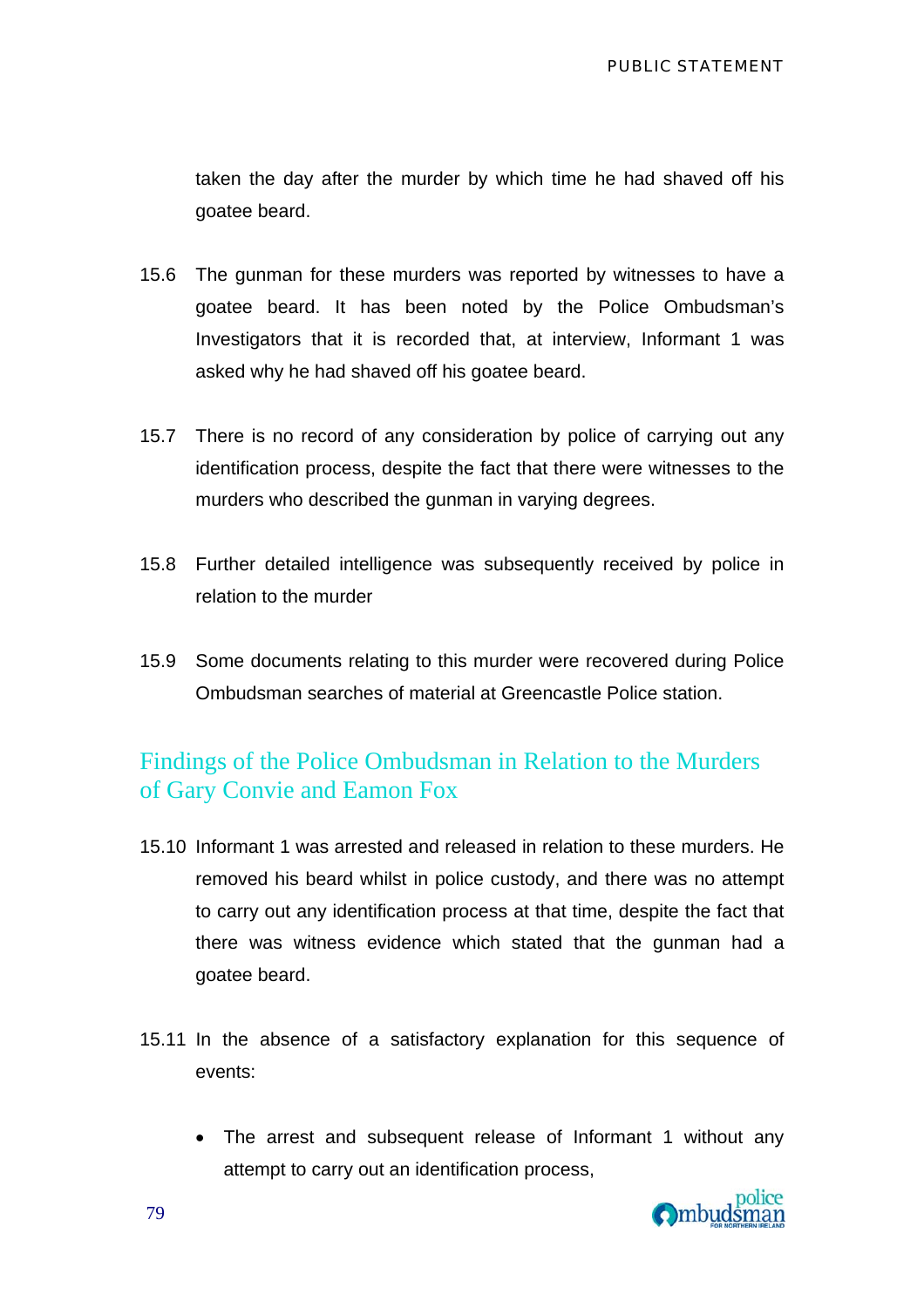- Failure to take further action in relation to the weapons under the control of informants;
- The absence of any participating informant status in respect of other matters identified during this investigation, and
- The continuing employment of an informant without consideration of all these matters;

is indicative of collusion.

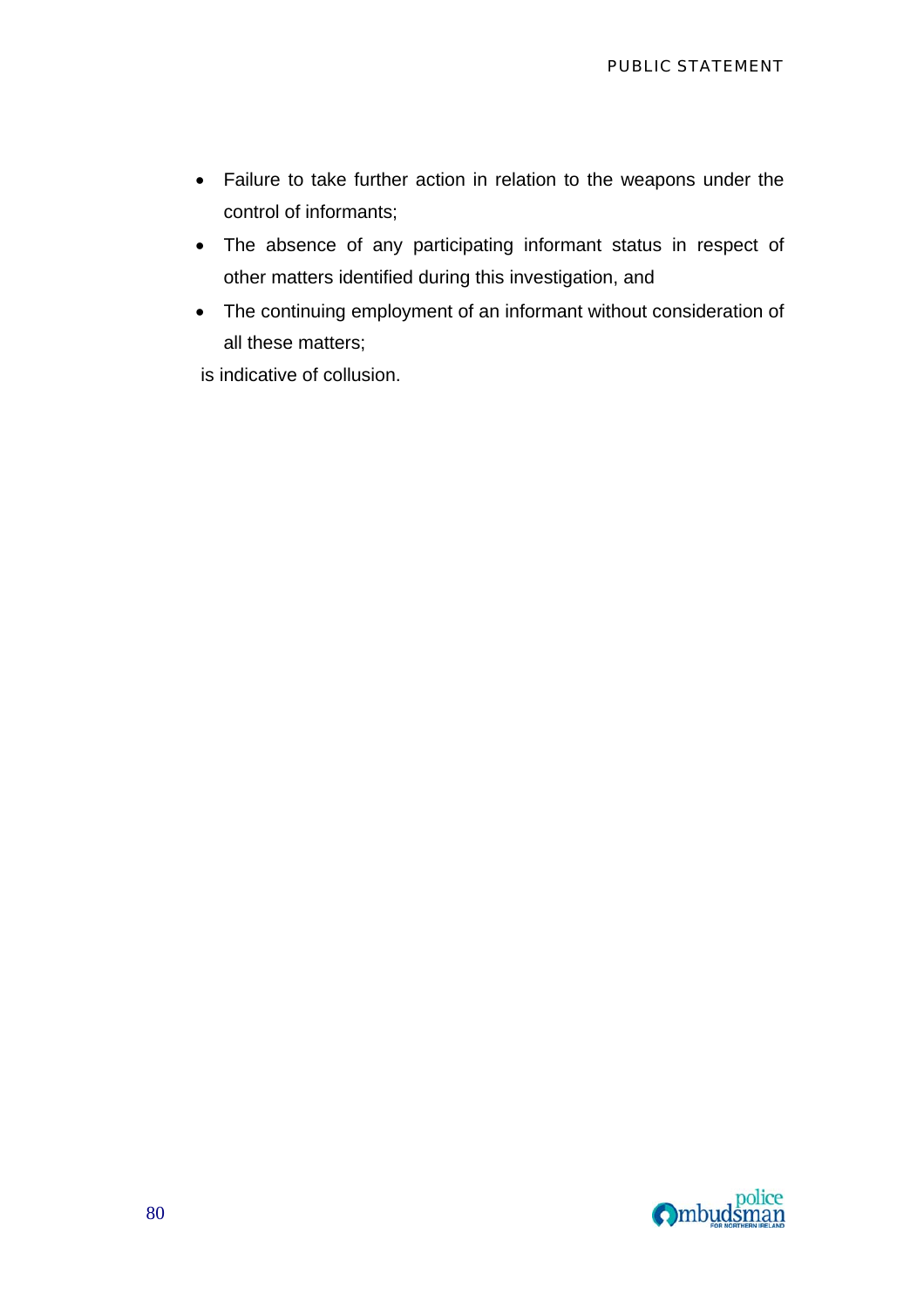# THE MURDER OF MR GERALD BRADY AND ASSOCIATED INCIDENTS

- 16.1 Mr Gerald Brady was a taxi driver who picked up two men in Antrim town centre on 17 June 1994 and took the men to Carrickfergus. He was shot three times and died of his injuries.
- 16.2 Almost three years later an informant stated that three individuals were involved in this murder, including Informant 1 and others. He gave further details about the murder. Informant 1 has never been arrested for the murder of Gerald Brady.
- 16.3 Ballistic tests in 1997 showed that the gun used to murder Gerald Brady was also used in a "punishment" shooting two weeks later (which was linked to the same UVF unit), to two later UVF "punishment" shootings (associated with North Belfast and Newtownabbey UVF) and to more than ten other shooting incidents .

### Findings of the Police Ombudsman in Relation to the Murder of Gerald Brady and the Associated Cases.

16.4 Police had access to intelligence implicating three individuals, including Informant 1 and another informant, in the murder of Gerald Brady. They also had forensic evidence that the gun used to shoot Gerald Brady was available to the UVF. Informant 1 had informed police a few months after the murder that he was in possession of a handgun of the same type. There is no record of him being given participating informant status to have the weapon, or of any action taken by police to recover the weapon.

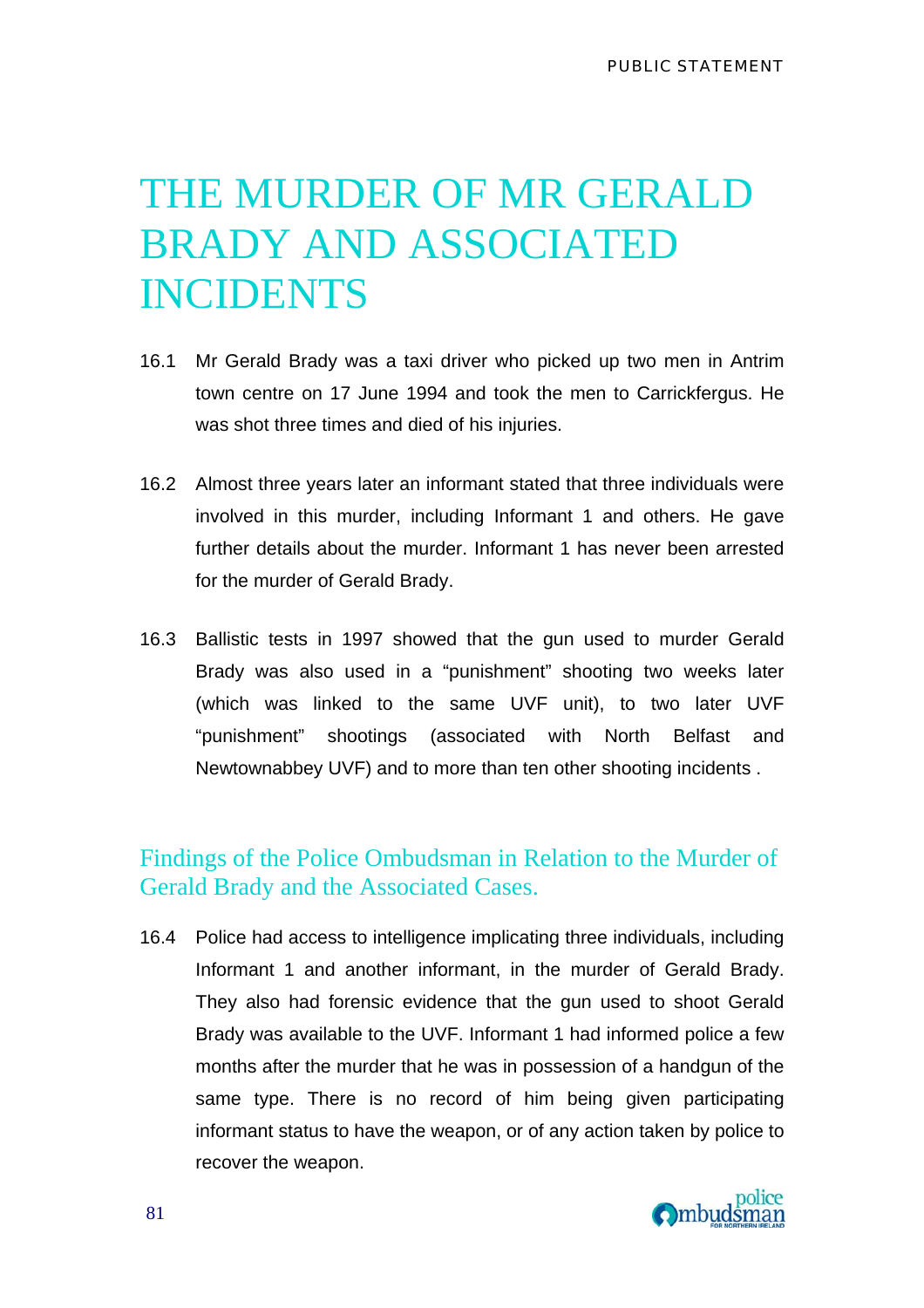- 16.5 The Police Ombudsman has considered the continued employment of the two informants, the fact that police failed to act properly following the receipt of the information relating to the murders of Mr Convie and Mr Fox, the matters described above in relation to the murder of Mr Brady, the matters described in relation to the "punishment" shooting which followed it and the two shootings three years later. This is indicative of a pattern of collusive action.
- 16.6 There was no linkage by CID, followed by investigation of these incidents, despite the fact that there could have been.

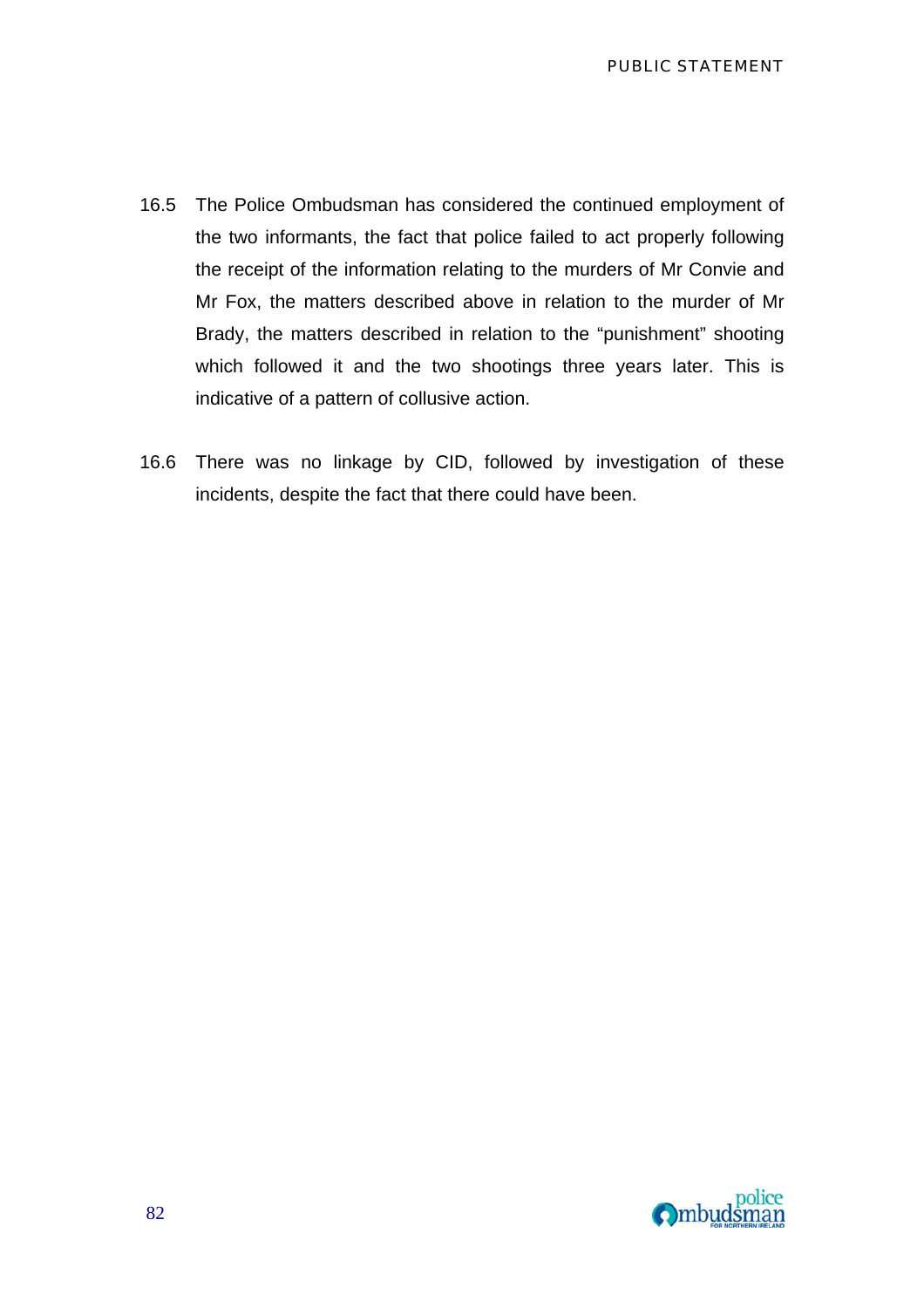## THE MURDER OF MR THOMAS SHEPPARD

- 17.1 Mr Thomas Sheppard lived in Coleraine. He was shot in front of a number of customers in the Towers Tavern in Balee Estate in Ballymena on 21 March 1996.
- 17.2 Subsequently an informant gave details of who carried out the murder. Informant 1 was named as participating in the murder.
- 17.3 Intelligence from another source stated that Informant 1 had been in a pub recently, "spouting about" having shot Thomas Sheppard the year before, and gave further information about the murder.

### Findings of the Police Ombudsman in Relation to the Murder of Mr Thomas Sheppard.

- 17.4 Police Ombudsman enquiries into the murder of Mr Sheppard have found no mention of Informant 1 as a possible suspect for this murder. There is no record of the above intelligence in the investigation file, or of any action taken in respect of it, by the team investigating the Sheppard murder.
- 17.5 There is no record of any review of the continued employment of Informant 1 following the receipt of this intelligence.

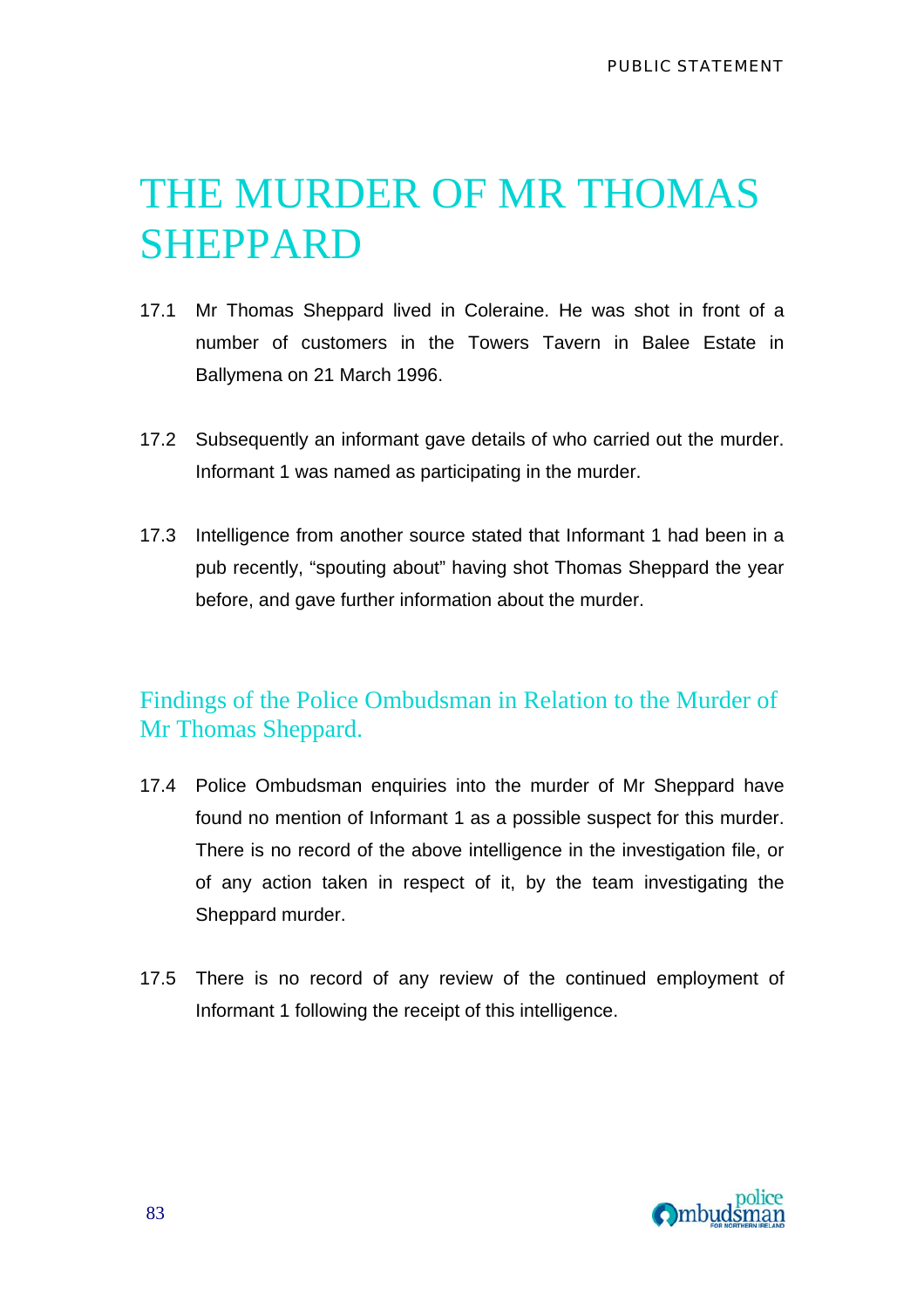### THE INVESTIGATION OF THE MURDER OF MR JOHN **HARBINSON**

- 18.1 In the early hours of Sunday 18 May 1997, Mr Harbinson was found murdered in an alleyway in the Mount Vernon estate. The attack which led to his death had been allegedly sanctioned by a senior member of the UVF in this area.
- 18.2 Informant 1 and his associates became the main suspects for this murder within hours of the murder. A significant amount of high grade intelligence was received by both CID and Special Branch on 18 and 19 May 1997
- 18.3 Detective Sergeant E telephoned Informant 1 after the murder, and was told by a person in the house that he was drunk and in bed.
- 18.4 Informant 1's house was searched, as were the houses of many of his associates. He was eventually arrested on 25 May 1997, after an officer spotted him coming out of a local bar. He was released without charge on 26 May 1997.
- 18.5 In the days immediately after the murder of Mr Harbinson, Special Branch had received information from an informant. Special Branch have provided no contemporaneous written record of the information received which, apart from naming those responsible, also indicated that:
	- an informant had witnessed the murder and

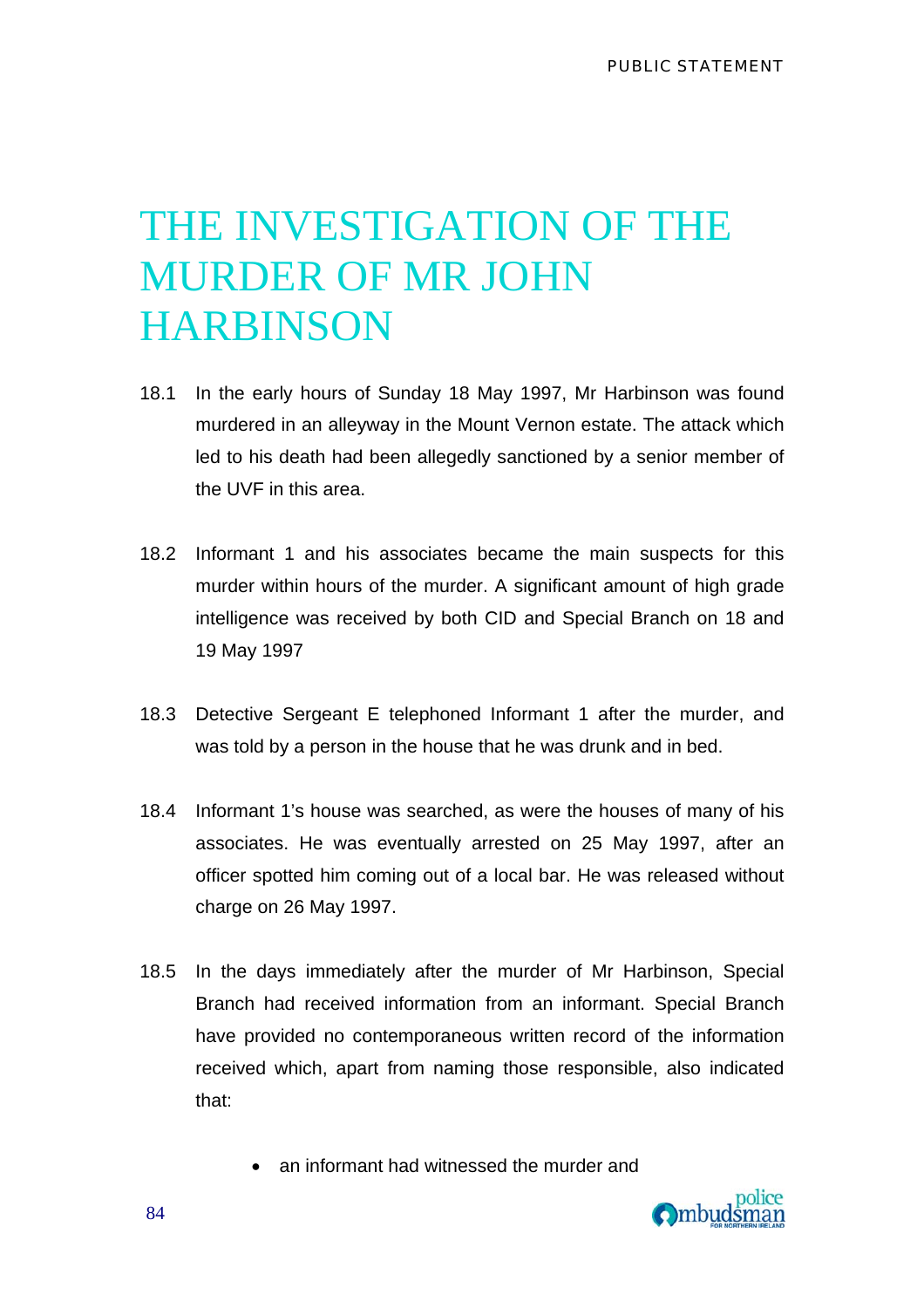• had run away with the murderers to Ballyhalbert.

This information was never documented. The Murder Investigation Team did not receive it. The Police Ombudsman found it in the journal of an officer who had been making enquiries on another matter and had noted it. This officer identified that the names had been received by the murder investigation team at the time, but did not realise the significance of the reference to Ballyhalbert.

- 18.6 Had this information been shared with CID, a search and arrest operation could have obtained vital forensic evidence which may have linked the suspects to the murder of Mr Harbinson. As it was the CID teams properly searched empty houses in Belfast, but could not arrest the suspects until days afterwards, when any opportunities for the recovery of forensic evidence deriving from their involvement had been lost.
- 18.7 Having identified the existence of the information about Ballyhalbert, the Police Ombudsman conducted enquiries to establish if there was any trace of the murder suspects going to Ballyhalbert in May 1997. There is no direct evidential link between the suspects for the murder and this information.
- 18.8 The enquiries made included:
	- A search of local police records and liaison with local officers and collators;
	- Searches of other agencies systems;

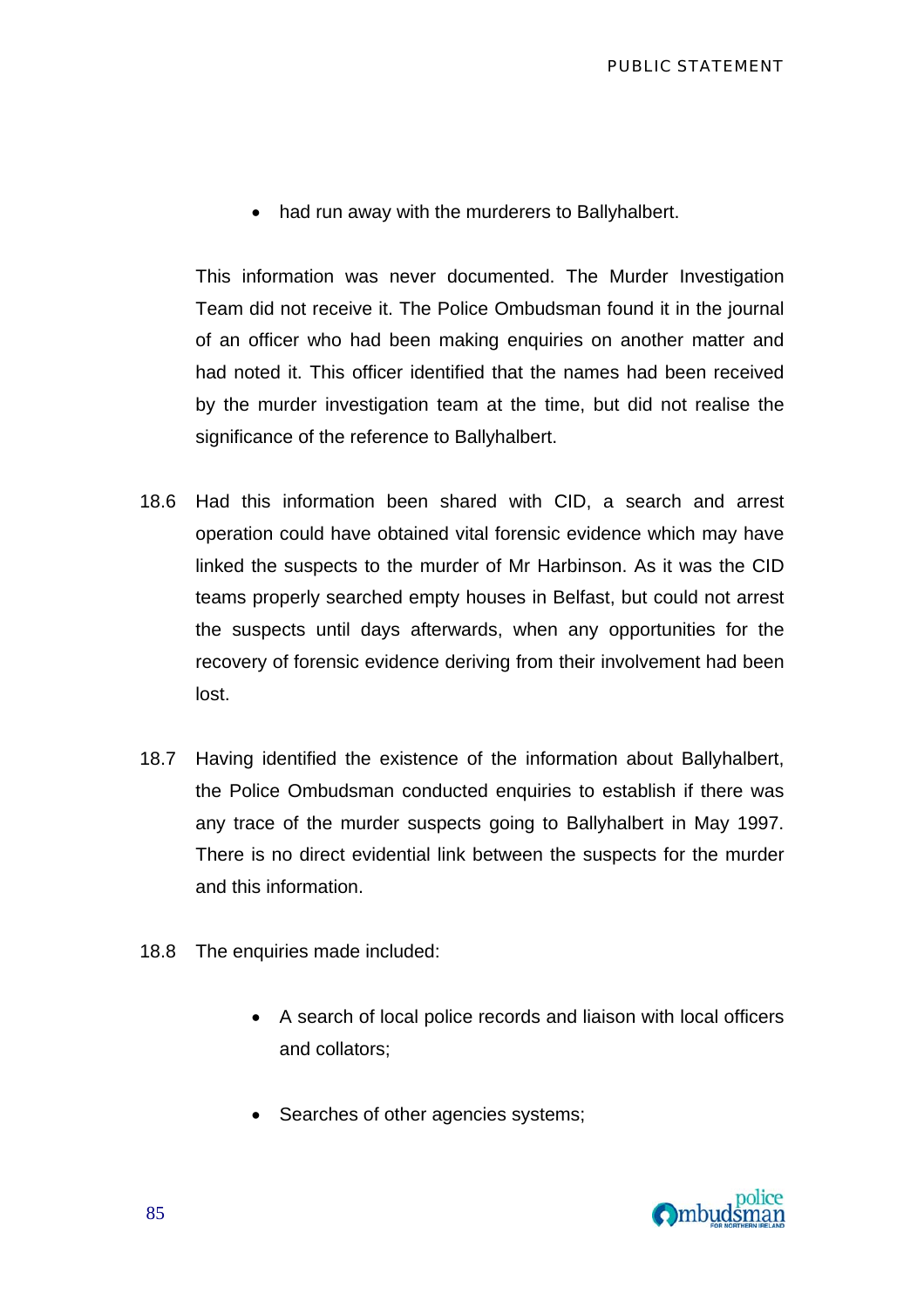- The identification of all public telephone call boxes and analysis of billing;
- The identification of caravan sites;
- The identification of CCTV routes into and out of Ballyhalbert;
- The identification of ATMs:
- Limited financial enquiries:
- Telephone billing enquiries;
- Computer searches on Ballyhalbert.
- 18.9 The Police Ombudsman has established that there was a phone-call from a caravan park in Ballyhalbert to the Police Exchange at 1501 hrs on Monday 19 May. Detective Constable S began duty at 15.00 hours that day. The Police Ombudsman's investigators have established that there are no records at the local station of any incidents in Ballyhalbert to which police were called at that time.

### Interview of Police Officers by Police Ombudsman's **Investigators**

18.10 The Police Ombudsman has interviewed a number of Special Branch informant handlers including Detective Constable P, Detective Constable T and Detective Sergeant E about the handling of the intelligence that an informant had seen the murder and had run away with the murderers and in particular about the dissemination of the

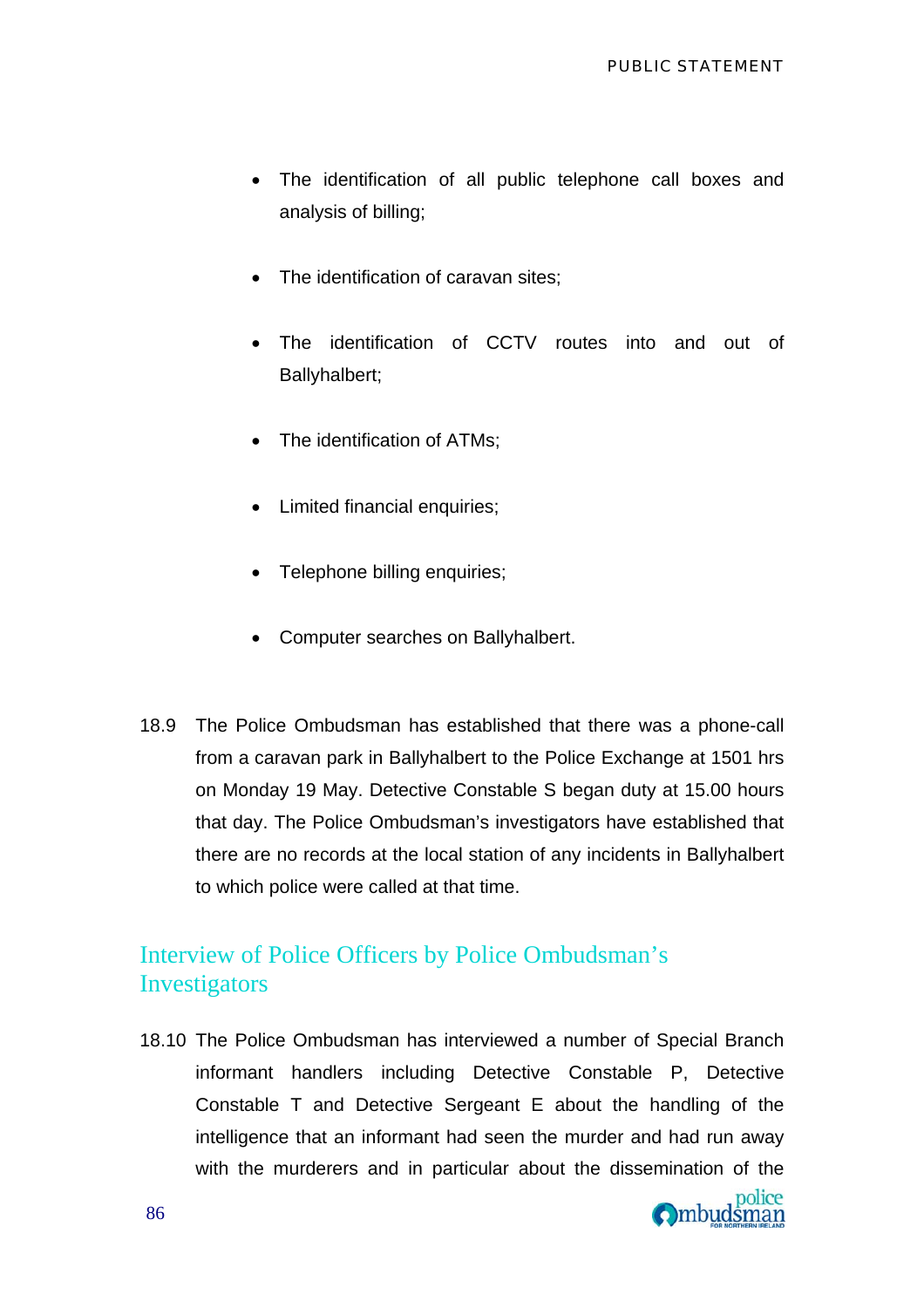information. At interview these officers deny knowing anything about the information which stated that the murderers had gone to a named location or about why Mr Harbinson was murdered:

- Detective Constable T said that his understanding was that an informant had heard a commotion, and saw the attackers beating Mr Harbinson to death, and that the informant had "*panicked*", and had run away with the murderers.
- Other officers, including Detective Constable P who received the information, denied that the informant had named the location. He said that he had relayed the message verbally to Detective Sergeant E, who said he would take care of it.
- 18.11 Detective Sergeant E has said that he passed the information onto CID as to who was responsible for the murder but denied knowing anything about Ballyhalbert.
- 18.12 Detective Constable T said on 11 September 1997, four months after the murder, Detective Sergeant E and Detective Inspector Q told him that information from the informant was missing from the system, and that Detective Sergeant E then dictated to him the wording of the document. The document submitted did not contain any reference to Ballyhalbert, even at that stage.
- 18.13 Detective Sergeant E denies any involvement in preparing this document.
- 18.14 Police Ombudsman investigators sought to re-interview the officers:

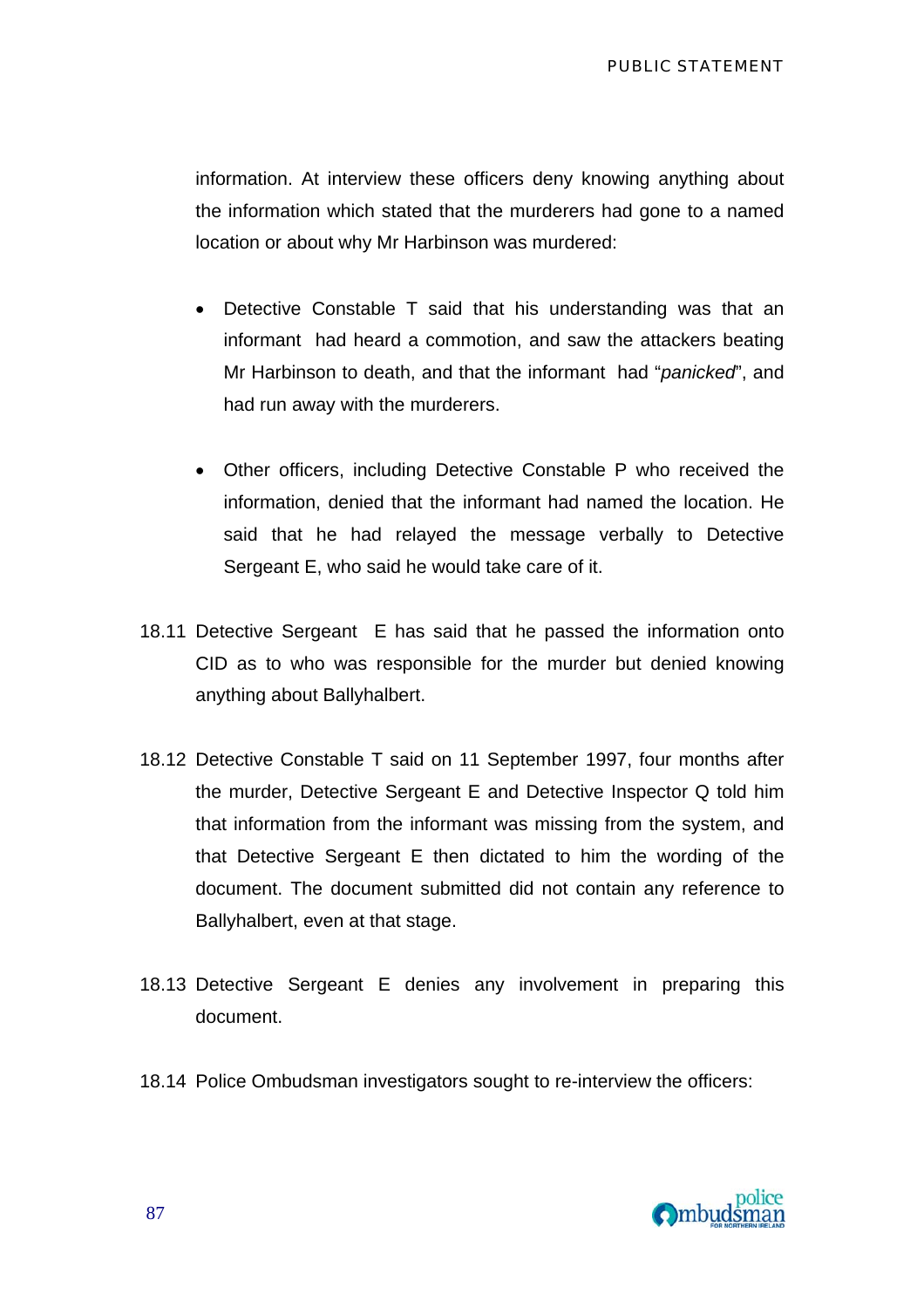- Detective Constable T refused to be re-interviewed, on medical grounds. There were insufficient grounds to arrest Detective Constable T.
- On re-interview Detective Constable P denied covering up the location to which the murderers had allegedly fled.
- Detective Sergeant E refused to be re-interviewed. He described the failure to record any of the information in May 1997 as an "*administrative error*".
- 18.15 The senior CID detectives in charge of the Harbinson murder investigation were interviewed, as was the officer who reviewed the murder investigation in 1999. They state that they were aware there was intelligence naming the people allegedly involved. However, no CID officer, at any level, was told that two of the suspects were informants at the time of the murder, nor were they told that an informant had provided witness information about the murder. No CID officer was told that the suspects were at Ballyhalbert following the murder. The senior CID officers state that if they had known the location of the suspects, they would have arrested them.
- 18.16 Junior CID officers who were involved in the murder investigation were interviewed. Many of these officers recall little detail of the murder itself, or they had only a short-term role in the investigation. However, it is clear that Informant 1 and his associates were always the main suspects for the murder. An Officer refers to "*locker room talk*" within CID that Informant 1 was a "*protected species*", but the Detective Constable does not provide any specific examples of Special Branch protecting Informant 1.

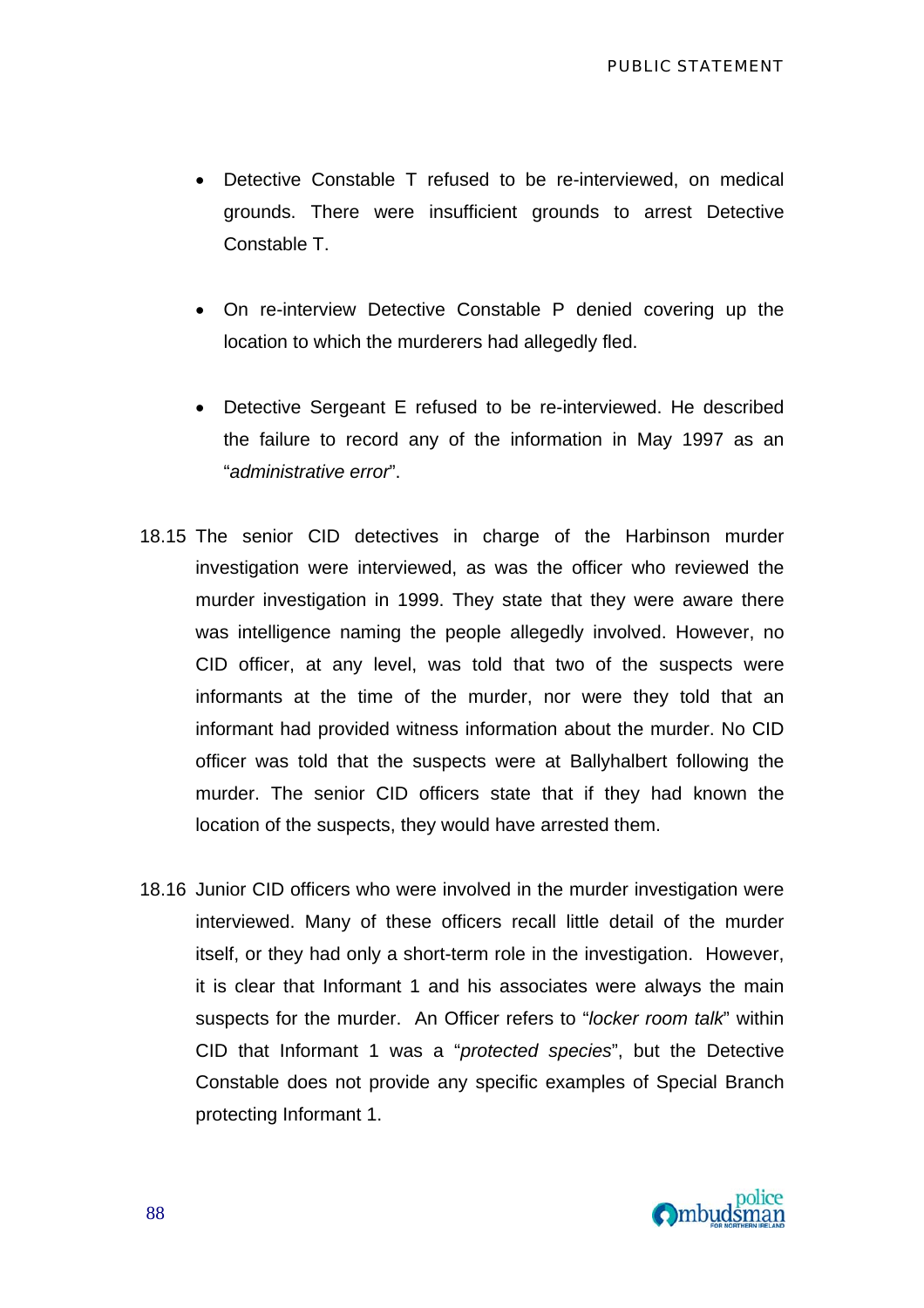- 18.17 The Police Ombudsman has considered the option of interviewing the informant, to find out what he told his handlers concerning the murder of Mr Harbinson. This option was ruled out, as he is himself a prime suspect for the murder.
- 18.18 Of the main suspects for the Mr Harbinson murder, two were police informants at the time. These individuals were also the most senior UVF figures in the group who allegedly murdered Mr Harbinson, and Special Branch already had a wealth of information implicating them in "punishment" shootings, beatings, and murders over previous years. They continued to be employed as informants.
- 18.19 The continued employment of the informant was the subject of questions by the Police Ombudsman's investigators. Detective Superintendent K, said that this decision would have been made with the approval of the Regional Head of Special Branch, taking into account the ongoing need for intelligence from the UVF, despite the fact that he was of the opinion that Informant 1 was probably responsible for the Harbinson murder. The Regional Head of Special Branch for this period, Detective Chief Superintendent R, has declined to co-operate with this enquiry. The senior Special Branch officer also stated that Special Branch would have informed senior CID officers of sensitive issues around this murder investigation, such as the fact that two of the murder suspects were Special Branch informants. The CID officers deny this and there is no record of it.

#### Other Investigative Failures

18.20 Police Ombudsman investigators tried to obtain the CID Policy Book for the Harbinson murder investigation, to establish what decisions CID took in relation to this case. However, PSNI has told the Police **O**mbudsman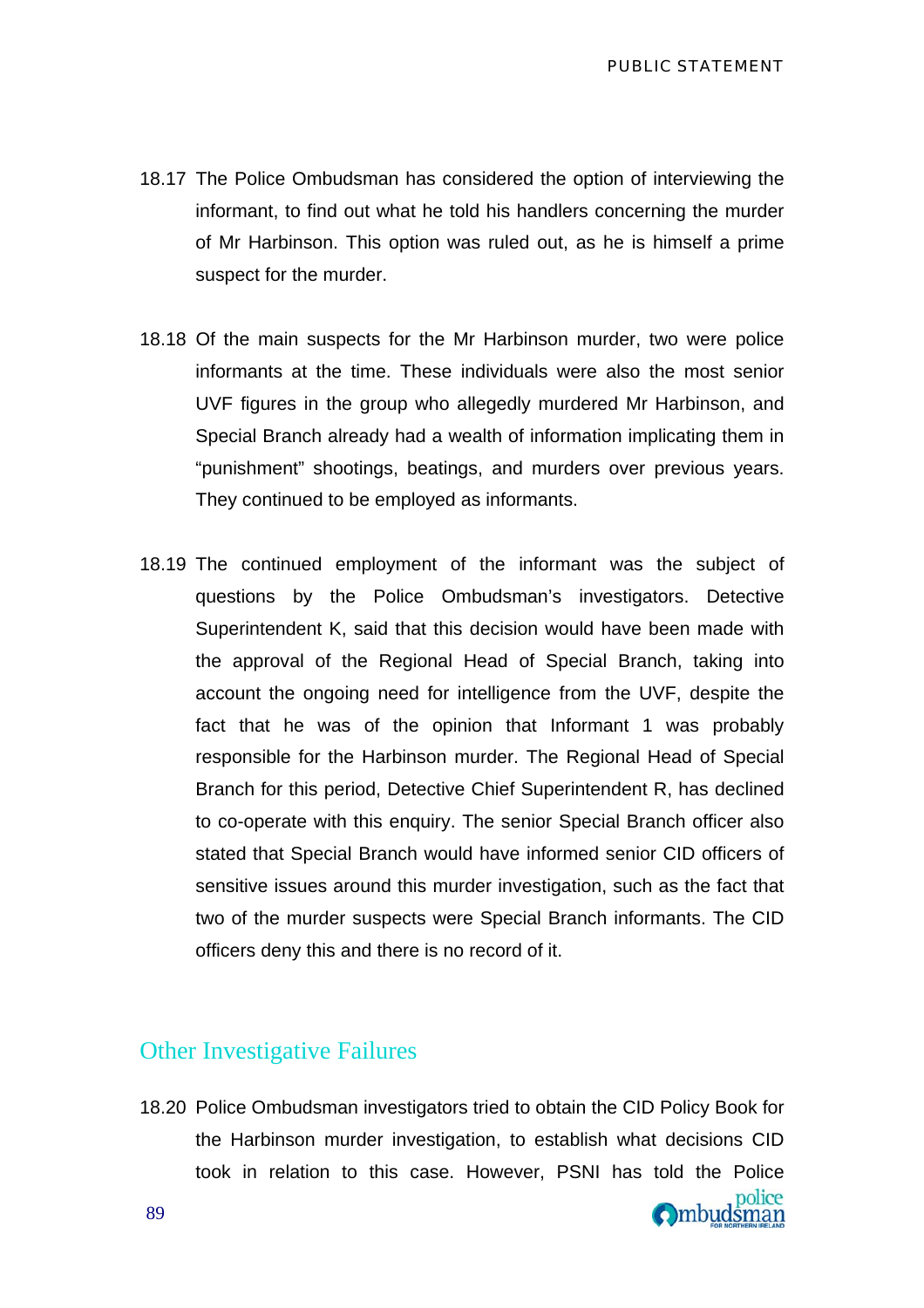Ombudsman that this Policy Book has gone missing and cannot be found.

- 18.21 Tape-lifts which had been created were returned to the police in September 1997 with no record of any forensic work having been carried out on them. Police did not ask FSNI to check the body bag in which Mr Harbinson was removed, for forensic evidence. Most of the exhibits, including the clothes Mr Harbinson was wearing, and the handcuffs he was found in, were destroyed on 22 October 1997, as they were deemed to be a "health hazard". The clothing of the murder suspects was returned to them shortly afterwards.
- 18.22 A glove and two metal bars were photographed near the location at which the body was found. There is no record of them in the Exhibit Book or of them being submitted for analysis and they cannot now be found.
- 18.23 Two of the main suspects identified in relation to the murder of Mr Harbinson were never arrested.

#### Findings of the Police Ombudsman in Relation to the Investigation of the Murder of John Harbinson

18.24 Had the information about Ballyhalbert been shared with CID, an arrest and search operation could have obtained vital evidence, which may have linked the suspects to the murder. CID could not arrest the suspects until days afterwards when any forensic opportunities had been lost.

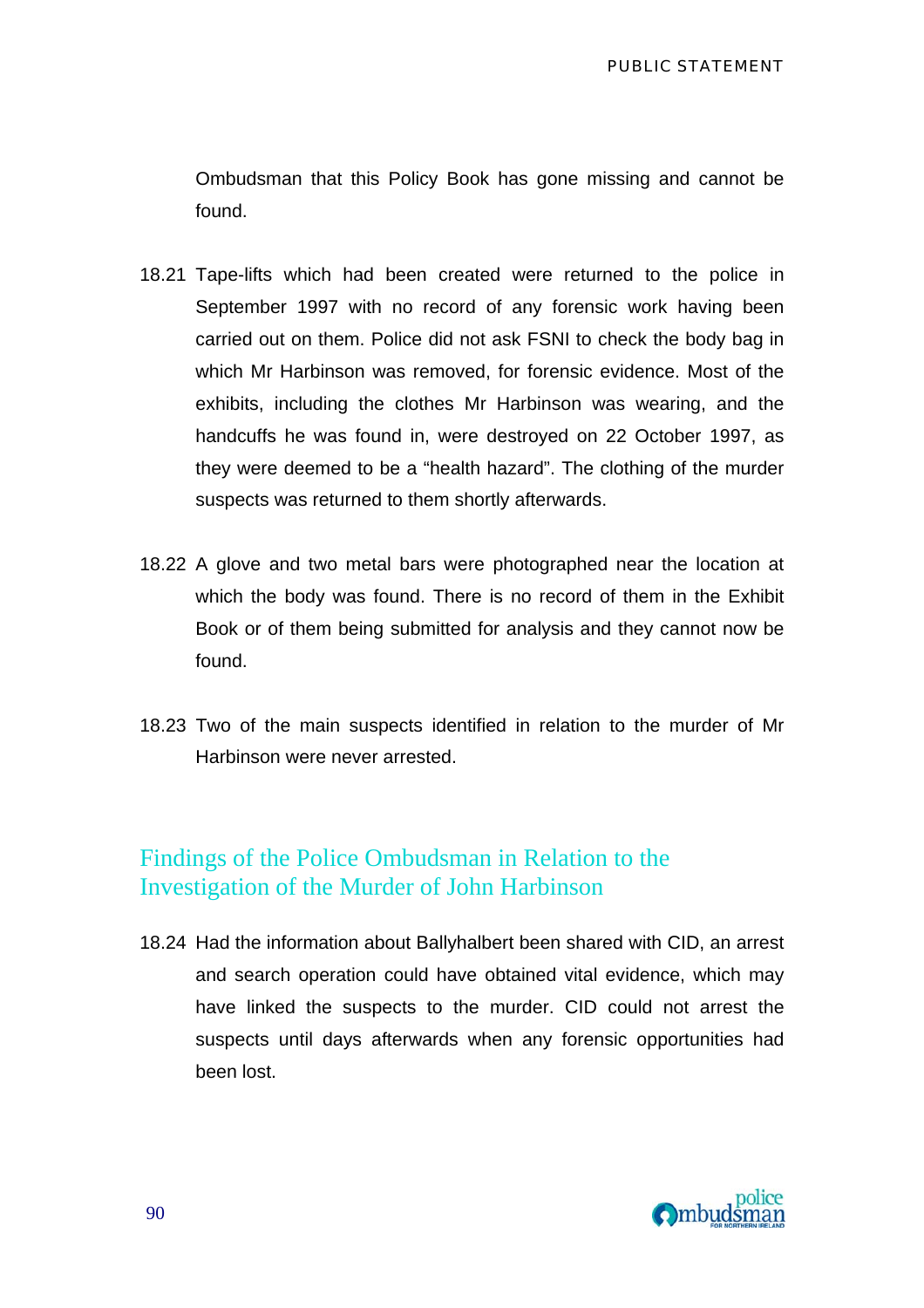- 18.25 The Police Ombudsman is totally unconvinced that the informant, as an innocent witness to the murder decided to run away with the murderers.
- 18.26 The Police Ombudsman considers that in relation to the murder of John Harbinson, Special Branch did not deal properly with information about the wrongful acts of their agents, and that Special Branch colluded with the murderers of Mr Harbinson, by concealing information received following the murder, and by continuing to employ the two informants after the murder.
- 18.27 Given the serious failings in the original investigation and the destruction and loss of exhibits, there appears little chance of any successful re-investigation, unless all potential witness evidence is fully exploited.
- 18.28 The suppression of the information about the location of the suspects is another example of Special Branch officers mishandling information in the first instance and suppressing vital information, which had the effect of protecting Informant 1 and other informants from possible prosecution.

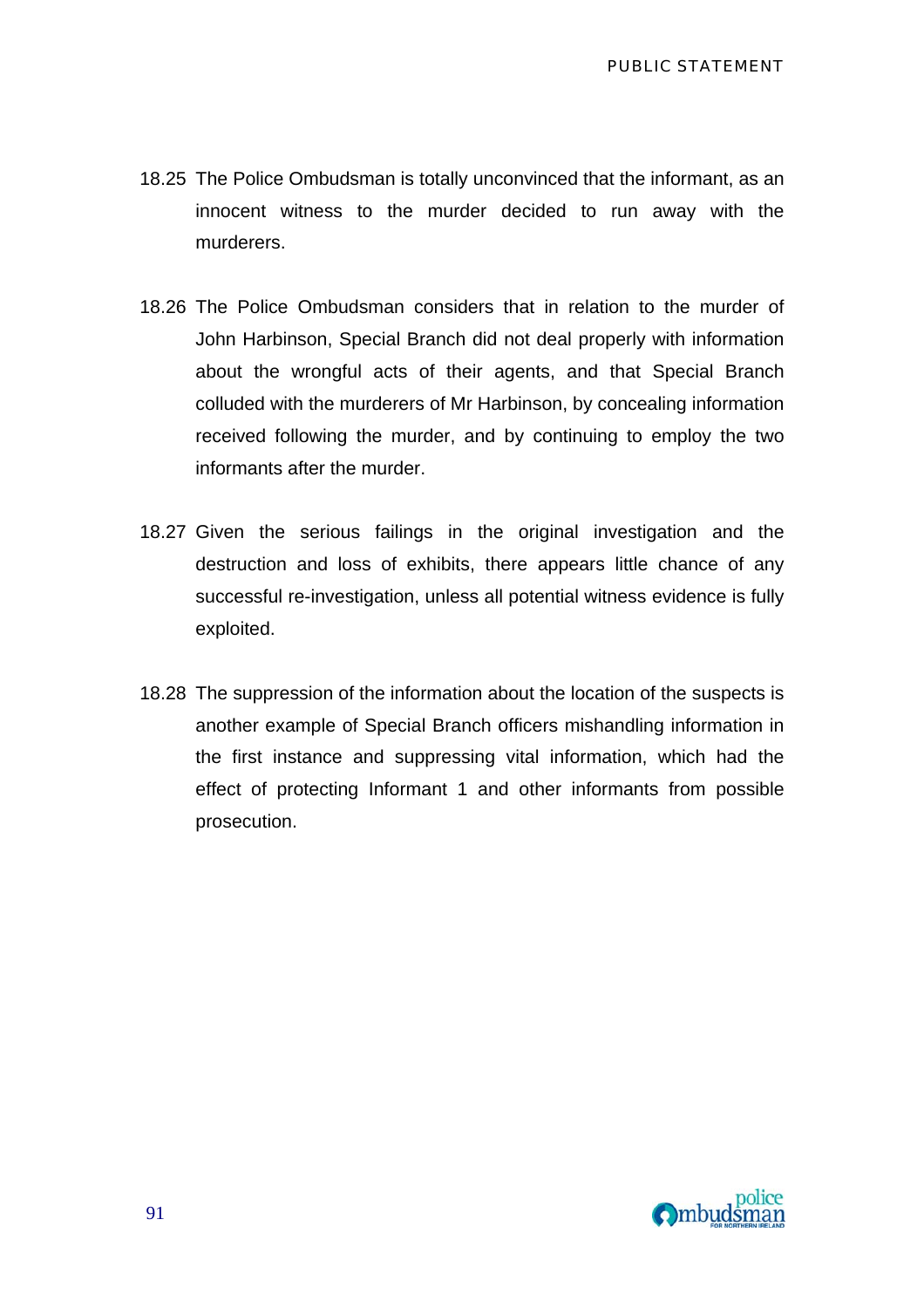# THE MURDER OF MR THOMAS ENGLISH

- 19.1 On 31 October 2000 four men in balaclavas burst into Thomas English's house and shot him dead in front of his wife.
- 19.2 Intelligence about Mr English's murder named informant 1 and three of his associates. Informant 1 and his associates were arrested on 8 November 2000, but they provided alibis for each other, saying that they were setting off fireworks for Halloween at the time of the murder. Informant 1's house and car were searched.
- 19.3 No one has been charged with Mr English's murder.

### Finding of the Police Ombudsman in Relation to the Murder of Mr Thomas English

- 19.4 Informant 1's alleged involvement in this murder adds to the existing intelligence picture of Informant 1's alleged involvement in murder.
- 19.5 Subsequent Special Branch written assessments of Informant 1 make no mention of his alleged involvement in this murder. Instead they state, in relation to Informant 1:

"*As far as can be ascertained the CHIS is not currently involved in criminality"*

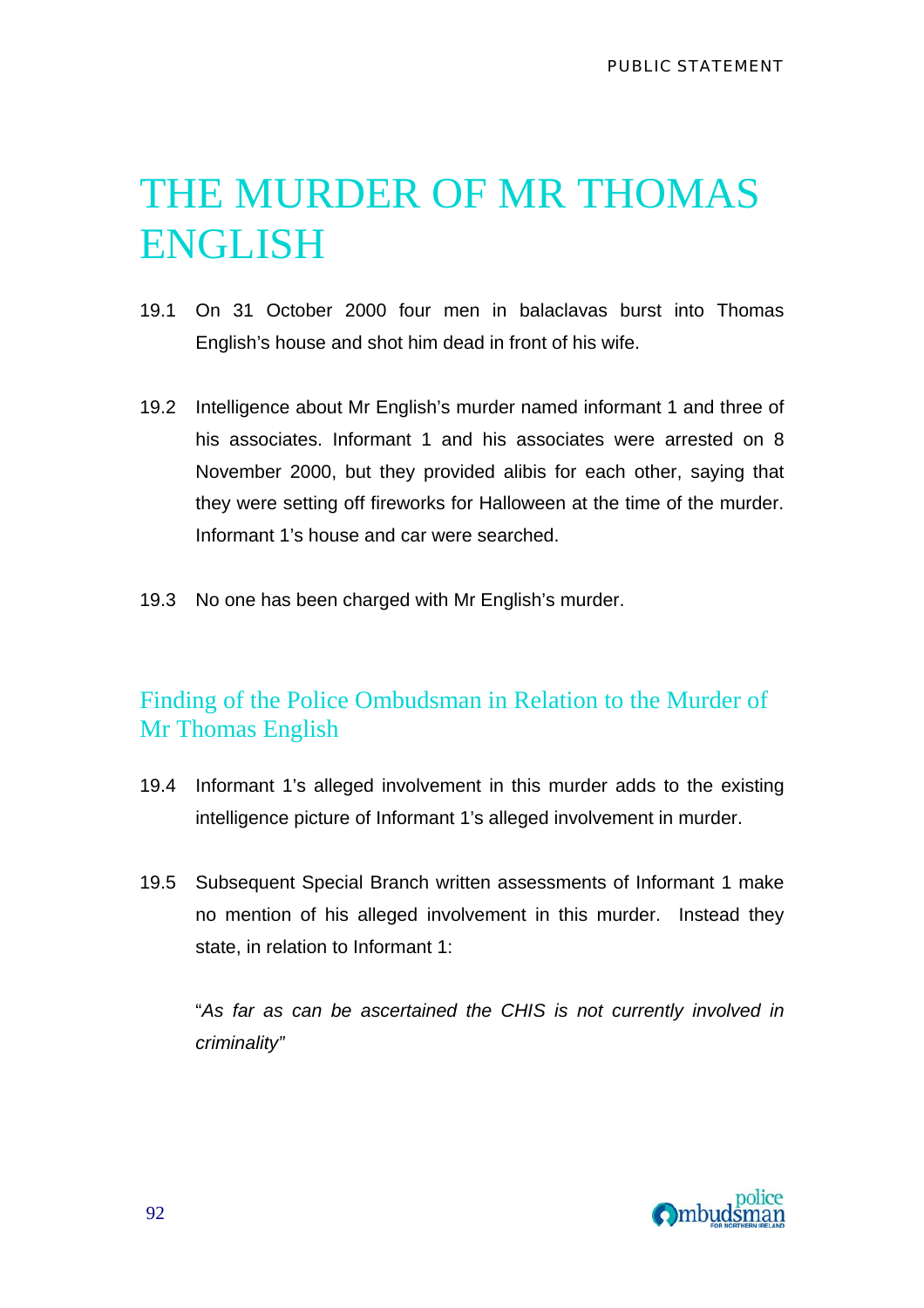## ATTEMPTED MURDERS SIX AND SEVEN IN 1992 AND 1997

- 20.1 In 1992 Victim Six grappled with an attacker who tried to shoot him at a specific location. At the time, he provided police with a description of his attacker and a photo-fit montage, which resembled Informant 1. Informant 1 was not arrested at the time. From Police Ombudsman enquiries it is clear that Informant 1 is a potential suspect for this attempted murder in 1992.
- 20.2 In April 1997 an Informant told his CID handlers that Victim Six was a prospective UVF murder target. On 07 May 1997 Informant 1's close associates were arrested for placing a bomb under Victim Six's car.
- 20.3 Informant 1 was not arrested for this second murder attempt, although briefing notes viewed at Forensic Science Northern Ireland state he was in the area at the time.
- 20.4 **The intended victim has now made a complaint to the Police Ombudsman alleging that the police investigation into these murder attempts were "stymied" in order to protect police informants. The Police Ombudsman cannot, therefore, comment further on this matter at the present time.**

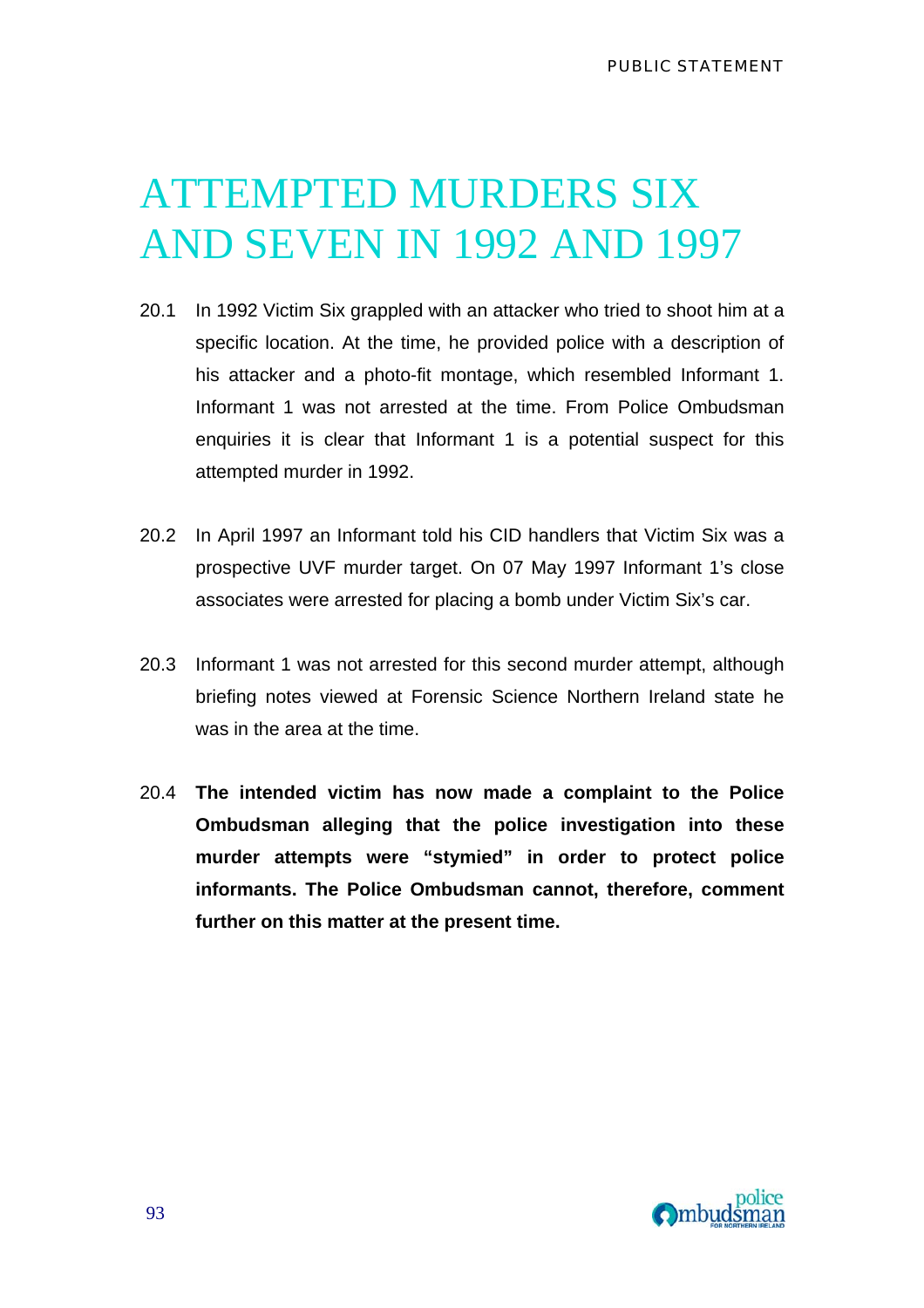## ATTEMPTED MURDER EIGHT

- 21.1 In 1993, Informant 1 provided information that led to a successful police operation, preventing the murder of Intended Victim Eight and leading to the arrest and conviction of one of Informant 1's associates.
- 21.2 His information led to police stopping this man in possession of a loaded shotgun as he was on his way to his intended victim.
- 21.3 Informant 1 was also arrested for the attempted murder. The Police Ombudsman has uncovered documentation indicating that the arrest was made so that he would not come under suspicion as a police informant. Informant 1 was remanded in prison for a number of months, apparently at his own request, to ensure he was not identified as the source behind this police operation.
- 21.4 The perpetrator was convicted and served a number of years in prison for this offence.

### Findings of the Police Ombudsman in Relation to Attempted Murder Eight

21.5 Informant 1 provided good information in dangerous circumstances, which foiled the murder. His information led police to arrest a suspected UVF terrorist however there remains a question as to police compliance with the rules in relation to allowing Informant 1 to act this way and whether police disclosed to the Director of Public Prosecutions that an informant had been involved in this murder attempt.

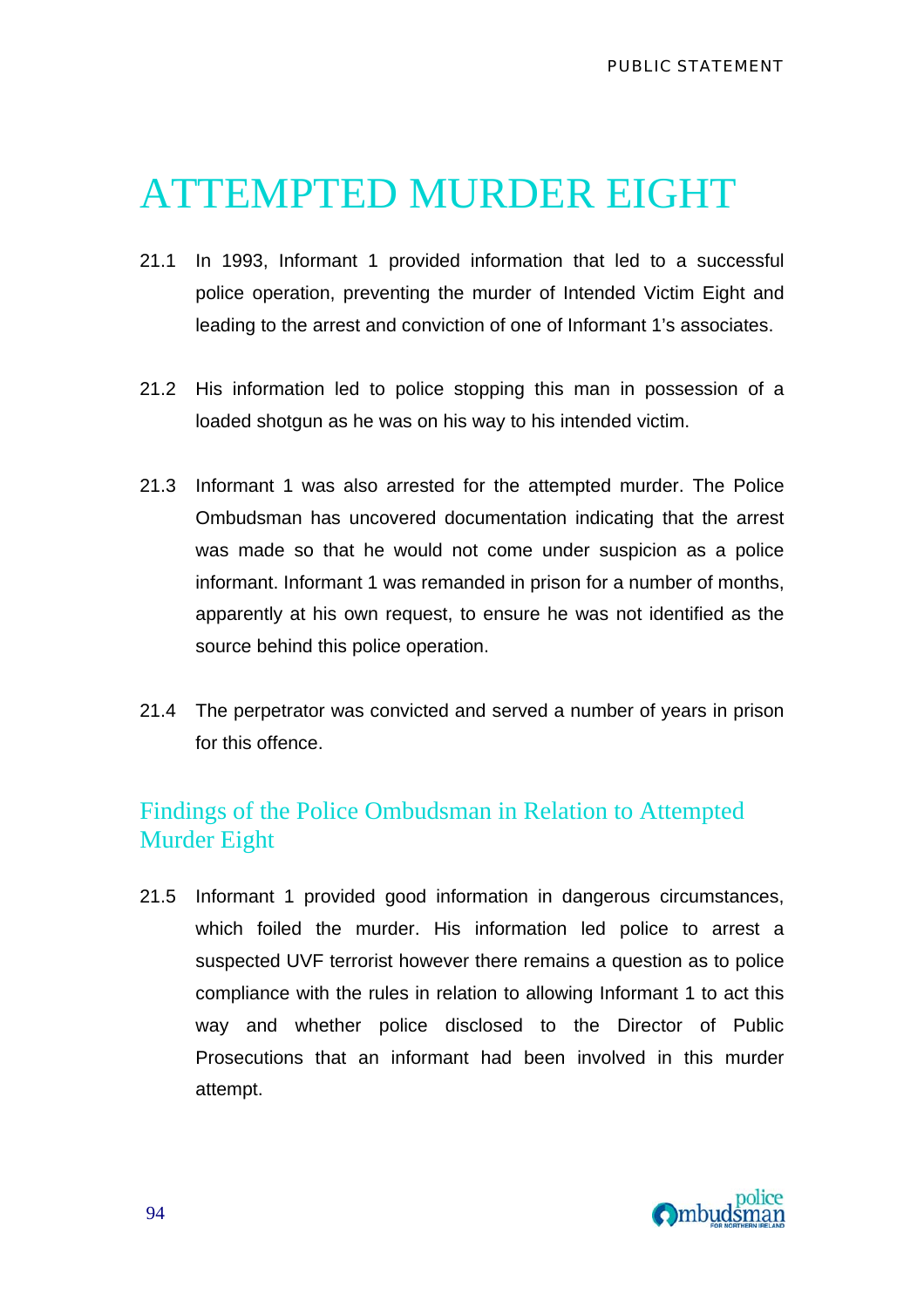21.6 There is no record of any participating informant status having been granted to Informant 1 in relation to this incident.

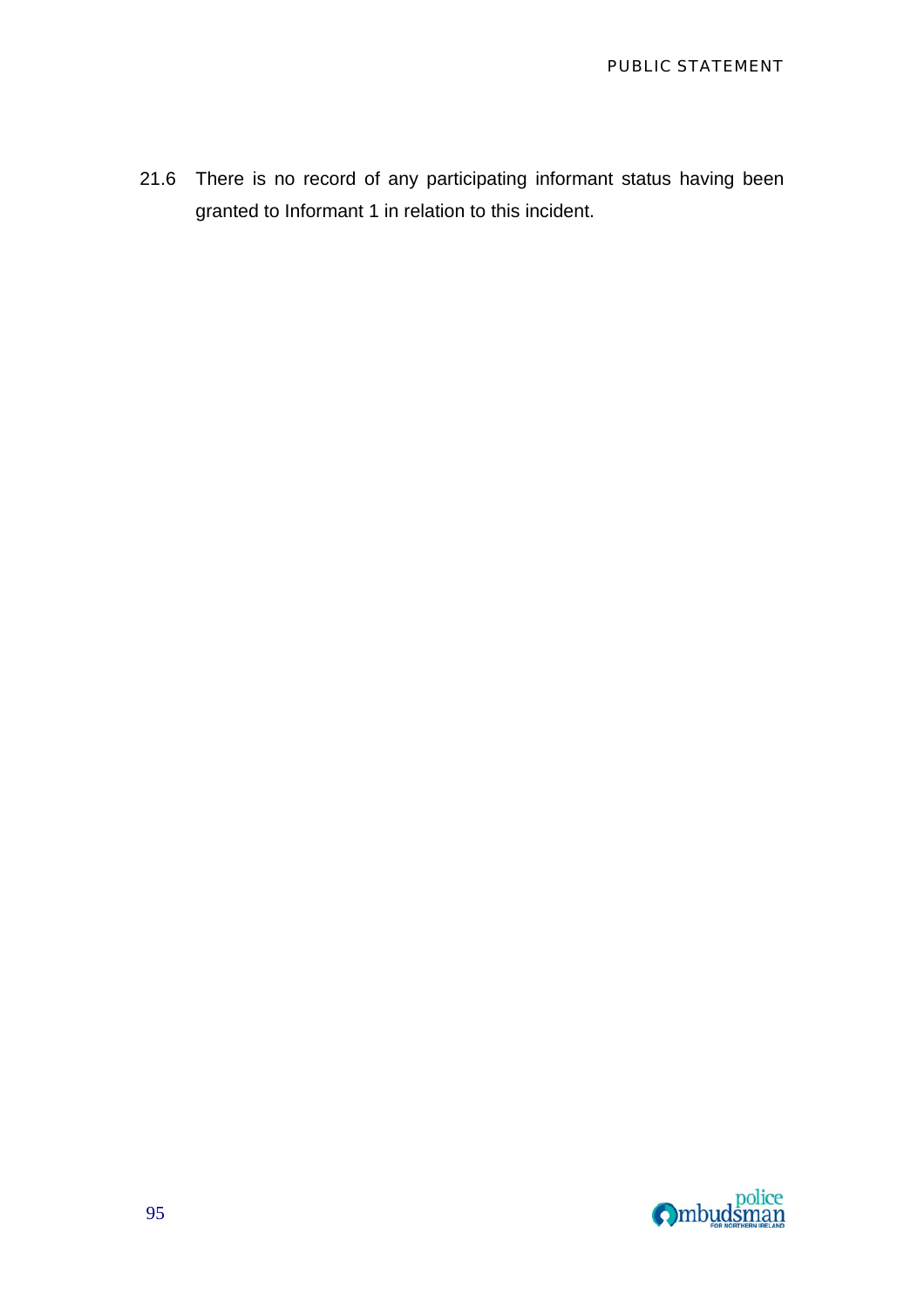### ATTEMPTED MURDER NINE

- 22.1 Police Ombudsman investigators have seen police documentation in relation to a failed murder attack on a man in 2002. The intended victim survived and identified Informant 1 as one of his attackers.
- 22.2 There is also other extensive intelligence held within the policing system which identifies Informant 1 as having been involved in this incident. He was arrested days after the attack but subsequently released without charge.
- 22.3 This matter was subsequently dealt with by the police.

### Finding of the Police Ombudsman in Relation to Attempted Murder Nine

- 22.4 In the subsequent authorisation for the continued employment of Informant I this matter is not mentioned.
- 22.5 A misleading and inaccurate confidential document was prepared for submission to the Director of Public Prosecutions which failed to mention that Informant 1 was suspected of involvement in numerous murders and other serious criminality.
- 22.6 Both these documents were therefore misleading.

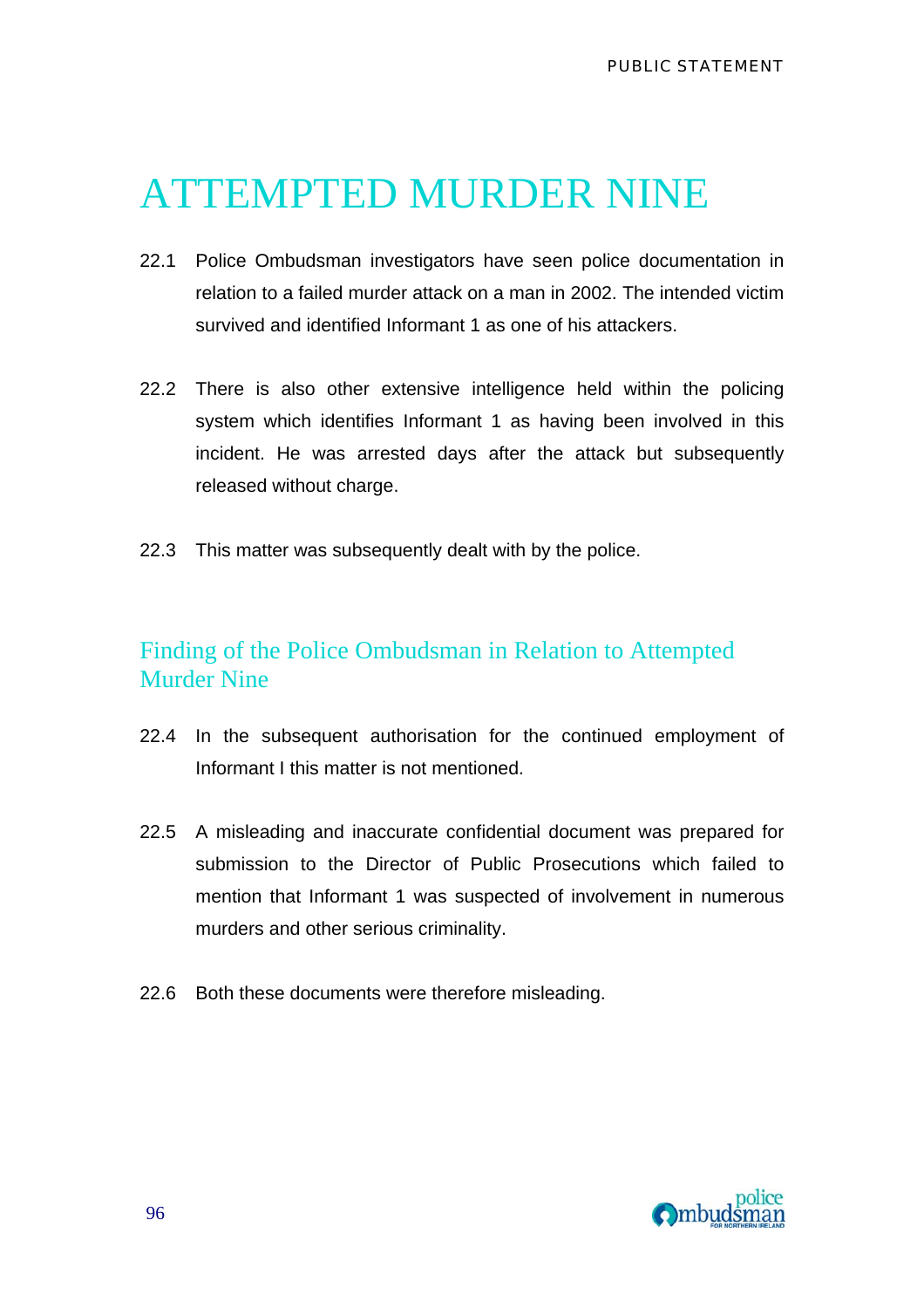# ATTEMPTED MURDER OF INTENDED VICTIM TEN

- 22.7 Detailed information was given to police that Informant 1 and another male were planning an attack on an unknown male. They were allegedly in possession of two weapons and aborted the attempt when a gun jammed. The weapons were later recovered and other members of the UVF arranged for a vulnerable person to accept responsibility for the weapons.
- 22.8 Informant 1 was not arrested or questioned about this matter.

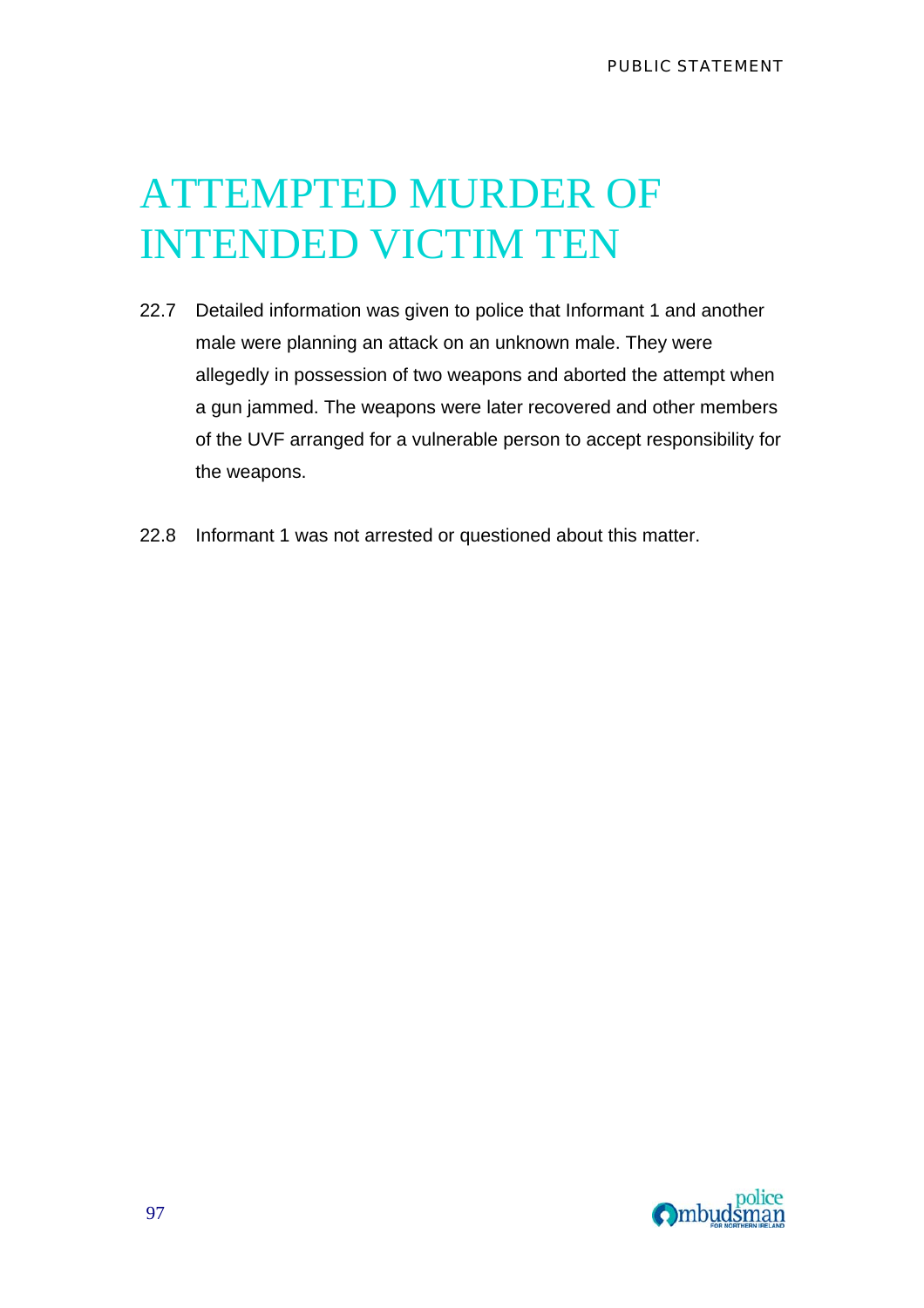### SECTION FOUR

# INTELLIGENCE LINKING INFORMANT 1 AND OTHERS TO OTHER CRIMES

### CID SEARCHES BLOCKED BY SPECIAL BRANCH

- 23.1 In 1997 detailed information was received by CID about the location of weapons, ammunition and explosives and also a list of intended murder targets for the UVF.
- 23.2 It was alleged Informant 1 kept guns in two locations. Informant 1 had himself previously provided information to his handlers that he had three handguns, one of which was at his own home. The information also indicated the location of a large UVF arms hide at which there were a number of weapons. A number of other locations were identified at which UVF weapons were stored.
- 23.3 CID planned a number of searches of UVF-linked properties in North Belfast. The aim was to frustrate the UVF by seizing a large quantity of their munitions, and arresting individuals in possession of them.
- 23.4 In order to carry out these searches, CID had to obtain clearance from Special Branch, in case they impacted on any ongoing Special Branch operations.
- 23.5 Special Branch approved the searches of a number of addresses and locations. Special Branch however refused clearance for CID to search

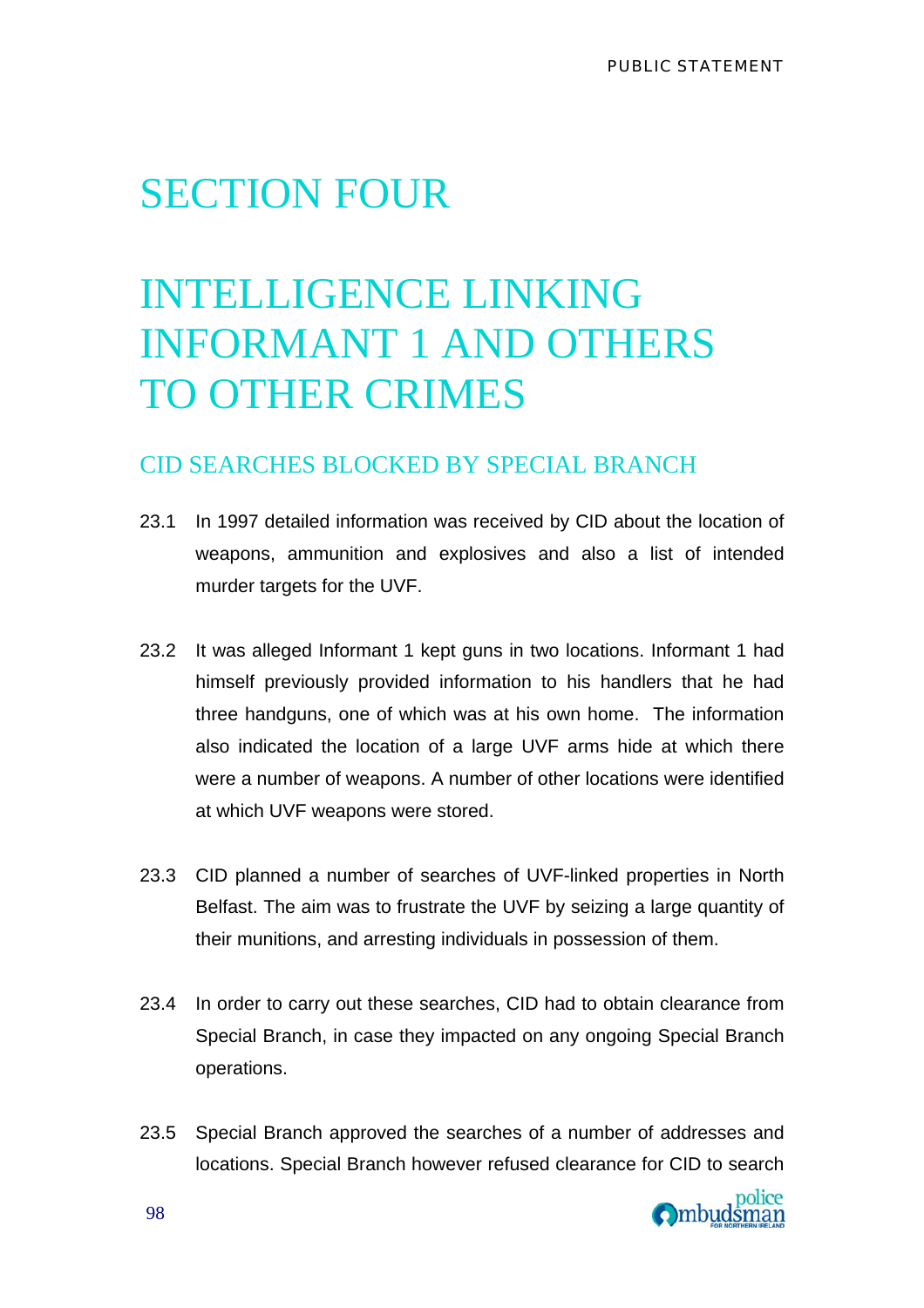four locations including the two locations used by Informant 1, and the alleged site of the UVF arms hide.

23.6 The searches of the other properties went ahead, resulting in the recovery of some munitions, but they did not significantly undermine the UVF.

### CID OFFICERS HIDE ARMS ON THE M2 MOTORWAY AND THEN HELP COLLEAGUES TO FIND THEM

- 23.7 The Police Ombudsman also has concerns about the alleged actions of Detective Sergeant M and Detective Constable A in relation to this matter. Detective Sergeant M's memoir-style accounts, which he provided to the Police Ombudsman, state that he wanted to ensure that the Informant did not change his mind about the searches and remove weaponry, so that police could not find it
- 23.8 Detective Sergeant M said he and Detective Constable A took some of these munitions from a location and stored them in the boot of an Assistant Chief Constable's car, without that officer's knowledge. He writes that the Assistant Chief Constable's car was later driven out of Castlereagh police station, and that the driver did not know that he had munitions stored in the boot. The car was returned to Castlereagh Police Station without anyone discovering the munitions.
- 23.9 Detective Sergeant M writes that he then went out to the M2 motorway and stored the munitions in a hide by the side of the road. Detective Sergeant M writes that he later came back to this site with the police search teams, and directed them to where the weapons were hidden, as though it was the UVF who had put them there.

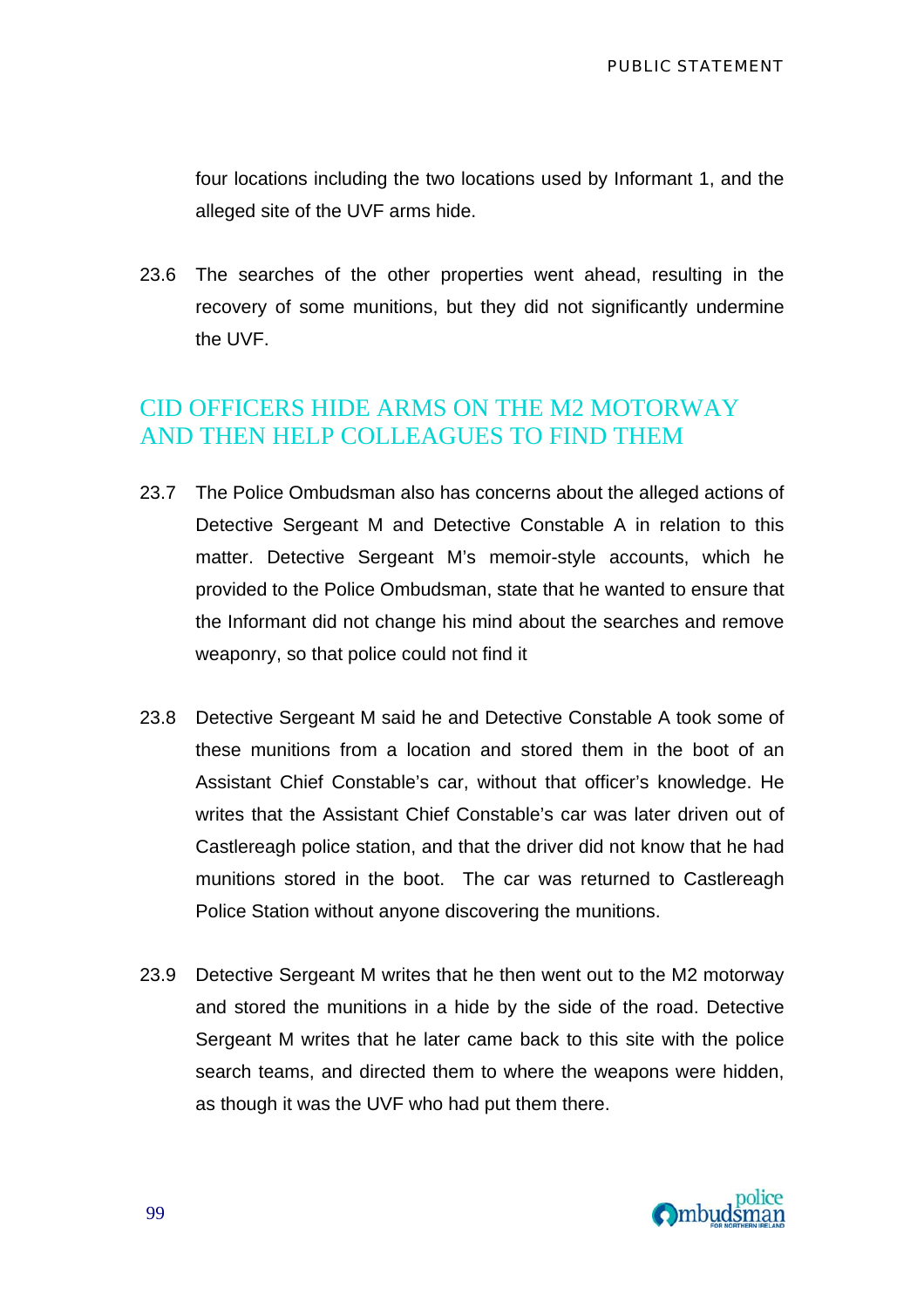- 23.10 Special Branch officers have not been able to provide any reason why they refused to grant clearance for the searches of the locations referred to in this section. The two senior CID officers involved in the searches have now retired and have declined to co-operate with this enquiry.
- 23.11 CID Detective Inspector MM who authorised the searches has provided a witness statement to the Police Ombudsman stating that he vaguely recalls Special Branch did not provide clearance for an address to be searched. He states he cannot recall which address this was, but that if Special Branch refused clearance, this would be taken to be on the grounds of National Security and CID would not question it. The Police Ombudsman has found no evidence of any ongoing Special Branch operation which would have been compromised by the searches.
- 23.12 Within six weeks of Special Branch refusing clearance for some of the searches, Informant 1 and his close associates were implicated in the murder of John Harbinson and an attempted murder, as well as other terrorist crimes.

#### Findings of the Police Ombudsman in Relation to the Blocked **Searches**

- 23.13 By blocking the searches of the locations relating to Informant 1 and an alleged UVF arms dump, Special Branch shielded Informant 1 from possible arrest and prosecution, and protected his position of authority within the UVF. This is collusion.
- 23.14 The absence of records in Special Branch in relation to the blocking of the searches is indicative of a pattern replicated throughout this report. This is also collusion.

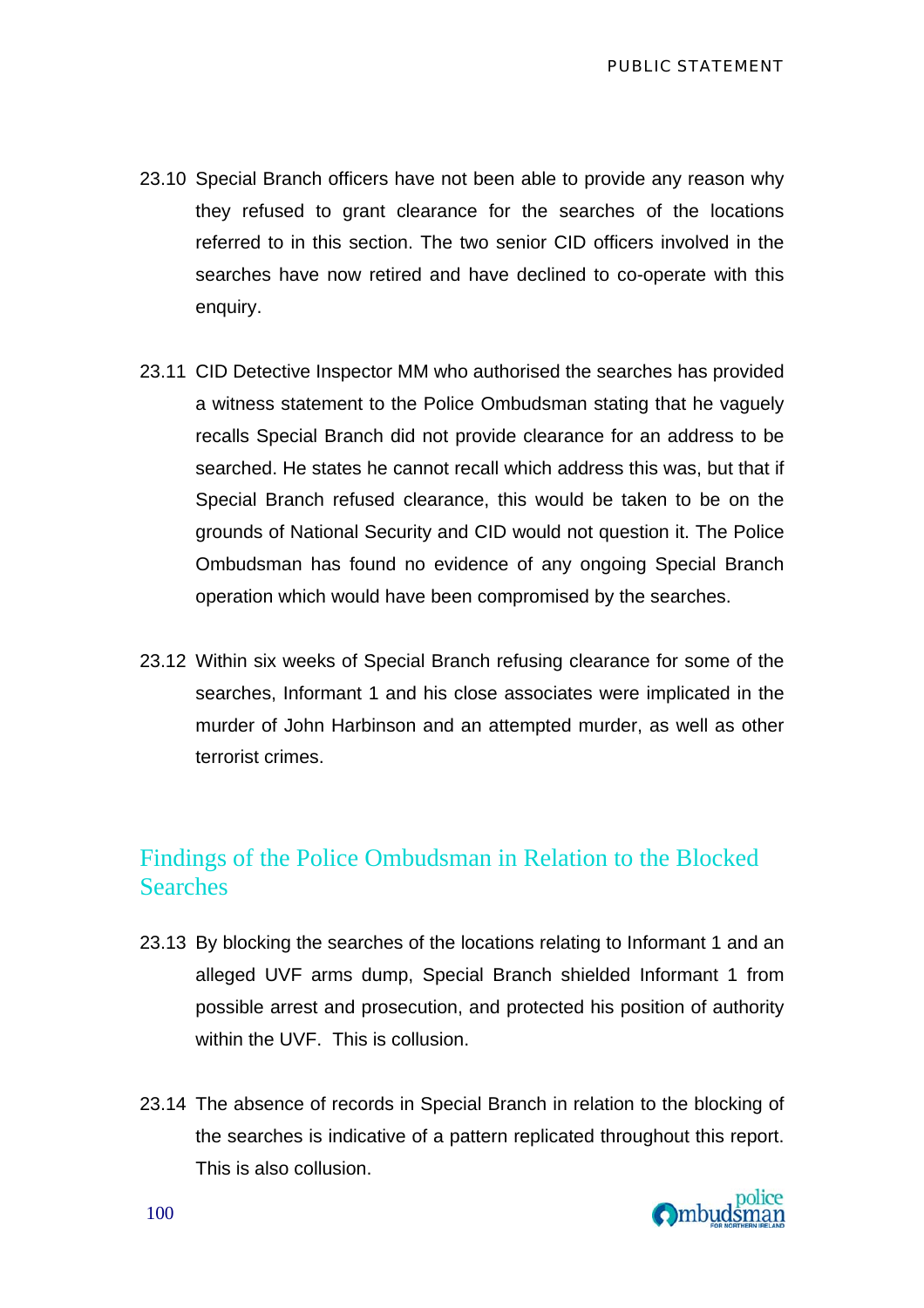### PLANNED ATTACK IN THE REPUBLIC OF IRELAND

#### Dublin

- 24.1 In October 1996, Informant 1 provided information to his Special Branch handlers that the UVF were planning bomb attacks in Dublin in retaliation for any further IRA bombings. A subsequent entry on a Special Branch officer's private document notes that Informant 1 claims to have managed to convince the UVF hierarchy to abandon plans to bomb the Sinn Fein offices in Dublin by saying there was a heavy Garda presence when they were targeting the premises. This does not appear in any intelligence report or on Informant 1's source file, nor was this issue brought to the attention of the Police Ombudsman by the police.
- 24.2 In February 1997 Informant 1 provided information which stated that the UVF in Belfast had received a supply of commercial explosives and stated that the UVF had been given the "green light" to carry out an operation on a suitable high-profile Republican target.
- 24.3 Detective Sergeant E received this information. His police journal entry for that day notes that he met Detective Superintendent K and they liaised with colleagues about the explosives.
- 24.4 Police Ombudsman investigators found two personal documents apparently prepared by Detective Sergeant E to show Informant 1's value as a source.
- 24.5 Among the information stored was a statement that the UVF intended to bomb Provisional Sinn Fein Offices in Dublin in 1996. On 20 **O**mbudsman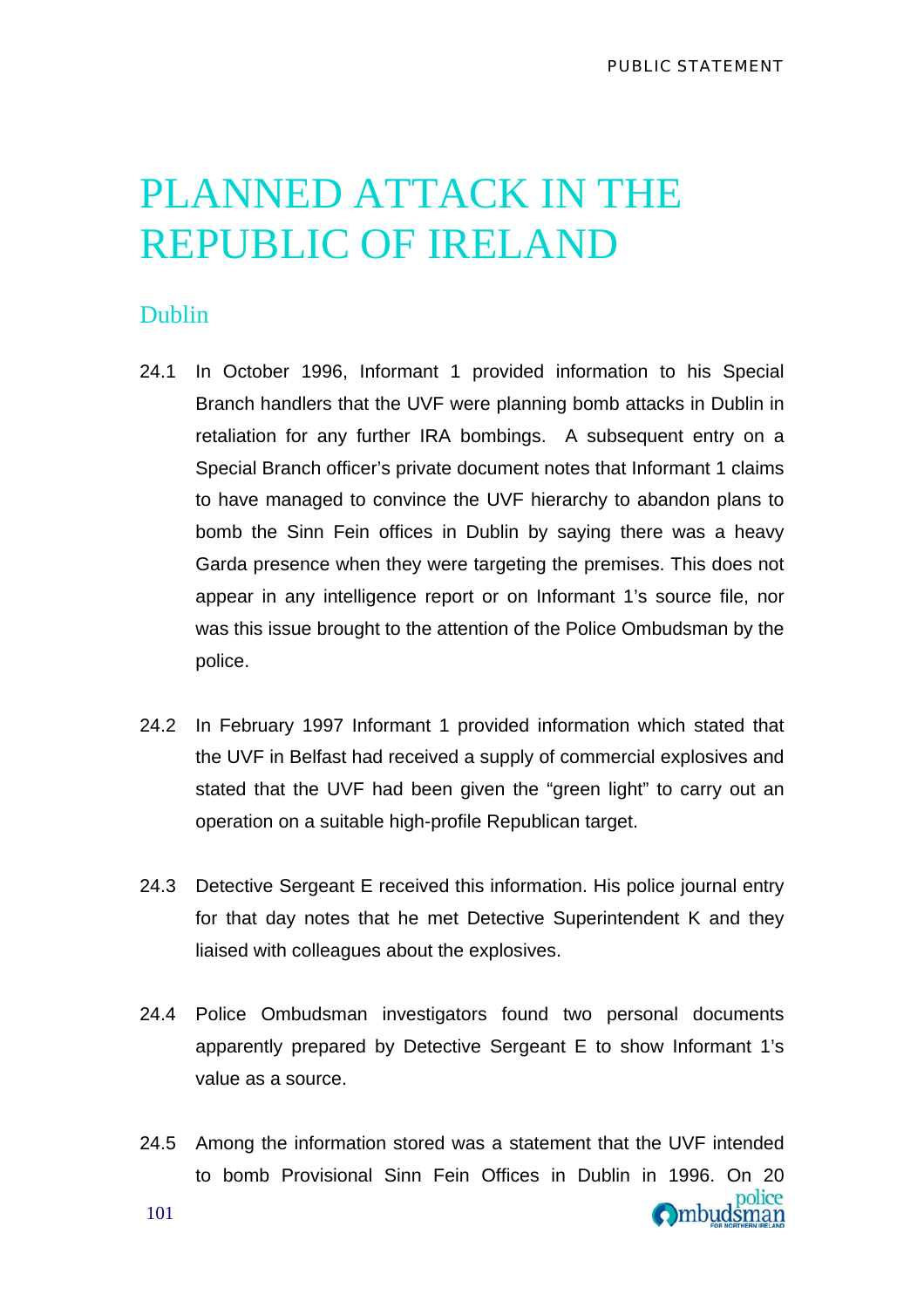February 1997 the informant provided explosives which were made safe by police and returned to the informant.

#### Attack in Monaghan

- 24.6 On Monday morning, 3 March 1997, a device partially exploded near the Sinn Fein offices in Monaghan. The detonator was the only part of the device which exploded.
- 24.7 On that date Informant 1 told his handlers that a bomb had been deployed to the Sinn Fein offices in Monaghan. Detective Sergeant E's "Successes" document, which was not an official record, states that "*The explosives used were the [made safe] explosives returned to the UVF"*
- 24.8 Despite numerous requests by the Police Ombudsman, the PSNI have not supplied any documentation recording the receipt of these explosives. Nor is there any record of Informant 1 telling police what he did next with them, where he put them or who he gave them to. There is no record of any pro-active operation in relation to the matter. There is no record of any attempt to investigate or arrest anyone for the matter. The only official record that Informant 1 provided explosives, was created to give him a reward payment.
- 24.9 Some weeks after the attack information was received naming those involved in the attack, and giving details about it.
- 24.10 The only official records, apart from the reward application, which show the explosives were used in Monaghan is in a confidential document prepared for the Director of Public Prosecutions for Informant 1s arrest on another matter. It records that he thwarted '*a bombing campaign in*

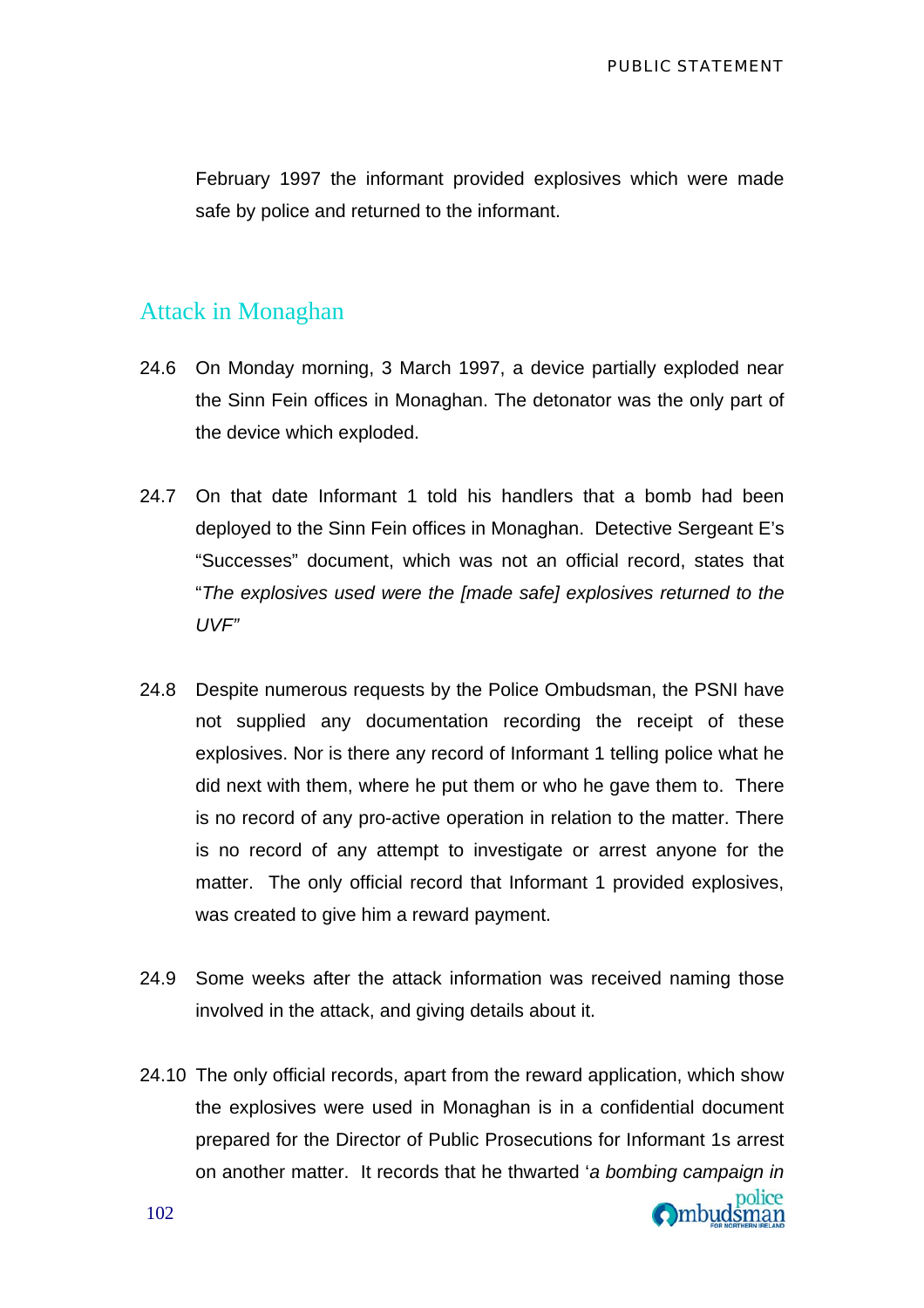police

Ombudsman

*the Republic of Ireland'* on 25 November 1996 and that he thwarted *'a bomb attack in Monaghan'* on 3 March 1997. The document does not mention that Informant 1 had a role in the attack and that the explosives were returned to him by police.

24.11 There is no evidence that Special Branch informed the Garda Siochana at any stage of this bombing attempt, or of who was behind it. The Garda Commissioner has confirmed to the Police Ombudsman that Special Branch did not provide them with any intelligence about this incident. The Police Ombudsman wrote to the Chief Constable asking him to pass on this intelligence.

#### Police Ombudsman Interviews

- 24.12 Police Ombudsman investigators have interviewed a number of officers about this matter. Detective Sergeant E was interviewed under caution. He stated that he was involved in the hand over of the explosives and the return of the made safe explosives to Informant 1. He stated that he had no prior knowledge of the Monaghan attack. He said his role was simply to collect the explosives and return them to Informant 1. He said that he was under instructions not to make any written record. He said that it was all to be done verbally as Special Branch did not want any written records until they were sure it was going to take place.
- 24.13 Detective Constable C, who was involved in the handover of explosives, said he did not know they were used in Monaghan.
- 24.14 Detective Inspector F was the overall officer in charge 'on the ground' for the handover of the made safe explosives. He confirmed that the Regional Head of Special Branch and other senior police officers would have approved the handover. He said he believed the fact the explosives were made safe meant that they were no longer a risk to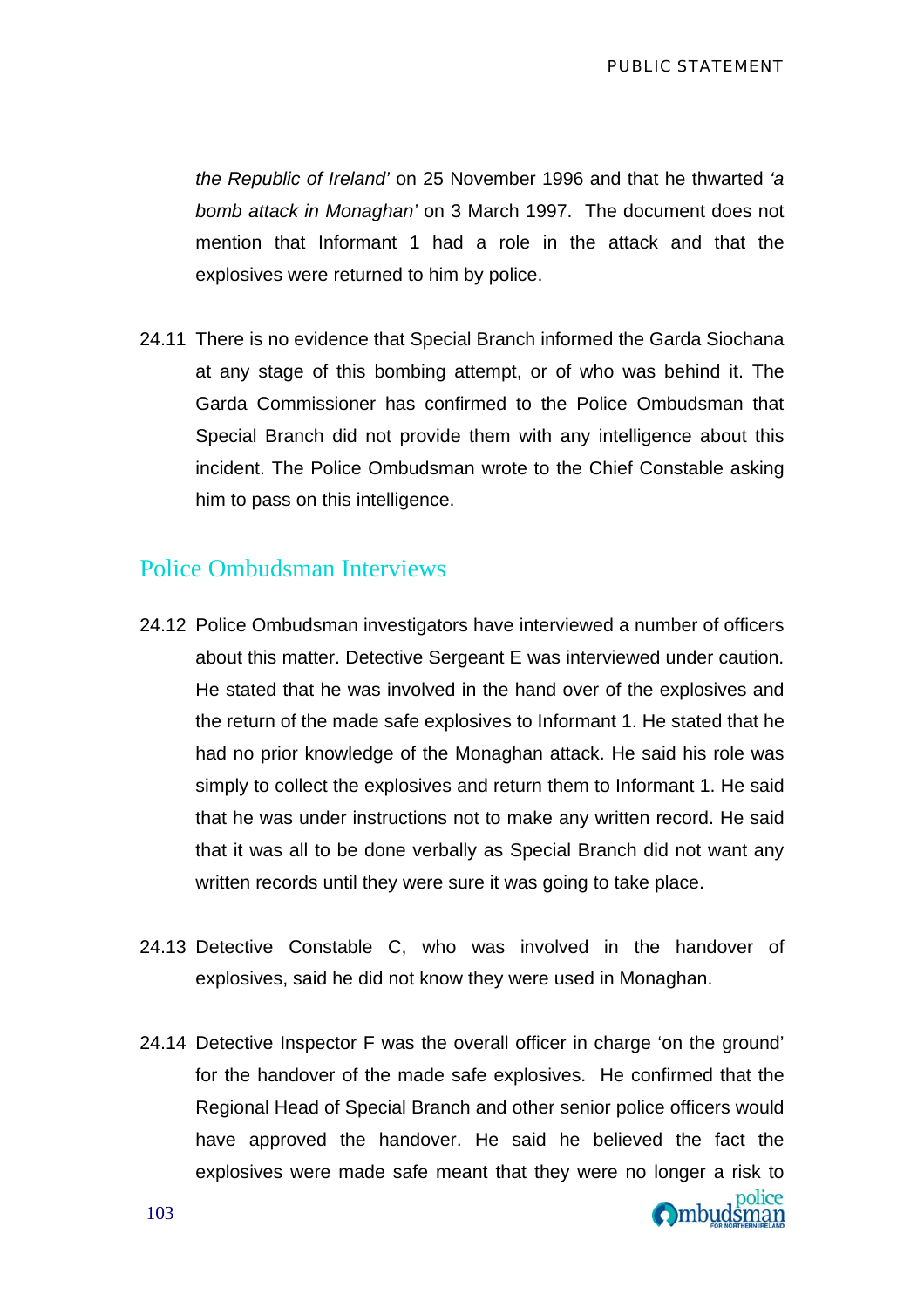life, and police would not generally have tracked what happened to them subsequently.

24.15 The Police Ombudsman also interviewed Detective Superintendent K who was the overall officer in control of the division in which the matter was developing. He said he did not recall this specific incident.

### Findings of the Police Ombudsman in Relation to the Monaghan Attack

- 24.16 As a consequence of Informant 1's involvement in the supply of the explosives to his handlers, the potential for loss of life may have been diminished. However the Police Ombudsman has real concerns about the effectiveness of the RUC intervention:
	- No records have been found by police in relation to this matter, despite an intensive search by police senior management;
	- An instruction was allegedly issued at the time of the incident that no notes should be completed in respect of the incident;
	- Two informants were involved in this activity. No participating informant status was considered;
	- No attempt was made to conduct a pro-active operation to disrupt or arrest those who may have sought to use the explosive material which Informant 1 had supplied to the police;
	- There was no sharing of intelligence in relation to this matter with An Garda Siochana either before or after the Monaghan explosion, and therefore no complementary action could be taken;

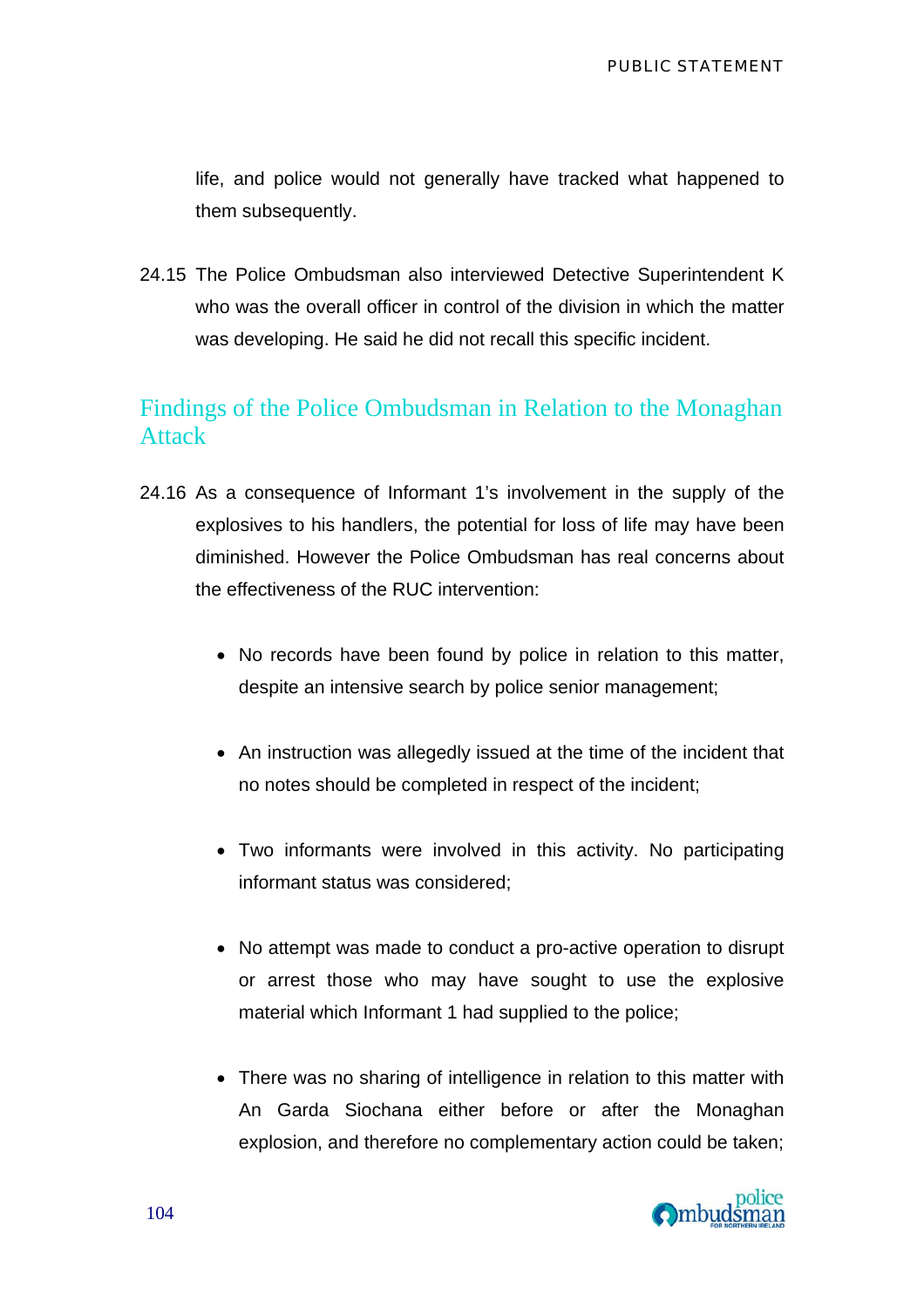- No attempts were made to arrest those involved in the attack despite the fact that police were in possession of information identifying those allegedly responsible;
- The suppression of intelligence that Informant 1 had been in possession of explosives, whom he received them from and who he gave them to meant that any subsequent investigation into the attack would be inherently flawed. This failing protected Informant 1 from investigation and possible prosecution.
- 24.17 The Police Ombudsman only established the operational activity in relation to the made safe explosives when a Special Branch officer's records were examined. This information should have been officially recorded.
- 24.18 The only official records which show the made safe explosives were used in Monaghan are in a confidential document prepared for the Director of Public Prosecutions.
- 24.19 In the course of this investigation it has been established that Special Branch suppressed intelligence which they received from Informant 1, failed to keep records and failed to deal with informants who had allegedly been involved in the planting of a bomb in Monaghan.
- 24.20 The Police Ombudsman considers these events to be an example of police collusion.

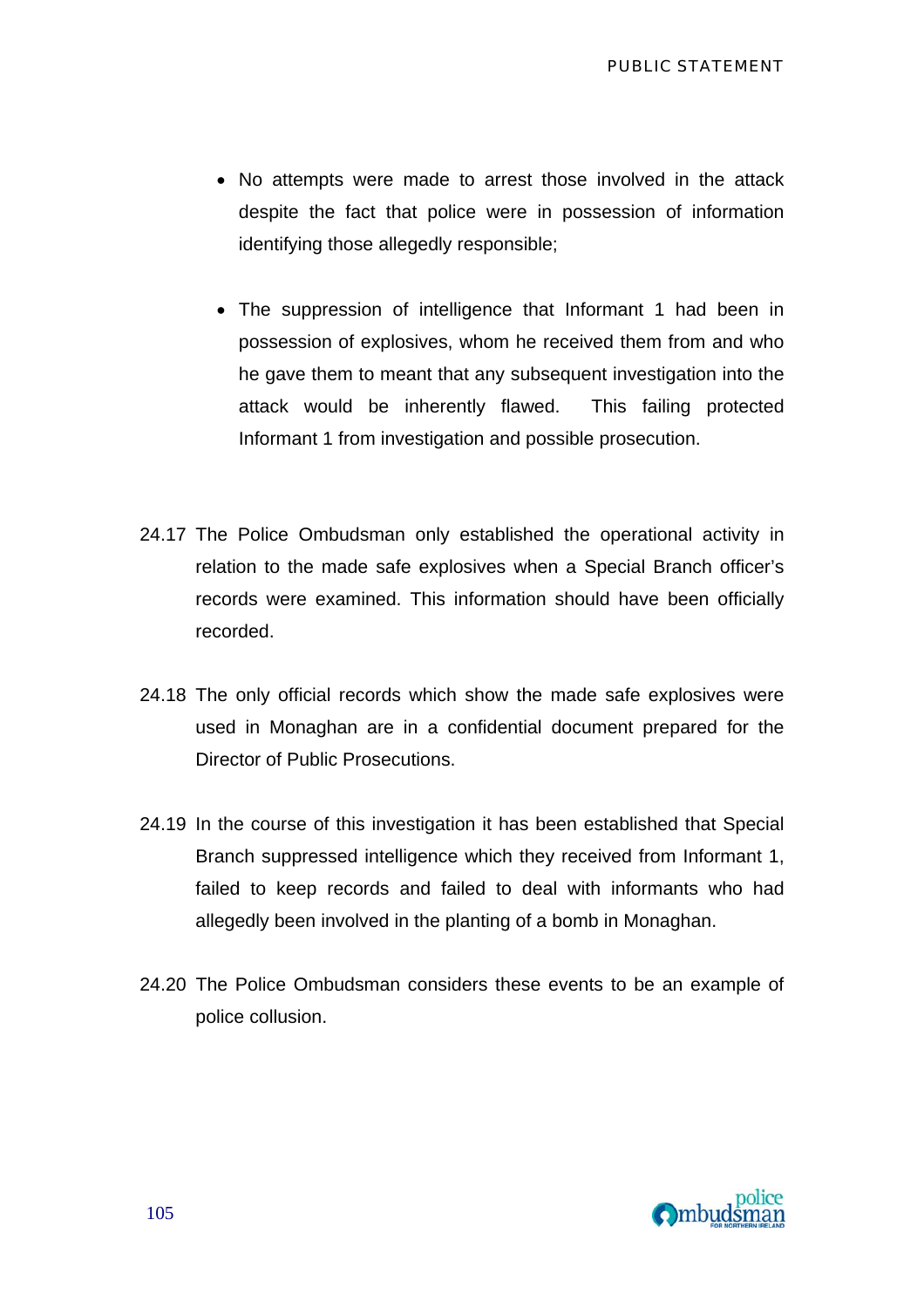## INFORMANT 1 LINKED TO TARGETING A REPUBLICAN

- 25.1 Police Ombudsman investigators have uncovered details that Informant 1 was involved in targeting a man in North Belfast. This material was uncovered when they were searching police computer systems and had not been disclosed to the Police Ombudsman by the PSNI.
- 25.2 In July 1994, an informant told police that the UVF were planning a hit on a "Republican target" in the Antrim area, and that a white Mercedes was to be used in this attack. He said that he was to meet with Informant 1 and others at a named place that day.
- 25.3 An operation was mounted to watch what was happening, and to prepare for a response to any murder attempt. The operation log, which is available, notes that three men drove away from a club. They drove around North Belfast and stopped in an area, where one of the men indicated a particular house. The surveillance log indicates that the UVF were identifying the occupant of the house for a future attack.

### Findings of the Police Ombudsman in Relation to the Targeting **Operation**

25.4 Informant 1 was involved in the targeting of a person without reporting any of this to his handlers. This should have been a major cause for concern for police but there is no record of police challenging Informant 1 about it or considering his continued employment as a source.

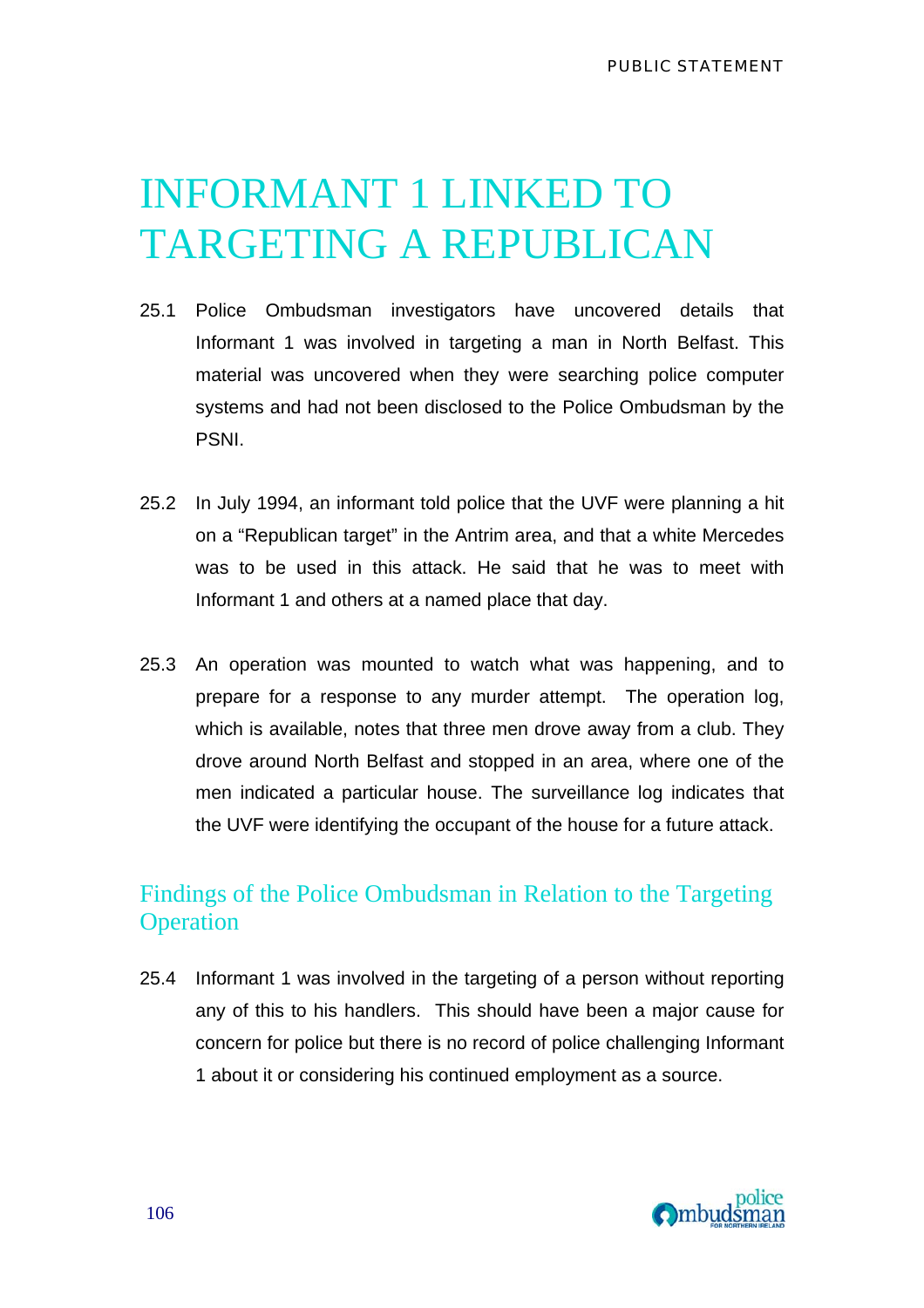# ARSON AND OTHER CRIMES BY INFORMANTS

- 26.1 The Police Ombudsman has seen intelligence that an informant told police of an impending attack on a bar in Portadown. The attack went ahead and 12 people were arrested, including Informant 1.
- 26.2 On 19 August 1997, an informant told Special Branch about a UVF Brigade meeting, attended by Informant 1 and other senior UVF members. He said that 15-20 UVF members from each area were to meet at 1900 hours the next evening at a named location. They would then travel by car to Portadown, where they were going to attack a named bar. On 7 January 2007 PSNI confirmed to the Police Ombudsman, in response to a request made on 21 September 2004, that this intelligence had not been disseminated.
- 26.3 Special Branch had also received a more general debrief from a "Casual Contact" on 20 August 1997, which stated that the Belfast UVF intended to attack LVF social haunts in Mid-Ulster. Six potential targets were listed, one of which was the bar which was subsequently attacked. Special Branch informed the Source Unit of this general information, and an Action Sheet was issued to other police, noting that these premises could be the scene of a confrontation between the UVF and the LVF.
- 26.4 On the next day, 20 August 1997, Informant 1 and some 29 of his associates went into the bar at approximately 20.00 hours waving guns and declaring that they were Tigers Bay UVF. They then smashed up the bar with baseball bats, poured petrol around it and set it on fire.

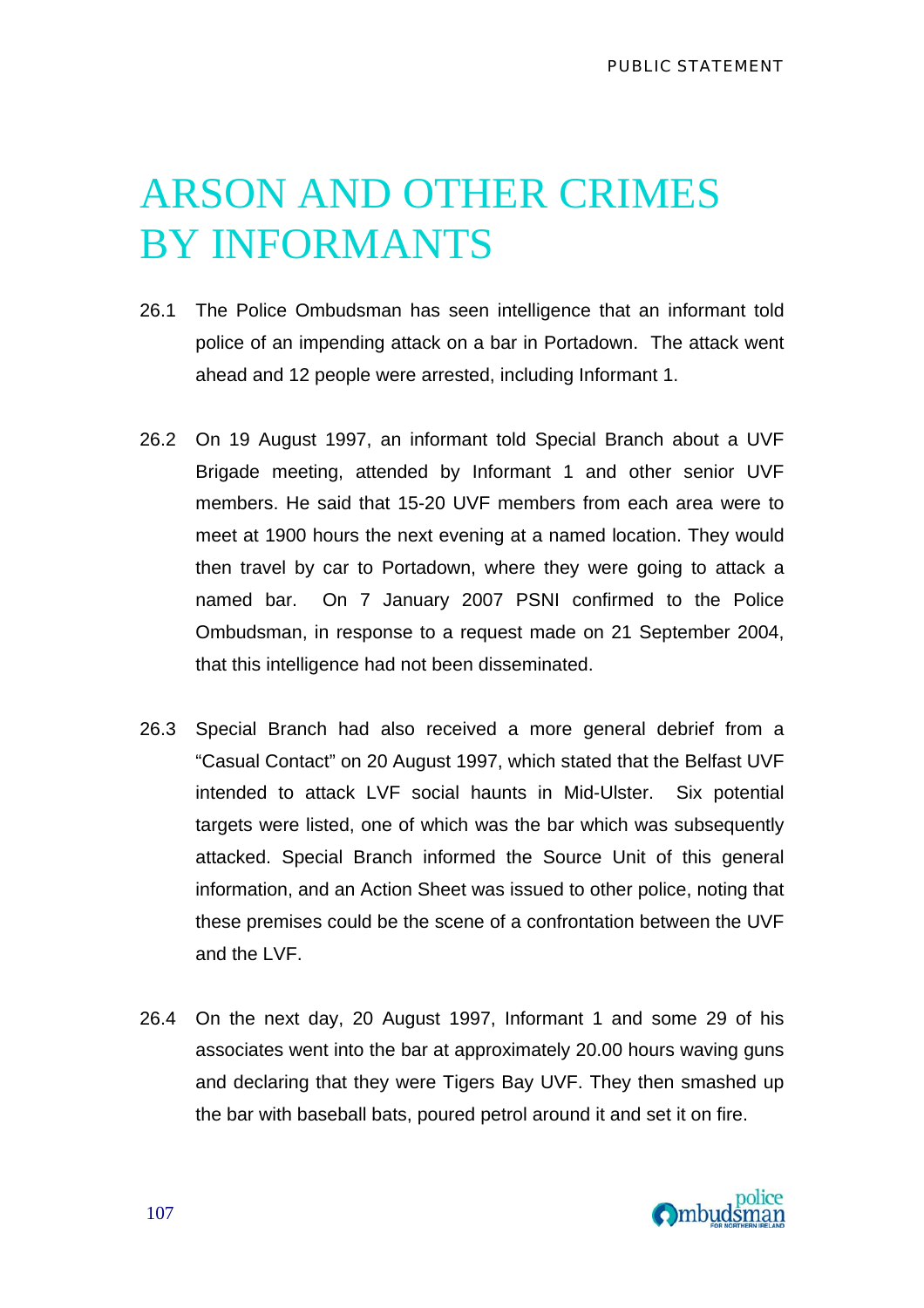Ombudsman

- 26.5 A member of the public in the bar rang police and told them that the bar was being attacked. Local police crews were informed and drove towards the pub where another member of the public waved one of the police crews in the direction of three UVF vehicles which were leaving the scene.
- 26.6 Police pursued the UVF, stopping two of the vehicles. Twelve people were arrested, among them Informant 1. All twelve were convicted at court. Informant 1 was released in March 1999. Special Branch officers have claimed at interview that Informant 1 was arrested and imprisoned for this attack because of Special Branch intelligence, and that it was a Special Branch-led operation which resulted in these arrests.
- 26.7 Police Ombudsman investigators have taken a statement from the Duty Inspector that evening. He said that when he began duty at 1600 hours, a Special Branch Constable briefed him there was intelligence that there may be a UVF attack on either of two bars in the near future.
- 26.8 The Inspector was not given details of the time of a proposed attack, or of what individuals would be involved. The Inspector states that he considers the subsequent arrests to have been reactive on the part of police, rather than proactive. The Inspector states that he was not given sufficient detail for any police operation to be mounted prior to the attack.
- 26.9 While Informant 1 was on remand for this attack, his handler Detective Constable C prepared a confidential document for disclosure to the Director of Public Prosecutions. This report notes Informant 1's benefits as an informant. It comments that one of Informant 1's motives for becoming an informant was "to *prevent the murder of innocent people"*  and that Informant 1's intelligence has *"invariably led to lives being*  police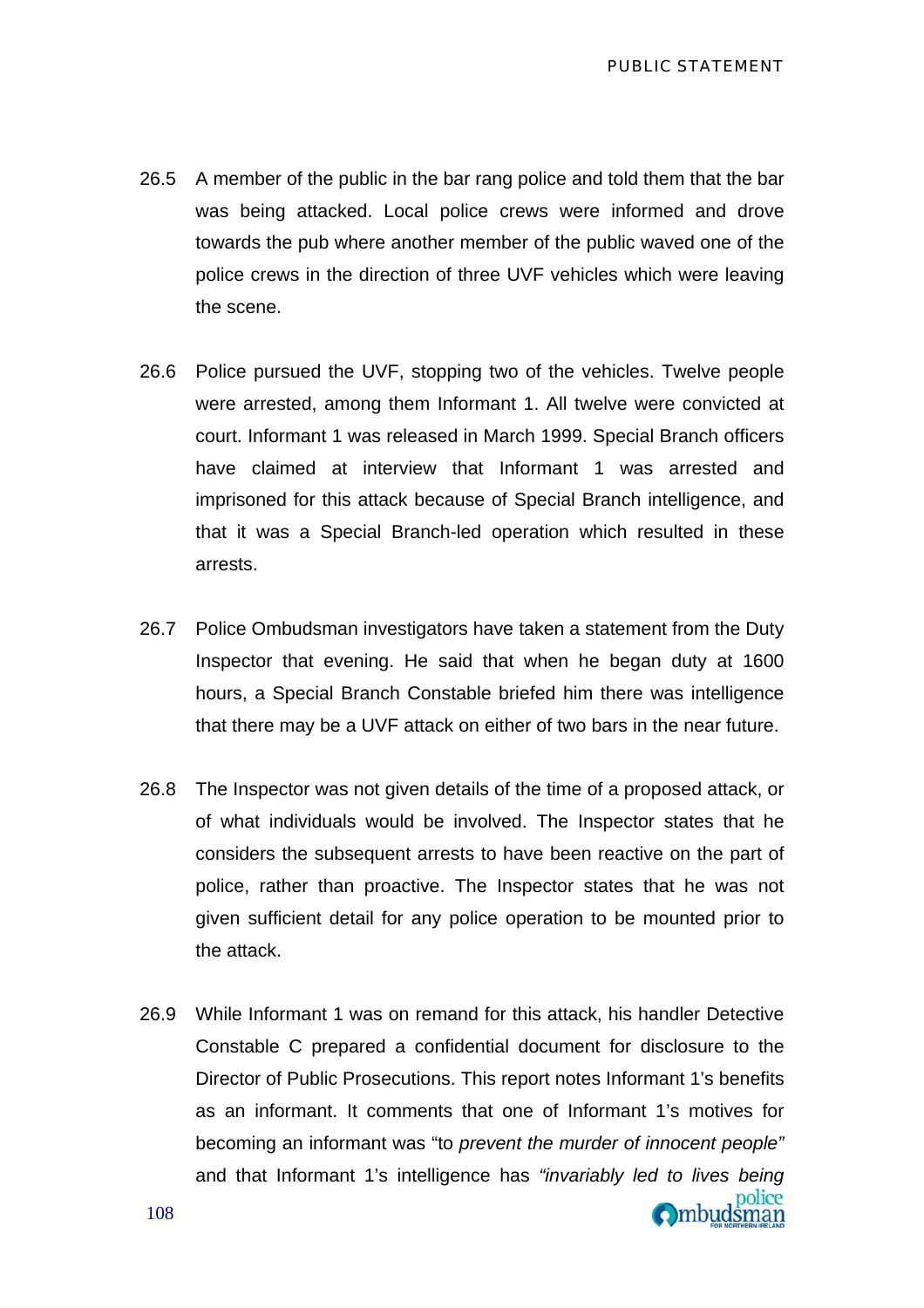*saved*". At the time this report was written Informant 1 was a main suspect for murder, and had been implicated in a number of other murders from 1991 onwards. None of this is mentioned.

- 26.10 Police Ombudsman investigators interviewed Detective Constable C in relation to this. He stated that he had not been aware at that time of any intelligence implicating Informant 1 in murders. This statement is lacking in credibility. Special Branch had recently broken off contact with Informant 1 because of his suspected involvement in the murder.
- 26.11 Detective Superintendent K was interviewed in relation to the confidential document and Informant 1's continued employment as an informant. He said Special Branch handlers had an obligation to be close to their sources, and that as a result,

*"there can be a slight deviation on objectivity, but that's what they're required to do. The state require them to do that."* 

### Findings of the Police Ombudsman in Relation to Special Branch Handling of Matters Relevant to the Attack on the Bar

- 26.12 Special Branch officers were aware of the detail of the threat of an impending attack. They did not inform local police about all the details which they had, nor did they arrange for a police operation, which may well have had the capability to prevent the attack on the bar, and to arrest more of those involved in the attack. Only good local police work on the day helped apprehend those responsible.
- 26.13 By their failure to act appropriately Special Branch allowed a situation to develop in which life and property were put at risk. That risk attached affects not only members of the public but also the uniformed officers who had to respond to the call for help.

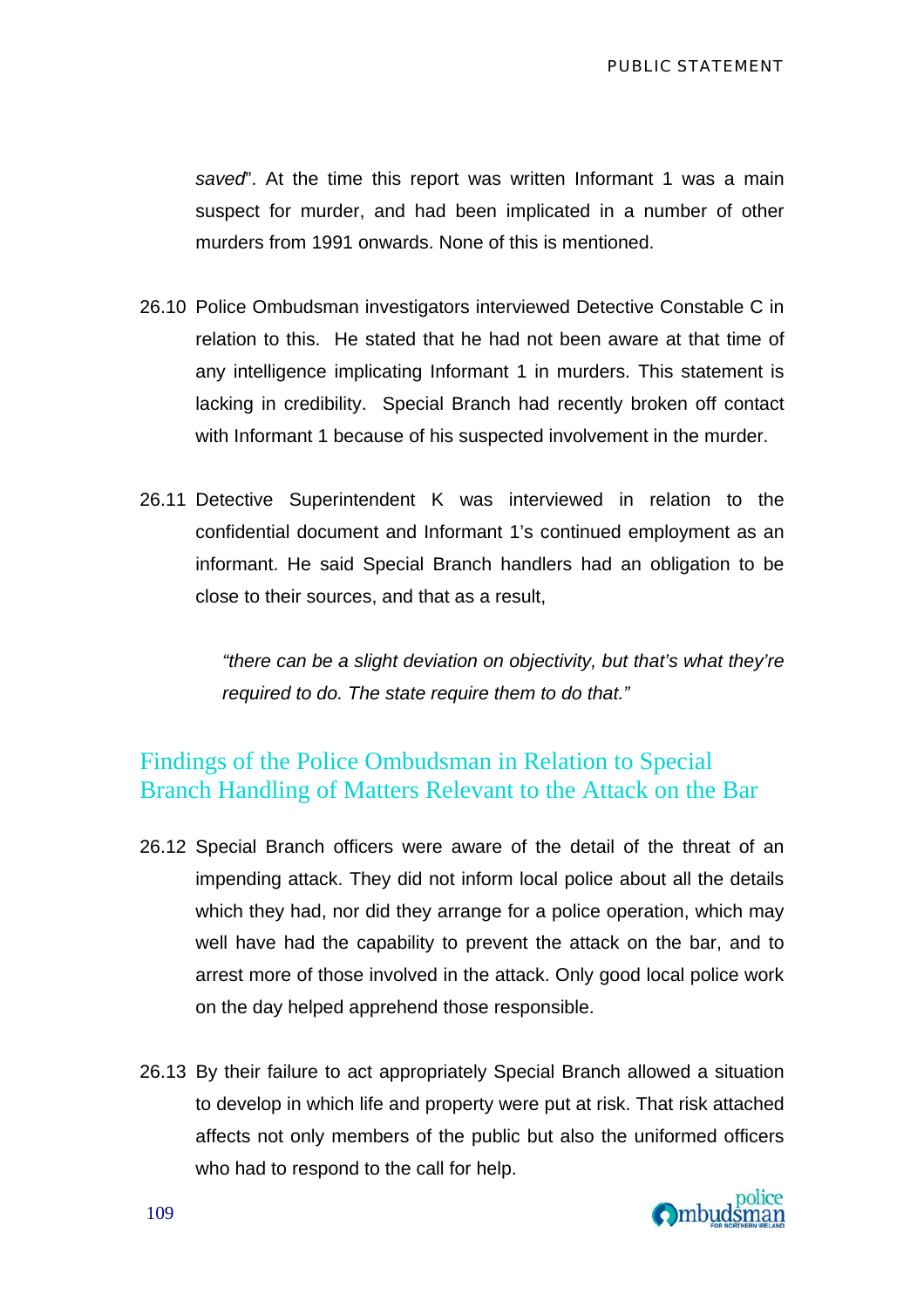26.14 In the absence of any explanation from any of the Special Branch officers involved, the Police Ombudsman has concluded that this situation arose because of collusion.

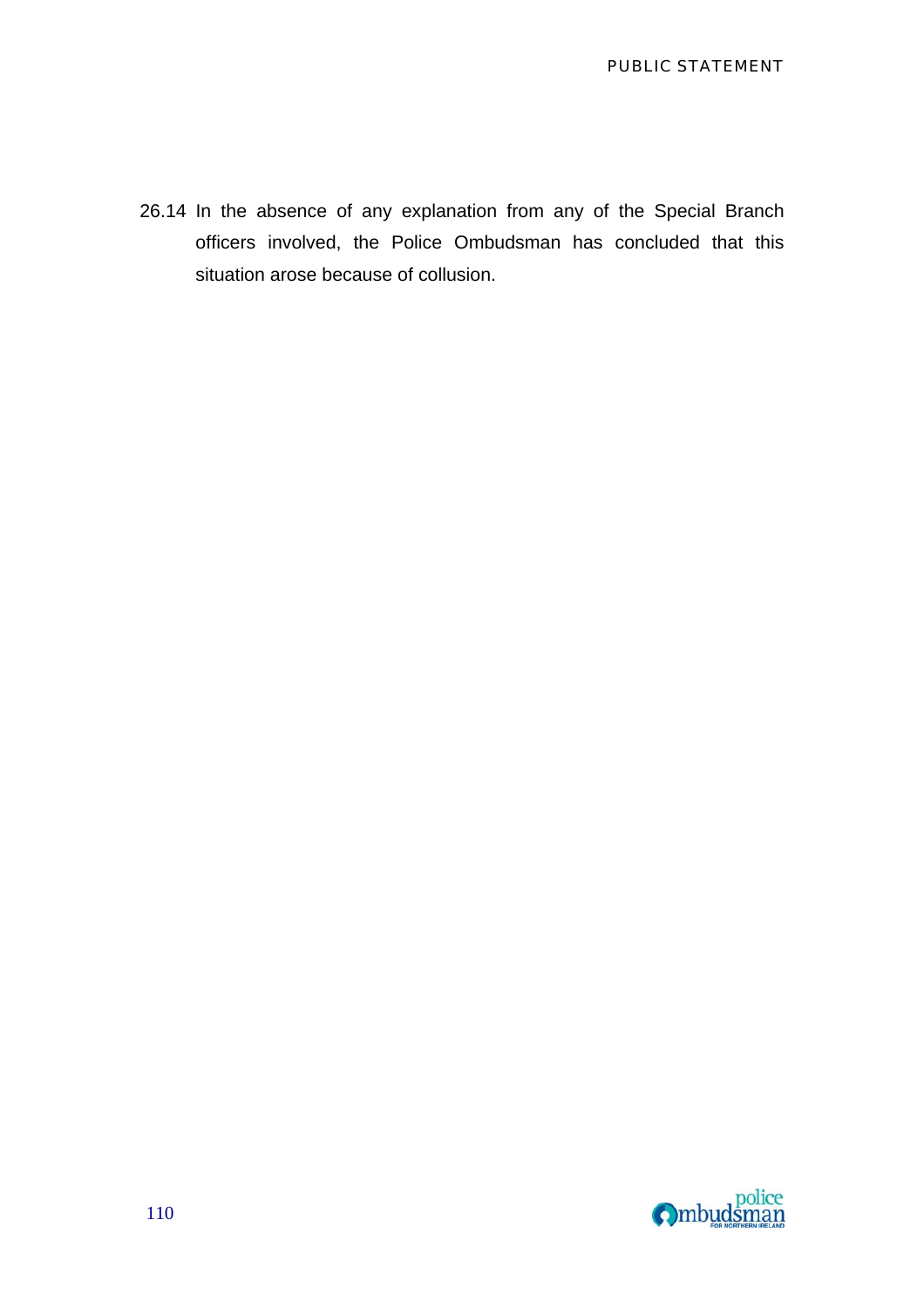# DRUG DEALING BY INFORMANTS

- 27.1 The Police Ombudsman has obtained around 70 separate intelligence reports held by police implicating Informant 1 in 17 instances of drugdealing, including two reports where he admitted to serving police officers that he was involved in this criminality. Most of this intelligence comes from CID and Drugs Squad and is graded as "*usually reliable and probably true*", according to the Special Branch definition.
- 27.2 Police documentation noted when and where Informant 1 and others went to sell drugs and locations at which drugs were openly used and sold.
- 27.3 The material within CID is particularly detailed. It notes places where Informant 1 sold drugs and those selling drugs on his behalf. It also refers to the drugs he controlled, including cannabis, ecstasy, amphetamines and cocaine.
- 27.4 Special Branch also received their own intelligence which linked Informant 1 to drug dealing: on some occasions they passed this intelligence to the Drugs Squad, on other occasions they did not.
- 27.5 Throughout this period Informant 1 occasionally supplied Special Branch with information about other drug-dealers, including some of his own associates. In analysing this intelligence, it appears that his motivation in supplying this information was to incriminate rival drugdealers, in order to protect his own interests and maintain control over the drugs trade in his area.

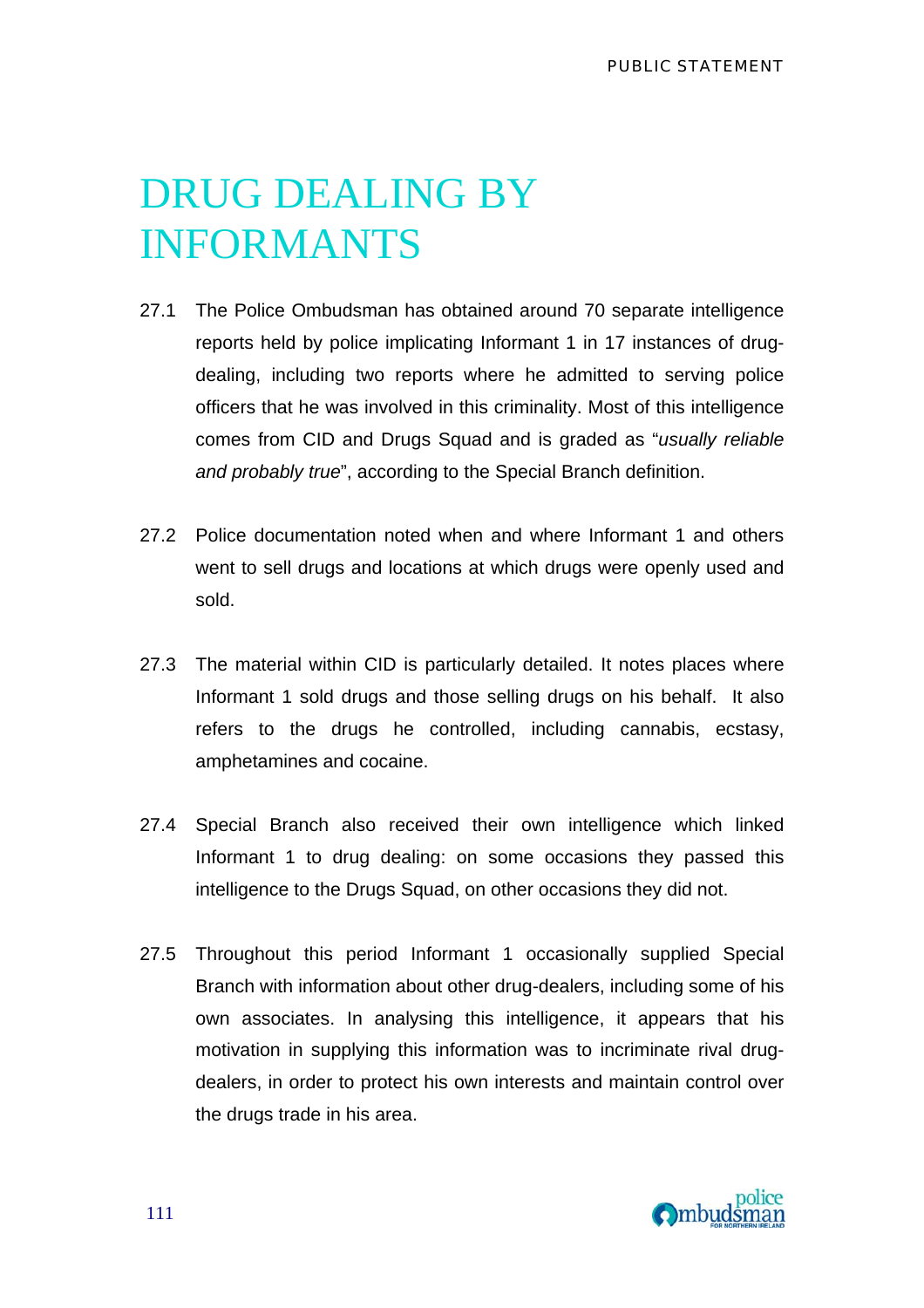#### Larne

- 27.6 Police Ombudsman investigators have recovered police intelligence dated July 1994 in which police stopped Informant 1's car at a hotel in Larne. In the car were Informant 1 and a number of his associates. Special Branch documentation does not note if anyone was searched or arrested when this car was stopped.
- 27.7 Police records show that in August 1994 Informant 1 told his handlers that the North Belfast UVF had taken control of drug-dealing in the hotel. He stated that the UVF were allowing local dealers to sell drugs on their behalf, and that Man O [a senior UVF figure] allowed this practice to continue on a trial-basis, as long as UVF members were not directly seen to be involved in drug-dealing themselves. There is no evidence that this information was ever passed to the Drugs Squad. In November 1994 Informant 1 was arrested, charged and convicted of drugs offences.
- 27.8 Intelligence indicates that Informant 1 was personally involved in drugdealing from 1994 onwards, and that he had effectively admitted this to his handlers.
- 27.9 In October 1994, an informant told his Special Branch handlers that Informant 1 and others were involved in the sale of drugs in North Belfast. This information was apparently passed to the Drugs Squad.
- 27.10 In February 2001, police discovered a pipe-bomb making factory in flats in North Belfast. During the same search, police also discovered a large cache of ecstasy tablets. Subsequently Informant 1 supplied information relating to the purpose of the pipe bomb factory.

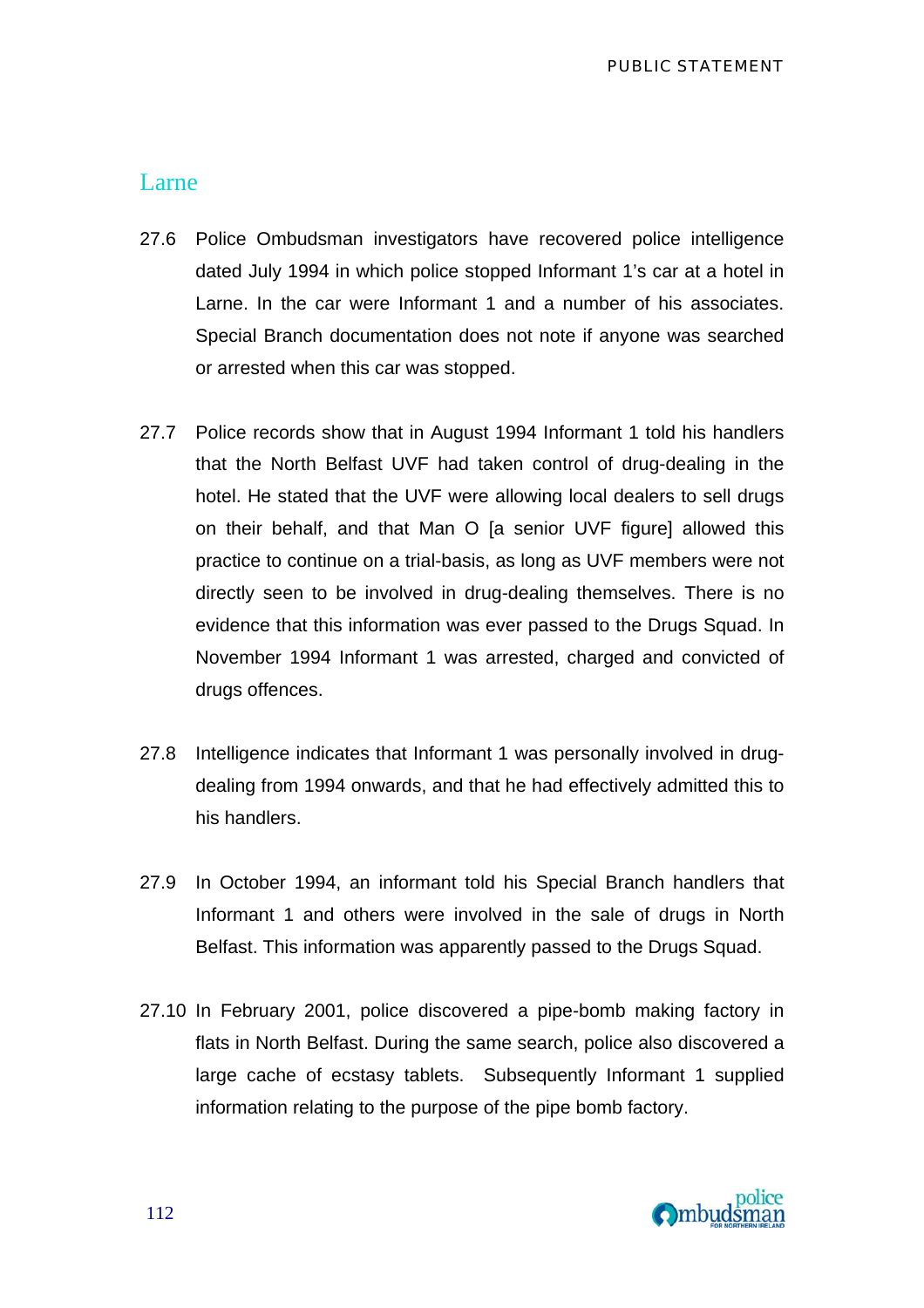27.11 In November 1999, Informant 1 had told Special Branch that his associate, another informant, was dealing in cannabis. In February 2002, police intelligence noted that an informant was now dealing cannabis for Informant 1, as Informant 1 had carried out a "punishment" shooting on him the previous year. The reason for the "punishment" shooting was that he had been buying drugs at a cheaper price from the UDA, instead of from Informant 1.

#### Police Ombudsman Interviews

- 27.12 The Police Ombudsman has interviewed a number of Special Branch officers in relation to Informant 1's apparent involvement in drugdealing.
- 27.13 The vast majority of them have said they were unaware of any intelligence implicating Informant 1 in drug-dealing. They said that if they had researched an individual on the CID intelligence system that could have compromised the informant's identity.
- 27.14 The Police Ombudsman does not accept this explanation, nor does she accept that the officers were ignorant of Informant 1's drug dealing.
- 27.15 The Police Ombudsman investigators have spoken to one Special Branch handler who has given an entirely different account. Detective Constable P was a handler for Informant 1 from 1996 to 2002. He said in interview that although Special Branch did not have direct access to the CID intelligence system, print-outs were forwarded to them to give them a picture of general criminal intelligence in their area.
- 27.16 Police Ombudsman investigators have spoken to a number of Drugs Squad officers to establish why police did not take a more pre-emptive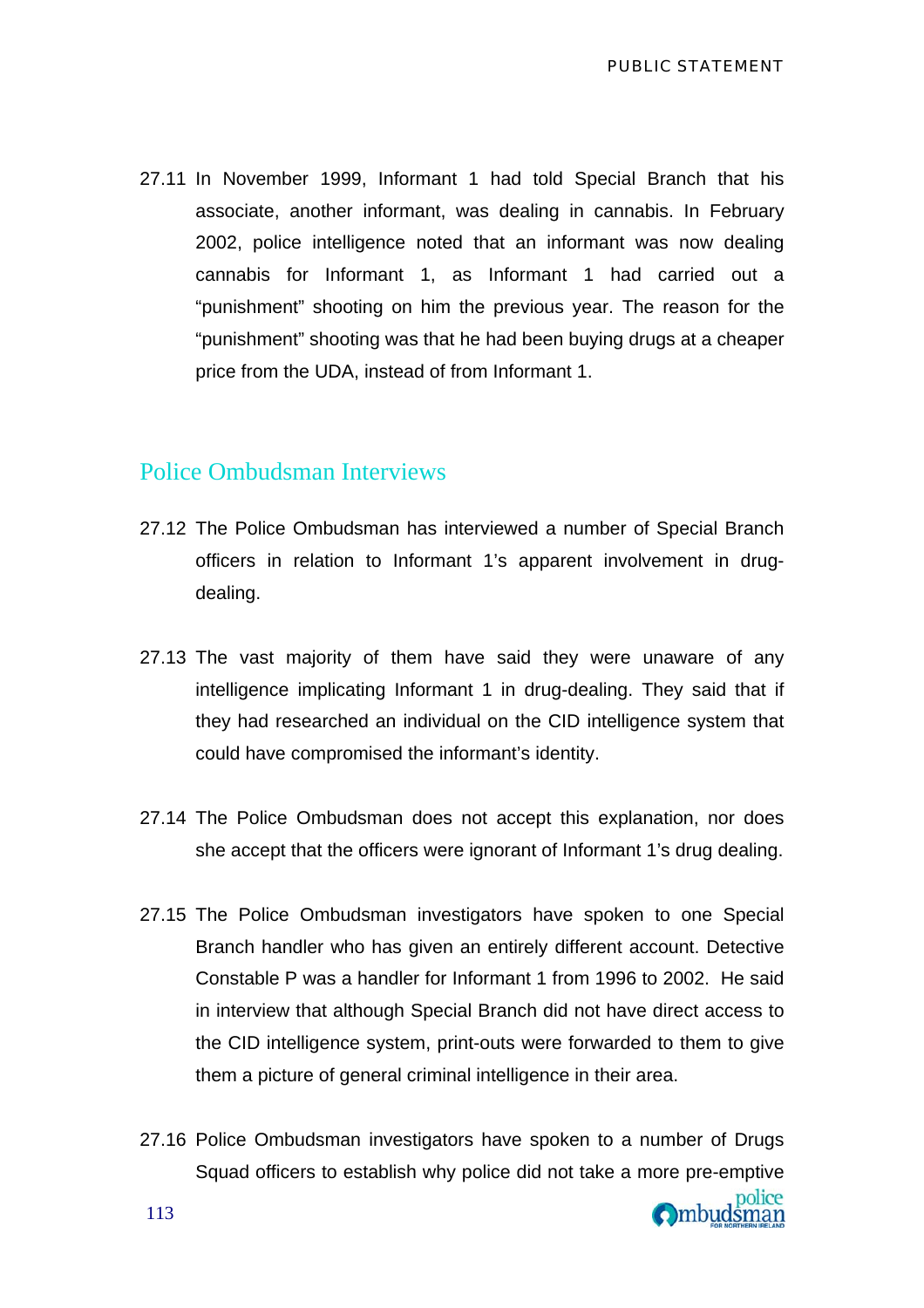role against Informant 1 in relation to his apparent drug dealing. Informant 1 was only prosecuted once for drugs offences when there was a wealth of intelligence implicating him in drug dealing.

27.17 They have said they were aware of Informant 1's probable involvement in drugs, but that their limited staff resources meant that they only targeted larger-scale drug dealers further up the supply chain.

#### Findings of the Police Ombudsman in Relation to Drug Dealing

- 27.18 Police documentation records that monies from drug operations formed a major part of the revenues of loyalist paramilitaries during this period. The failure by police to deal with this aspect of their criminality meant that this source of funding continued.
- 27.19 The Police Ombudsman considers that Special Branch deliberately disregarded most of Informant 1's involvement in drug dealing from 1994 onwards. This is collusion. Although police have high-grade intelligence that their informant was involved in drug dealing, his only related conviction was for the possession of drugs.

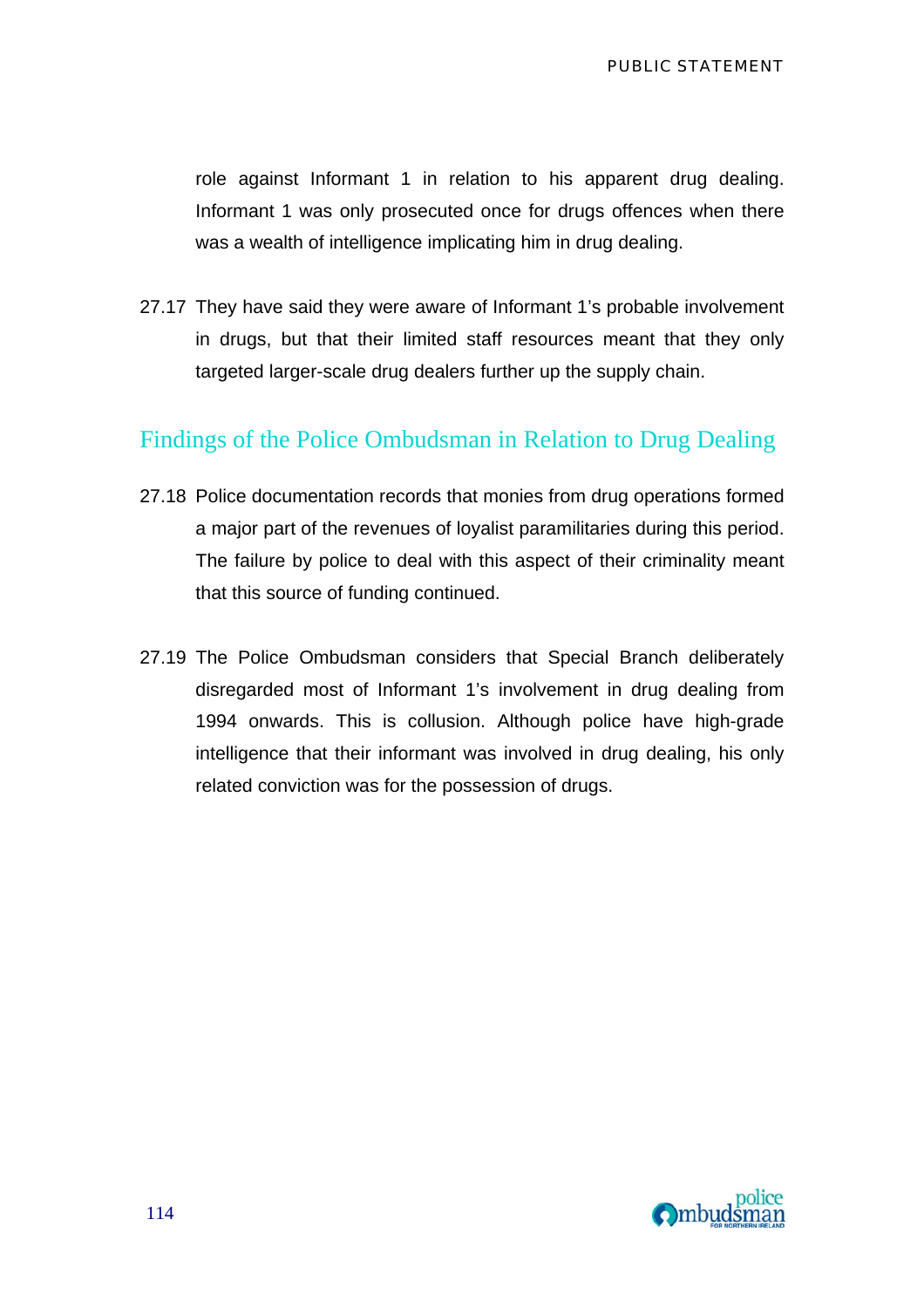# "PUNISHMENT" SHOOTINGS AND ATTACKS.

- 28.1 Apart from matters for which Informant 1 has been charged and convicted there is significant intelligence which indicates that, between 1991 and 2002, Informant 1 and his associates are alleged to have been concerned in up to ten separate punishment shootings and at least 13 punishment attacks.
- 28.2 Informant 1 is named by the victim of one of these punishment shootings in 1997 as having been involved in the attack. Bullet heads recovered were submitted for forensic analysis and the weapon was identified as having been used in a punishment shooting two days earlier.
- 28.3 Significantly the ballistic test also identified this weapon as the one used to murder Gerald Brady three years earlier in June 1994.
- 28.4 The victim of the shooting in 1997, who names Informant 1, subsequently withdrew his statement of complaint and the matter was not proceeded with.
- 28.5 Of the ten identified punishment shootings, on three occasions Informant 1 is named by others as having been directly involved in the incident. Of the remaining seven incidents, Informant 1 is suspected of having had some level of involvement. Of the thirteen punishment attacks Informant 1 is named as having direct involvement in eight of the identified incidents. In the remaining five incidents Informant 1 is suspected as having had some level of involvement.

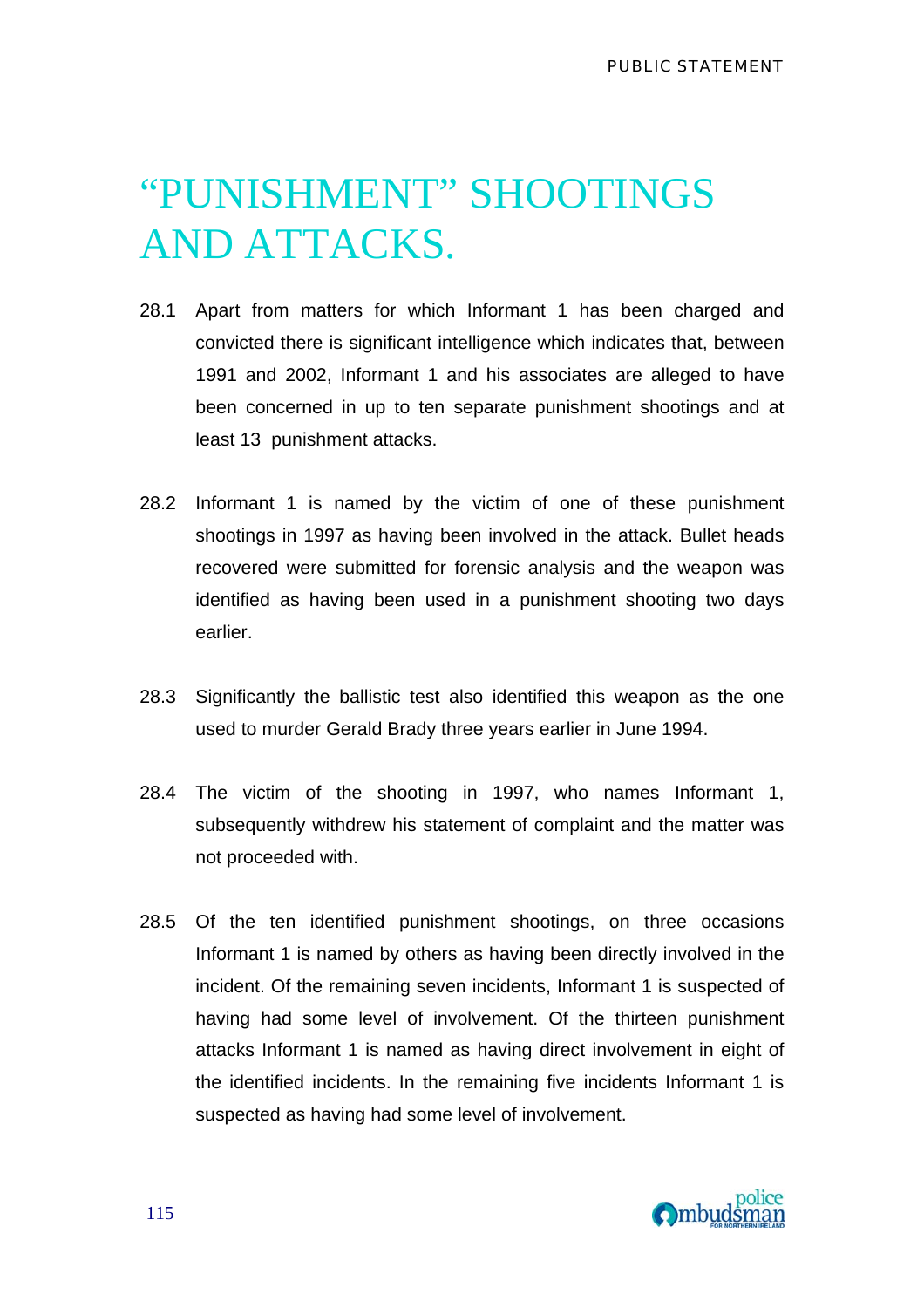## Finding of the Police Ombudsman in Relation to Punishments

28.6 There is no evidence that any action was taken by police in respect Informant 1's involvement in any matters referred to above.

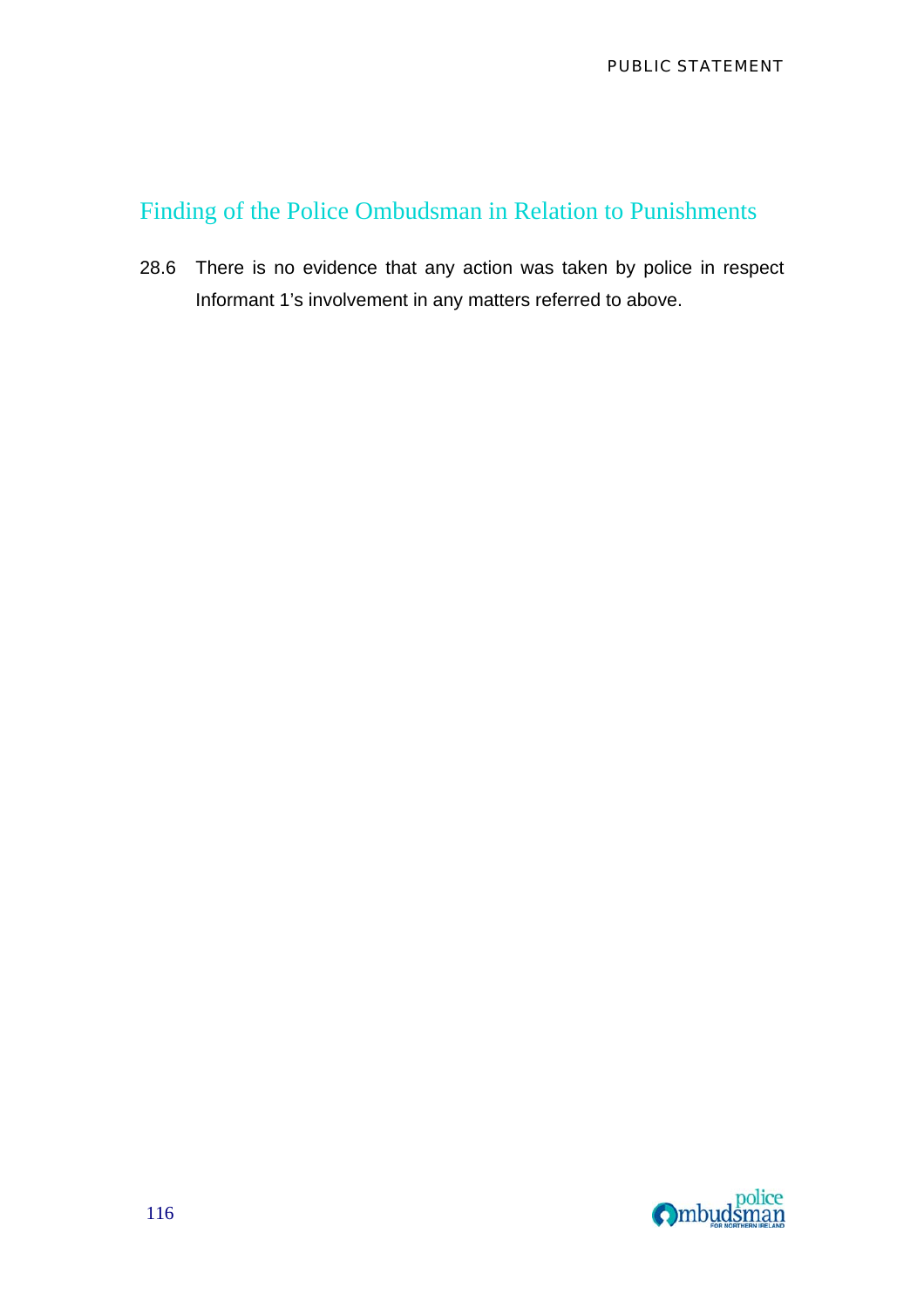# POSSESSION OF INFORMATION LIKELY TO BE OF USE TO **TERRORISTS**

- 29.1 Following his arrest in November 2000 for the murder of Thomas English, Informant 1's vehicle was searched and a piece of paper was recovered which had an address and a vehicle registration number on it. He was subsequently charged with the offence of possession of information likely to be of use to terrorists.
- 29.2 In interview Informant 1 stated that someone else had given him the car registration number, and that it was not in his handwriting. He stated that in the past he had provided details of cars acting suspiciously to a police officer. Informant 1 stated that he thought that he may have asked this officer to do a check on this vehicle.
- 29.3 The officer in question stated that at no time did informant 1 ask him to do a check on that particular vehicle, nor did he do a check on that particular vehicle.
- 29.4 Informant 1 was charged with the offence but a Direction of "No Prosecution" was issued by the Director of Public Prosecutions.
- 29.5 Informant 1's senior handler Detective Sergeant E prepared a confidential document, to be forwarded to the Director of Public Prosecutions in this case. In this report, Detective Sergeant E provided a favourable account of Informant 1's history as a source and states: "*The recent arrest was due to unavoidable and unfortunate circumstances which were not under his control. There were no sinister motives behind the possession of* [the] *vehicle registration number…. I am of the opinion that the* [he] *will be of great value in the future and he*  Ombudsman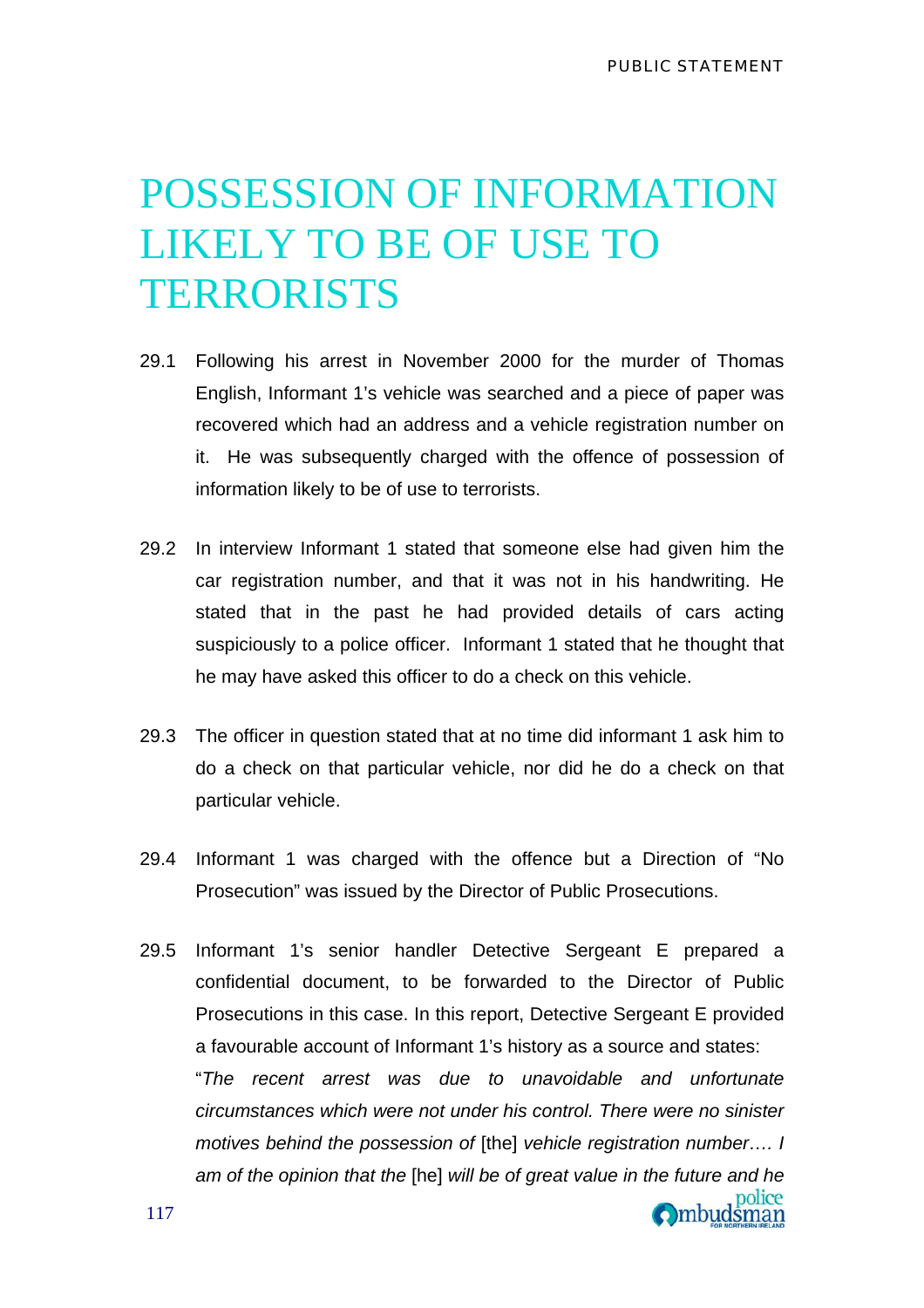*is aware that it was unavoidable circumstances which have resulted in his present circumstances*."

29.6 Detective Sergeant E's report is misleading. It does not mention that Informant 1 was arrested because he was a suspect for the murder of Mr Thomas English.

## Finding of the Police Ombudsman

29.7 The confidential document prepared for the court was misleading. In the absence of an explanation this is indicative of collusion.

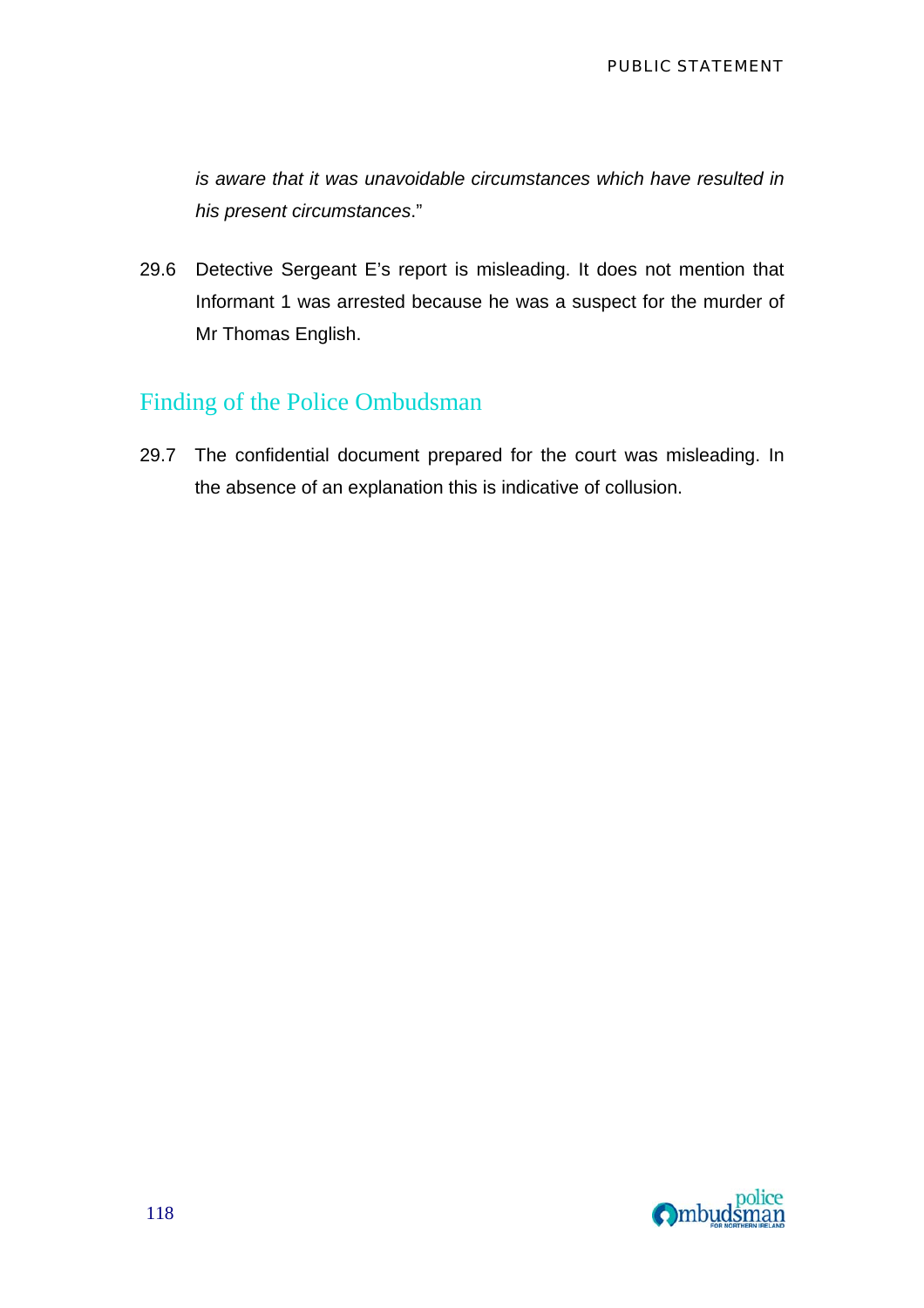## SECTION FIVE

# FINANCIAL ARRANGEMENTS - INFORMANT 1

- 30.1 In August 2003 the Police Ombudsman asked PSNI to produce a detailed schedule of all payments made to Informant 1, by way of any incentive, retainer, welfare or reward since his registration in May 1991. This request also sought all relevant supporting documentation for any authority for payment, and the method used for each payment.
- 30.2 PSNI supplied some material in relation to this request. However some material had never been recorded or had been destroyed.
- 30.3 Informant 1 was paid a regular monthly retainer and other payments between 1991 and 2003.
- 30.4 The police management of funds paid to informants / CHIS lacked any clear structure, was totally inadequate, lacked transparency and had no audit processes.
- 30.5 The Police Ombudsman discovered there were many anomalies including:
	- The absence of clear auditable financial records prior to April 2002;

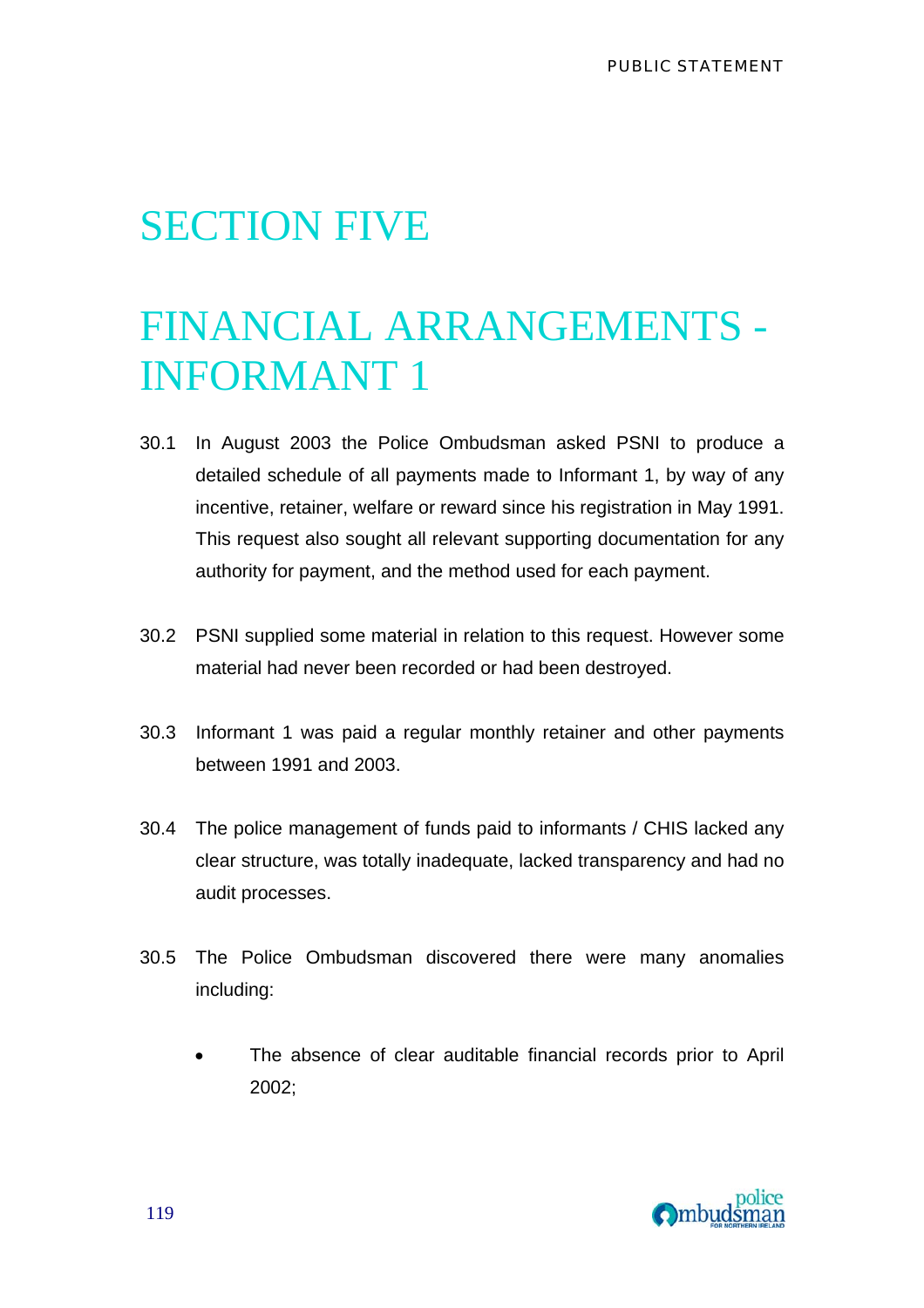- Discrepancies in the amounts of incentive payments which have made it difficult for Police Ombudsman investigators to carry out an accurate conclusive audit;
- Applications for payment exist only in relation to some payments prior to 1999. For example a payment of £10,000 was made to Informant 1 on one occasion. Nothing is known about why this payment was made, how it was paid, or who authorised it. Nor is there any record of any receipt for payment.
- There are discrepancies in the dates of meetings with the informant, in comparison to the dates that the finance was authorised for payment and believed to have been paid.
- There are only very limited records of any welfare or operational payments which may have been made. Informant 1 received a welfare payment of £1000 for some work which he allegedly needed to carry out. When asked whether the handlers had verified the claim made, they replied that no checks had been carried out.
- It has been impossible to verify actual amounts received by the informant. The Police did not have a policy requiring an informant to provide a receipt.
- 30.6 Notwithstanding these difficulties the Police Ombudsman made an assessment of the payments believed to have been made to Informant 1 covering the period 1991 to 2003. This assessment was made, in part, on an assumption that authorised retainers were paid on a monthly basis as indicated by police, except for the period when Informant 1 was in prison, despite the fact that some of these records

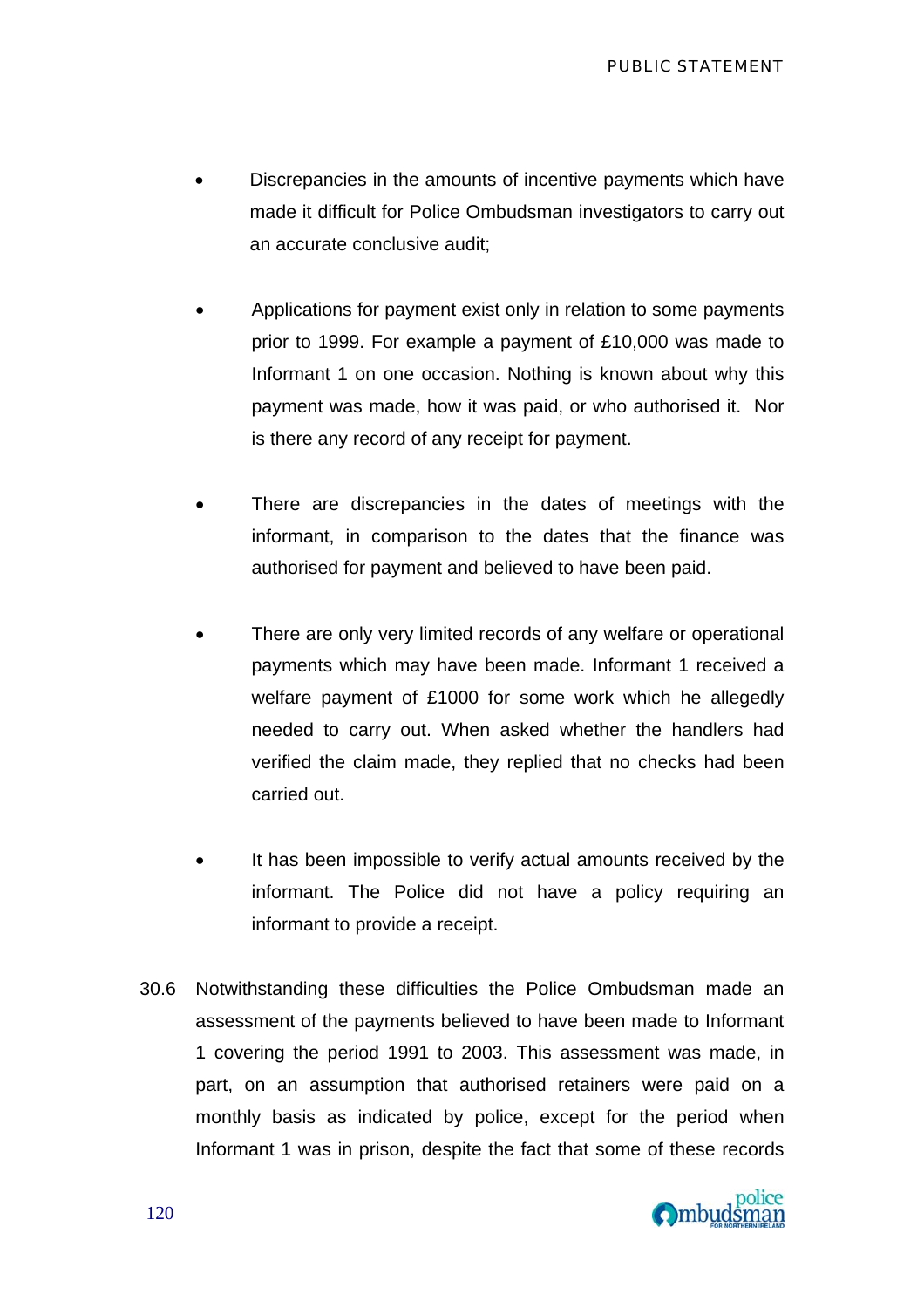were missing. Police are only able to confirm that a total of £ 22,500 was paid to Informant 1 up to and including 1998.

30.7 Police Ombudsman investigators have examined the official records provided by police and the computer records retrieved in the course of the investigation. It is concluded that the figures outlined below are a reasonable estimate of the payments received by Informant 1. It was estimated the total amount authorised for payment to Informant 1 was £79,840.

| Year  | <b>Retainers</b> | Incentive       | Operational     | Welfare         |
|-------|------------------|-----------------|-----------------|-----------------|
|       |                  | <b>Payments</b> | <b>Payments</b> | <b>Payments</b> |
|       |                  |                 |                 |                 |
| TOTAL | 34140            | 42000           | 1700            | 2000            |

## Findings of the Police Ombudsman in Relation to Financial **Arrangements**

- 30.8 The Police Ombudsman is most concerned that there could have existed a system for the payment of informants which was so lacking in proper accountability mechanisms.
- 30.9 The Police Ombudsman has seen no justification for the level of payments to Informant 1, whose alleged involvement in serious crime appears to have far exceeded any contribution which he may have made. There is also evidence to suggest that Informant 1 may have been abusing the system. On one occasion Informant 1 was paid a reward of several thousand pounds for information which he provided to Special Branch. He had provided intelligence that senior UVF members were going to target people for future attack. A car containing a number of senior UVF people was stopped, but no guns were found and no arrests ensued. An application was made for a reward for

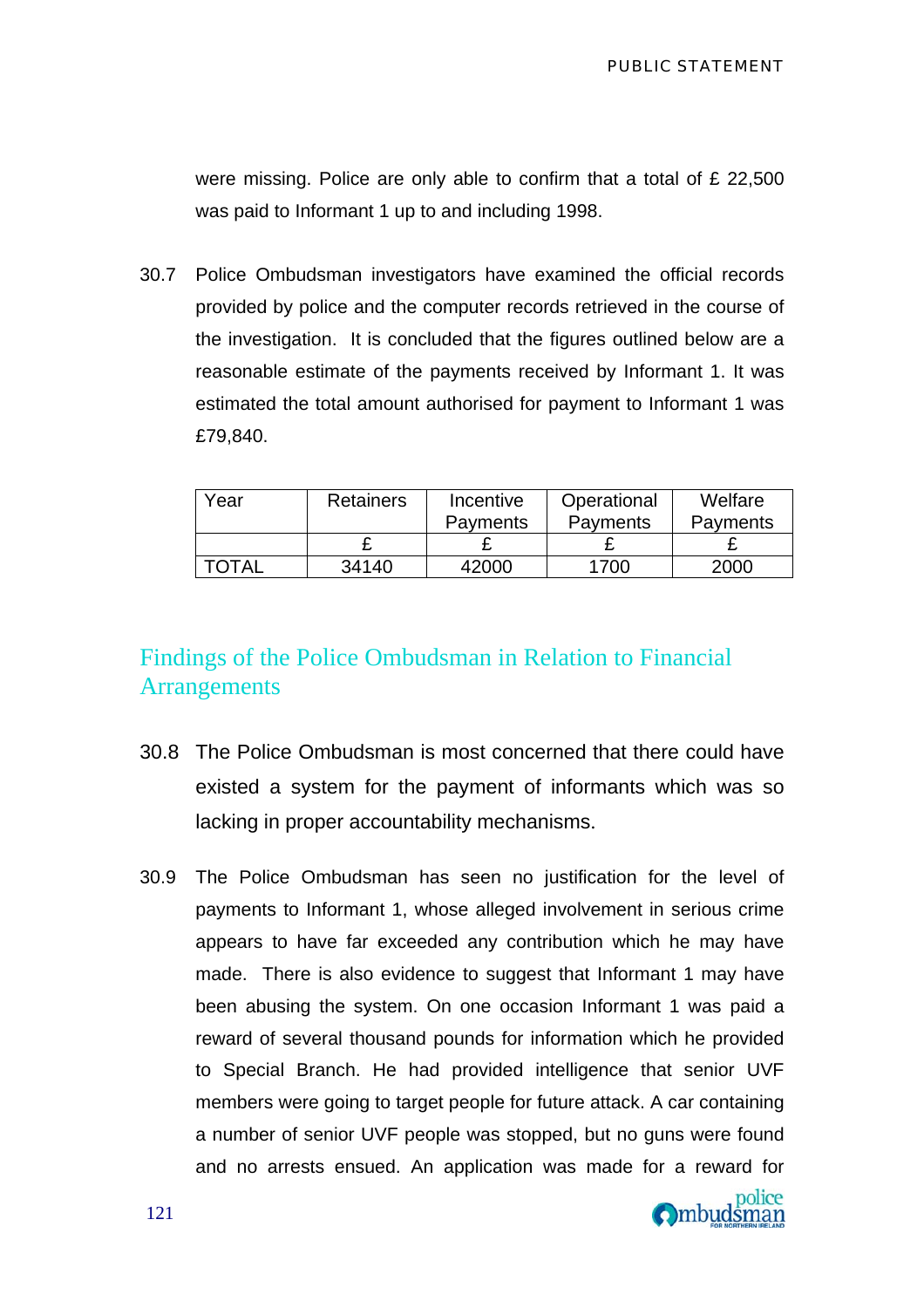Informant 1, but the application did not state that Informant 1 was one of the three people in the car when it was stopped. Nor did it state that the other occupants of the car were also informants.

30.10 The Police Ombudsman regards the financial arrangements for the payment of informants as a significant failure by RUC/PSNI management to provide a proper system of control of payments, and to arrange for proper audit of payments made.

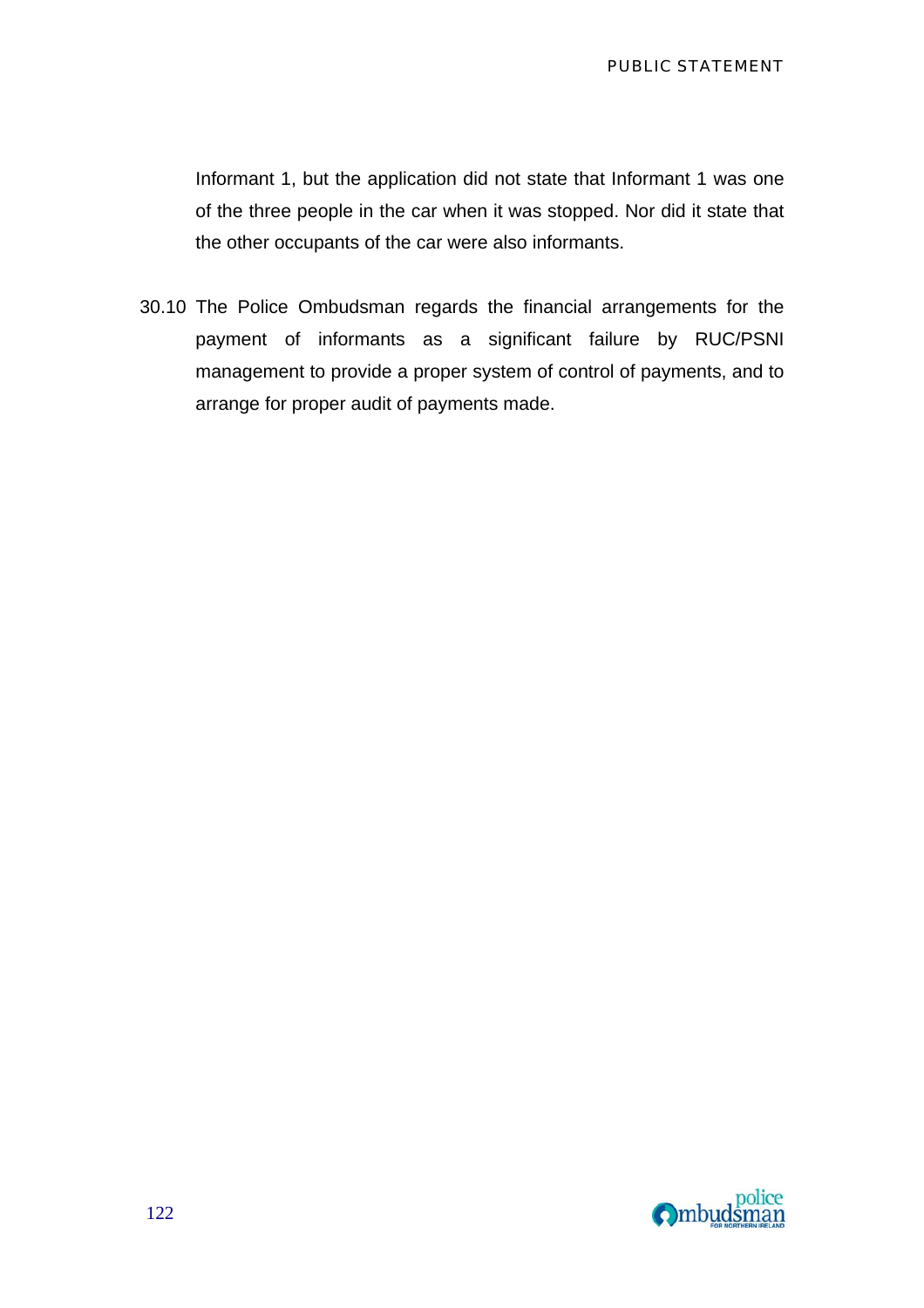## SECTION SIX

# INFORMANT HANDLING, SUPERVISION AND MANAGEMENT

- 31.1 It is accepted by the Police Ombudsman that intelligence does not, in itself, confirm wrongdoing. The purpose of this element of the investigation was to determine whether police had complied with the rules relating to the use of informants, and the intelligence provided by them, and also to determine whether the investigative opportunities deriving from such intelligence had been exploited.
- 31.2 The mechanisms by which the failings of informant and intelligence handling in this Report should have been either prevented or detected at an early stage, did not exist within the RUC Special Branch. Those mechanisms should have involved clear and effective policies for the handling of informants, combined with proper and regular training and effective intrusive management.
- 31.3 Informant handling is a sensitive and important task. Mechanisms did exist and were used by police forces in the rest of the United Kingdom (These were known as the Home Office Guidelines). They were not specifically designed for the purpose of terrorist informants. Nevertheless they would have provided a structure within which there would have been regular assessment of informants, clearly defined and auditable processes for intelligence handling, annual reviews of their contribution and situation, and control over any notified future occasions on which an informant was permitted to engage in crime.

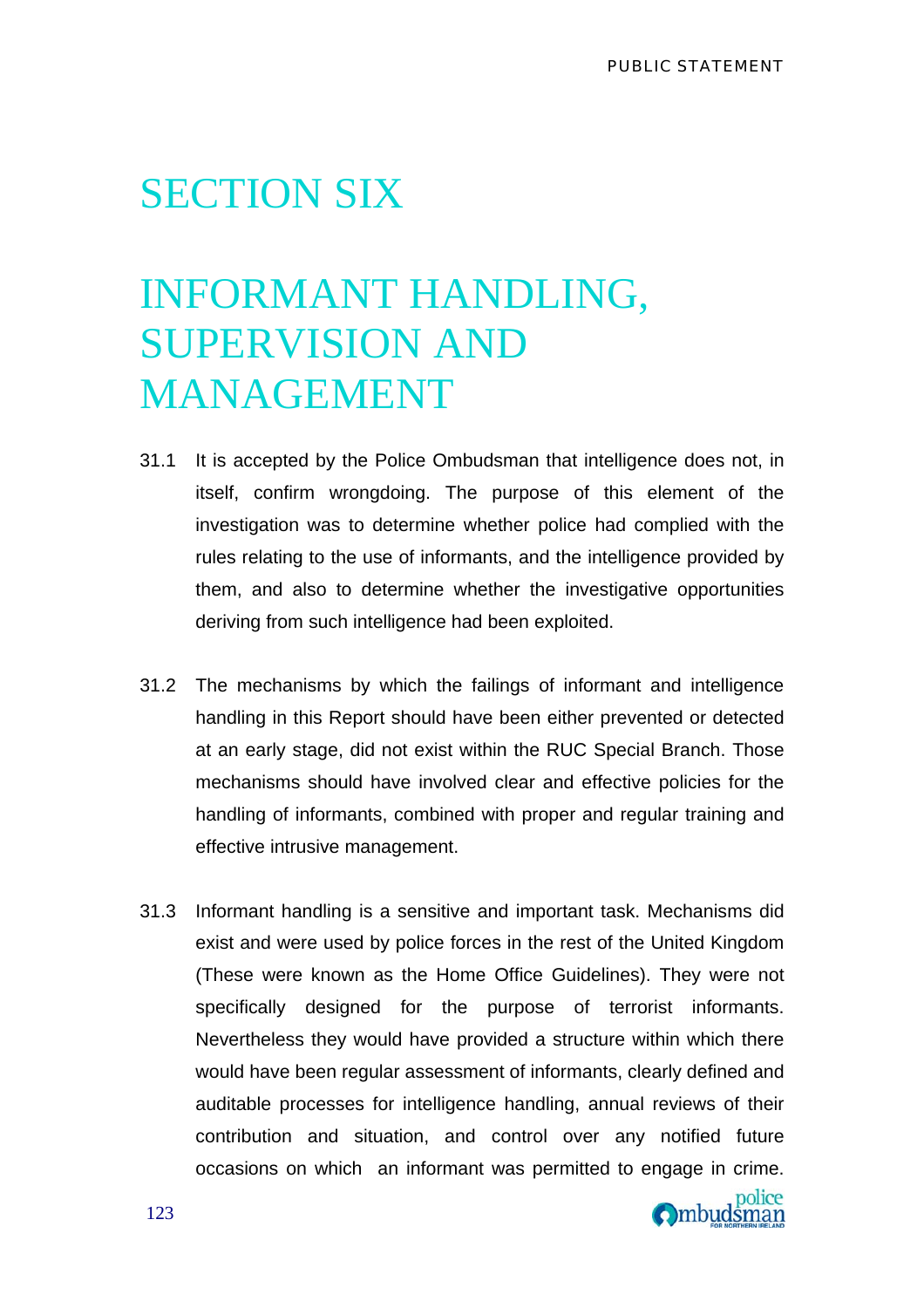This was the process known as "participating informants," through which informants could be authorised, within defined limits, to engage in crime.

- 31.4 This system was used by RUC/PSNI CID, to some extent, prior to 2000.
- 31.5 The rules for participating informants were as follows:
	- 1. the police must never use an informant to encourage another person to commit a criminal offence;
	- 2. the police should not mislead a court about an informant's role in the commission of a criminal offence, particularly where the informant had more than a minor role in the criminal act;
	- 3. No member of a police force, and no police informant, should counsel, incite or procure the commission of a crime;
	- 4. Where an informant gives the police information about the intention of others to commit a crime in which they intend that he shall play a part, his participation should be allowed to continue only where:
		- i. He does not actively engage in planning and committing the crime;
		- ii. He is intended to play only a minor role; and
		- iii. His participation is essential to enable the police to frustrate the principal criminals and to arrest them,

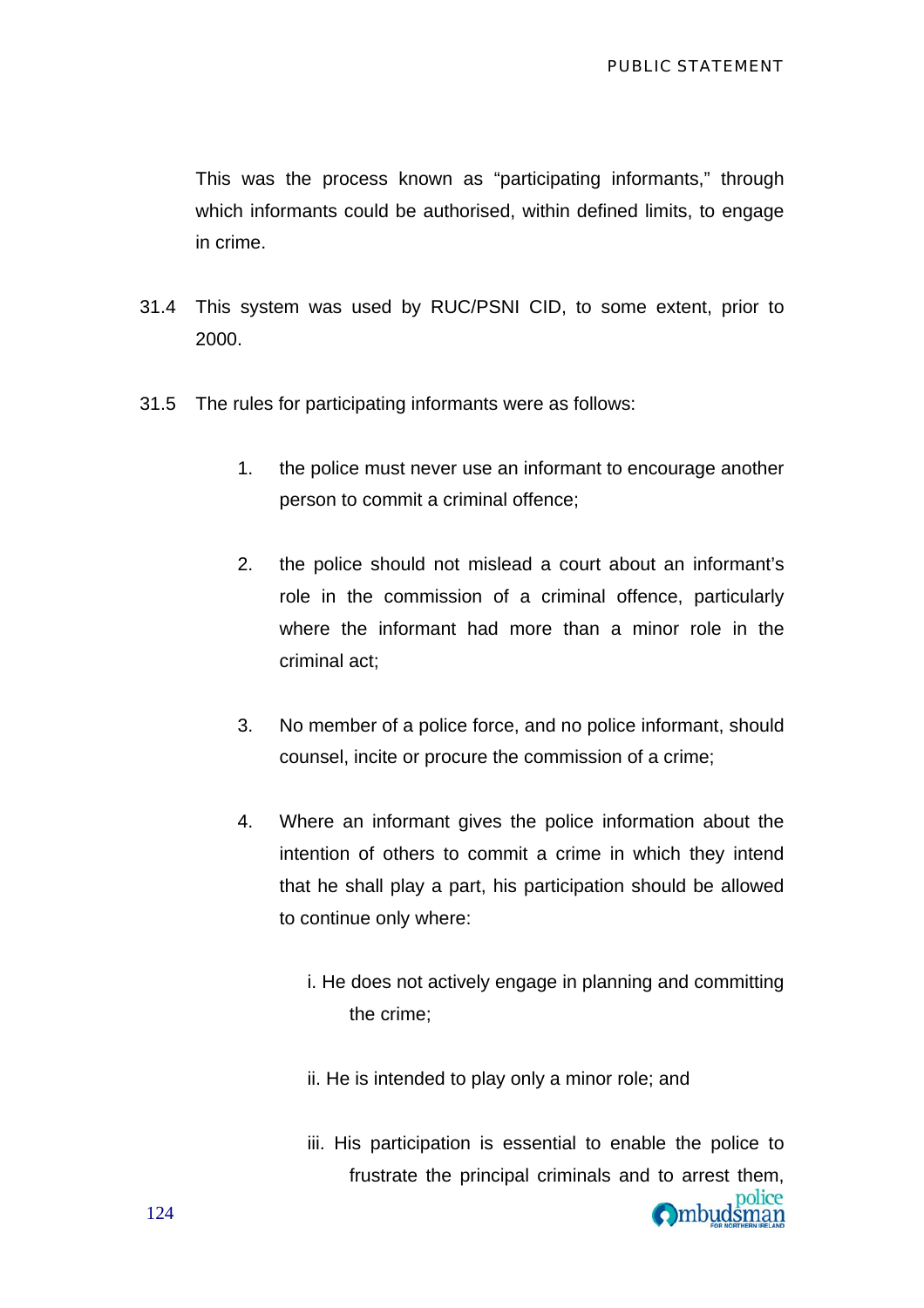(albeit for lesser offences such as attempt or conspiracy to commit the crime, or carrying offensive weapons) before injury is done to any person or serious damage to property.

- 5. The need to protect an informant does not justify granting him immunity from arrest or prosecution for the crime if he fully participates;
- 6. Where an informant has been used, who has taken part in the commission of a crime for which others have been arrested, the prosecuting solicitor, counsel, and (where he is concerned) the Director of Public Prosecutions should be informed of the fact and of the part that the informant took in the commission of the offence, although, not necessarily of his identity.
- 31.6 These rules were not applied by RUC Special Branch. Officers have stated that in the context of terrorism, they were "*unworkable".*  Attempts were made in the early 1990s to devise a satisfactory system, and approaches were made to Government for the adoption of a more flexible approach to terrorist informant handling. Government did not respond positively to those approaches.
- 31.7 The Police Ombudsman has not been provided by the PSNI with any documentation which would indicate that any Special Branch informant whose activities were examined during this investigation, were given participating informant status by the RUC or PSNI for any of the crimes the investigators have examined. These include the suspected crimes of membership of a proscribed organisation and directing terrorism. Over the years informants were allegedly involved in a number of intelligence led operations managed by senior officers, in relation to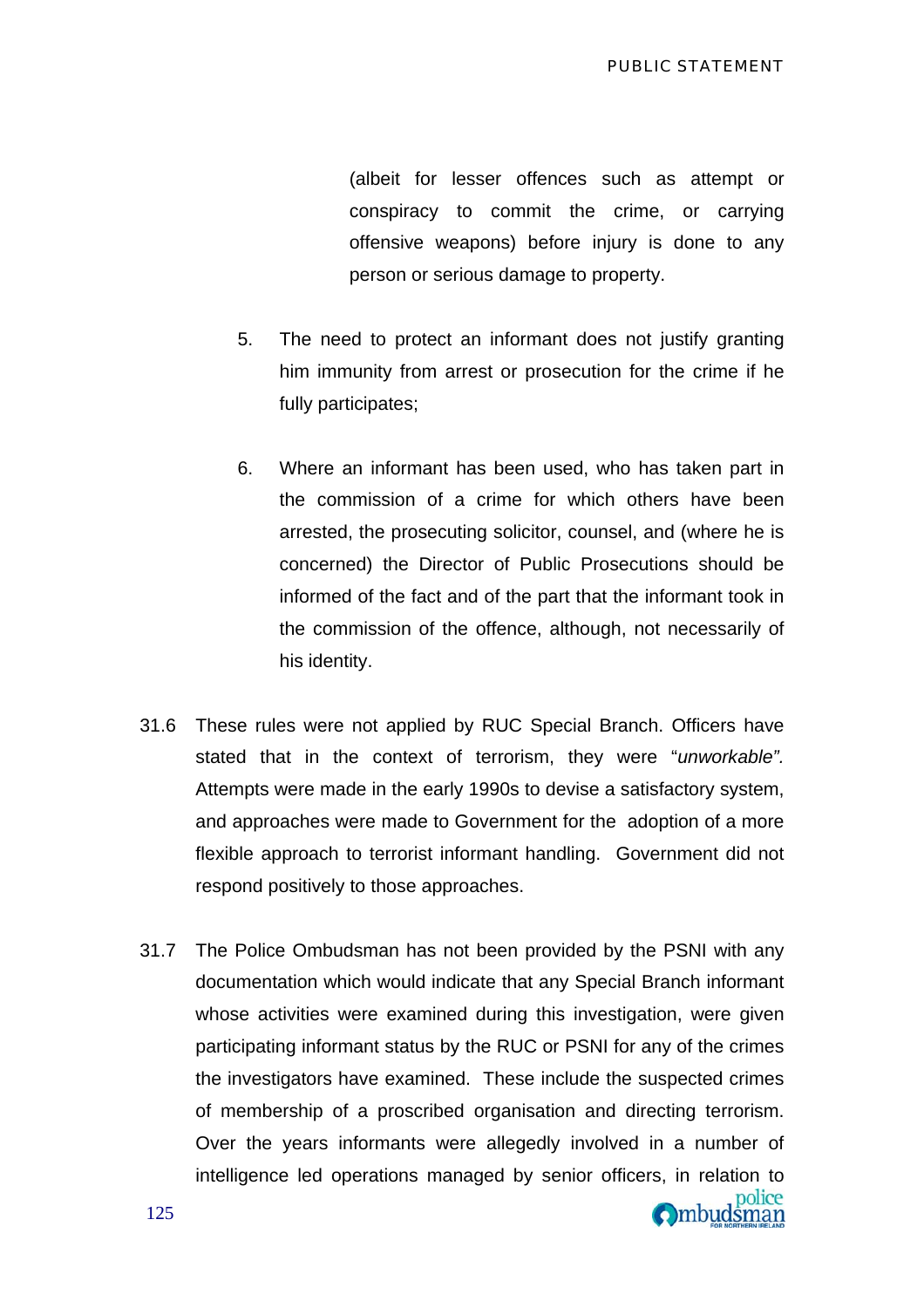situations in which the informants allegedly committed offences such as hijacking, unlawful imprisonment, possession of firearms and of explosives. For all of these offences there is no record of Participating Informant status being granted.

- 31.8 The Assistant Chief Constable Crime Department has told the Police Ombudsman that a system for the authorisation of participating informants was developed by the RUC for Special Branch in 2001.
- 31.9 When information was received, Special Branch officers determined what intelligence should be disseminated to CID or Uniform police on a day-to-day basis. When there had been a terrorist murder, it was the responsibility of local Special Branch officers to liaise with the CID investigation team, to provide them with relevant information which could assist their enquiries. The Police Ombudsman has seen intelligence, which should have been passed to CID officers investigating murders, which was deliberately not passed to them, and was marked "*No Downward Dissemination"*.
- 31.10 When it became necessary to arrest or charge an informant the Walker Report provided that this should only be done in the case of "*planned arrests".* In accordance with the following rules; it must be

"*cleared with Regional Special Branch to ensure that no agents of either RUC or Army are involved. A decision to arrest an agent must only be taken after discussion between Special Branch and CID. If agreement is not possible the matter will be referred to Assistant Chief Constable level. The charging of an agent must be the result of a conscious decision by both Special Branch and CID in which the balance of advantage has been carefully weighed*."

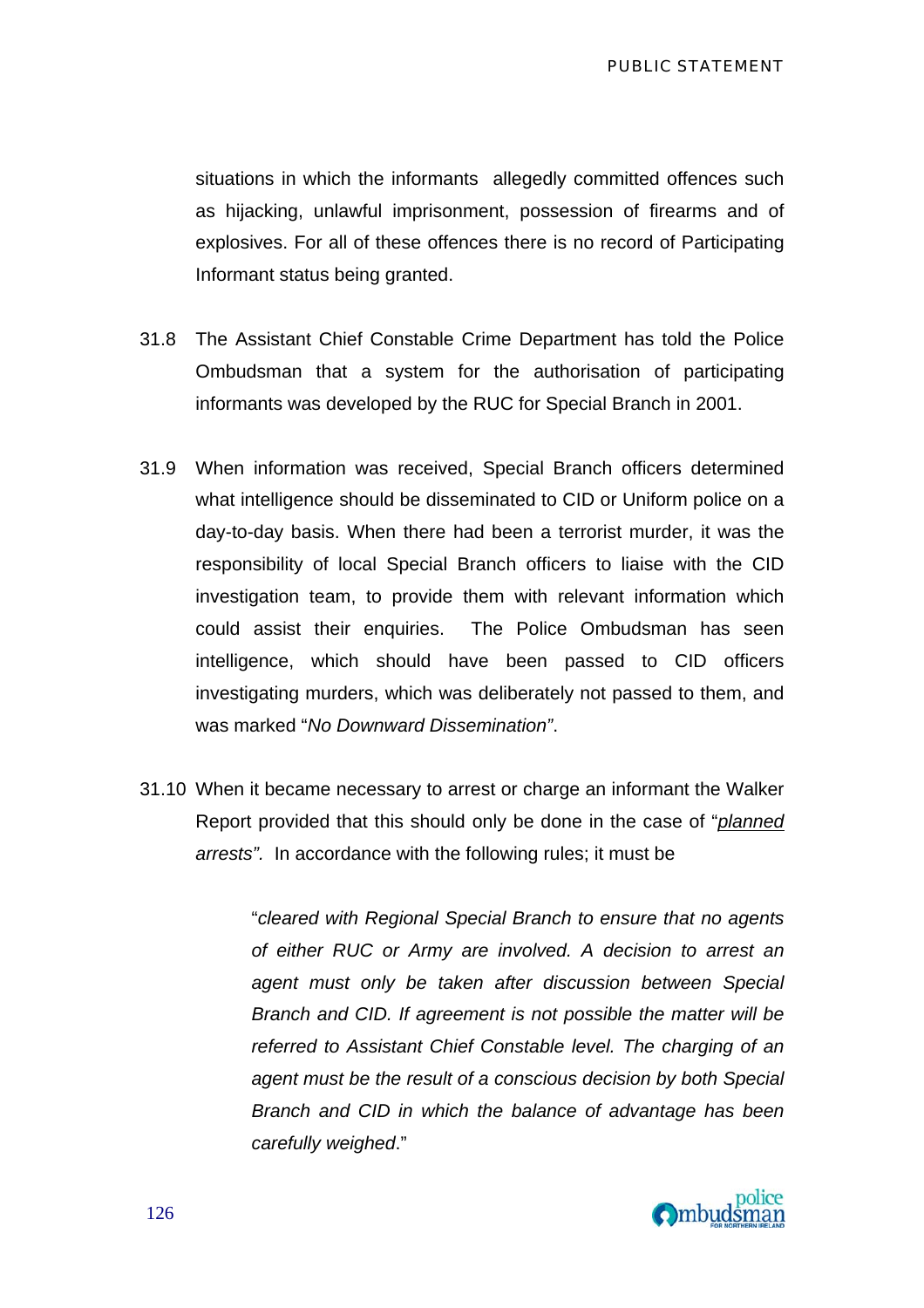- 31.11 RUC rules provided also that :
	- 1. Police officers should record as much intelligence as possible on official documentation since intelligence '*held in an officer's memory'* was unlikely to be properly exploited;
	- 2. Until 1995, CID "*agents"* who were members of "*subversive organisations*" should be handed over to Special Branch or, where this was not possible, they should be jointly handled by Special Branch and CID.
	- 3. Special Branch had primacy over CID in terms of joint handling of paramilitary informants, until 1995 when CID officers ceased to handle paramilitary informants.
	- 4. Officers should assess the continued employment of their sources in the light of the information available at the time.
- 31.12 In 1997 the RUC adopted new rules for the "Management and Use of Informants," modelled on rules produced by the Association of Chief Police Officers [ACPO] in 1995. A former Assistant Chief Constable told the Police Ombudsman in 2003 that Chief Officers of the RUC made a decision, in 1997, that Special Branch should be excluded from the operation of these rules. In 1998 a document was produced for the Patten Independent Commission on Policing, stating that all the rules did apply to Special Branch. This clearly was not the case. The evidence from officers is that there was no change in Special Branch practice until 2000.
- 31.13 On 25 September 2000, the Regulation of Investigatory Powers Act 2000 [RIPA] came into effect. Under the Act informants are referred to as "*Covert Human Intelligence Sources*" [CHIS]. In August 2002 a Ombudsman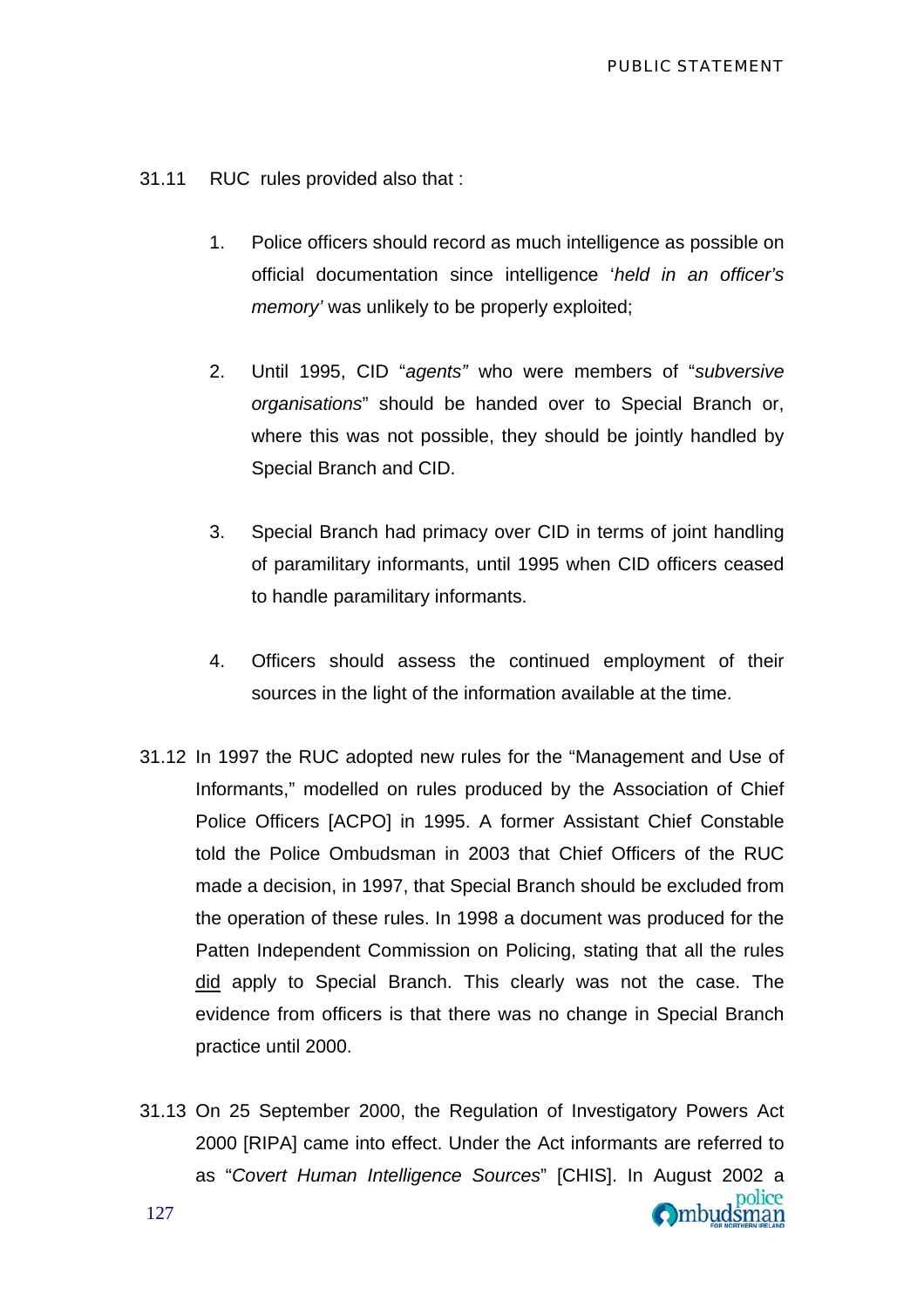*"Covert Human Intelligence Sources: Code of Practice*", came into force in accordance with the Act.

31.14 The Regulation of Investigatory Powers Act also established the Office of the Surveillance Commissioners. Amongst the responsibilities of the Surveillance Commissioners is the review of the practices and procedures used, and the records kept in connection with the authorisations, review, cancellation and risk assessment of CHIS.

### Special Branch Non-Compliance with the Regulation of Investigatory Powers Act 2000

31.15 The first three Authorisations for Informant 1 under the Regulation of Investigatory Powers Act did not give a balanced account of Informant 1's conduct as a source. They stated;

 "*As far as can be ascertained the CHIS is not currently involved in criminality*"

- 31.16 In the early stages of this investigation, the Police Ombudsman had immediate concerns about the Special Branch management of Informant 1 and drew them to the attention of the Surveillance Commissioner.
- 31.17 An inspection was carried out for the Surveillance Commissioner, and a report was prepared dated 04 October 2003, which examines the police handling of Informant 1 under RIPA. The report found that Special Branch failed to meet National Minimum Standards, and failed to take into account intelligence about Informant 1's own criminal conduct. It noted a number of deficiencies in the management of Informant 1 and it makes the following observations:

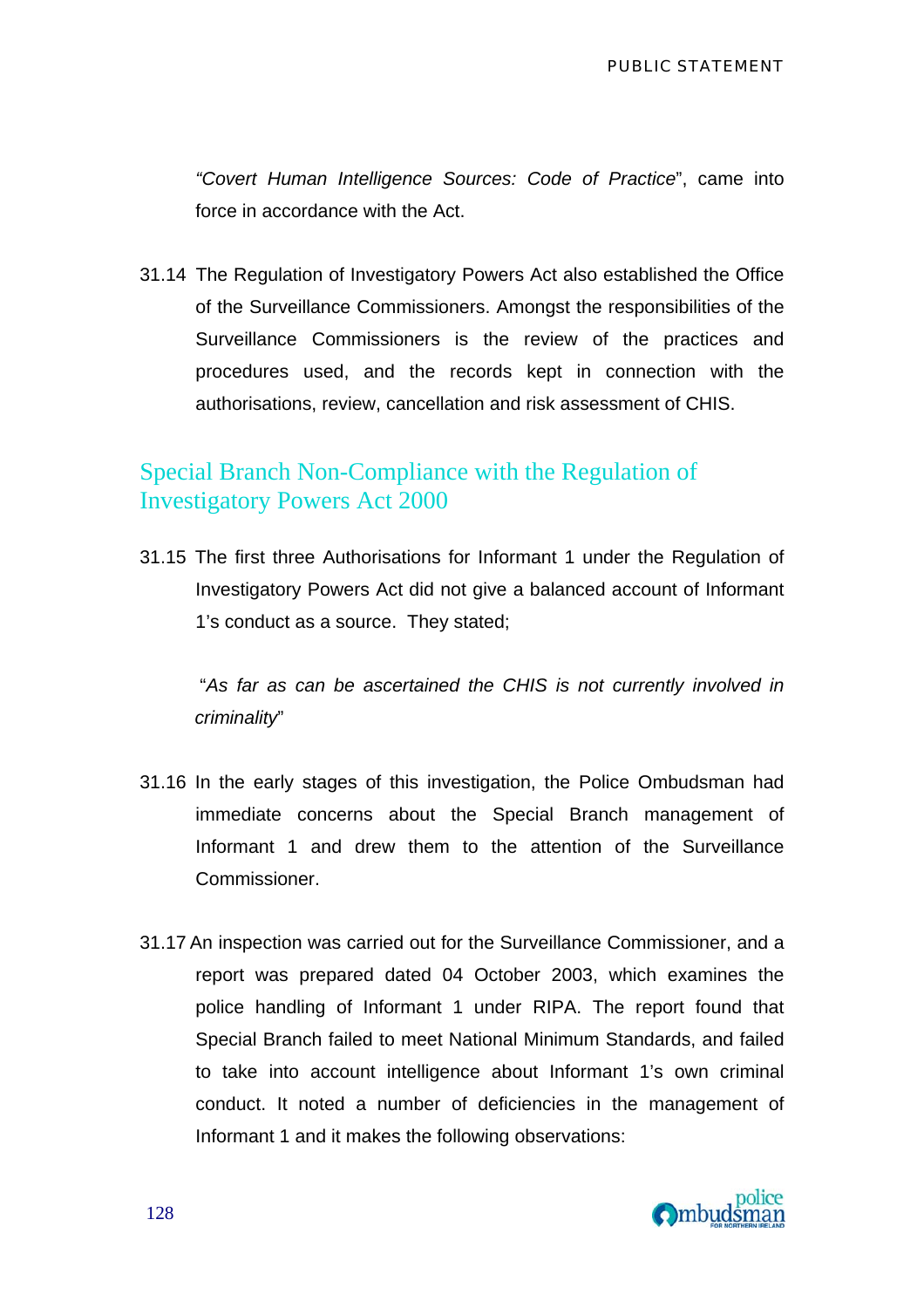- *"This CHIS is a high risk source and the management process has not been documented to the standard required.*
- *There is a failure to document regular reviews taking into consideration the position of the CHIS in a terrorist organisation and the criminal intelligence regarding his own conduct.*
- *There has been failure to ensure that the use and conduct of this source has been considered at Chief Officer level.*
- *There has been a failure to secure and preserve original material from contacts or meetings between handlers and source.*
- *There has been a failure to follow the ACPO/HMC&E Manual of Minimum Standards in relation to CHIS..."*

### Findings of the Police Ombudsman in Relation to Informant Handling, Supervision and Management

- 31.18 There is evidence of non-compliance by some CID officers with the requirements for the handling of informants. The CID handling of some informants was, on occasion, quite bizarre. Informant 1 was never a registered source for CID and his relationship with his CID handlers was totally inconsistent with RUC requirements for CID handling at the time. PSNI have provided no evidence of sufficient management of the informant handling activities of these officers.
- 31.19 The Police Ombudsman has not been provided by PSNI with any annual review of informant 1 between 1991 and 1999. The four reviews which were carried out under the requirements of the Regulation of Investigatory Powers Act did not reflect the level of criminality in which Informant 1 was alleged to be involved. They are inaccurate, misleading and do not enable any proper review of the continued employment of Informant 1 by the RUC/PSNI.

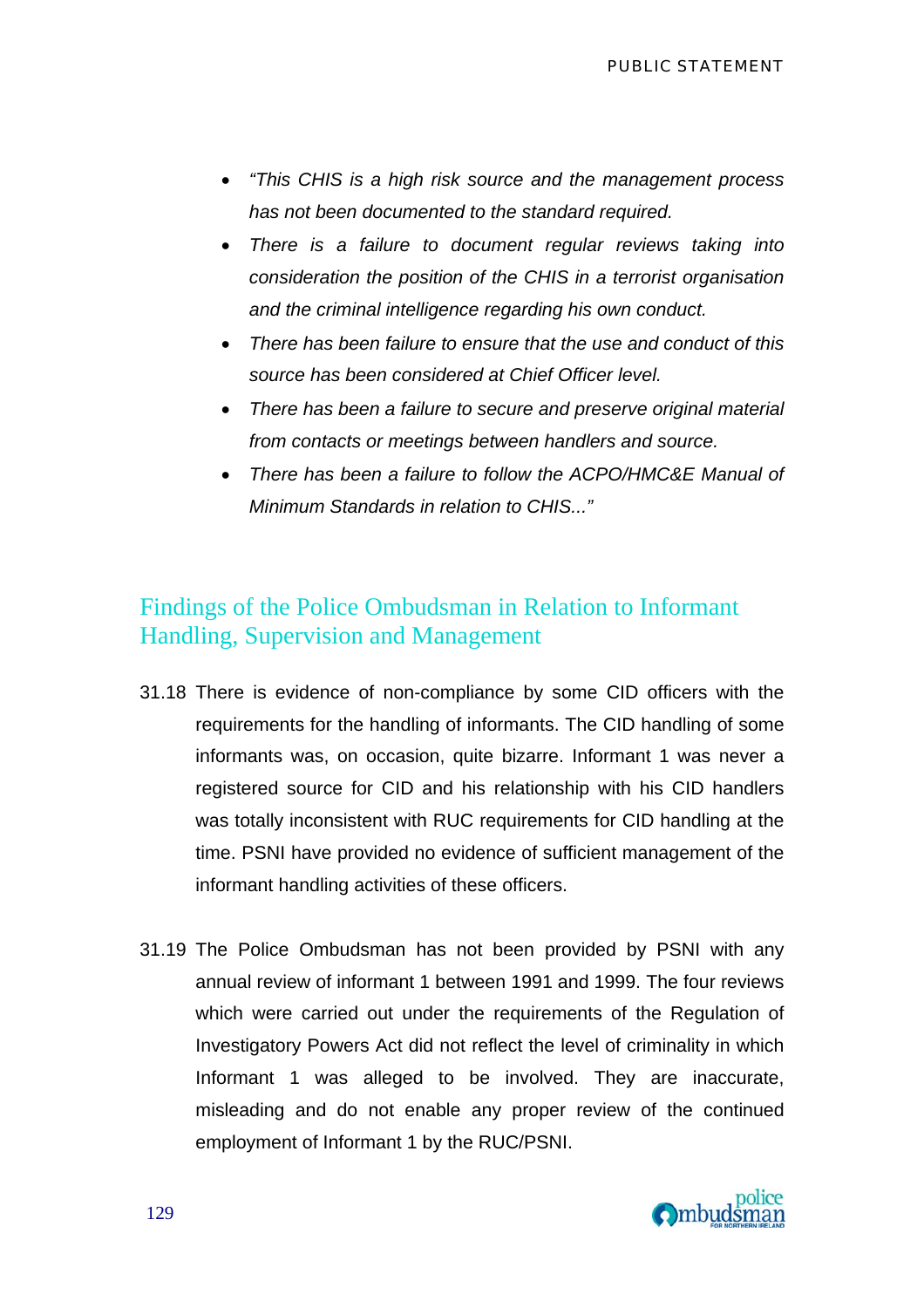- 31.20 The PSNI Special Branch have provided no clear documentation indicative of the fact that senior officers properly supervised the handling by junior officers of informants. In particular senior officers within Special Branch did not use the process of Participating Informant status to regulate the activities of informants engaged in crime so as to ensure that they complied with the Home Office Guidelines. In 1997 a decision was made by Chief Officers that the RUC's own document on "The Management and Use of Informants" would not apply to the handling of Special Branch informants.
- 31.21 Whilst it is accepted that the Home Office Guidelines did not support the complex policing created by the different security situation of Northern Ireland*,* nevertheless they should not have been ignored. There should have been a system of management, based on clearly articulated policy, which regulated the activities of Special Branch. This did not exist. In the absence of policy, officers operated in a difficult environment on what appears to have been a case by case approach.
- 31.22 Despite the work done in 1998 the reality was that there was limited policy and little training provided to Special Branch officers in relation to the Regulation of Investigatory Powers Act prior to 2003, to enable them to carry out the various functions which attach to the running of informants and the gathering, management and use of intelligence.
- 31.23 The PSNI have provided no evidence of any effective intrusive management or supervision of informant handling matters by the Chief Officers with responsibility for Special Branch.
- 31.24 The RUC did not prepare properly for the introduction of the Regulation of Investigatory Powers Act. Despite the introduction of new procedures for the overall management of sources, it is clear that some police<br> **O**mbudsman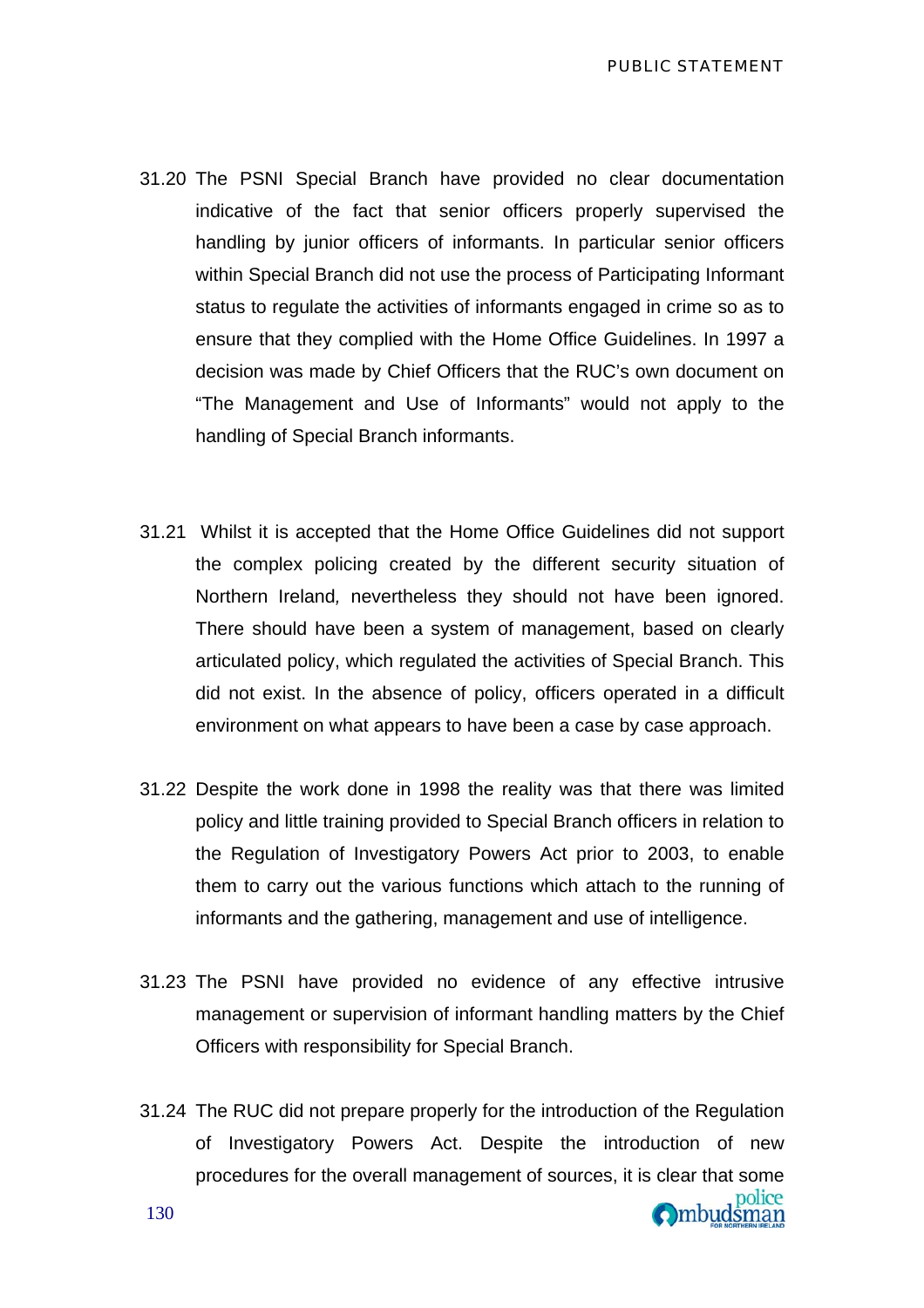RUC / PSNI Special Branch officers failed to comply with the Regulation of Investigatory Powers Act in their handling and management of Informant 1 from 2000 to 2003.

- 31.25 The Special Branch documentation of Informant 1 under the Regulation of Investigatory Powers Act is selective, biased, and misleading, and it includes statements that are manifestly untrue.
- 31.26 The report by the Surveillance Commissioner in October 2003 found that Special Branch failed to meet National Minimum Standards, and failed to take into account intelligence about Informant 1's own criminal conduct. The previous report, in February 2003 had stated that ,

*"The majority of CHIS are working for Special Branch and are well handled and controlled*"

31.27 Prior to 2003 some RUC/PSNI Special Branch officers facilitated the situation in which Informant 1 was able to continue to act as a senior figure in the UVF, despite the availability of extensive information as to his alleged involvement in crime. Informant 1, by virtue of his alleged rank in the UVF, must have been engaged in the direction of terrorism and must have known that he was not being dealt with for crime. Some RUC/PSNI officers, at all levels, were complicit in the failure to deal appropriately with Informant 1, both by way of criminal investigation and by dispensing with his services as an informant.

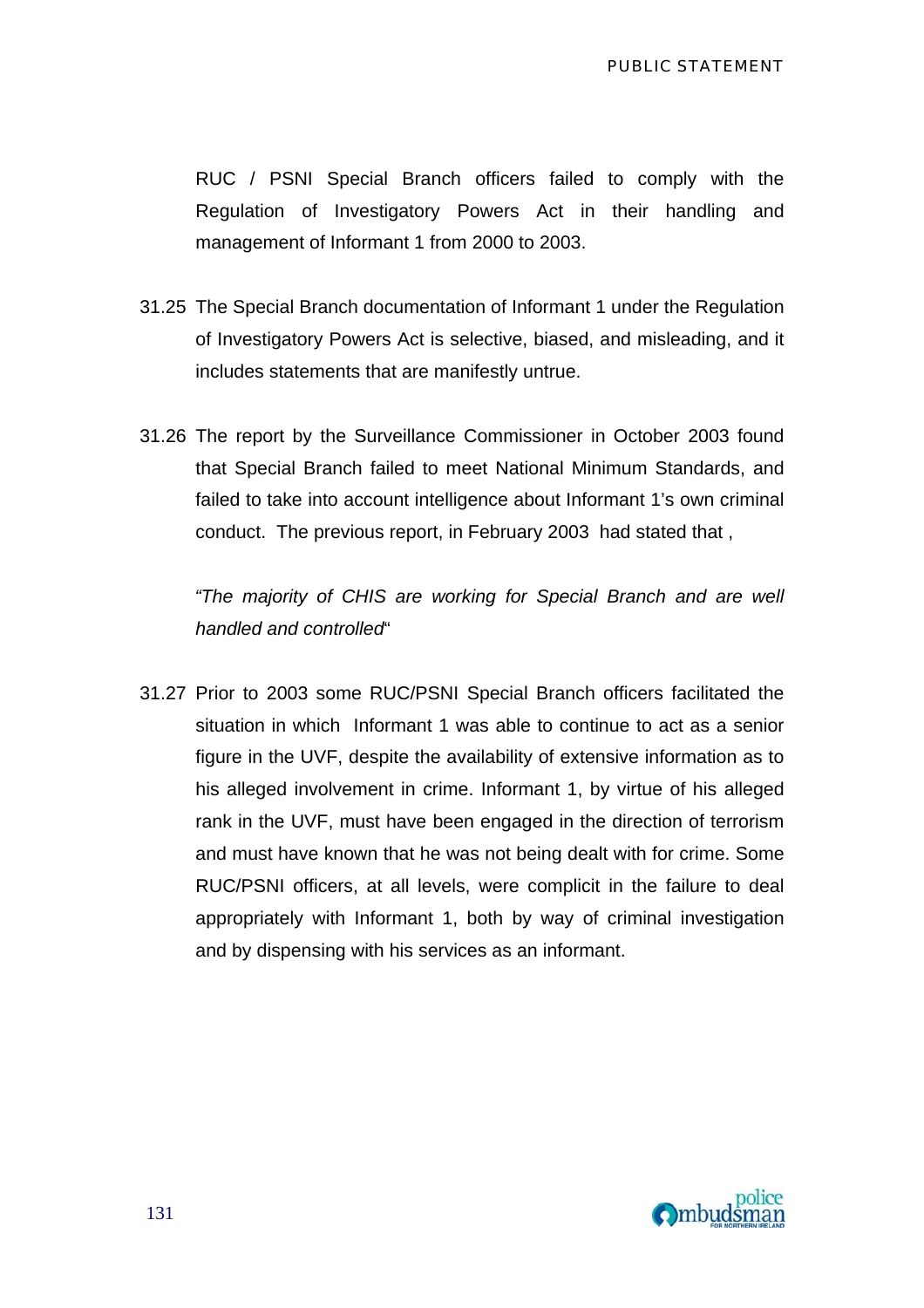# SECTION SEVEN

# **COLLUSION**

- 32.1 In his Stevens 3 Report Lord Stevens defined collusion as *"the wilful*  failure to keep records, the absence of accountability, the withholding *of intelligence and evidence, the extreme of agents being involved in murder.."*
- 32.2 In his reports on his Collusion Enquiries into the deaths of Patrick Finucane, Robert Hamill, Rosemary Nelson, and Billy Wright, Judge Cory states that:

*"the definition of collusion must be reasonably broad… That is to say that army and police forces must not act collusively by ignoring or turning a blind eye to the wrongful acts of their servants of agents, or supplying information to assist them in their wrongful acts, or encouraging them to commit wrongful acts. Any lesser definition would have the effect of condoning or even encouraging state involvement in crimes, thereby shattering all public confidence in these important agencies.""* 

- 32.3 The Police Ombudsman has used these definitions for the purposes of examining whether collusion has been identified in the course of this investigation.
- 32.4 In the absence of any justifiable reason why officers behaved as they did, the Police Ombudsman has identified from police documentation, records and interviews, collusion in the following areas:

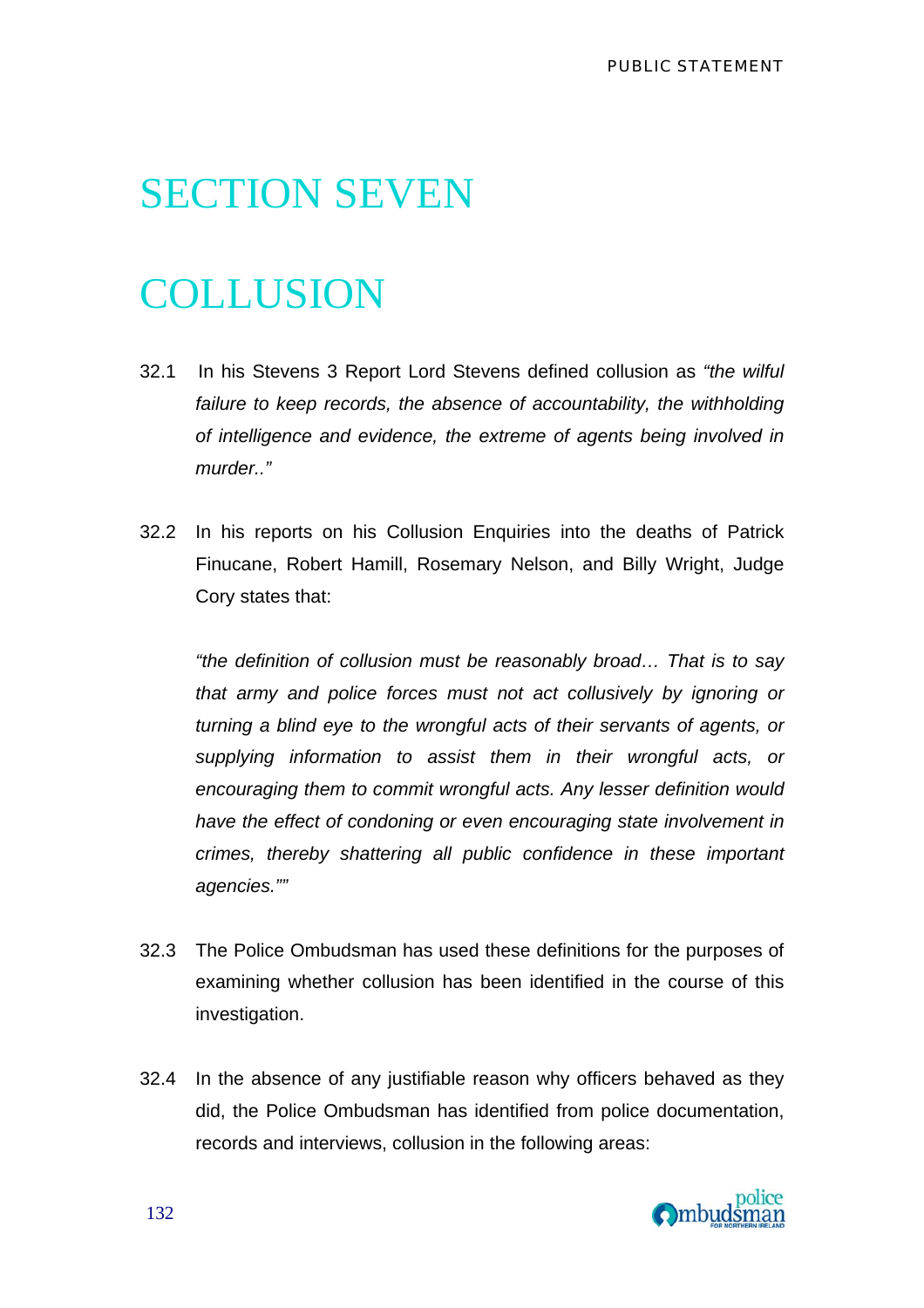- The failure to arrest informants for crimes to which those informants had allegedly confessed, or to treat such informants as suspects for crime;
- By creating interview notes which were deliberately misleading; by failing to record and maintain original interview notes and by failing to record notes of meetings with informants;
- The failure to deal properly with information received from informants, so that informants were able to avoid investigation and detection for crime;
- By arresting informants suspected of murder then subjecting them to lengthy sham interviews by their own handlers at which they were not challenged and then releasing them on the authorisation of the handler;
- By not recording in investigation papers the fact that an informant was suspected of a crime despite the fact that he had been arrested and interviewed for that crime;
- By failing to take steps to hinder an attempted bombing by the establishment of an operation either to disrupt or arrest the alleged perpetrators whose names were known to Special Branch;
- By giving instructions to junior officers that records should not be completed, and that there should be no record of the incident concerned;

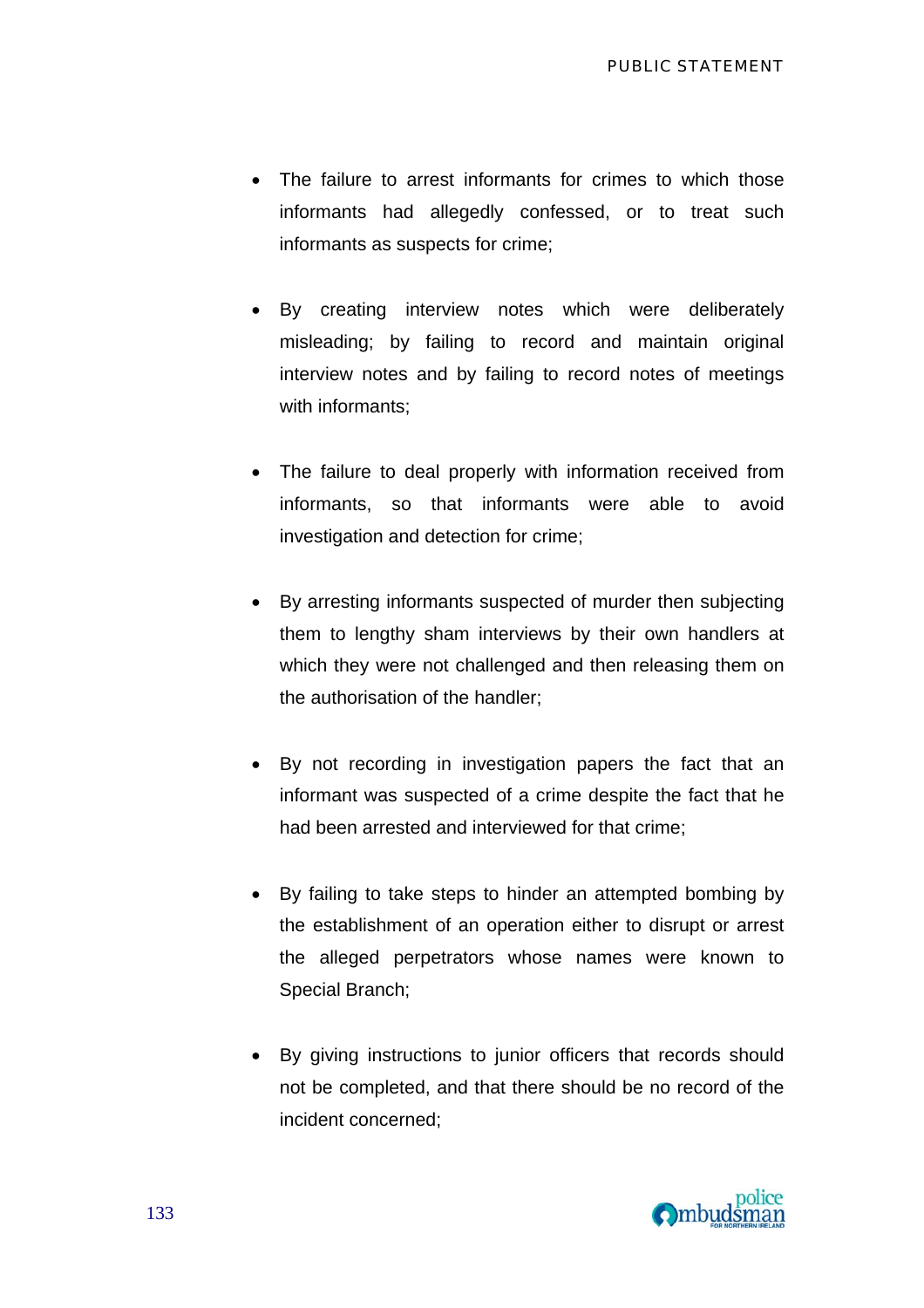- By ensuring the absence of any official record linking a Special Branch informant to the possession of explosives which may, and were thought, according to private police records, to have been used in a particular crime;
- By withholding information from CID that the UVF had sanctioned an attack;
- By concealing from CID intelligence that named persons, including an informant or informants, had been involved in particular crimes;
- By withholding information about the location to which a group of murder suspects had allegedly fled after a murder;
- By the concealment on a number of occasions of intelligence indicating that up to three informants had been engaged together in murders and a particular crime or crimes;
- By routinely destroying all Tasking and Co-ordinating Group original documentary records so as to conceal an informant's involvement in crime;
- By destroying or losing forensic exhibits such as metal bars and tape lifts;

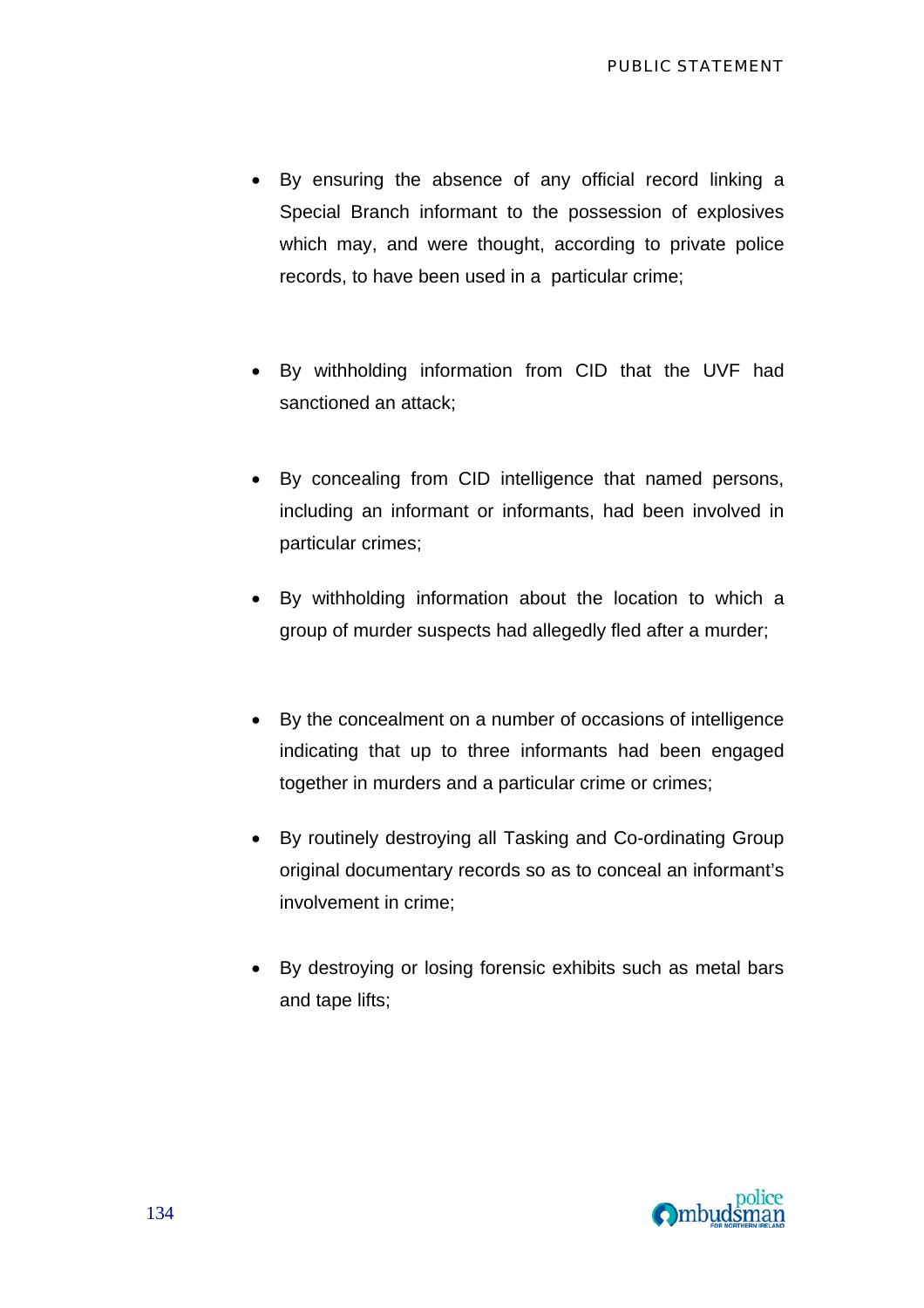- By not requiring appropriate forensic analysis to be carried out on items submitted to the Forensic Science Service Laboratory;
- by blocking the searches of a police informant's home and of another location, including an alleged UVF arms dump;
- By not questioning informants about their activities and continuing to employ informants without risk assessing their continued use as informants;
- By finding munitions at an informant's home and releasing him without charge;
- By not informing local police of an anticipated attack, and not taking any action to prevent the attack;
- By not using the available evidence and intelligence to detect a crime and to link the investigation of crimes in which an informant was a suspect;
- By some Special Branch officers deliberately disregarding a very significant amount of intelligence about informant involvement in drug dealing in Larne, and North Belfast and in punishment attacks linked to drug dealing from 1994 onwards;
- By continuing to employ as informants people suspected of involvement in the most serious crime without assessing the attendant risks or their suitability as informants;

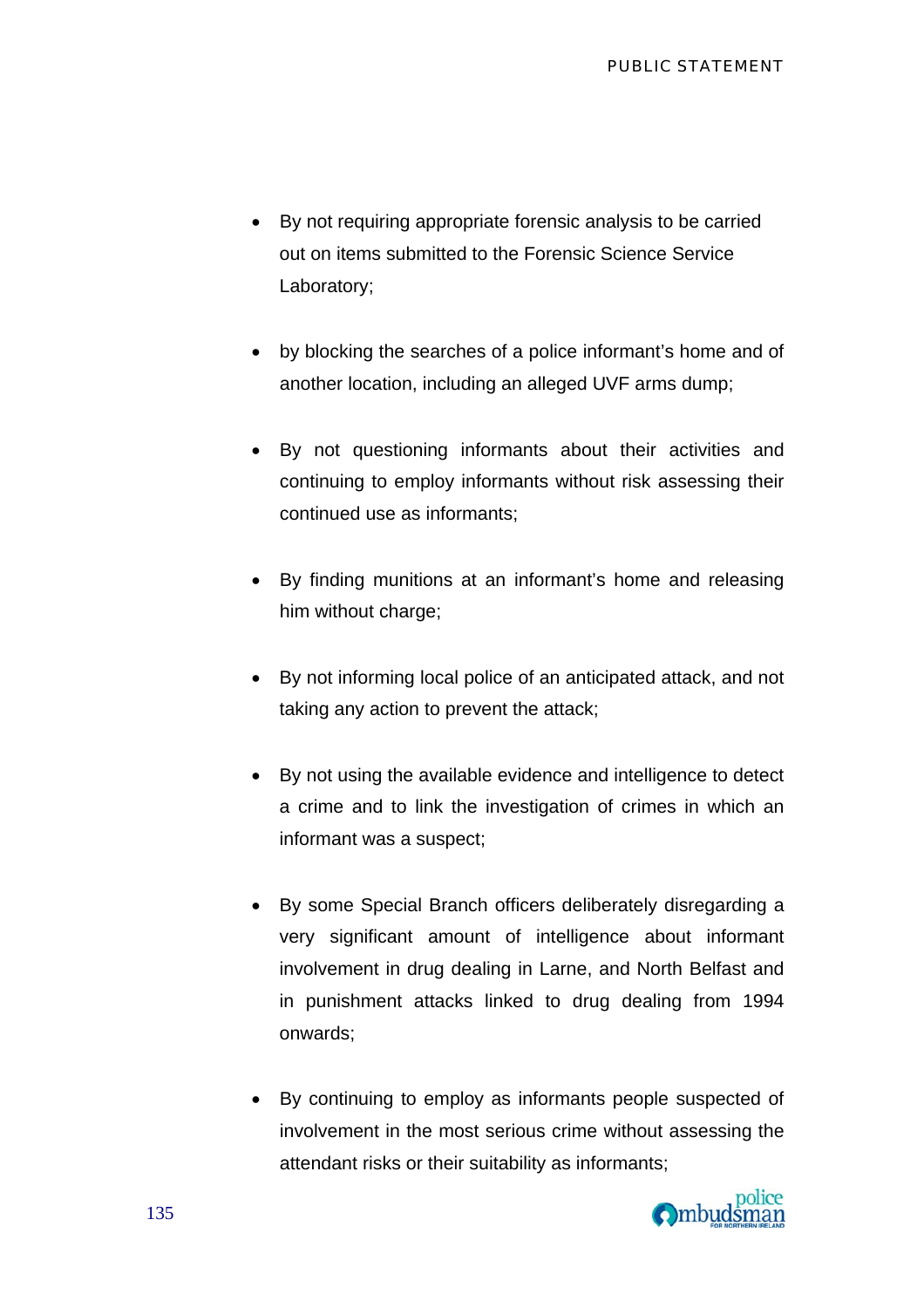- By not acting on witness and other evidence received in particular crimes when the suspect was an informant;
- By not considering or attempting to conduct identification processes when there was particular evidence from witnesses about a criminal's appearance;
- By providing at least four misleading and inaccurate confidential documents for possible consideration by the court in relation to four separate incidents and the cases resulting from them, where those documents had the effect of protecting an informant;
- By not informing the Director of Public Prosecutions that an informant was a suspect in a crime in respect of which an investigation file was submitted to the Director;
- By their failure to maintain the record of intelligence which was the basis for applications for extensions of time in detention to the Secretary of State;
- By withholding intelligence from police colleagues including the names of alleged suspects which could have been used to attempt to prevent and to detect crime;
- By the practice of Special Branch not using and following the practice of authorisation of participating informants;

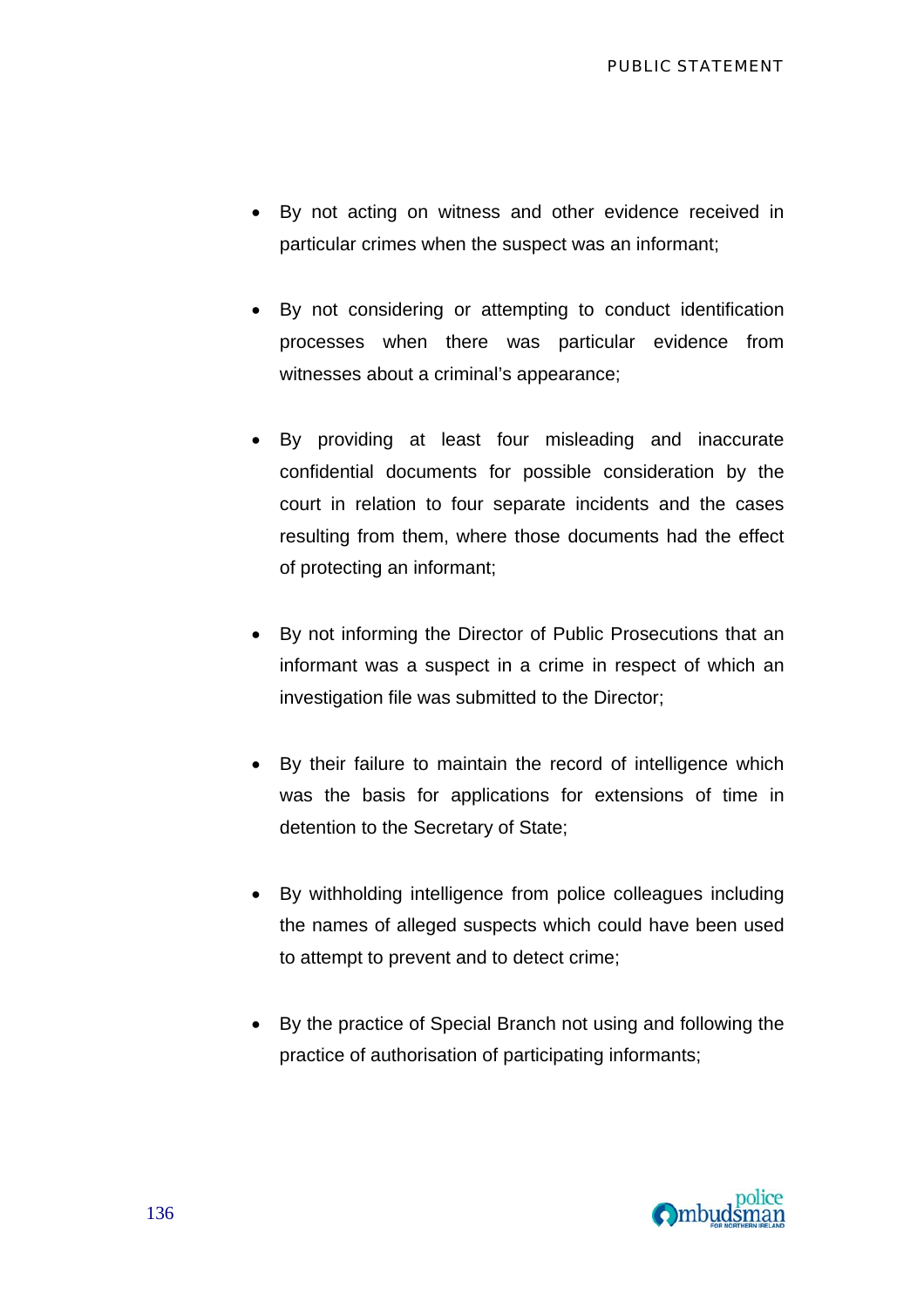- By completing false and misleading authorisations and reviews of informants for the purposes of the Regulation of Investigatory Powers Act;
- By cancelling the wanted status of murder suspects "because of lack of resources" and doing nothing further about these suspects;
- This investigation has examined the activities of police officers responsible for informants over a period of twelve years. On only one occasion have PSNI provided any document indicative of consideration of the termination of the relationship which Special Branch had with any of these informants, despite the extent of the alleged involvement of these informants in the most serious of crimes.
- 32.5 The RUC decisions not to adopt the rules relating to the handling, supervision and management of informants meant that it is not possible to attribute responsibility to individual officers for actual breach of rules

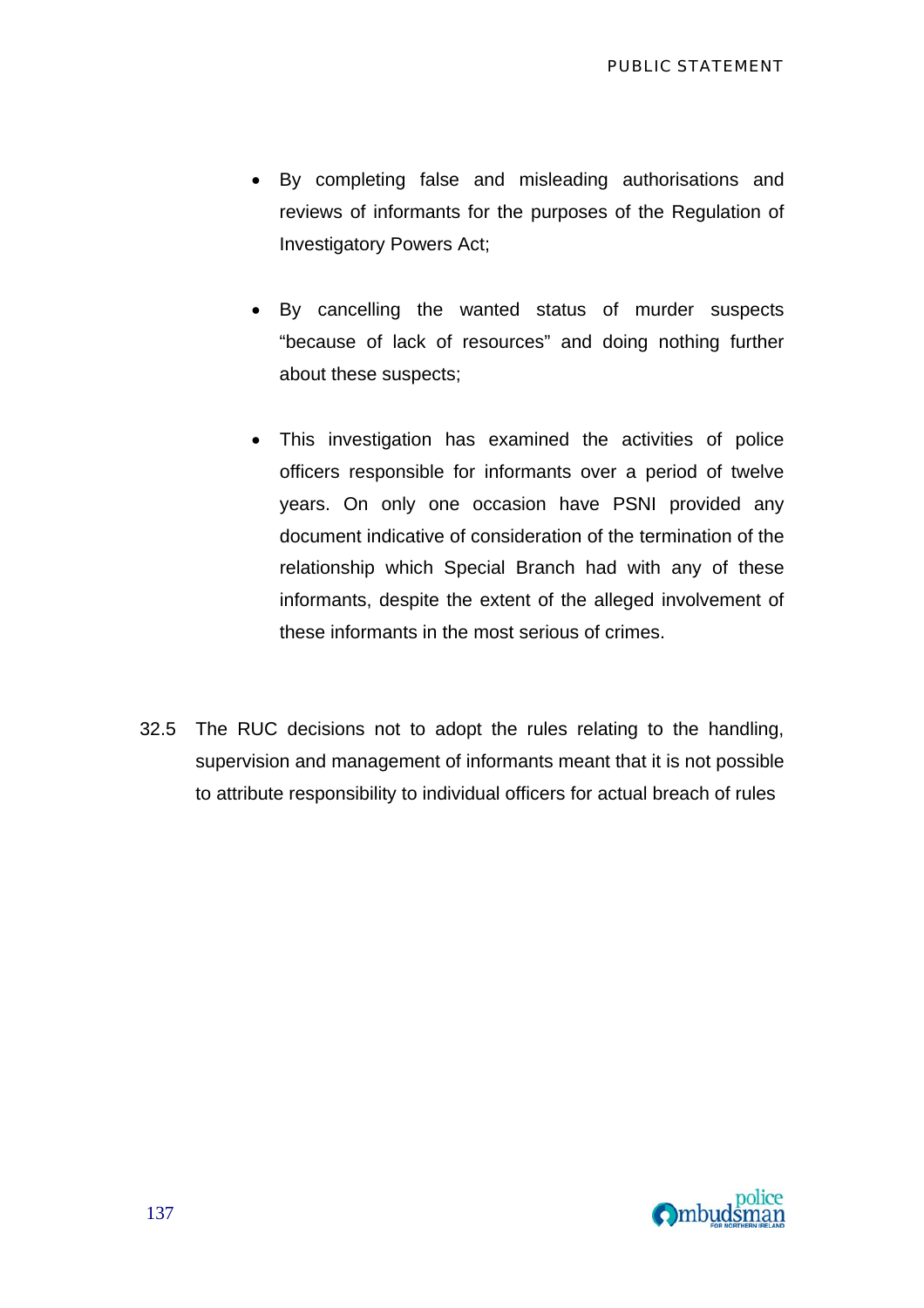## SECTION EIGHT

# CONCLUSIONS AND RECOMMENDATIONS

## CONCLUSIONS OF THE POLICE OMBUDSMAN IN RELATION TO THE COMPLAINT MADE BY MR RAYMOND MCCORD

33.1 This investigation began as a consequence of a complaint made by the father of Raymond McCord Junior who was murdered in 1997. Mr McCord's complaints were extensive and the initial enquiries rapidly led to a decision to conduct a lengthy investigation, an investigation which was expanded as a consequence of the emerging findings of the initial enquiries. The conclusions to Mr McCord's complaint are articulated in paragraph 9 of this Report. They are as follows:

#### **Allegation number one:**

That a senior UVF figure had ordered the murder of his son, and that this individual was a police informant;

#### **Finding**

The Police Ombudsman can confirm that a police informant is a suspect in the murder of Mr McCord's son. She cannot confirm or deny who that individual is.

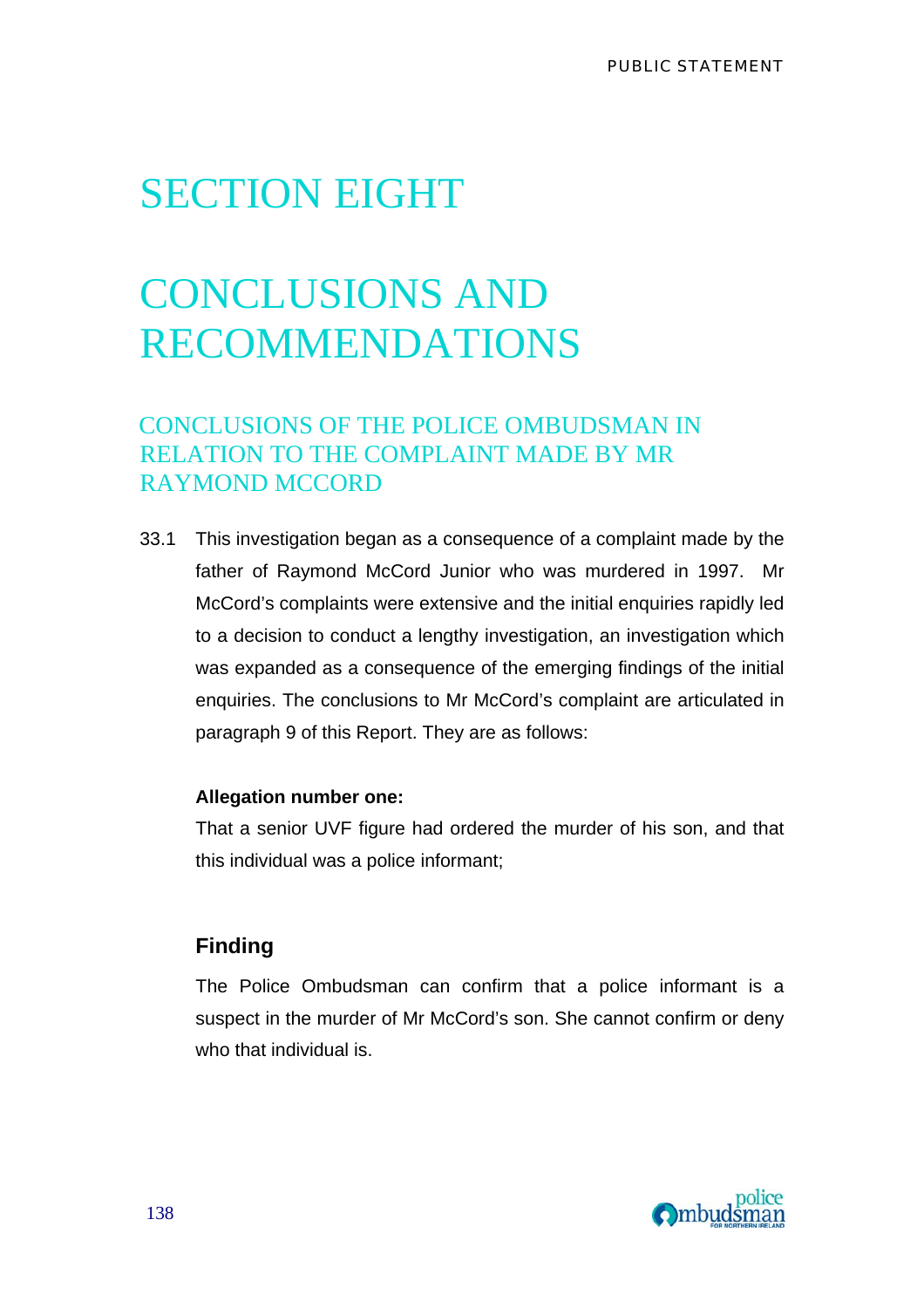#### **Allegation number two:**

That police failed to carry out a thorough investigation of his son's murder, and failed to keep him updated about their investigation;

#### **Finding**

The Police Ombudsman has identified failures in the investigation of Mr McCord's son's murder. These failures may have significantly reduced the possibility of anyone being prosecuted for the murder.

*The Police Ombudsman has also substantiated the claim that police failed to keep Mr McCord updated about the investigation.* 

#### **Allegation number three:**

That no-one had been arrested or charged with the murder of his son. Mr McCord alleged that this was because the man who ordered the murder was a police informant, and that this individual, and those working for him, had been protected from arrest and prosecution for a number of years.

#### **Findings**

- A number of people were arrested for Raymond McCord Junior's murder. No one has been charged with the murder. There is no evidence that anyone has been protected from arrest for the murder of Raymond McCord Junior.
- With reference to Mr McCord's allegation that a police informant had ordered his son's murder, and that this individual and those working for him had been protected from arrest and prosecution for years the Police Ombudsman conducted an extensive investigation which is to be found in paragraphs 10 et seq.

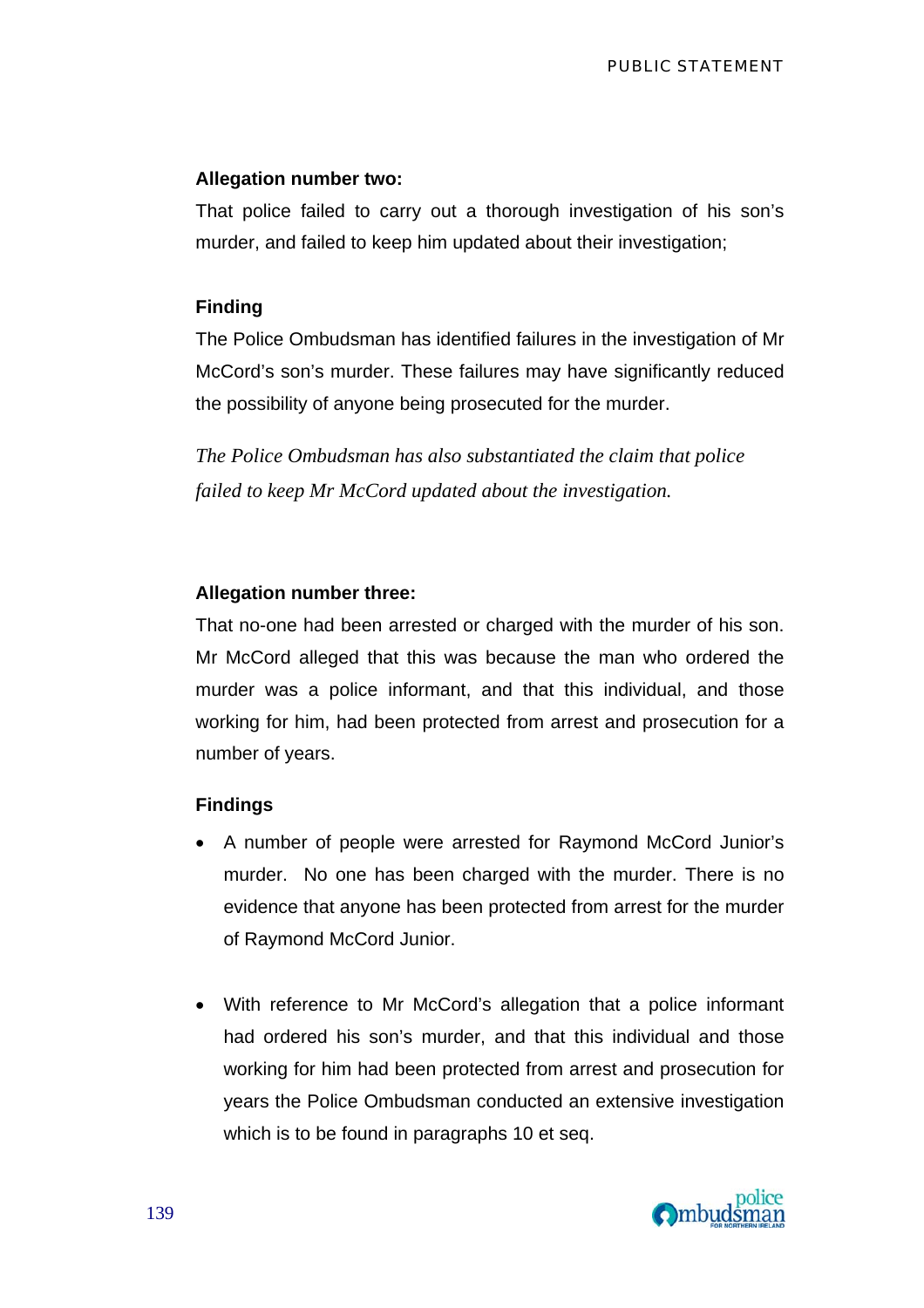• Whilst there had been some arrests of informants over the years, it is clear that much intelligence was disregarded and not properly managed by police. They continued to use Informant 1 despite his criminal record and the extensive intelligence they held in respect of alleged serious criminality. This allegation is therefore substantiated with the exception, firstly, of that part of which it refers to police failure to arrest anyone for Raymond McCord Junior's murder, and secondly, of the fact that whilst the Police Ombudsman can confirm that an informer is a suspect in the murder of Mr McCord's son, she cannot confirm or deny who that individual is.

#### **Allegation number four**

That unidentified police knew something was going to happen to Raymond McCord Junior, but that they did not warn him or his family about this danger to protect the police informer who was responsible for the murder.

#### **Finding**

The Police Ombudsman has found no evidence or intelligence to support this allegation. It is not substantiated.

## OTHER CONCLUSIONS OF THE POLICE OMBUDSMAN IN THIS INVESTIGATION

33.2 Operation Ballast analysed a small part of the informant handling of Special Branch RUC/PSNI. The investigation examined the activities of a number of Special Branch officers of all ranks in relation to Informant 1, and also the other informants who were associated with him. There

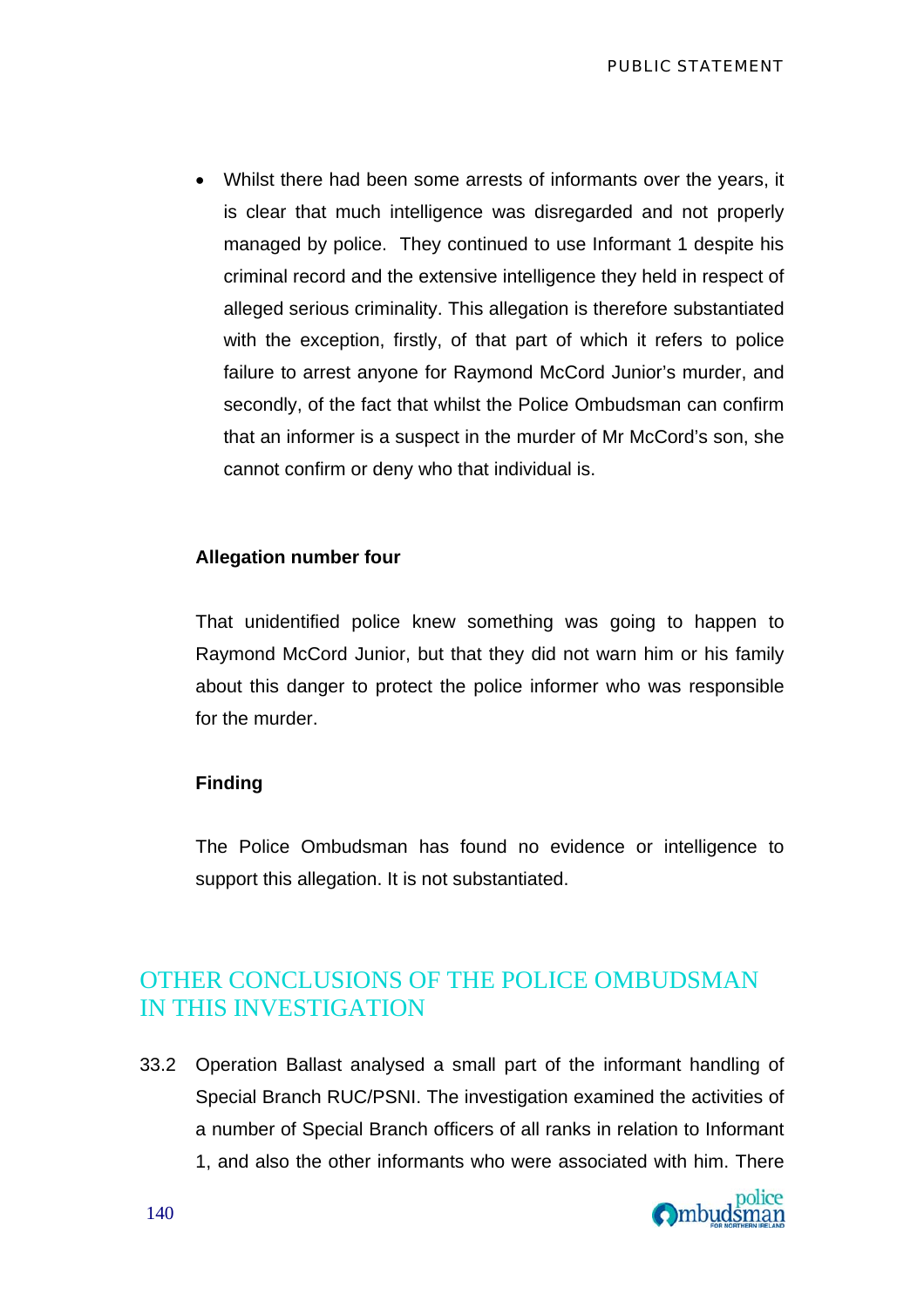is no reason to believe that the findings of this investigation are isolated. Indeed given that many of the failings identified in the course of the investigation were systemic, this is highly likely and the implications of this are very serious.

- 33.3 There have been various reviews and enquiries over the years into intelligence and informant handling by the RUC. Recommendations have been made. Some of these enquiries have been very high profile enquiries, such as the Stevens and Stalker enquiries. The Patten Independent Commission on Policing also made recommendations about the reform of Special Branch and its proper integration into crime operations. Prior to 2002, when Mr McCord made his complaint, the various reports had had very little impact on policies and practices within Special Branch.
- 33.4 In the course of this investigation it has emerged that all of the informants at the centre of this investigation were members of the UVF. There was no effective strategic management of these informants, and as a consequence of the practices of Special Branch, the position of the UVF particularly, in North Belfast and Newtownabbey, was consolidated and strengthened.
- 33.5 The handling of informants by Detective Sergeant M and Detective Constable A was not satisfactory. There was no management intervention to ensure that informants were registered properly, and no review of the officers' performance as handlers. PSNI have provided no evidence that any action was taken by the RUC to deal with this.
- 33.6 Special Branch systems for information management, dissemination and retention were seriously defective. In effect handlers, and on occasion controllers, determined what information went into such systems as did exist. Those systems which did exist were not effective.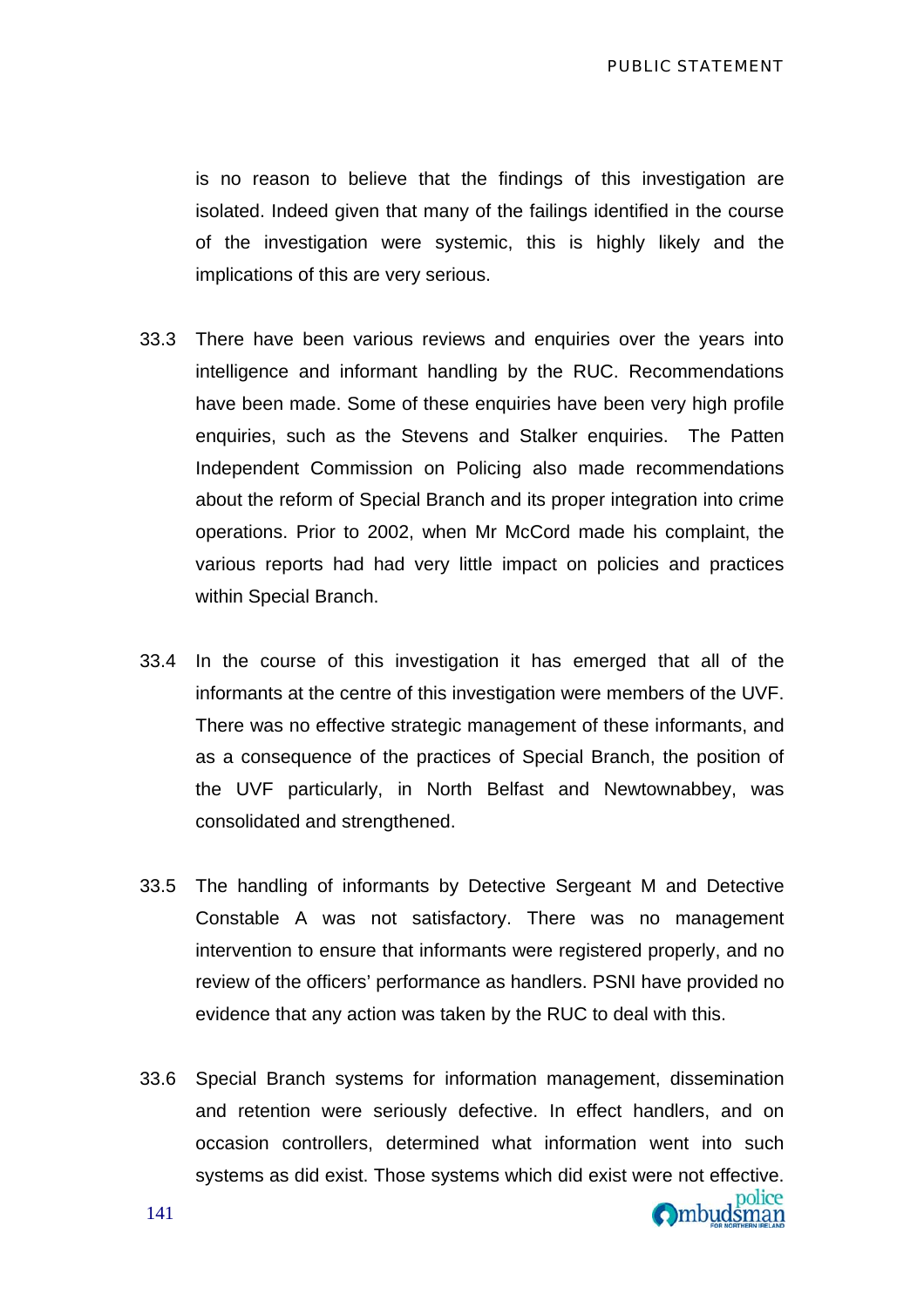PUBLIC STATEMENT

There is evidence that information was withheld by handlers. Instructions were given that matters should not be recorded. The general absence of records has prevented senior officers, who clearly have significant responsibility for the failings, from being held to account. It is abundantly clear that this was not an oversight, but was a deliberate strategy and had the effect of avoiding proper accountability. The former ACC Crime Operations has described this situation as one of "plausible deniability".

- 33.7 The senior management of the RUC/PSNI would have been well aware of the various statutory and policy requirements relevant to the handling and management of informants. The RUC/PSNI was represented on national working parties formulating such policy. There was however a disregard for such policies and for the law. This had the effect over the years of ensuring that individuals could not be held to account for significant decisions made.
- 33.8 Police officers at all levels working in Special Branch very often determined the future dissemination, if any, of intelligence held within Special Branch, to officers outside Special Branch. Had the necessary systems of accountability been in place the situation which is described in this Report should not have arisen. However the reality was that a Constable or a Sergeant could, and did, refuse to divulge information even to senior officers, and the mechanisms by which the decisions of individual Special Branch officers could be challenged were not used effectively by senior officers. The Special Branch liaison officer for any particular investigation, who was responsible for the verbal passing of information, was very often the handler of an informant who was a prime suspect for the particular crime. The Police Ombudsman also identified abuses of the existing controls for dissemination which often resulted in the failure to disseminate information at an appropriate time.

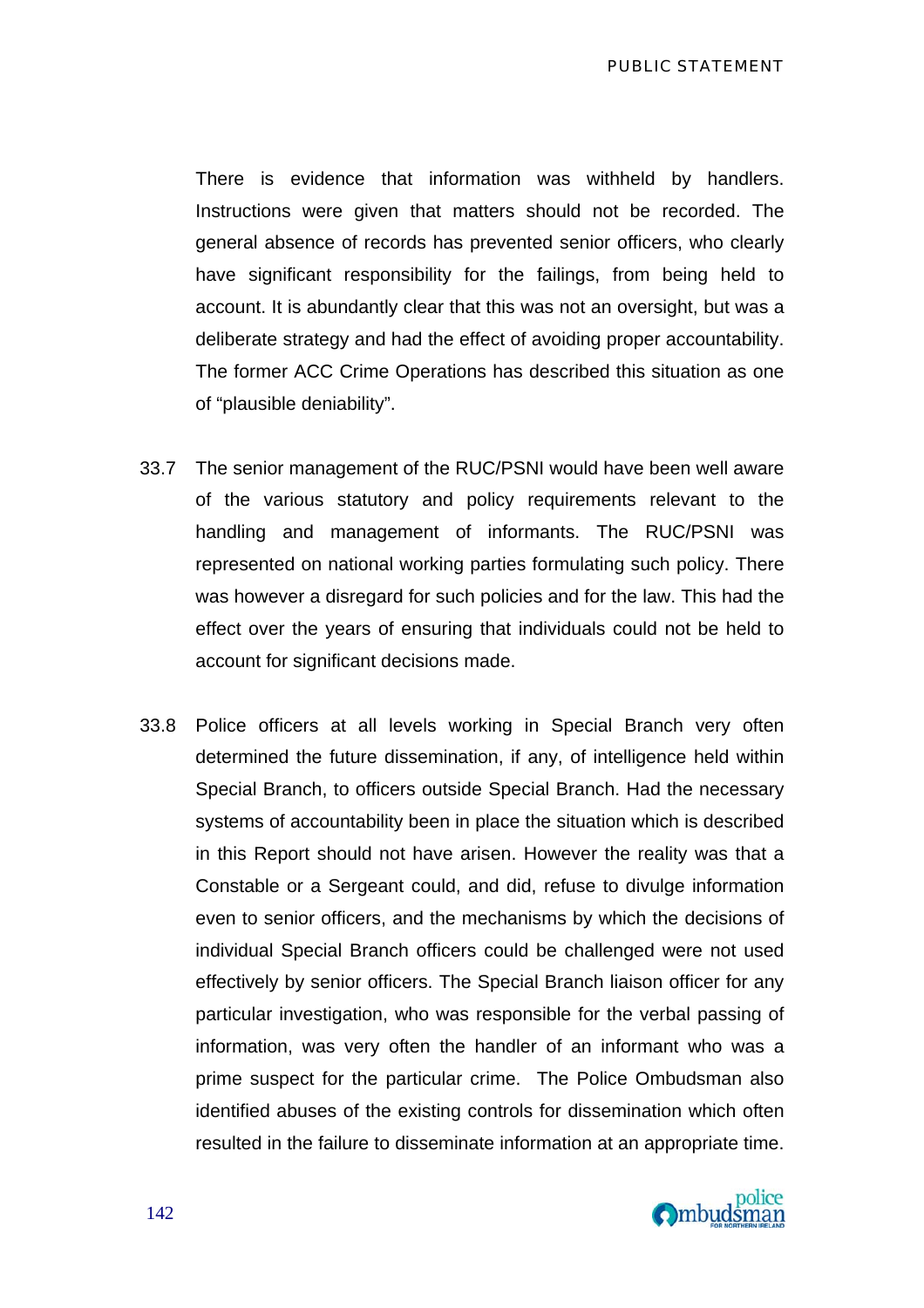police

Ombudsman

There was no documented record of the reasons for the decision making in this area.

- 33.9 It would be easy, and indeed tempting, to examine and severely criticise the junior officers' conduct in dealing with the various informants. These officers are not blameless. However they could not have operated as they did without knowledge and support at the highest levels of the RUC/PSNI. Chief Officers should have been aware of the processes used. The most serious failings are at Chief Officer level, particularly those Chief Officers who were responsible for Special Branch, since they are responsible for ensuring that training and systems are put in place to meet legal and policy requirements.
- 33.10 A culture of subservience to Special Branch developed within the RUC. Officers in the rest of the RUC have articulated quite clearly that Special Branch maintained control over those normal ethical policing activities which might affect either Special Branch informants or Special Branch operations. The consequence of this was that, in the absence of effective Chief Officer Management of Special Branch, it acquired domination over the rest of the organization which inhibited some normal policing activities.
- 33.11 The effect of that dysfunction was that, whilst undoubtedly Special Branch officers were effective in preventing bombings and shootings and other attacks, some informants were able to continue to engage in terrorist activities including murders without the Criminal Investigation Department having the ability to deal with them for some of those offences.
- 33.12 On occasions this also resulted in crimes being committed by informants with the prior knowledge of Special Branch officers. Informants engaged in such crimes were not subject to any of the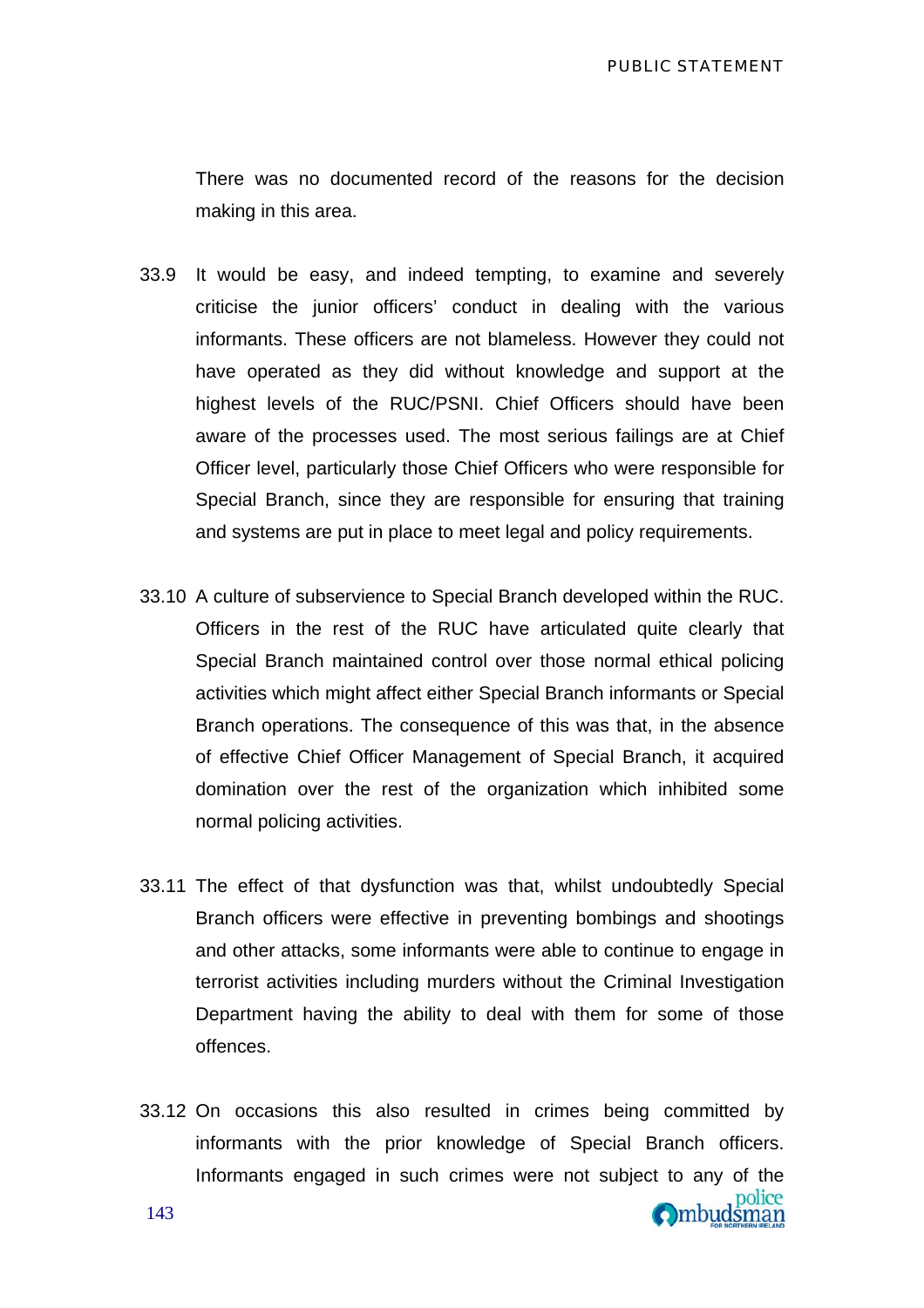PUBLIC STATEMENT

controls inherent in the system for the use of Participating Informants devised by the Home Office for use by all police forces. On occasion, despite the fact that they had not given informants Participating Informant status, police nevertheless watched as serious terrorist crimes were committed by their informants.

- 33.13 The Police Ombudsman was concerned also at the attitude of some Special Branch and CID officers to their obligations as police officers. Some officers have articulated the belief that they had no function beyond intelligence gathering. Successive Police Acts have provided that the primary duties of a police officer are to protect life and property, and to prevent and detect crime.
- 33.14 Whilst acting as an informant, and with the knowledge of some Special Branch and some CID officers, informants moved through the ranks of the UVF to senior positions. The evidence clearly shows that Informant 1's behaviour, including alleged murder, was not challenged by Special Branch, and the activities of those who sought to bring him to justice were blocked repeatedly. Records were minimized, exaggerated, fabricated and must also have been destroyed. Informant 1 would have been well aware of the level of protection which he was afforded.
- 33.15 It is also the case that whilst he was engaged in drug dealing and other money making activities, Informant 1 was not only protected by Special Branch but he was also given large sums of public money in return for such services as he provided. Indeed on one occasion he is recorded as having provided information which led police to stop a car containing him and two other leading UVF men, all of whom were police informants. No arrests followed and Informant 1 was paid £3,000. The total amount estimated to have been paid to Informant 1 over 12 years is in excess of £79,000.

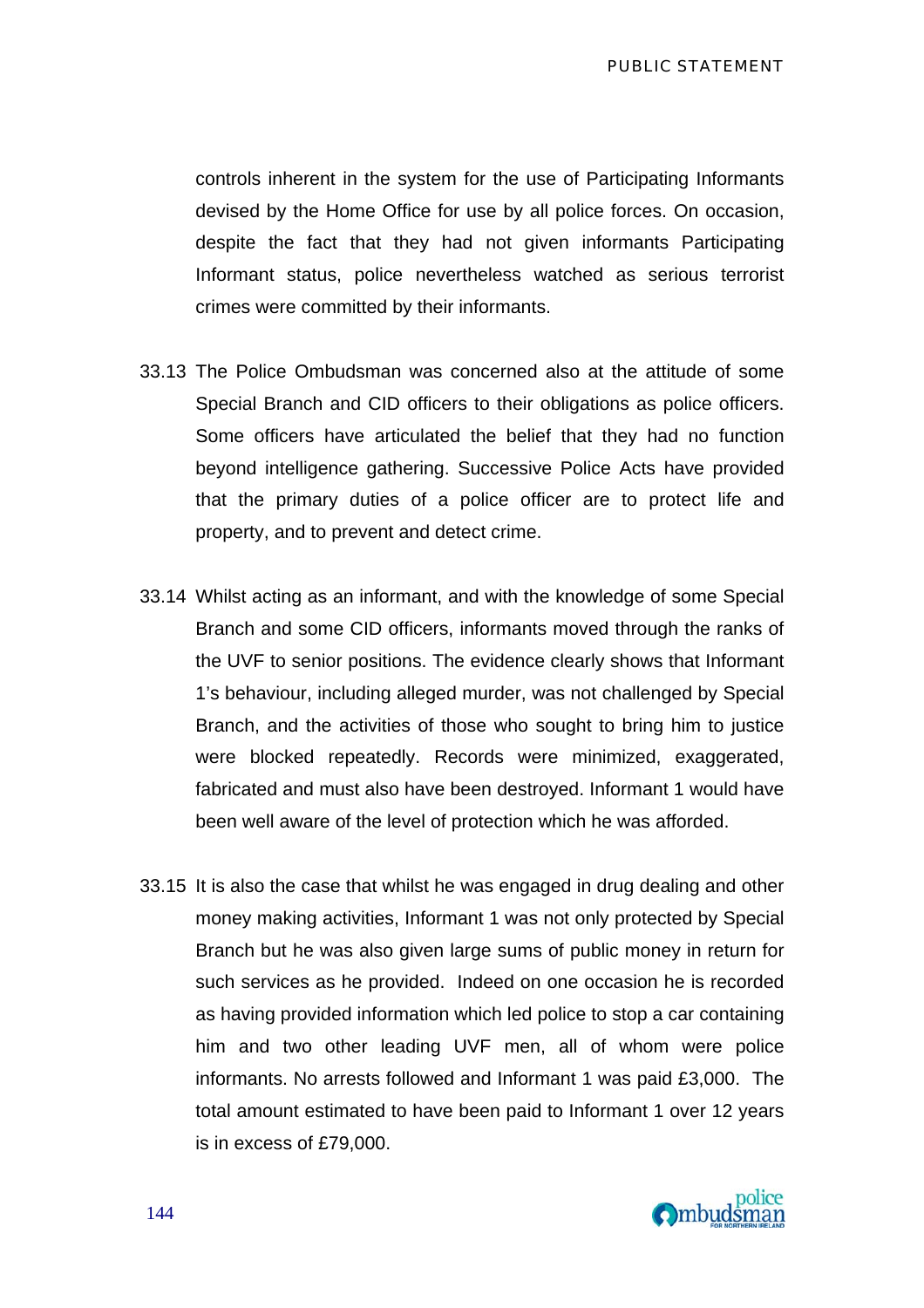PUBLIC STATEMENT

- 33.16 This investigation demonstrates graphically the dangers of a separated and effectively unaccountable specialist intelligence department with extensive and largely uncontrolled powers. No effective analysis could have been made by the RUC/PSNI over the years of the implications of the totality of the information about, and activities of, the informants who have been identified during this investigation.
- 33.17 In many other crimes described in this report there were witnesses, who either drew police attention to a crime or volunteered to give evidence, some of it quite specific. There was also one occasion on which the victim of a punishment shooting gave extensive information to the police about what had happened to him. In all these situations the individuals involved were either seeking to assist the police or to be protected by the police. The Police Ombudsman has found that on a number of occasions the police did not use these opportunities to further their investigations. This had two consequences: firstly the investigation did not proceed, and secondly failure by police to use evidence tendered by witnesses to paramilitary shootings and other activity, must have given rise to a lack of confidence among the people that there was any point in assisting the police when such crimes were committed. The consequence of this would inevitably have been that the police became less effective and the community confidence in policing was reduced.
- 33.18 This investigation demonstrates that one of the greatest dangers to any anti-terrorist work is that, if those charged with intelligence gathering and investigation do not abide by the rules, and if those who manage them do not operate effectively to ensure compliance with both law and policy, the risk of terrorist attacks is enhanced, not reduced.
- 33.19 It remains the case that there are many officers within the RUC/PSNI who served bravely and honourably, some even making the ultimate **O**mbudsman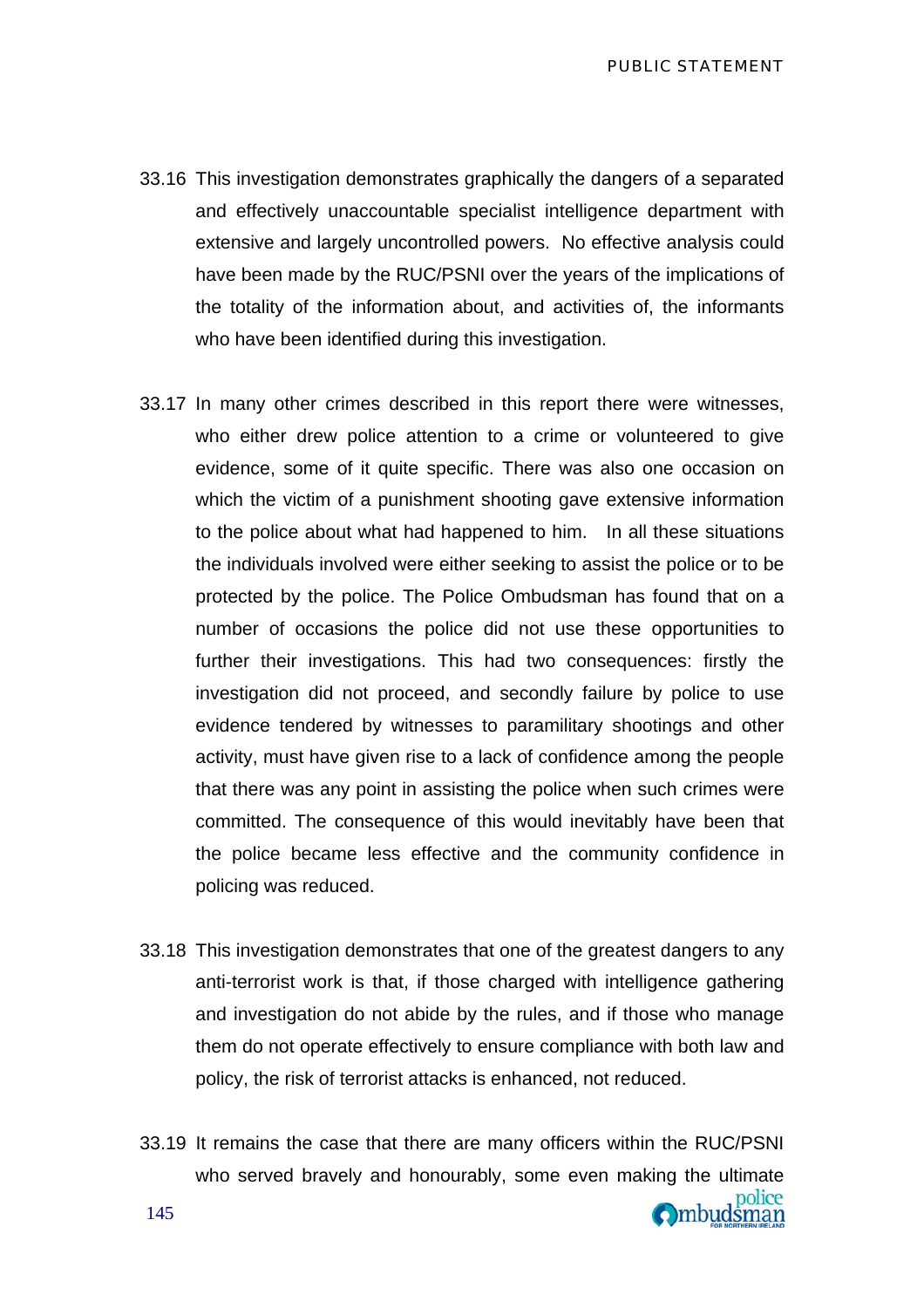sacrifice. On many occasions in the course of the work of the office, the Police Ombudsman has identified examples of excellent policing. This is in stark contrast to the activities and systemic failures identified in this report.

- 33.20 Since 2003 the PSNI has made significant changes and introduced new policies and working practices in relation to its strategic management of Crime Operations Department, which now incorporates Special Branch (now Intelligence Branch) under a single Assistant Chief Constable. A description of those changes is contained in Appendix A of this Report. It is hoped that the further necessary changes consequential upon this Report will combine with the change already made, to ensure that never again, within the PSNI, will there be the circumstances which prevailed for so long in relation to informant handling and intelligence management and which are articulated in this Report.
- 33.21 It is evident that the arrangements for ensuring compliance by the PSNI with the Regulation of Investigatory Powers Act were ineffective between 2000 and 2003. Before the Police Ombudsman drew these matters to his attention, the Surveillance Commissioner had not been able to identify the misleading documentation which was created by some Special Branch officers. Recent Surveillance Commissioner reports have identified very significant improvements but the most recent report still identifies areas for development. It is essential that in the arrangements for the future strategic management of National Security issues in Northern Ireland, there will be accountability mechanisms which are effective and which are capable of ensuring that what has happened here does not recur.

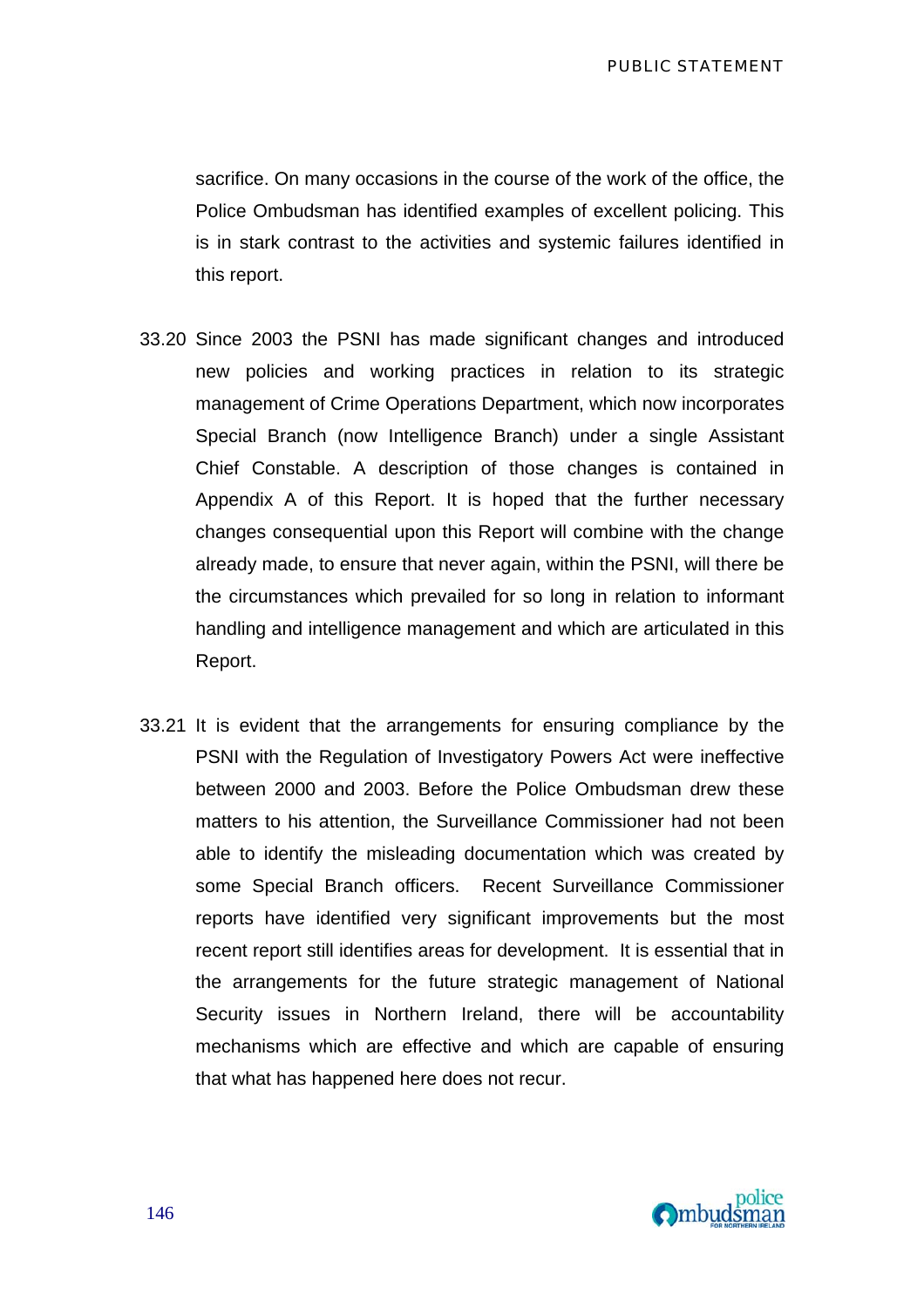# RECOMMENDATIONS

The Police Ombudsman presented her recommendations to the Chief Constable prior to the publication of this report. His response is as follows:

"We welcome the opportunity to respond to these recommendations. Our response to the report itself will be made when we have had sight of the full text and its conclusions. We have detailed below our acceptance of the recommendations and the actions which have been or will be taken in respect of each one."

34.1 This investigation has shown that within the UVF in North Belfast and Newtownabbey there was a network of informants, some of whom held senior positions. There should be a thorough investigation of all crimes with which those informants have been associated, in the course of which PSNI should re-interview the Special Branch handlers and controllers who are responsible for them. These officers may have further information about the informants' criminal offences, which has not been officially documented. Any indication of criminal behaviour by a serving or retired officer which emerges in the course of the PSNI investigations which are initiated, following this Report by the Police Ombudsman, should be referred to the Police Ombudsman for investigation.

## *Chief Constable's response:*

*This recommendation is accepted and its implementation is already underway. The Historical Enquiries Team (HET) became operational in January 2006. The McCord case was one of the first cases to be given to HET to re-examine, at the direction of the Chief Constable. (This was under one of the exemption criteria from the normal chronological process, as a matter of serious public interest).* 

*When HET examines a case, it also looks at others linked to it. The McCord case is one of those examined in this report, and is linked to a number of other incidents. HET will be undertaking a thorough reexamination of these cases contemporaneously because of linking factors.* 

*The HET has a good relationship with the Office of the Police Ombudsman, including regular meetings between senior colleagues. A protocol exists for the referral of relevant matters to the Office of the Police Ombudsman from HET if investigations uncover evidence that points to the involvement of police officers in serious crime.* 

34.2 As a matter of urgency the PSNI must investigate Informant 1 as a suspect for all the unsolved murders, attempted murders and other serious crime for which he remains a suspect. The PSNI should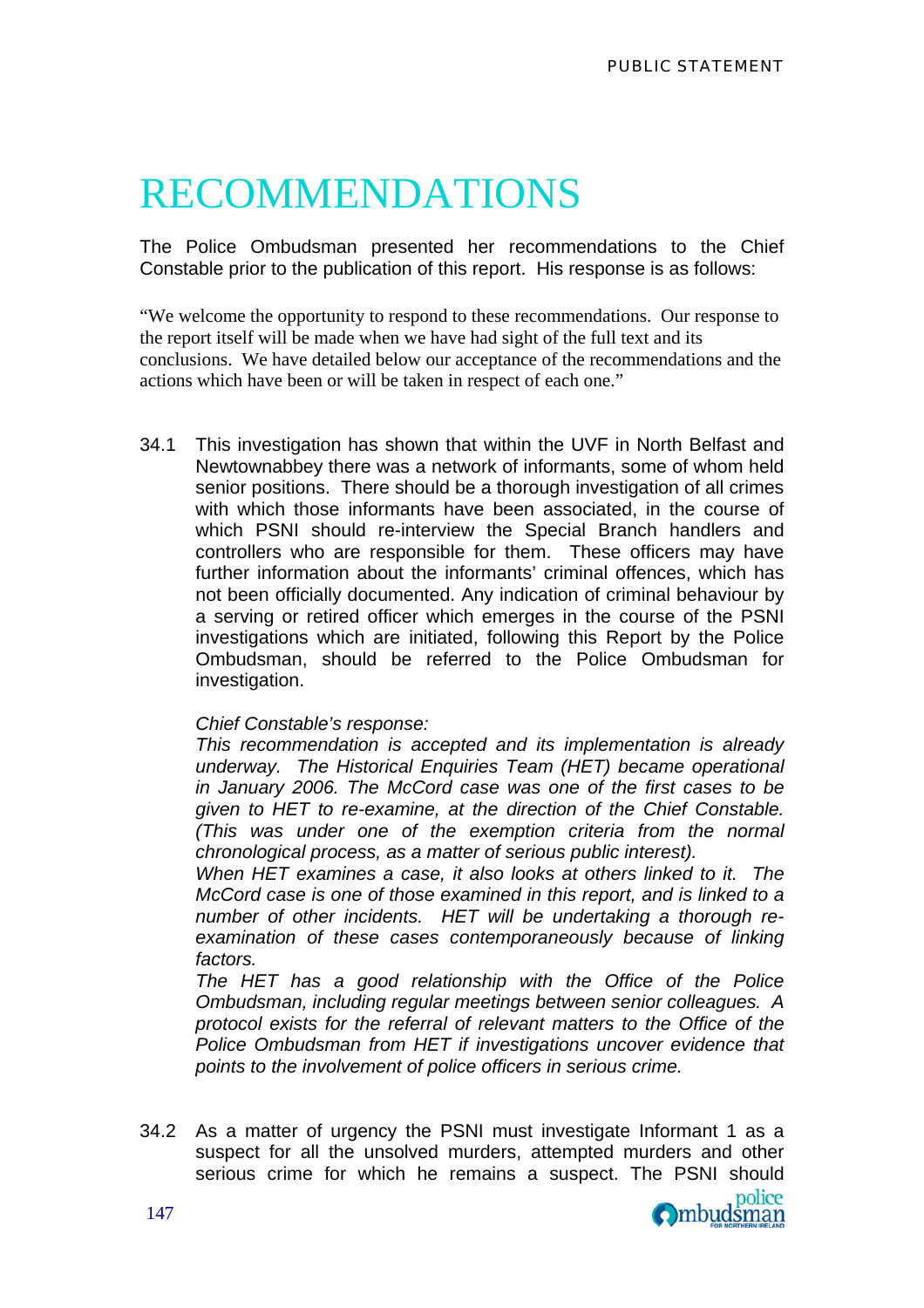consider these crimes as linked incidents. The PSNI has the responsibility to restore public confidence in what has been a number of seriously flawed investigations.

#### *Chief Constable's response:*

*This recommendation is accepted and in fact the Police Service commenced this process in January 2006, with the referral of the McCord case to HET. Other linked cases are gradually being adopted into the investigation in a structured and managed fashion. HET will be assisted by the analytical work conducted by the Office of the Police Ombudsman in the preparation of their report.*

34.3 Twenty-four percent of informants were cancelled, following the Police Ombudsman's intervention in March and September 2003, and the recommendations made by Lord Stevens. Twelve percent of all informants were cancelled, because of their ongoing involvement in serious criminality. Those informants should now be investigated for their suspected serious crime.

#### *Chief Constable's response:*

*This recommendation is accepted. At the time of the CHIS review in 2003/04 CHIS suspected of involvement in Serious Crimes were referred to CID investigators for investigation. In the light of this recommendation relevant cases will be referred to the Historical Enquiry Team for further review and investigation.*

34.4 Following the recent changes made by PSNI, they should continue to ensure that all officers in Intelligence Branch (formerly Special Branch) receive full training, consistent with national policing standards in the area of informant handling, in all their responsibilities and legal obligations, and that that training is regularly updated.

#### *Chief Constable's response:*

*This recommendation is accepted. Training is an ongoing commitment and is carried out to national standards. During the past 12 months 290 C3 personnel received relevant intelligence training. All staff involved in CHIS management will undergo further training in 2007.*

34.5 As PSNI acquires sufficient trained detectives those appointed to Intelligence Branch in the future should have detective training, to enable them to carry out their functions efficiently and effectively, as a consequence of their enhanced ability to understand the specific requirements of Investigating Officers.

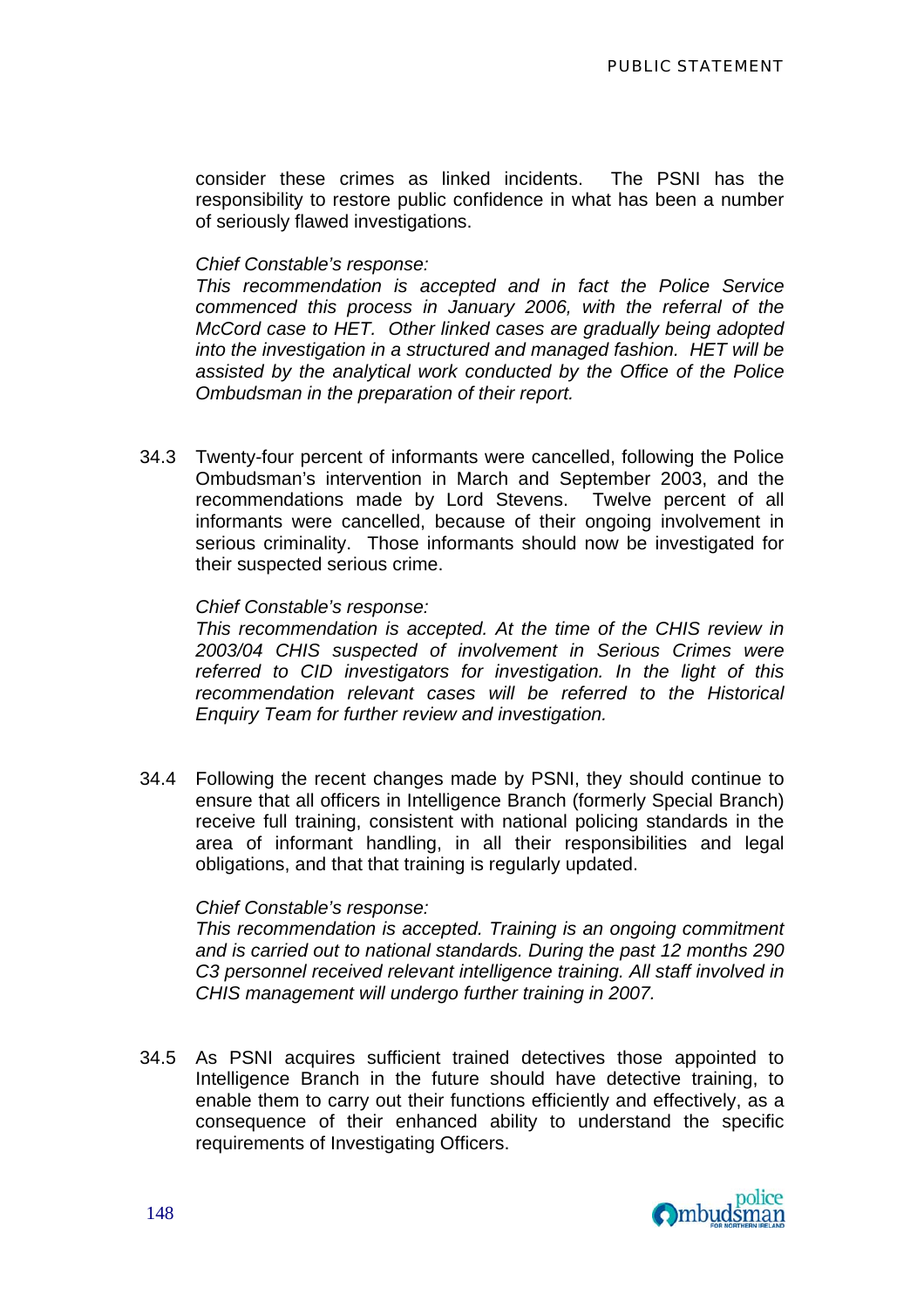*Chief Constable's response:* 

*This recommendation is accepted. All detectives in Intelligence Branch are in the process of being provided with detective training. All Police Officers appointed to CHIS handling duties are now required to have CID detective experience prior to appointment.*

34.6 The Chief Constable should continue to review current process with a view to ongoing effective dissemination of intelligence received by the PSNI Crime Operations Department.

### *Chief Constable's response:*

*This recommendation is accepted. We agree that continuous review is important and it is core to the way we do business. The procedures for the dissemination of intelligence to investigators is covered by way of a written protocol. Following the transfer of National Security lead to the Security Service intelligence will continue to be disseminated to investigators according to the PSNI protocols. This is one of the 5 principles outlined at a previous Policing Board meeting.*

*34.7* The Chief Constable should review the continued deployment in Intelligence Branch of those few officers who appear, by virtue of this investigation, to be uninformed of critical issues in relation to the role and functions they are required to carry out, to determine their suitability for the difficult work of informant handling, management and supervision.

#### *Chief Constable's response:*

*This recommendation is accepted and we agree that it is critical that all officers are clear on any critical issues relating to their role and*  function. The PSNI will examine in detail the content of the PONI report *and, should it be ascertained that an office is deemed unsuitable for a particular Intelligence Branch function, appropriate management action will be taken.* 

*34.8* PSNI should operate processes to ensure that informant handlers change at sufficiently regular intervals and that Intelligence Branch remains integrated within Crime Operations Department in accordance with best practice for specialised and vulnerable posts in United Kingdom policing.

#### *Chief Constable's response:*

*This recommendation is accepted. A policy is in place requiring that handlers should not remain with a CHIS for a protracted period.* 

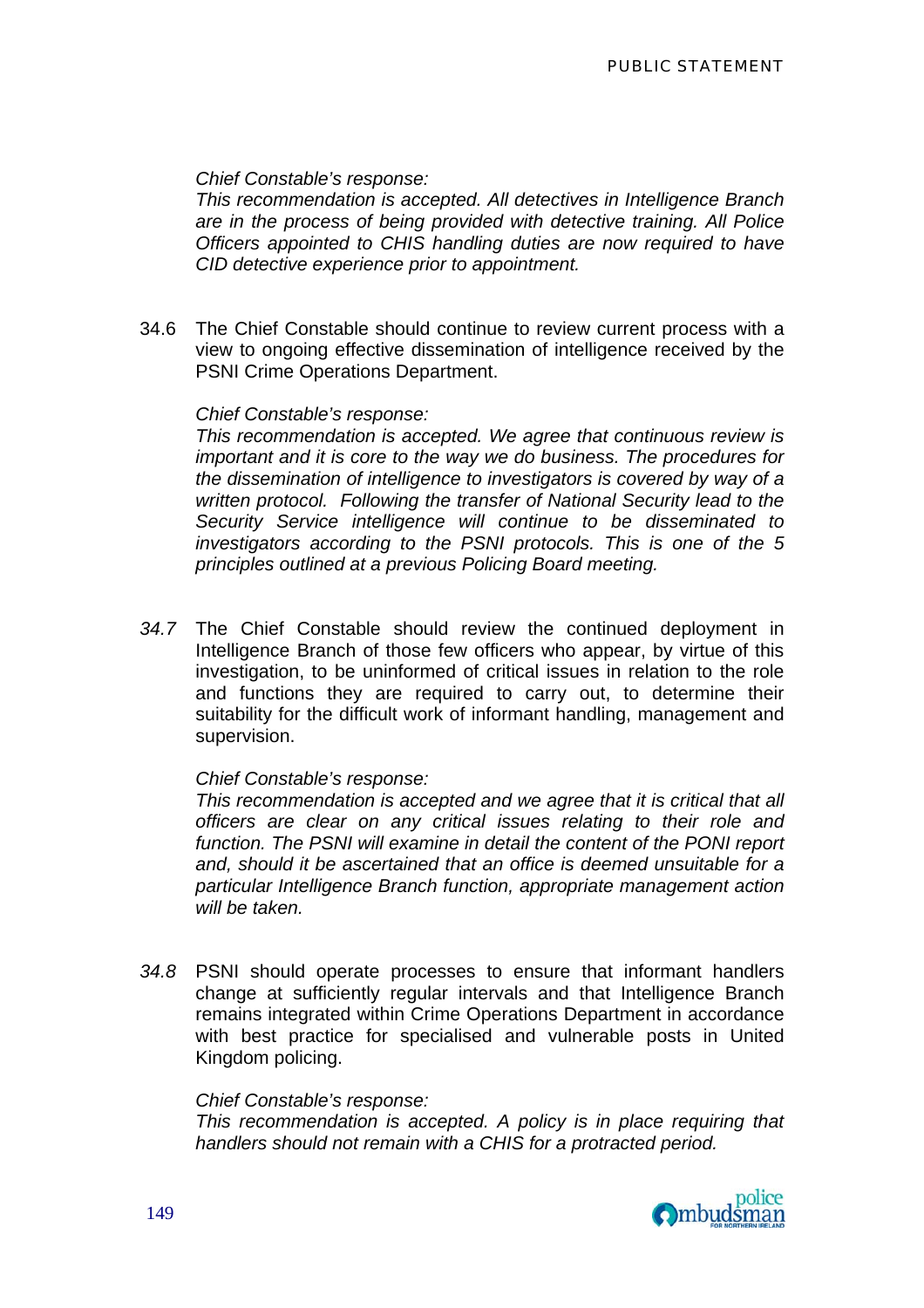*34.9* The PSNI and the Police Ombudsman experienced significant difficulty in retrieving intelligence for the purposes of this investigation. Part of that difficulty derives from the current processes for the recording and identification of information as it is received as intelligence. Those processes have been reviewed to ensure that in the future intelligence will be more readily accessible and retrievable. However it is essential that the process and information technology changes arising from this review are completed as rapidly as possible.

#### *Chief Constable's response:*

*This recommendation is accepted. We acknowledge that intelligence retrieval is essential. To that end Intelligence Branch continues to review and update its records management processes. A specific IT strategy for Intelligence Branch to address the Branch's needs in the short, medium and long term is currently in draft form. It will be approved for action shortly.* 

*34.10* This investigation, like others, has identified a total absence of operational records in respect of certain intelligence operations. Although there are now new procedures in place, PSNI should review the effectiveness of those processes to ensure there is total compliance with the requirements of the law, administrative processes and a high level of professionalism under the new arrangements.

#### *Chief Constable's response:*

*This recommendation is accepted. Records pertaining to operations and investigations are now retained in accordance with PSNI policy and in compliance with CPIA legal requirements. The effectiveness of these procedures will be monitored to ensure that the highest standards are maintained.* 

*34.11* The Police Ombudsman is aware that many officers and retired officers may have police materials and documentation in their possession. The Chief Constable should ensure that every effort is made to recover all such materials and documentation.

#### *Chief Constable's response:*

*This recommendation is accepted. In fact, instructions have already been issued to police officers prohibiting the retention of journals by officers currently serving or those who are retiring. A renewed request will be made to retired police officers to report and return any police material in their possession building on previous work in this area.* 

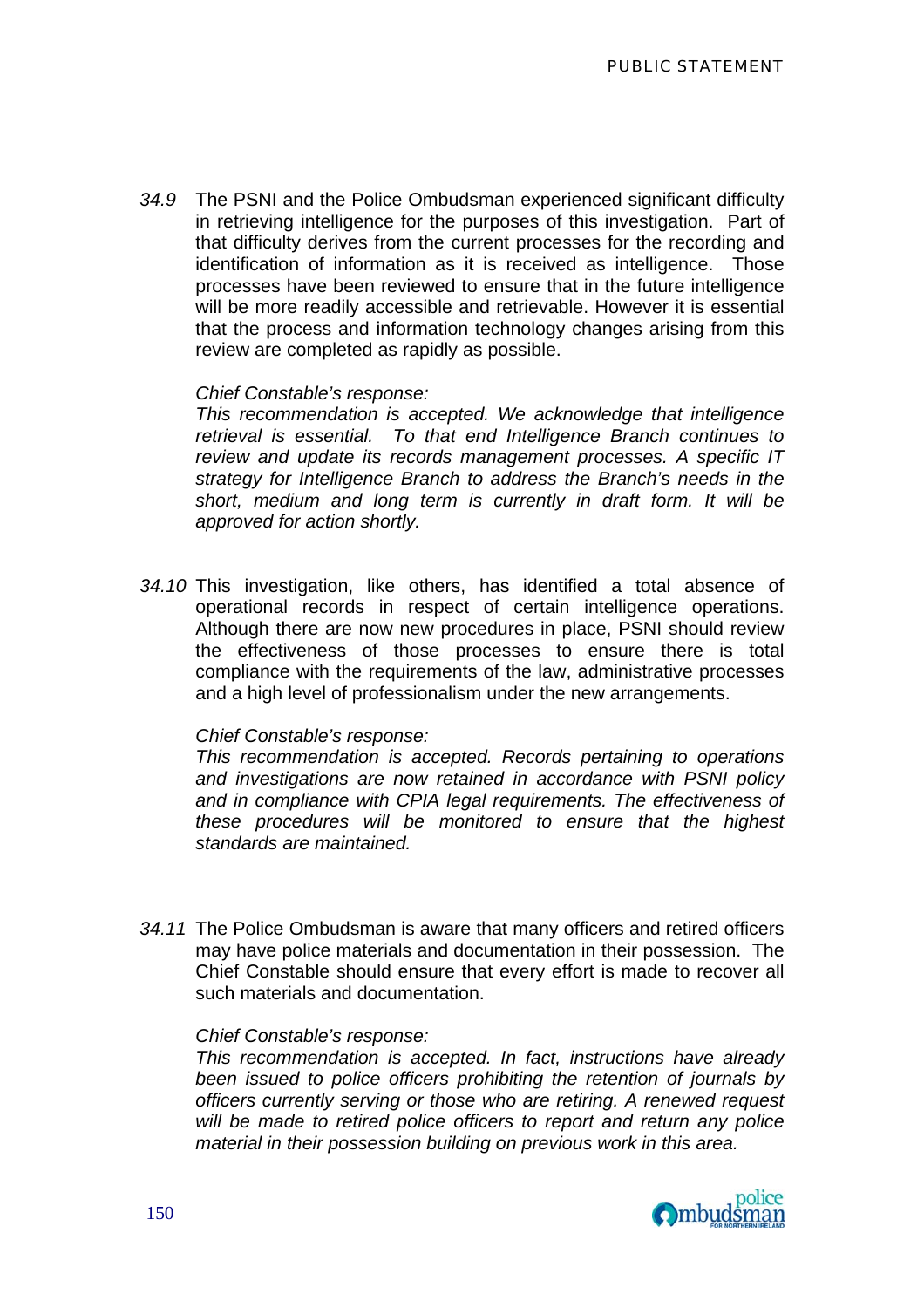*34.12* The Chief Constable must remind all officers of their legal obligations under Section 66 of the Police (Northern Ireland) Act 2000 and Regulation 8 of the RUC (Complaints etc) Regulations 2000.

### *Chief Constable's response:*

*This recommendation is accepted. PSNI officers have already been reminded of this legal requirement. Furthermore a Memorandum of Understanding between the Police Ombudsman's Office and Crime Operations was signed on 17 August 2005. This document outlines the above legislative obligations. We will use internal communication tools to further heighten awareness among officers of their obligations. .* 

*34.13* The Chief Constable must ensure that there is no continued obstruction of the Police Ombudsman such as experienced in this investigation.

#### *Chief Constable's response:*

*This recommendation is accepted and is linked to the previous recommendation. Police Officers have been made aware that the Ombudsman's powers as set out in Section 66 of the Police (Northern Ireland) Act 2000 and Regulation 8 of the RUC (Complaints etc) Regulations 2000, supersede those in other legislation that restrict the sharing of information, eg Regulation of the Investigatory Powers Act.*

*34.14* The PSNI should consider the introduction of the practice of Operational Risk Advisors, as used by the Serious Organised Crime Agency, or introduce a sensitive policing desk / department to provide consistent advice on sensitive and covert policing issues, to ensure that such operations comply with all the requirements of the law.

#### *Chief Constable's response:*

*This recommendation is accepted. In preparation for the transfer of National Security to MI5 the introduction of operational risk assessors will be considered. The PSNI will liaise with other agencies to identify any other good practice in this regard.*

*34.15* PSNI should review procedures for the provision of confidential information to the Public Prosecution Service in order to ensure the accuracy of the information provided in compliance with the Criminal Proceedings and Investigations Act.

#### *Chief Constable's response:*

*This recommendation is accepted. PSNI has already amended procedures to ensure that all relevant material, including sensitive* 

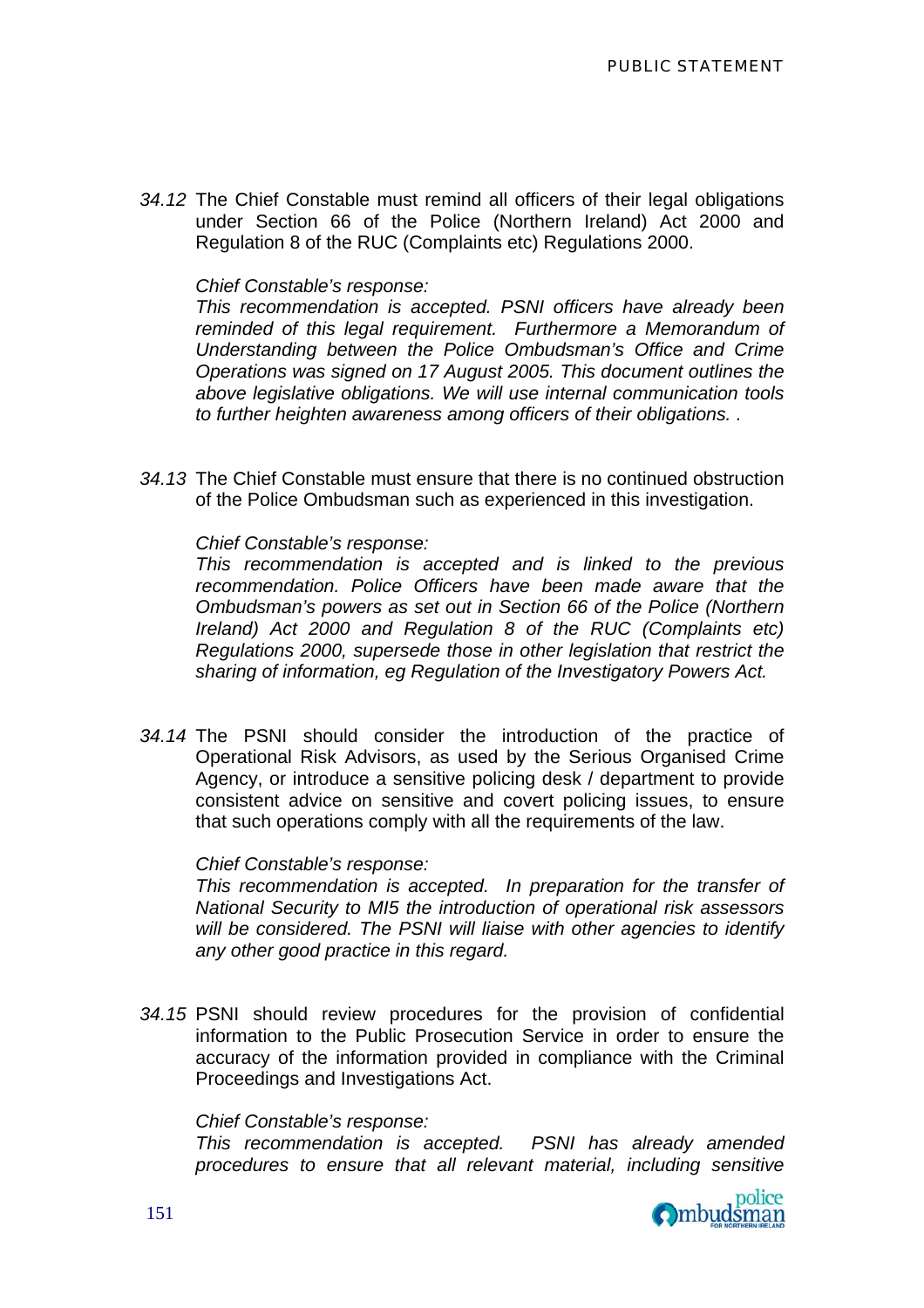*material is revealed to prosecutors. Given the importance of this issue, it is subject to continuous monitoring to ensure the procedures are observed.*

*34.16* The PSNI are required to introduce and to monitor the effectiveness of new systems for the gathering of intelligence from prisons.

*Chief Constable's response:* 

*This recommendation is accepted. A new Memorandum of Understanding has been prepared in consultation with the prison service. This sets out the procedures for sharing intelligence between PSNI Intelligence Branch and Prison Service. Additional dedicated staff are being appointed to these duties.*

- 34.17 Although the Surveillance Commissioner is not within the jurisdiction of the Police Ombudsman, the Police Ombudsman nevertheless recommends that the Chief Surveillance Commissioner considers whether the current processes adopted by his Office are sufficient to ensure that the service offered by the Surveillance Commissioner is adequate to ensure compliance with the law, at this unprecedented period of threat to the National Security of the United Kingdom.
- *34.18* During the course of this investigation, and others, the Police Ombudsman has identified inadequacies in the procedures for the dissemination of all levels of information between the PSNI and An Garda Síochána. The two organisations should ensure that there are clearly described and auditable processes to enable effective policing operations in both jurisdictions.

#### *Chief Constable's response:*

*This recommendation is accepted. Procedures are already in place to ensure intelligence passed to An Garda Siochana by PSNI Intelligence Branch is fully documented. In the light of this recommendation PSNI will liaise with An Garda Siochana and carry out a review of those procedures to identify any areas upon which PSNI can improve.*

34.19 In light of the forthcoming transfer of National Security matters to the Security Service MI5, Her Majesty's Inspector of Constabulary should conduct a thematic inspection of the new PSNI processes for informant handling, controlling and management, with a view, particularly, to identifying any legislative or administrative changes which may be required to enable the effective handling and management of Covert Human Intelligence Sources within terrorist networks.

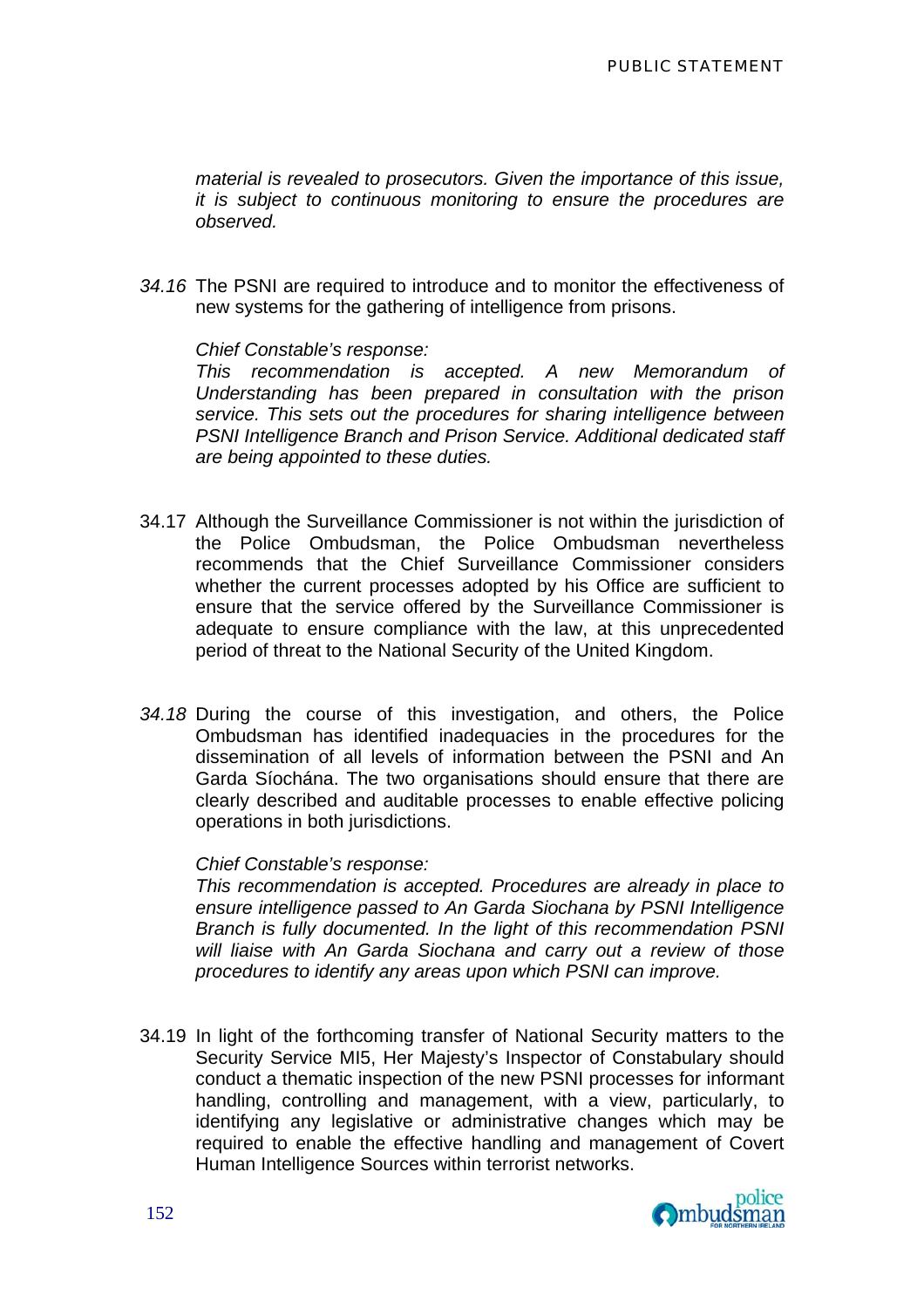*This recommendation is accepted by Her Majesty's Inspector of Constabulary.* 

34.20 The Northern Ireland Policing Board should establish a mechanism to review the PSNI response to the recommendations made in this Report within a period of six months and at appropriate intervals thereafter.

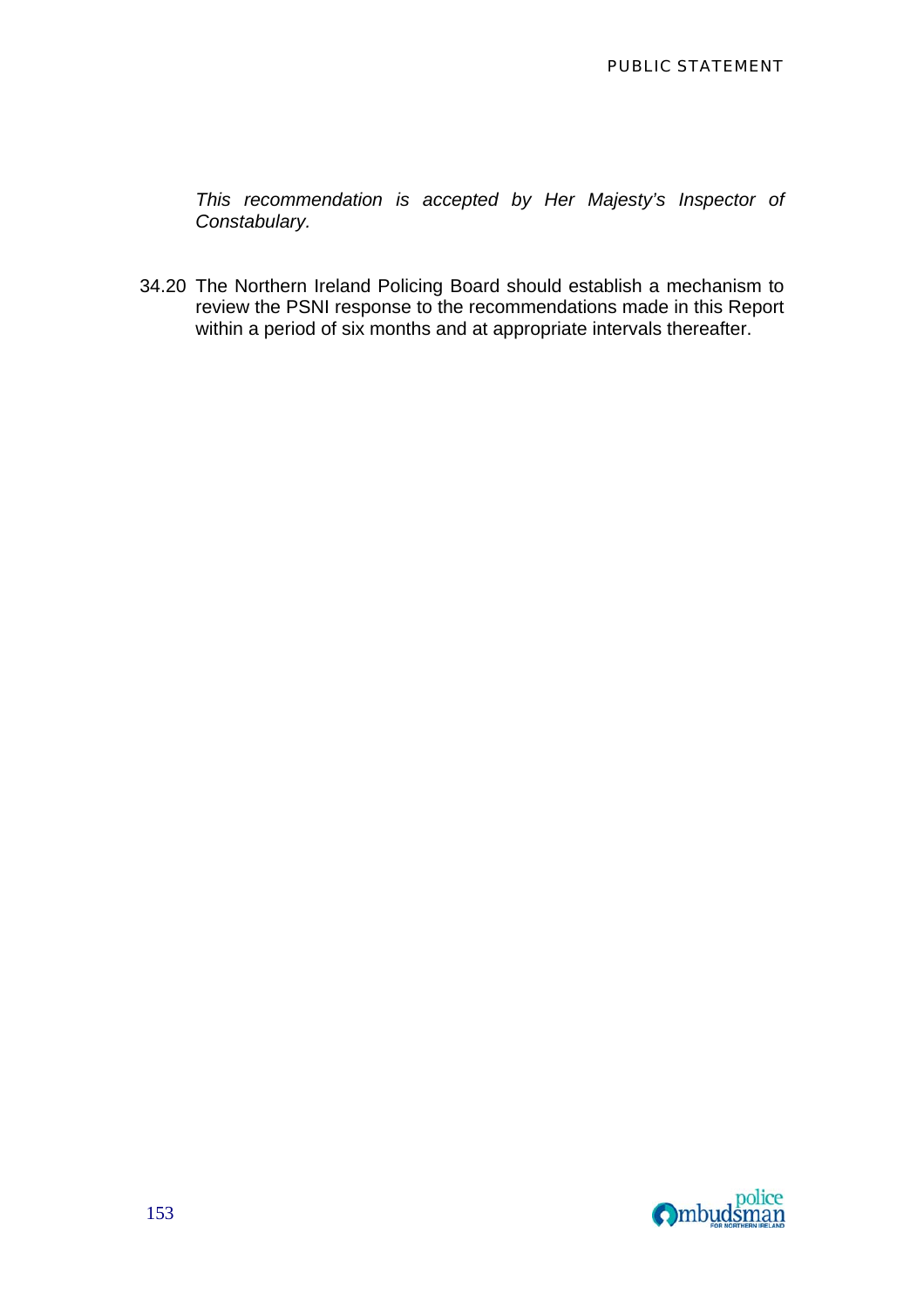# APPENDIX A

# CHANGES TO PSNI WORKING PRACTICES SINCE 2003

- 1. In the early stages of Operation Ballast, the Police Ombudsman made it clear to the Chief Constable that she had serious concerns about the way PSNI had handled and managed paramilitary informants since the early 1990s. The Police Ombudsman informed the Chief Constable that as a result of these concerns she was conducting a criminal investigation into the actions of a number of Special Branch officers.
- 2. As a result of these pressures from the Police Ombudsman, along with the Stevens III recommendations and a report by the Surveillance Commissioner, PSNI have radically changed their working practices since 2003.
- 3. The main change has been structural, in that Special Branch is no longer a separate part of the PSNI, but has been integrated into the broader Crime Operations Department.
- *4.* The old Special Branch 'E' Department has been replaced by C3 branch, which works alongside branches C1 [Investigation of Organised Crime] and C2 [Investigation of Serious Crime]. This integration of C3 with Crime Investigation Departments has changed the structure and now has huge potential benefits for the way that PSNI deals with intelligence in the future.

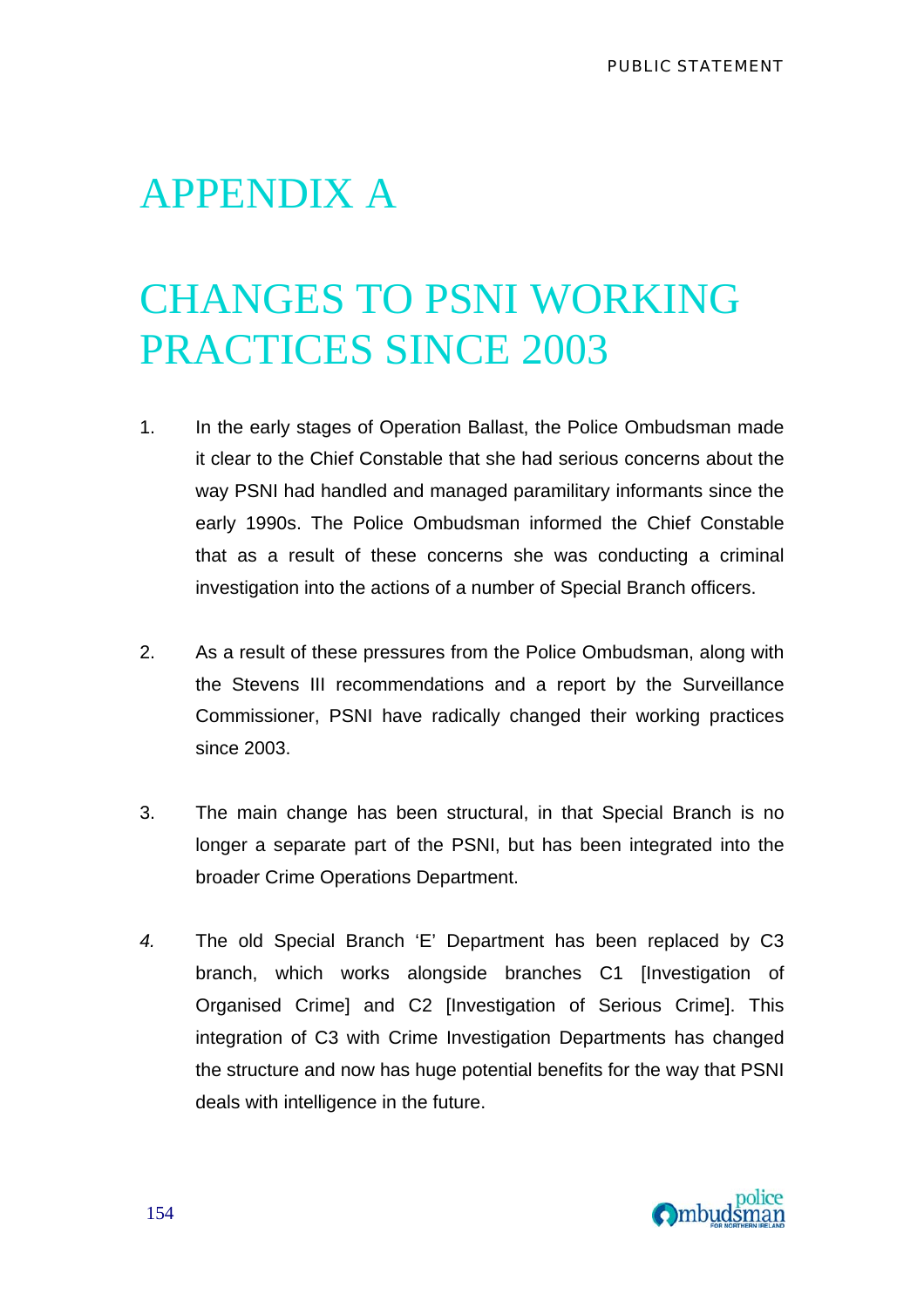- *5.* It is no longer the prerogative of senior figures within Special Branch to determine whether information is withheld from Crime Operations Branch.
- *6.* The Assistant Chief Constable for Crime Operations now takes ultimate responsibility for the whole of C Department, including C3. This means that one ACC has an overview of what were previously disparate Special Branch and CID functions.
- *7.* This ACC ultimately holds responsibility across Crime Operations Department for the appropriate sharing of information between CID and Intelligence Branch within Crime Operations Branch.
- *8.* In October 2003 PSNI instigated a major review of the informants they employed, with the creation of a *CHIS Risk Analysis Group*. This review of informants is commonly known as the "*CRAG review*".
- *9.* The CRAG review examined all informants employed by the PSNI, as well as informants who were run by the military with the knowledge of PSNI. Its remit was to ensure that the PSNI employment of informants was proportionate in relation the terrorist threat, in compliance with Recommendation 11 of the Stevens III report.
- *10.* As a result of the CRAG review, 24% of all PSNI informants had their relationship with PSNI terminated. Half of these terminations were because the informants no longer had access to relevant intelligence. The other half of these terminations were because the CRAG review found that the informant had been too deeply involved in criminal activity for their continued employment to meet the legal and ethical standards set by RIPA.

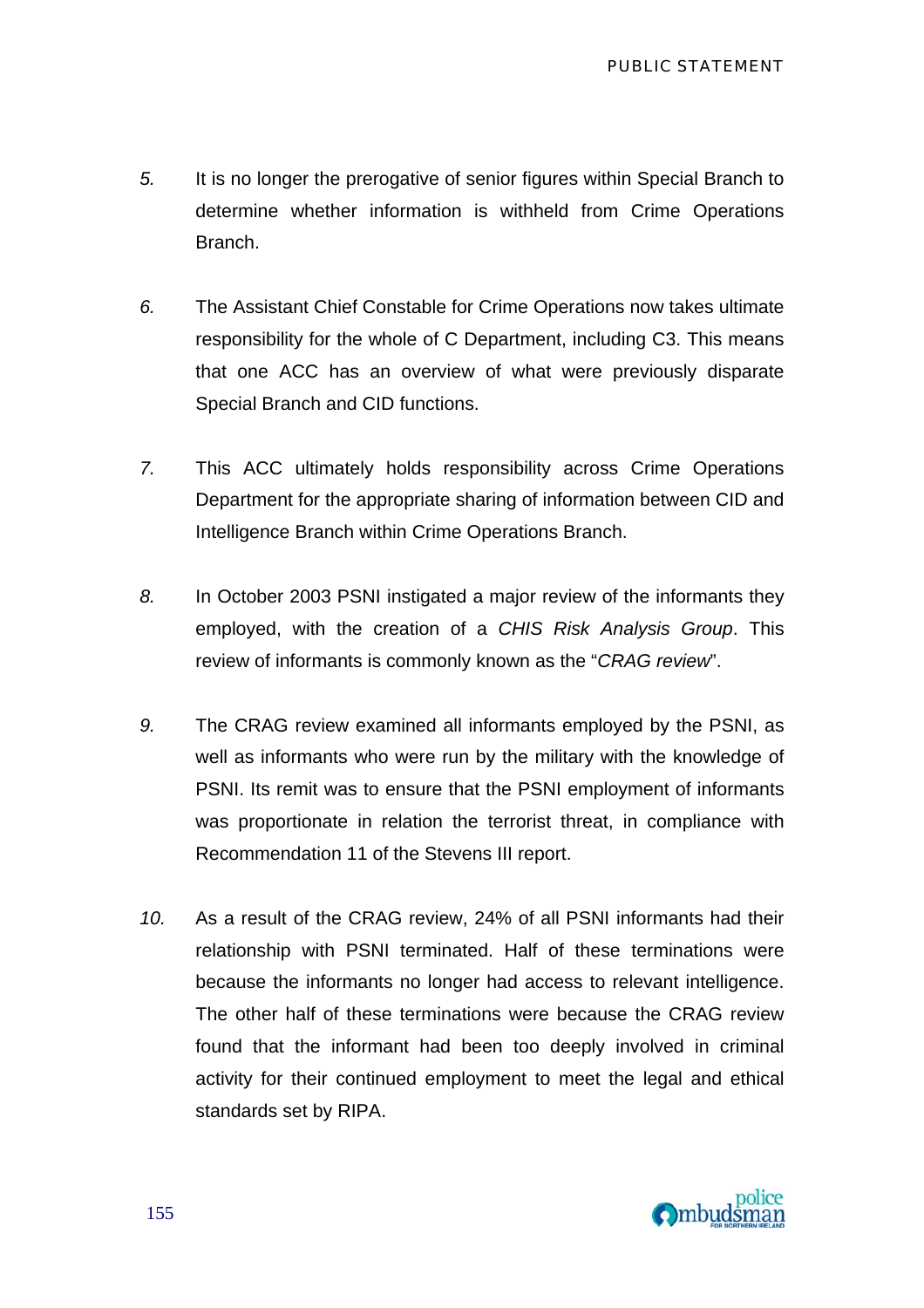- *11.* This meant that prior to the CRAG review around 12% of PSNI informants were implicated in criminality to an extent that exceeded the legal and ethical standards set by RIPA. This confirms that Informant 1 is not an isolated example of a rogue source, but rather an illustration of wider failings in the Special Branch handling and management of informants.
- *12.* The CRAG review designated as "*high-risk*" all those remaining informants who were either members or supporters of proscribed organisations. It introduced a control mechanism at ACC level to authorise such high risk informants.
- *13.* The CRAG review also required specific annual authorisations for "*membership / support*" of proscribed groups, and established that the activities of such informants must be reviewed by a Superintendent every 3 months.
- *14.* The CRAG review established that involvement in any criminal offence, other than membership or support of a proscribed organisation, had to be the subject of an application to the ACC of Crime Operations, who would approve or refuse the request.
- *15.* The CRAG review directs that all criminal activity by paramilitary informants has to be strictly documented and controlled.
- 16. The Police Ombudsman considers that, while the CRAG review caters for the specific demands of the terrorist situation in Northern Ireland, it shows a concerted attempt by PSNI to bring its working practices in line with the principles of Home Office Circular 35/1986.

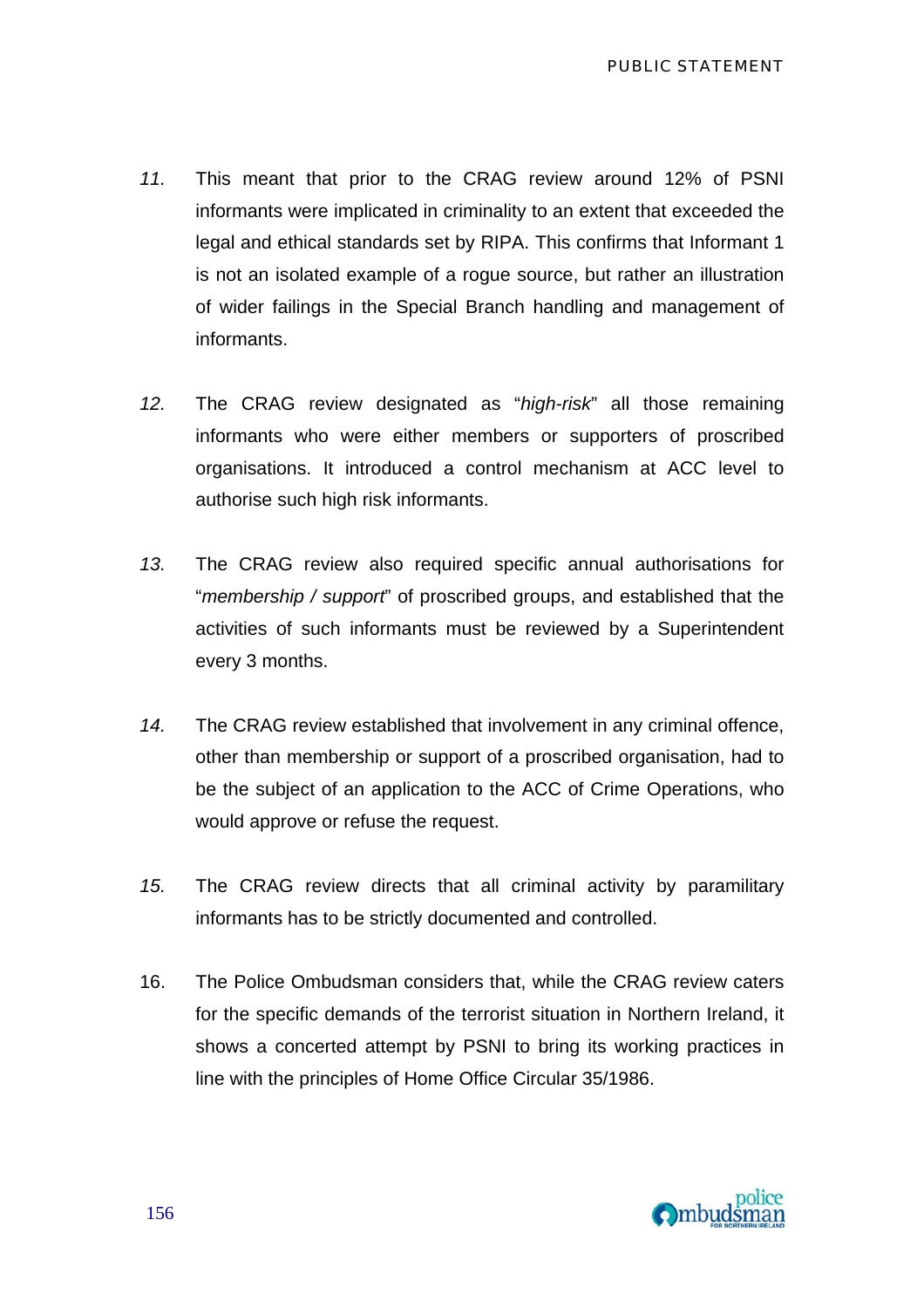- 17. PSNI also took a number of further measures to ensure that their handling and management of informants complied with legal and ethical standards of best practice.
- 18.In February 2004 PSNI introduced new guidelines on the dissemination of intelligence to police officers investigating serious crimes, such as murder. PSNI recognised that their previous practices in this regard were inadequate, and that:

 "*The perception was that the balance was tilted towards source protection rather than the needs of the investigation.*"

- 19. The new guidelines outline the circumstances in which intelligence must be passed to the Senior Investigating Officer of a murder investigation. They specifically address the issue of informants who are themselves suspected of murder, and they outline how intelligence should be disseminated to the Senior Investigating Officer in such cases.
- 20. Also in February 2004, PSNI introduced a system of detailed checks on individuals who may be approached to become informants. These checks research an individual's Criminal Record, as well as their intelligence history on all PSNI databases.
- 21. Once an individual has been registered as an informant, these intelligence and Criminal Record checks have to be updated each year, as part of the annual review of the informant's employment as a source.
- 22. In April 2004 PSNI directed that all original notes of meetings with informants should be retained, in compliance with the CPIA.

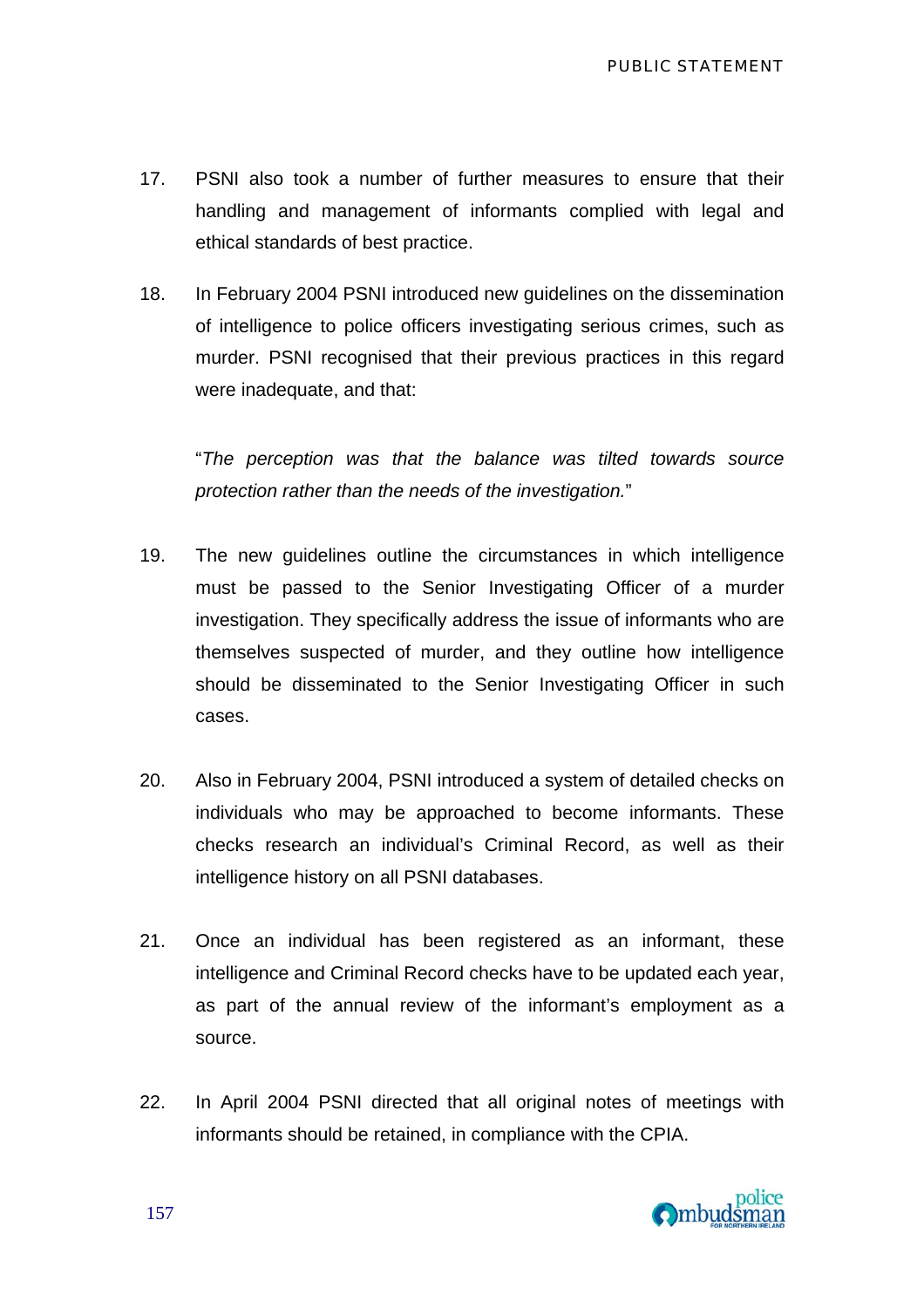- 23. Also in April 2004, PSNI issued internal guidance which emphasised that officers should conduct proper Risk Assessments of informants, in line with the ACPO Manual of Minimum Standards.
- 24. Officers have been instructed that Risk Assessments do not solely apply to the security of the informant, but that they also involve issues such as the corporate responsibility of PSNI and the wider risks to the community as a whole.
- 25. Officers have also undergone extensive training in complying with ACPO standards of handling and managing informants. In August 2004 PSNI stipulated that only ACPO-trained officers were allowed to handle or manage informants
- 26. In August 2004 PSNI also introduced stricter guidelines around obtaining information from members of the public who were not registered informants. This clarified working practices in relation to individuals who were previously treated as "Casual Contacts".
- 27. PSNI also introduced a Manual for the Management of CHIS, which covered the use of informants both for the investigation of crime and in the interests of National Security, and applied similar principles to each type of informant.
- 28. In December 2004 PSNI created a Central Authorisation Bureau, whose function is to ensure that PSNI comply with RIPA in their authorisation, review, and general employment of informants. This bureau sits independently of C3, and it conducts formal audits of the C3 management of informants. PSNI now conduct routine criminal record checks as part of this process.

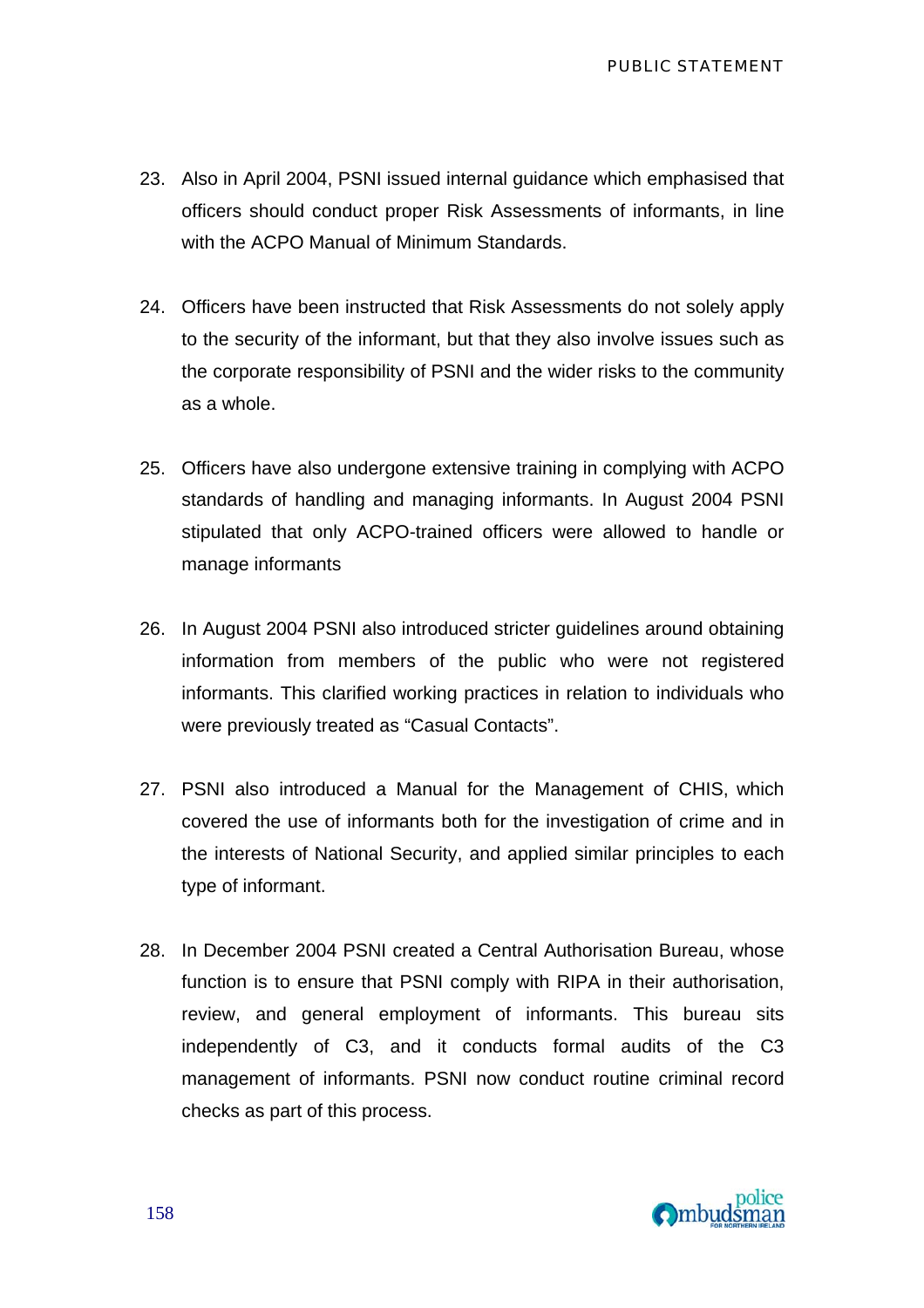- 29. During 2004 and 2005 all Authorising Officers involved in the management of informants within PSNI were trained to ACPO standards.
- 30. In December 2005 PSNI set out new guidelines in relation to the management of informant payments and financial records.
- 31. Also in December 2005, PSNI issued a Policy Directive to implement the National Intelligence Model. The National Intelligence Model sets out principles for obtaining the best quality intelligence to combat crime at community, regional, and national levels.
- 32. A key principle of the National Intelligence Model is for intelligence to be shared appropriately between different police departments.
- 33. The National Intelligence Model also advocates the analysis of intelligence to identify trends in criminal activity, and to direct police resources to focus on highly active criminals. It notes that intelligence can assist in the arrest and prosecution of such individuals, by highlighting patterns of behaviour and identifying tactical options to work against them.
- 34. By adopting the National Intelligence Model, PSNI has committed itself to the thorough documentation and analysis of intelligence at every level of policing, as part of a pro-active approach to combating serious crime.
- 35. These changes to PSNI working practice in the handling and management of informants have been the subject of positive comment by the Surveillance Commissioners and by the Northern Ireland Policing Board.
- 36. The Surveillance Commissioner notes in his 2005 Inspection Report:

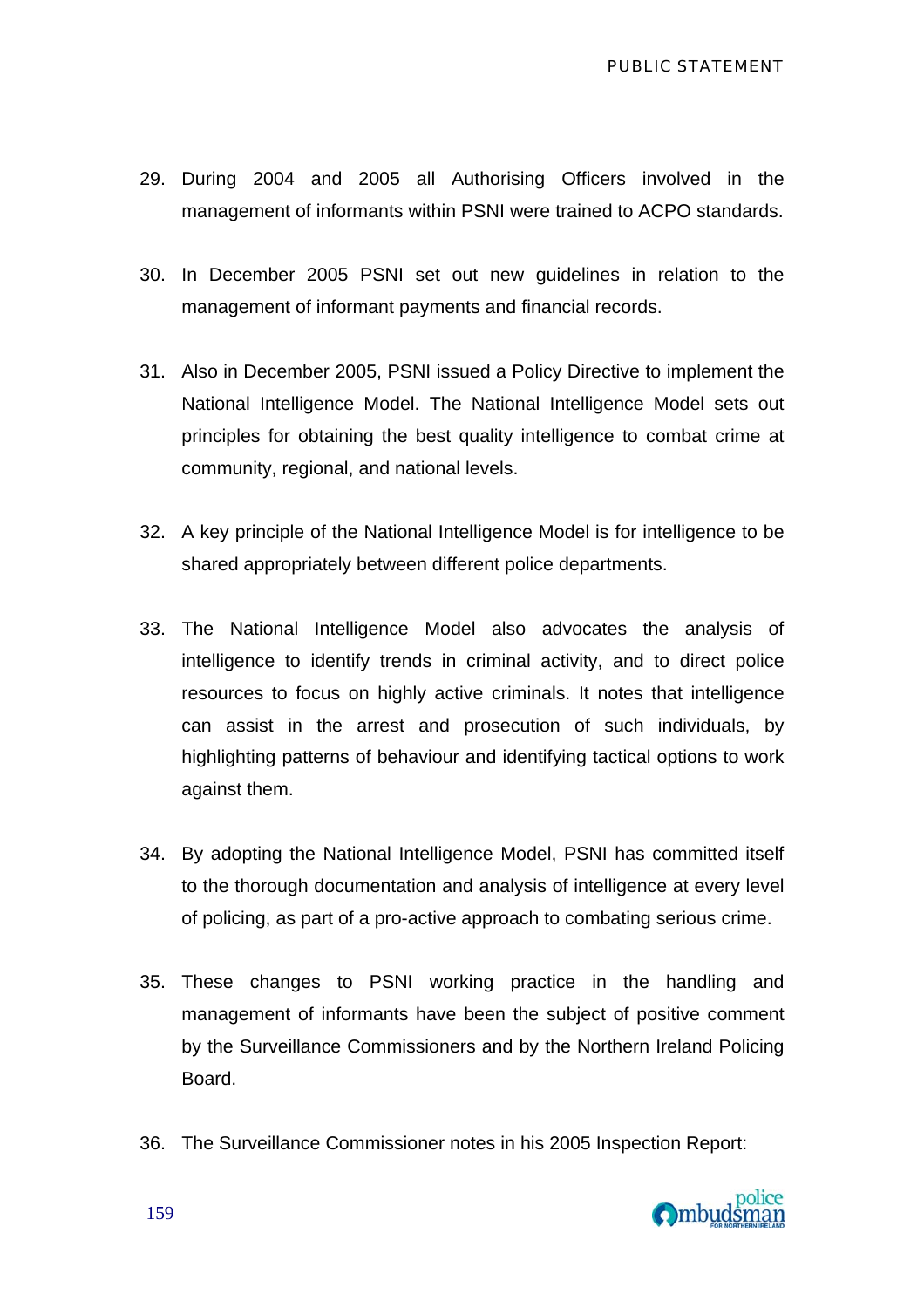37. The Surveillance Commissioner notes in his 2005 Inspection Report:

 "There is now a new Manual for the Management of Covert Human Intelligence Sources. This is an excellent document, giving clear corporate guidance and compliant with the legislation and the CHIS code of practice."

38. The Northern Ireland Policing Board Annual Report for 2005 notes:

 "The adoption by the PSNI of a Manual for the Management of Covert Human Intelligence Sources, a procedure for the dissemination of intelligence to serious crime investigators, and a procedure for handling confidential information supplied by members of the public is an important initiative."

- 39. These new internal guidelines have radically changed the PSNI approach to informant-handling and have brought the management of PSNI informants into line, at least on paper, with current legal and ethical standards.
- 40. The PSNI have now adopted the principles of the ACPO, HM Revenue and Customs, SOCA and Centrex guidance on the Management of Covert Human Intelligence Sources.
- 41. The Police Ombudsman hopes that these new measures by PSNI will prevent the failures identified by Operation Ballast from re-occurring in the future.